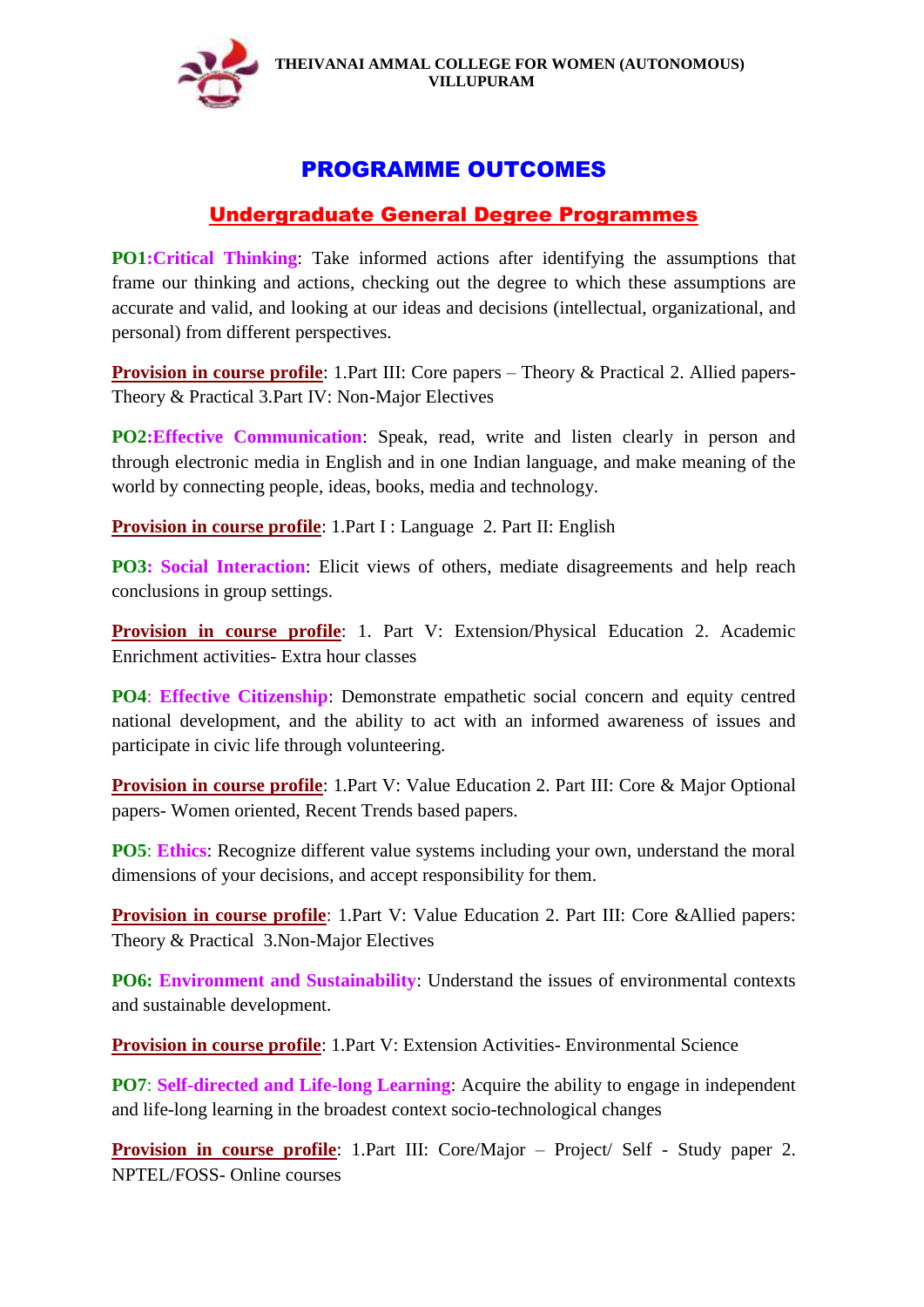

**PO8**: **Economic Independence & Employability Potential:** Acquire the ability to be involved in economically sustainable employment opportunity and inculcate entrepreneurial abilities.

**Provision in course profile:** 1. Part III: Core/Major papers2. Part IV: Non-Major Elective – Theory-cum practical Courses, Entrepreneurship courses 3. Certificate & Diploma Courses

# PROGRAMME OUTCOMES

# Postgraduate General Degree Programmes

**PO1**: **Critical Thinking**: Take informed actions after identifying the assumptions that frame our thinking and actions, checking out the degree to which these assumptions are accurate and valid, and looking at our ideas and decisions (intellectual, organizational, and personal) from different perspectives.

**Provision in course profile**: Core/Major papers

**PO2: Effective Citizenship**: Demonstrate empathetic social concern and equity centred national development, and the ability to act with an informed awareness of issues and participate in civic life through volunteering.

**Provision in course profile**: 1. Value Education Courses 2. Celebration of National festivals

**PO3: Social Interaction**: Elicit views of others, mediate disagreements and help reach conclusions in group settings.

**Provision in course profile**: PGService learning course

**PO4**: **Ethics**: Recognize different value systems including your own, understand the moral dimensions of your decisions, and accept responsibility for them.

**Provision in course profile**: 1. Core/Major papers 2. Research Methodology paper

**PO5: Environment and Sustainability**: Understand the issues of environmental contexts and sustainable development.

**Provision in course profile**: Core/Major papers

**PO6**: **Self-directed and Life-long Learning**: Acquire the ability to engage in independent and life-long learning in the broadest context socio-technological changes

**Provision in course profile**: 1. Core/Major papers 2. Compulsory Project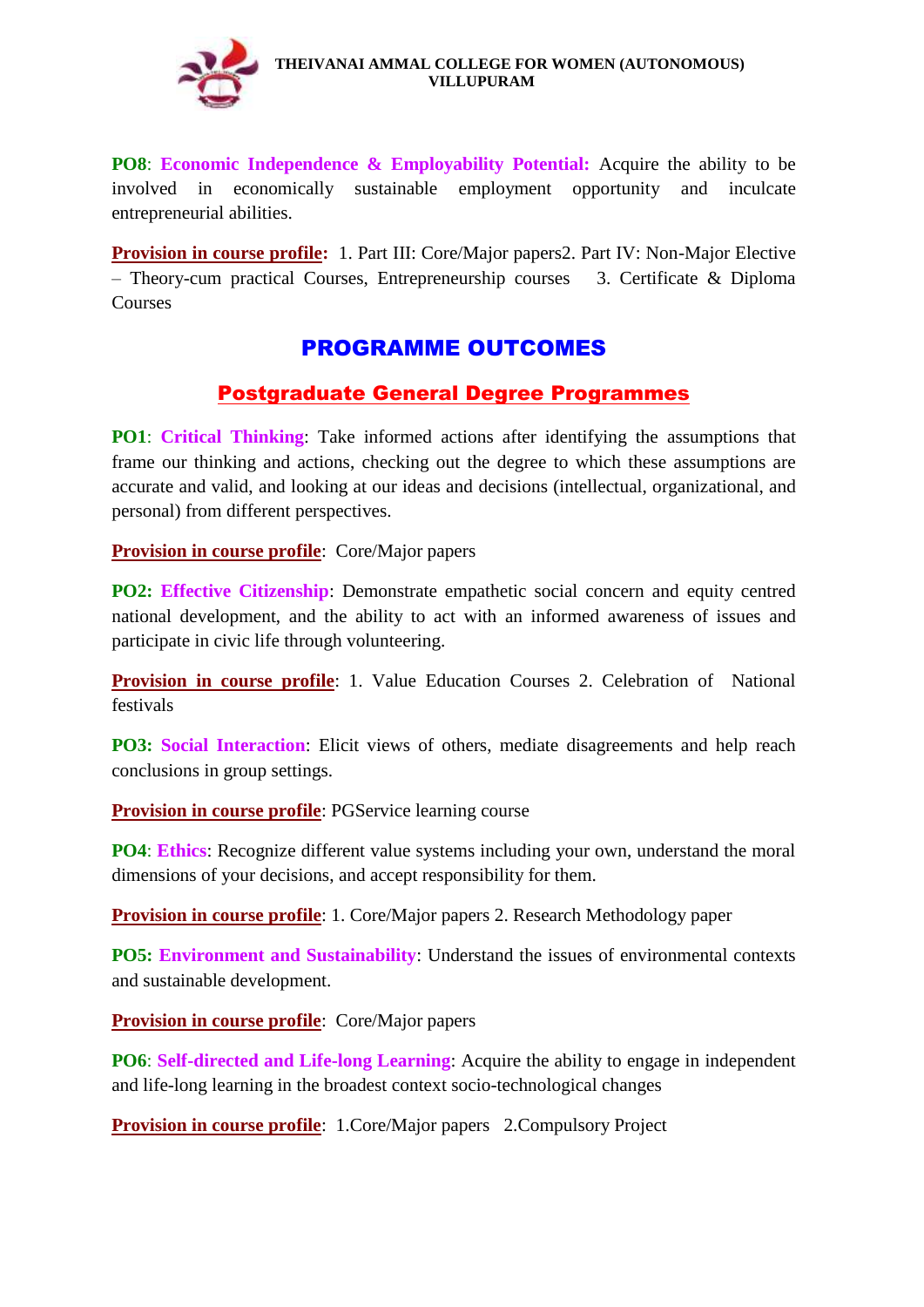

# PROGRAMME OUTCOMES

# Research General Programmes-M.Phil. & Ph.D.

**PO1**:**Critical Thinking**: Take informed actions after identifying the assumptions that frame our thinking and actions, checking out the degree to which these assumptions are accurate and valid, and looking at our ideas and decisions (intellectual, organizational, and personal) from different perspectives.

**Curricular Provision**: Core/Major papers

**PO2**: **Patriotism & Citizenship**: Demonstrate empathetic social concern and equity centred national development, and the ability to act with an informed awareness of issues and participate in civic life through volunteering.

**Non-Curricular Provision**: Celebration of national festivals

**PO3**: **Ethics**: Recognize different value systems including your own, understand the moral dimensions of your decisions, and accept responsibility for them.

**Curricular Provision**: Research Methodology

**PO4**: **Environment and Sustainability**: Understand the issues of environmental contexts and sustainable development.

**Non-Curricular Provision:** Study Circle & Research based paper presentation on & off campus mode.

**PO5**: **Self-directed and Life-long Learning**: Acquire the ability to engage in independent and life-long learning in the broadest context socio-technological change.

**Curricular Provision:** Research Projects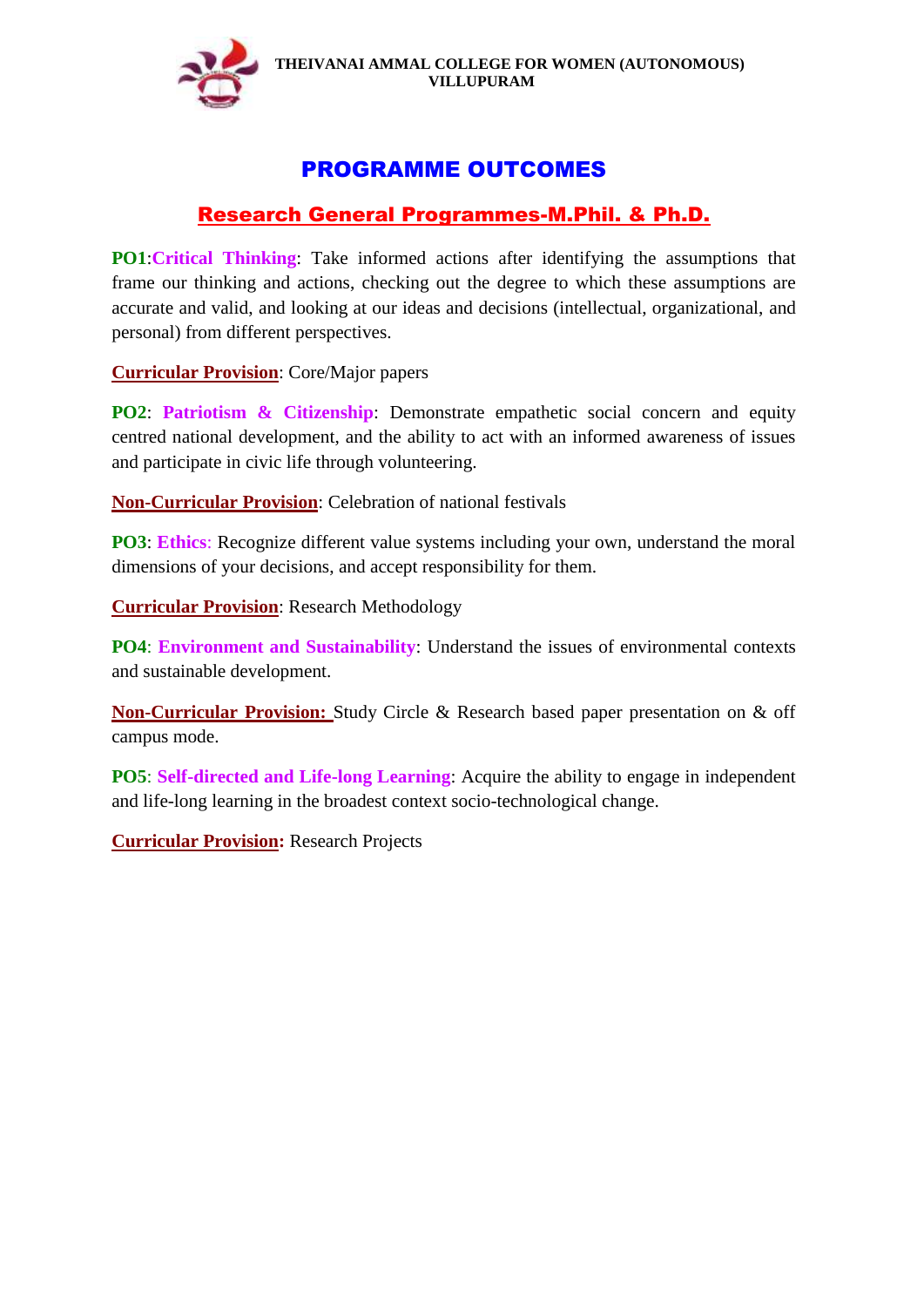

## DEPARTMENT OF TAMIL

# B.A. Tamil

- **PSO 1 :** இலக்கண, இலக்கிய வகைமைகளை அறிந்து கொண்டு, தன்னை படைப்பாளராக உருவாக்கிக்கொள்ளுகல்.
- $PSO 2$ : தமிழ் மொழியின் தொன்மை, வடிவம் ஆகியவர்ளைப்பர்றி அறிந்து மொழியியலாளராக மேம்படுத்திக்கொள்ளல்.
- **PSO 3 :** ஊடகங்களில் பணிவாய்ப்பினை பெறுவதற்கான தனித்திறமைகளை வளர்த்துக்கொள்ளுதல்.
- **PSO 4 :** தமிழ் இலக்கியங்கள் வழி வாழ்வியல் முறைமைகள் பற்றி அறிந்துகொண்டு சமூகத்தை மேம்படுத்துதல்.

## M.A. Tamil

- **PSO 1 :** தமிழ் இலக்கியத்தை பிற இலக்கியத்துடன் ஒப்பிட்டு ஆராயும் திறனை வளர்த்துக்கொள்ளல்.
- **PSO 2 :** இலக்கியங்களில் காணப்படும் பெண்ணிய கருத்தாக்கங்களை தெரிந்து கொண்டு பெண்ணிய படைப்பாளராக உருவாக்கிக்கொள்ளல்.
- **PSO 3 :** ஊடகங்களின் வாயிலாக உலகளாவிய செய்திகளை அறிந்து கொண்டு ஊடகத்துறையில் பணிவாய்ப்பினை பெறுதல்.
- **PSO 4 :** தொல் பழங்காலத்தை அறிவதற்கான ஆராய்ச்சியாளர்களாக உருவாகுதல்

## M.Phil. Tamil

- **PSO 1 :** ஆய்வு நெறிமுறைகளை அறிந்துகொண்டு, ஆய்வேடு உருவாக்குவதற்கான திறமைகளை வளர்க்குக்கொள்ளல்.
- **PSO 2 :** தமிழ் ஆராய்ச்சி வரலாற்றை அறிந்துகொண்டு, கோட்பாடுகளின் அடிப்படையில திறனாய்வு செய்தல்.
- **PSO 3 :** இலக்கியங்களை ஆய்வு அடிப்படையில் அணுகி, சமூக முன்னேற்றம் அடைவகர்கான வழிமுறைகளை கண்டறிதல்.
- $PSO 4:$  5 கமிம் இலக்கியங்களை கிறனாய்வ நோக்கில் ஆராய்ந்து, சிறந்த கிறனாய்வாளராக உருவாக்கிக்கொள்ளல்

## Ph.D. Tamil

- **PSO 1 :** இலக்கண, இலக்கியங்களைப் பற்றி ஆராய்ச்சி மேற்கொண்டு ஆராய்ச்சியாளராக விளங்குகல்
- **PSO 2 :** திறனாய்வு நூல்களை ஆராய்ந்து சிறந்த திறனாய்வாளரக விளங்குதல்.
- $\bf{PSO}$   $\bf{3}:$  தமிம் இலக்கியங்கள் சாா்ந்த நூல்களை வெளியிடும் படைப்பாளராக திகம்தல்.
- **PSO 4 :** பேராசிரியராக தன்னை நிலைநிறுத்திக்கொள்ளல்.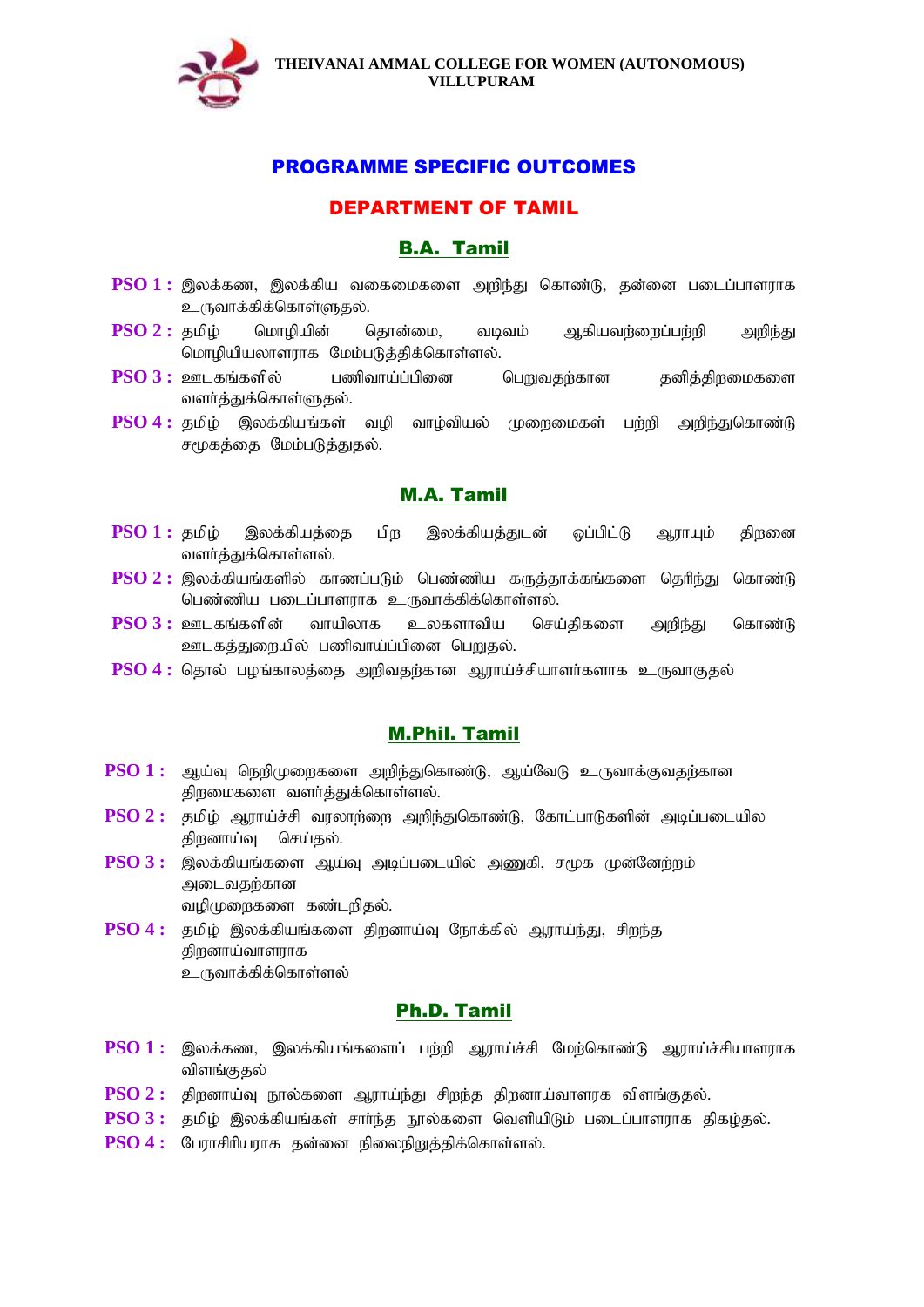

## DEPARTMENT OF ENGLISH

### B.A. English

- **PSO 1 :** Ability to apply the critical pondering in different forms of literature.
- **PSO 2 :** Analysis of the socio-political aspects in literary texts.
- **PSO 3 :** Capability to compare the cultural context in different literature in analyzing the literary text.
- **PSO 4 :** Ability to pronouncing and transcribe the sounds of English language and making perfect stress and intonation.

### M.A. English

- **PSO 1 :** Critical appreciation of the different literature and its values since 16th century to  $21<sup>st</sup>$  century.
- **PSO 2 :** Interpretation of the classical literary text and its rich translation.
- **PSO 3 :** Usage of strategies of textual interpretation appropriate to different literary genres.
- **PSO 4 :** Development of the Pronunciation skills through phonetics and linguistics terms.
- **PSO 5 :** Ability to defend equalities in the feminist literary writings and its values.

### M.Phil. English

- **PSO 1 :** Development of the skills of writing research proposal through its methodology.
- **PSO 2 :** Critical analysis of the literary texts and the latest trends in literary theory.
- **PSO 3 :** Interpretation of five different approaches in recent literature.
- **PSO 4 :** Ability to demonstrate high-level of proficiency in literary research.
- **PSO 5 :** Use of critical and analytical skills in the interpretation and evaluation of literary texts.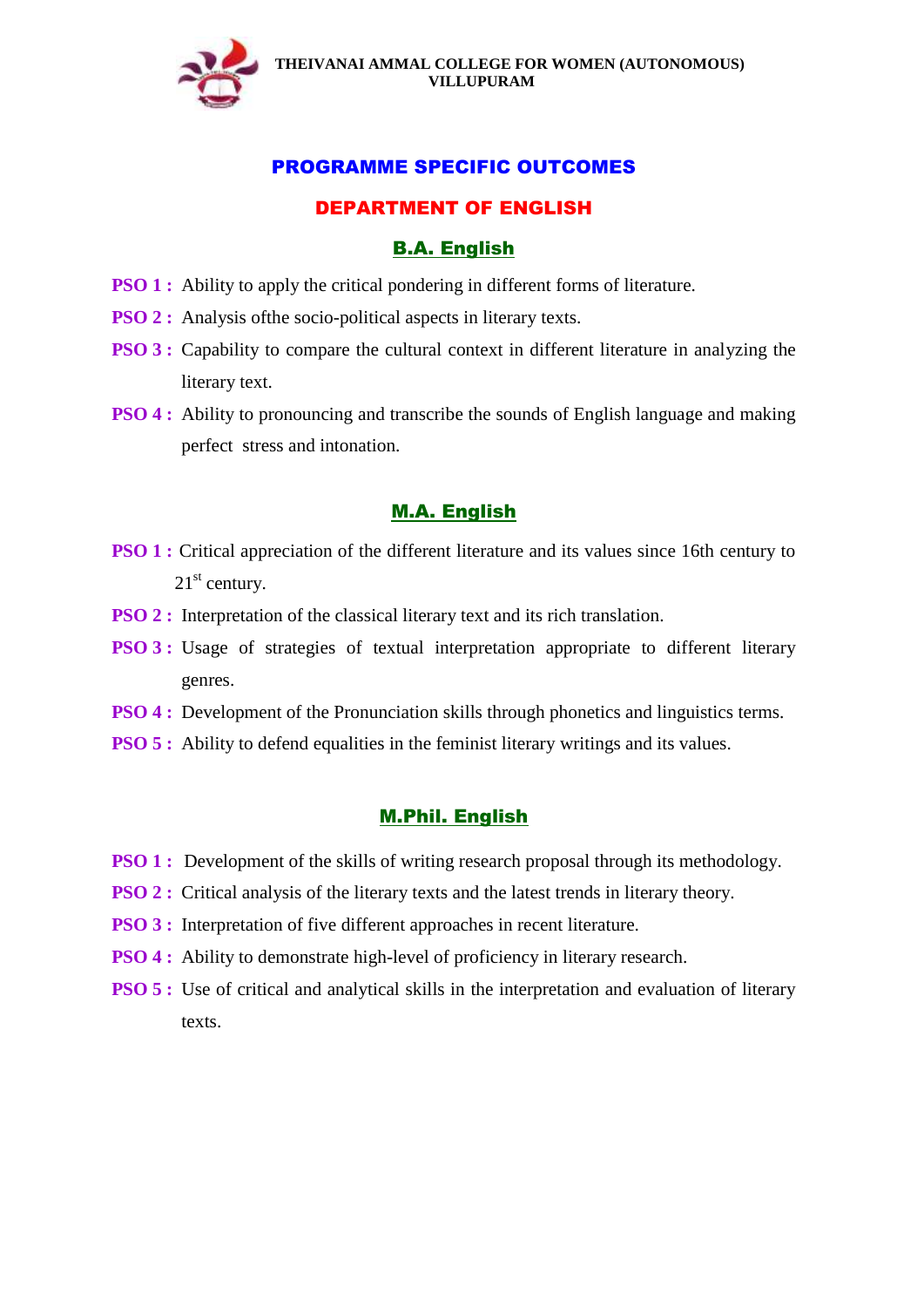

## DEPARTMENT OF COMMERCE

### B.Com.

- **PSO 1 :** Develop understanding the accounting concepts and convention.
- **PSO 2 :** Ability to apply the practical tools of finance required in decision making.
- **PSO 3 :** Ability to apply contextual knowledge to assess societal, health, safety, legal aspects

relevant to the professional accounting practice.

**PSO 4 :** Development of accounting and entrepreneurial skills.

## B.Com. CA

- **PSO 1 :** Ability to understand the concept of accounting and Computer application in Business.
- **PSO 2 :** Capacity to analyze latest technologies to solve problems in the areas of computer Application.
- **PSO 3 :** Application of the knowledge of accounting fundamentals and accounting specialization in Business.
- **PSO 4 :** Ability to develop accounting and e- Entrepreneurial skills.

### M.Com.

- **PSO 1 :** Identification and usage of practical tools of finance required in decision making.
- **PSO 2 :** Ability to assess global opportunities and challenges for business growth.
- **PSO 3 :** Capacity to analyse ethical implications of business practices using advanced levels of ethical reasoning and legal implications
- **PSO 4 :** Ability to investigate effectively the research tools, apply appropriate tools and draw conclusion.

## M.Phil. (Commerce)

- **PSO 1 :**Ability to identify the various financial tools suitable for different investment avenues.
- **PSO 2 :** Application of suitable mathematical and statistical tools and techniques according to the research need.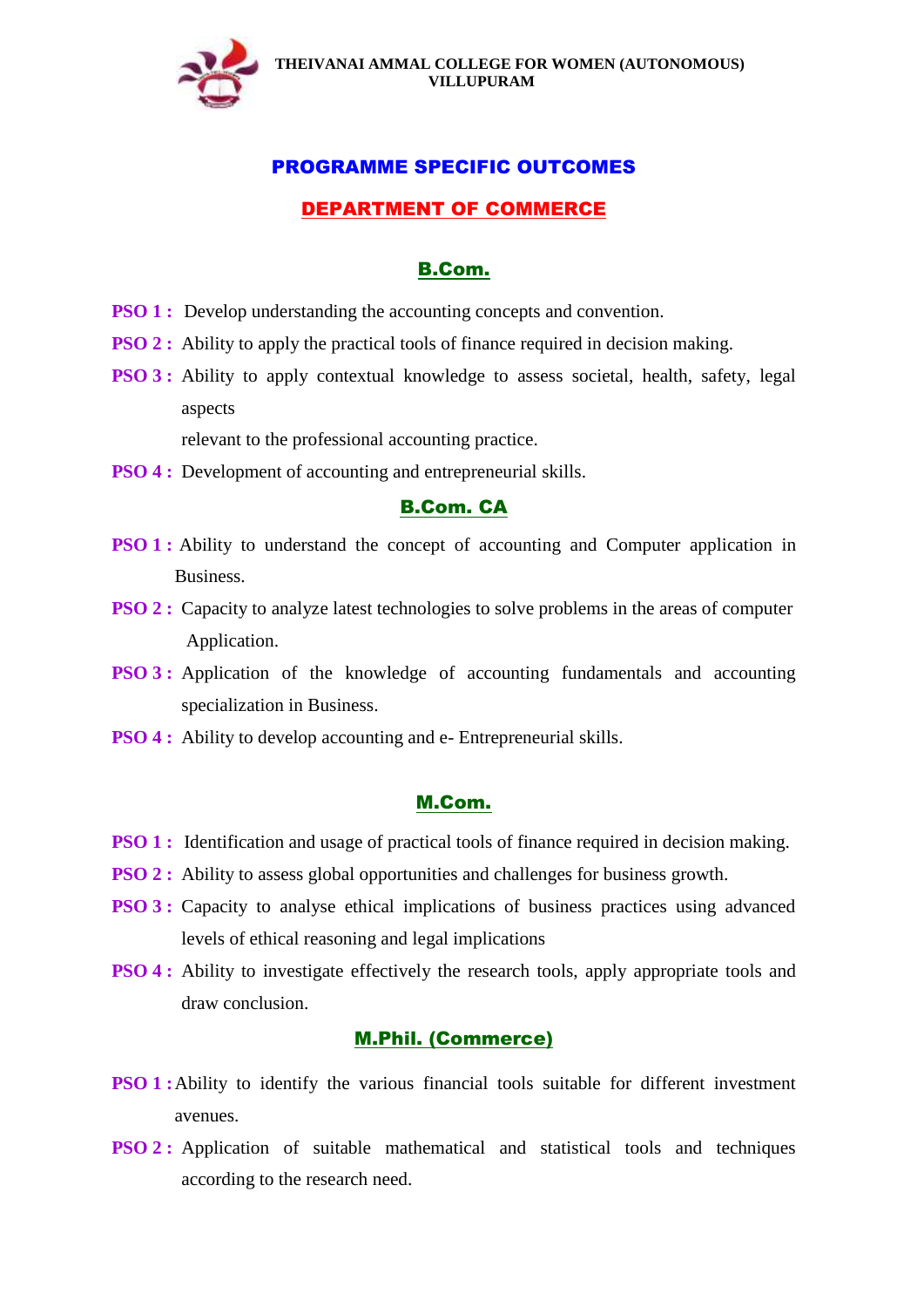

### DEPARTMENT OF BUSINESS ADMISTRATION

### BBA

- **PSO 1**: Development of communication skills, interpersonal relationships and ability to work as a team.
- **PSO 2 :** Analysis of the business scenario, organizational context and capability to apply management principles
- **PSO 3 :** Ability to apply the inter-disciplinary approach to solve business problems.
- **PSO 4 :** Cultivation of rational approach to make decisions for optimal use of resources and maximise returns.

## PROGRAMME SPECIFIC OUTCOMES

## DEPARTMENT OF MATHEMATICS

## B.Sc. Mathematics

- **PSO 1 :** Interpretation of effective use of mathematical skills to solve quantitative problems from a wide array of authentic contexts.
- **PSO 2 :** Ability to apply rigorous mathematical arguments in axiomatic and non-axiomatic systems.
- **PSO 3 :** Demonstration of effective written communication of mathematical concepts.
- **PSO 4 :** Capacity to formulate and develop mathematical arguments in a logical manner

### M.Sc. Mathematics

- **PSO 1 :** Understanding of advanced concepts, principles and techniques from Pure & Applied topics in mathematics and application of problem-solving skills.
- **PSO 2 :** Development of abstract mathematical thinking and mathematical intuition.
- **PSO 3 :** Assimilation and communication of detailed technical arguments
- **PSO 4 :** Proficiently to construct and formulate logical arguments, conjectures and construction of rigorous proof by abstracting principles.
- **PSO 5 :** Ability to carry out extended investigation of mathematical work as various projects independently.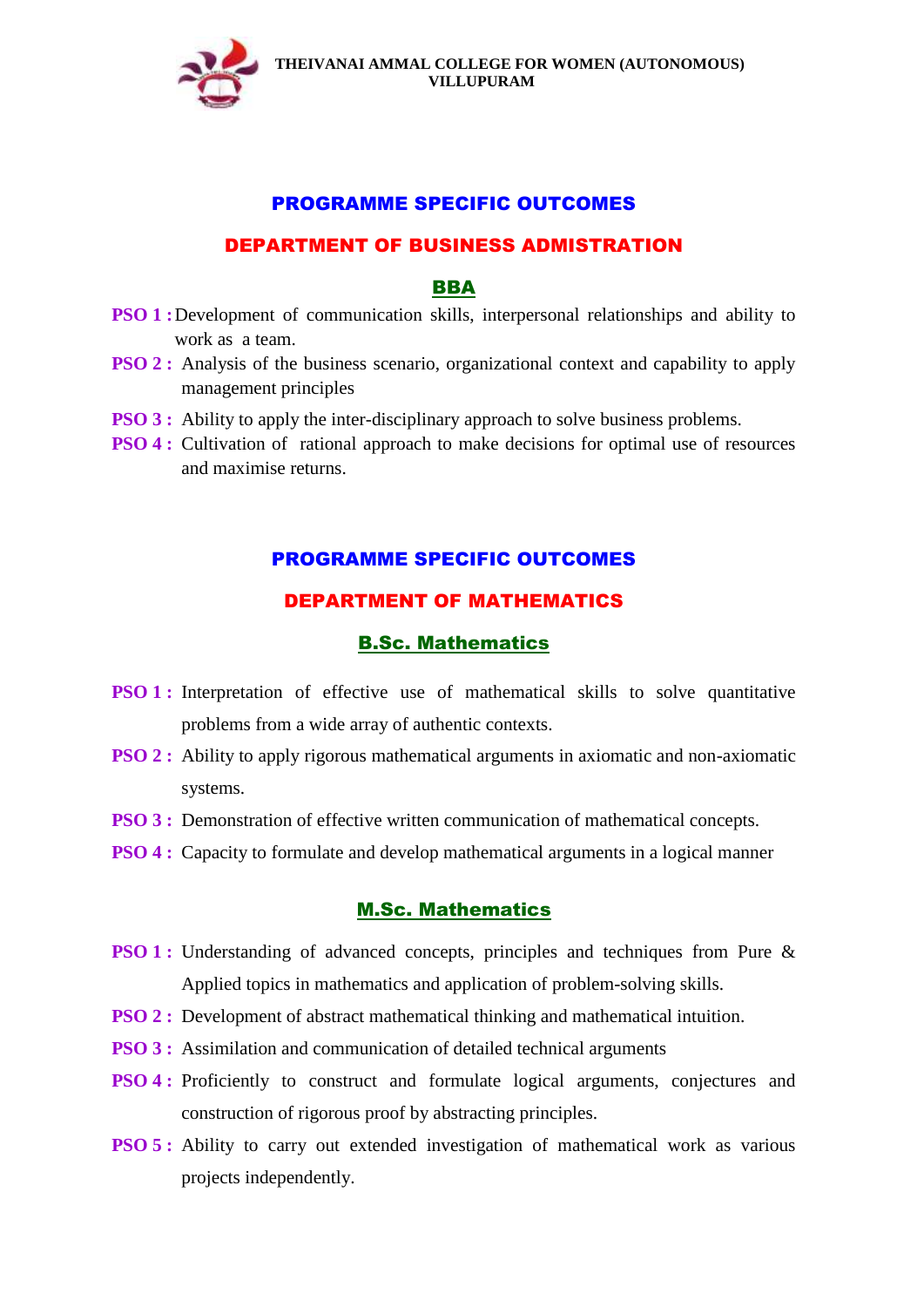

## M.Phil. Mathematics

- **PSO 1**: Problem solving ability in different area of pure and applied mathematics
- **PSO 2 :** Inculcation of interest to take up Mathematic research as career.
- **PSO 3 :** Capability to write research papers and thesis.

## Ph.D. Mathematics

- **PSO 1 :** Critical thinking & creative real time problem solving ability.
- **PSO 2 :** Identification and conduct of research in Pure and Applied Mathematics
- **PSO 3 :** Development of effective communication in the specific field of study.

## PROGRAMME SPECIFIC OUTCOMES

## DEPARTMENT OF PHYSICS

### B.Sc. Physics

- **PSO 1 :** Application of the knowledge in the principles of nature and ability to solve and apply the concepts of Physics in various fields including Material Science, Mechanics, Thermal Physics and Electricity.
- **PSO 2 :** Learning of laboratory skills, enabling measurements in basic physics and analysis of measurements to draw valid conclusions.
- **PSO 3 :** Development of the skills for problem solving and scientific reasoning for the prospective physicists and logical reasoning.
- **PSO 4 :** Analysis of the behaviour of materials from atomic level to macroscopic level.

## M.Sc. Physics

- **PSO 1 :** Proficiency in various mathematical concepts for the proper understanding of application in all physical systems especially in electronics, electromagnetism, materials science, classical and quantum mechanics.
- **PSO 2 :** Learning of laboratory skills, enabling measurements in a physics and electronics laboratory and analysis of the measurements to draw valid conclusions.
- **PSO 3 :** Operation of the different electronic and physical devices such as microprocessor, microcontroller, laser, linear and non-linear optical instruments in atomic scale.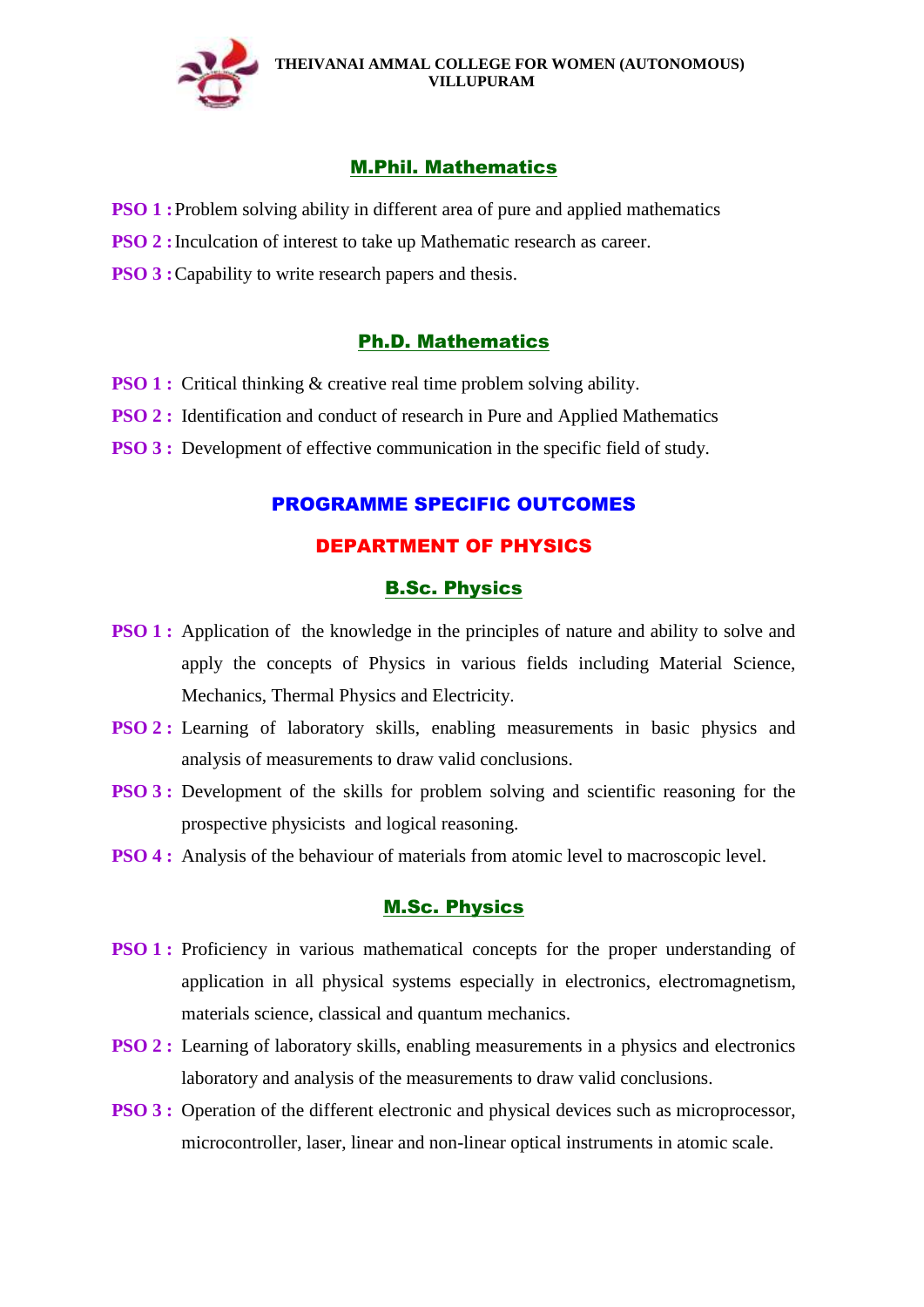

**PSO 4 :** Ability to synthesise crystals and nano materials for various technological applications.

## PROGRAMME SPECIFIC OUTCOMES

## DEPARTMENT OF CHEMISTRY

## B.Sc. Chemistry

- **PSO 1 :**Development of the skills in handling various chemicals, apparatus and instruments.
- **PSO 2 :**Application of the principles of thermodynamics and chemical kinetics in chemical reactions
- **PSO 3 :** Acquiring the knowledge on heterocyclic compounds and natural products
- **PSO 4:** Ability to apply the basic principles of various spectroscopic, electro and thermo analytical methods to characterize the compounds
- **PSO 5 :** Industrial insights on polymers, textile dyes, fibre and medicinal chemistry.

## M.Sc. Chemistry

- **PSO 1 :** Inculcating the ability to design and synthesis of target molecules with the support of retrosynthesis.
- **PSO 2 :** Ability to apply the various spectroscopic techniques to identify the structure of the compounds.
- **PSO 3 :** Acquiring the knowledge of the microscopic techniques like SEM, TEM, AFM and
	- **STEM**
- **PSO 4 :** Ability to provide insights on selection of the problem and art of scientific writing
- **PSO 5 :** Developing the skill for the development of nanomaterials.

## M.Phil. Chemistry

**PSO 1 :** Ability to carry out survey of literature, selection of the problem, good laboratory practices, data analysis and art of scientific writing.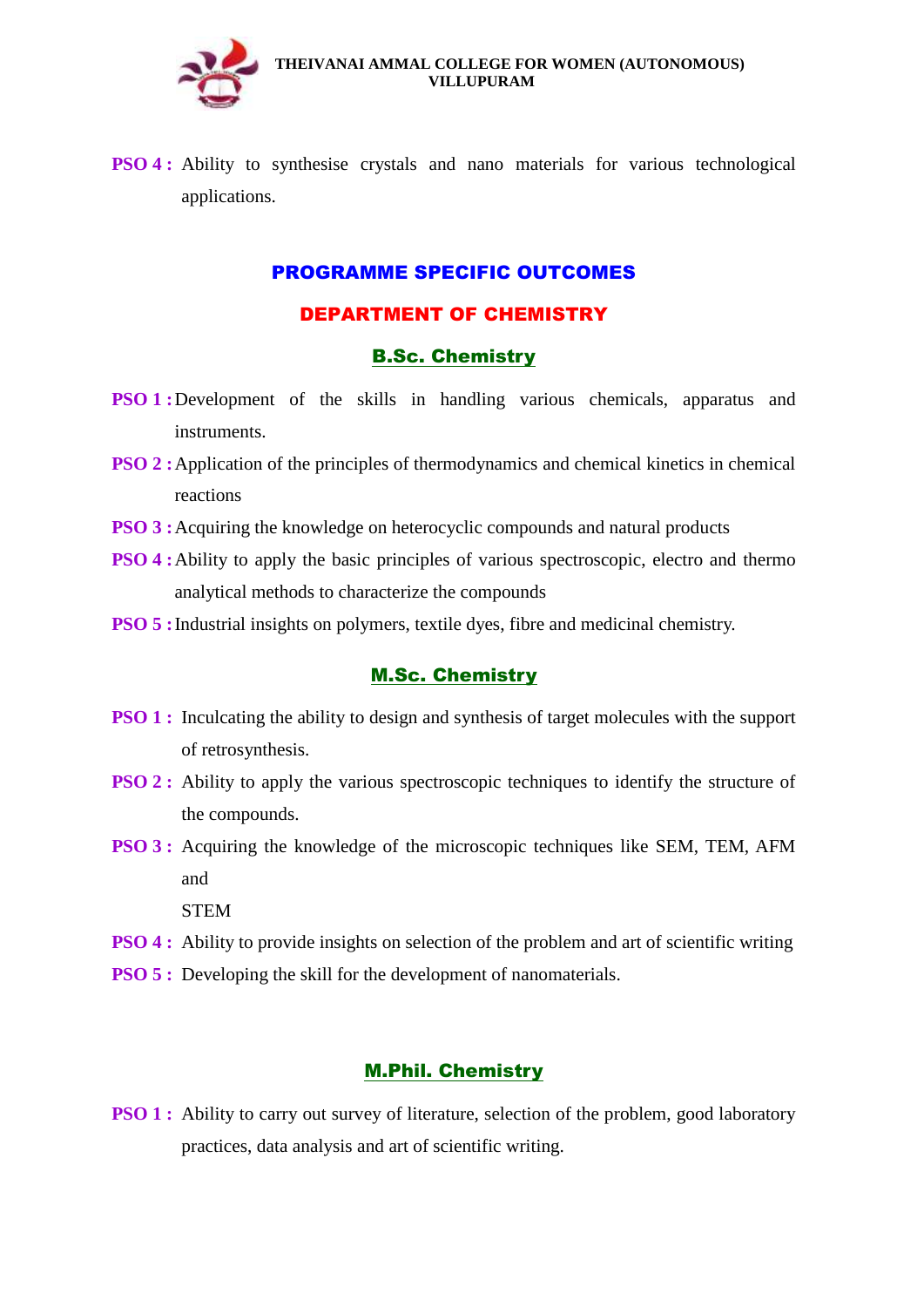

- **PSO 2 :** Acquiring knowledge of semi emprical and DFT methods in computational chemistry.
- **PSO 3 :** Applying the various spectroscopic techniques like 1D and 2D NMR, UV-visible, FTIR EPR, HRMS to characterize the structure of the compounds.
- **PSO 4 :** Applying electro and thermos-analytical methods to study the chemical reactions.

## DEPARTMENT OF BIOCHEMISTRY

### B.Sc. Biochemistry

- **PSO 1 :** Ability to analyze the various biological components through analytical tools in living cells and molecular machinery.
- **PSO 2 :** Development of practical laboratory skills and strong speculative foundation in the cross over discipline of Chemistry, Microbiology & Bioinformatics.
- **PSO 3 :** Understanding of the applications of Biochemistry in various fields such as Clinical Biochemistry, Genetic Engineering, Molecular biology & Biotechnology.
- **PSO 4 :** Acquire practical skills that will prepare for a future career in the interdisciplinary subjects.

### M.Sc. Biochemistry

- **PSO 1 :** Understanding of the scientific basis of life process and orientation towards the application of knowledge acquired in solving clinical problem.
- **PSO 2 :** Enhancing student's skills & employability through academic, research and internship opportunities (PG service learning).
- **PSO 3 :** Exposure to basic research through the provision of PG research based project.
- **PSO 4 :** Developments of analytical and Cognitive skills in Biochemistry that allow independent exploration of biological science through research methods.
- **PSO 5 :** Acquiring an appreciation of impact of life science on society.
- **PSO 6 :** Analysis & interpretation of investigative data in life science.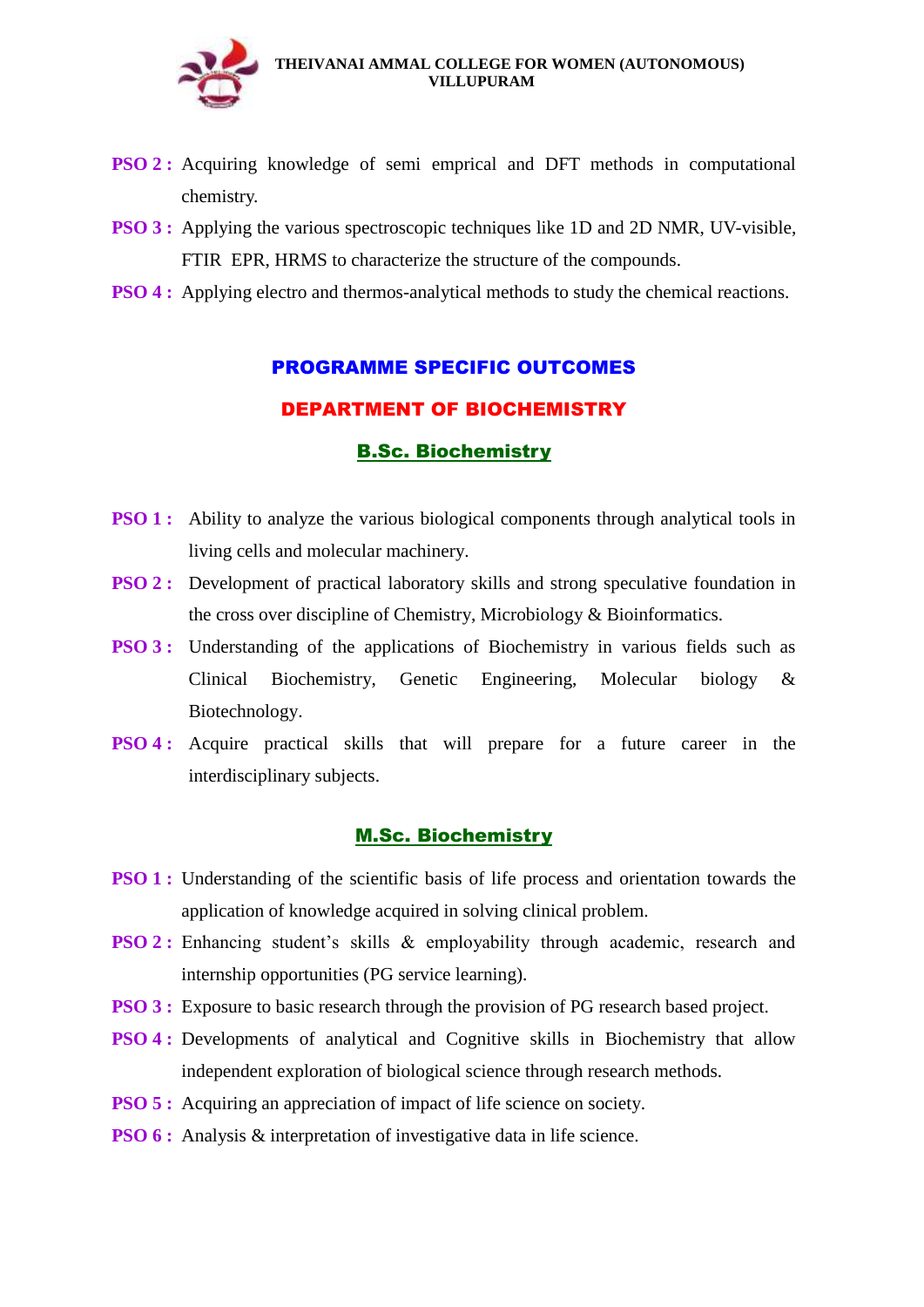

## DEPARTMENT OF COMPUTER SCIENCE

## B.Sc. Computer Science

- **PSO 1 :** Ability to understand, analyze, design, develop and optimize solutions related to computer programming languages.
- **PSO 2 :** Application of concepts in core areas related to computer programming for efficient design of computer-based systems of varying complexity.
- **PSO 3 :** Ability to test the technical issues in Software Engineering and deliver a quality product for business success.
- **PSO 4 :** Ability to innovate and develop new technologies.

## M.Sc. Computer Science

- **PSO 1 :** Demonstration of the knowledge of advanced programming skills and distributed environmental need for sustainable development.
- **PSO 2 :** Ability to design and develop hardware and software in emerging technology environments.
- **PSO 3 :** Ability to solve problems using the techniques of data analytics like pattern recognition and knowledge discovery.
- **PSO 4 :** Ability to work out effective and efficient real time solutions using acquired knowledge in various domains.

## M.Phil. Computer Science

- **PSO 1 :** Ability to analyze and apply the latest technologies in the concepts of key areas in computer science.
- **PSO 2 :** Critical analysis of problems and thorough evaluation of potential benefits of alternative solution in designing software and/or hardware systems.
- **PSO 3:** Ability to analyze and synthesize computing systems through quantitative and qualitative techniques.
- **PSO 4:** Ability to use knowledge in various domains to identify research gaps and provide solution to new ideas and innovations.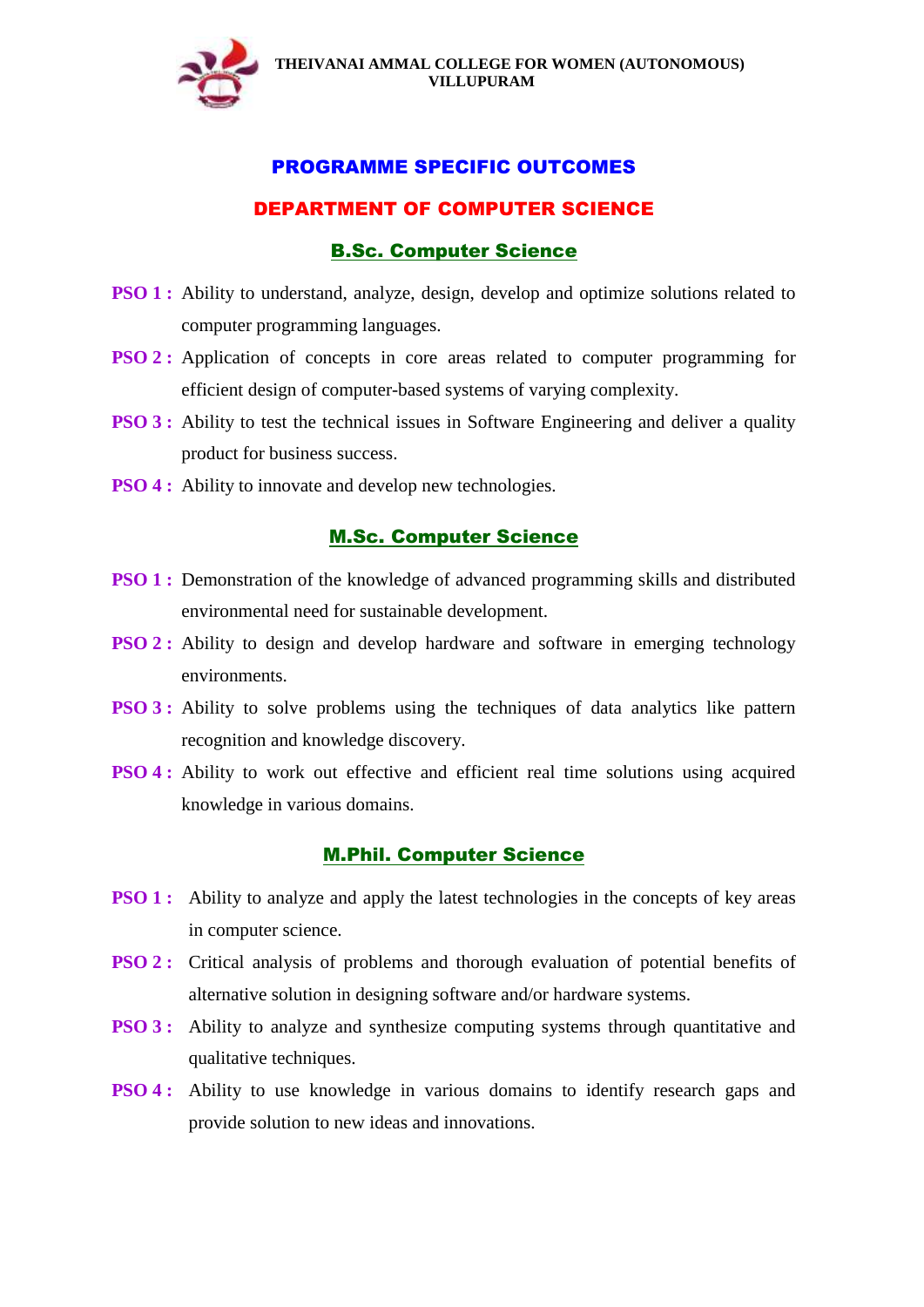

## Ph.D. Computer Science

- **PSO 1:** Developing knowledge of the literature and comprehensive understanding of scientific methods and techniques applicable to their own research.
- **PSO 2 :** Demonstrate originality in the application of knowledge, together with a practical understanding of how research and enquiry are used to create and interpret knowledge in their field;
- **PSO 3:** Develop the ability to critically evaluate current research and research techniques and methodologies.
- **PSO 4 :** Inculcate self-direction and originality in tackling and problems solving ability.

# B.C.A

- **PSO 1 :** Understanding of the key concepts and principles of programming languages.
- **PSO 2 :** Capacity to analyze a problem, identify the computing requirements and using procedures find a solution.
- **PSO 3 :** Development of practical skills to solve problems and provide solutions using current trends in the discipline of Computer Applications.
- **PSO 4 :** Ability to apply the algorithmic principles, mathematical foundations and computer science theory for designing computer-based systems.

## M.C.A

- **PSO 1 :** Understanding of the key concepts of Computer Applications and Computing Principles.
- **PSO 2 :** Analysis, Design and Development of problem solving skills in the discipline of computer applications.
- **PSO 3 :** Applying the practices and strategies of computer science for software project development to deliver a quality software product and contribute to research in the chosen field and perform effectively.
- **PSO 4 :** Application of computing knowledge efficiently and effectively in projects management and progress as a computer professional.
- **PSO 5:** Act autonomously in the planning and implementation of research, gain oral presentation and scientific writing skills.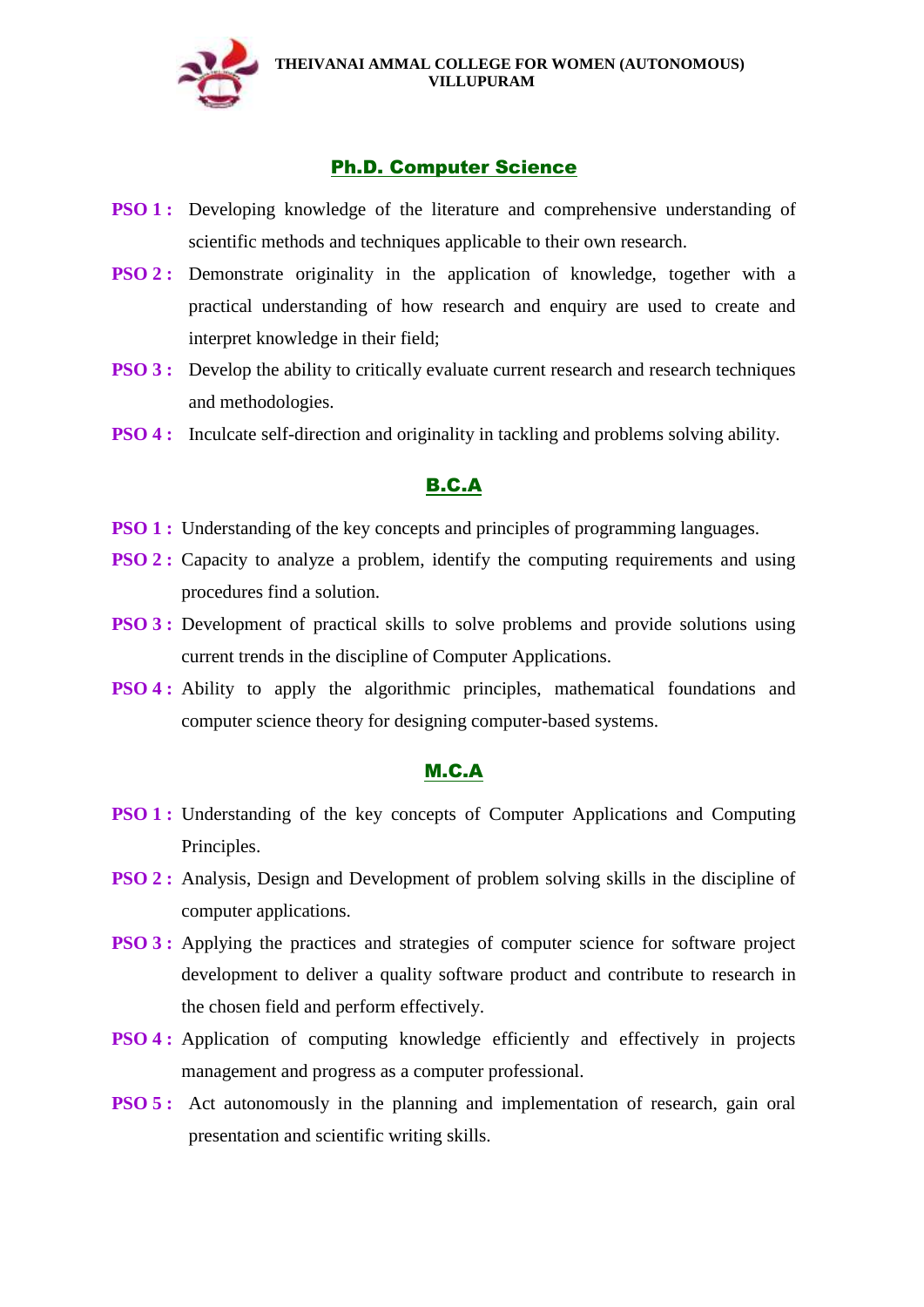

# COURSE OUTCOME

# DEPARTMENT OF TAMIL

# B.A. Tamil

| <b>Course code</b> | <b>Course Title</b>         | <b>Course Out Come</b>                                                                                                                                                                                                                  |
|--------------------|-----------------------------|-----------------------------------------------------------------------------------------------------------------------------------------------------------------------------------------------------------------------------------------|
| <b>UTAM 102</b>    | நன்னூல் -<br>எழுத்ததிகாரம்  | CO1:<br>தமிழ் எழுத்துக்களின் பிறப்புகளையும், புணரியல்<br>இலக்கணத்தை பயின்று தொடரமைப்பினை பிழையின்றி<br>எழுதுதல்<br>$CO2$ :<br>இலக்கண உட்கூறுகளின் உத்திமுறைகளை இலக்கியத்தில்<br>பொருத்திப்பார்த்தல்.                                    |
| <b>UTAM105</b>     | நவீன<br>இலக்கியங்கள்        | $CO1$ :<br>நவீன இலக்கியங்களின் வரலாறு மற்றும் வளர்ச்சி நிலைகளை<br>கற்றுணா்ந்து படைப்பாளுமையினை வளா்த்துக்கொள்ளுதல்.<br>நவீன இலக்கியங்களில் படைப்புத்திறனை<br>$CO2$ :<br>வெளிப்படுத்துதல்.                                               |
| <b>UTAM106</b>     | தமிழக வரலாறும்<br>பண்பாடும் | CO1:<br>தமிழகத்தின் வரலாற்றை அறிந்து கொண்டு<br>வரலாற்றறிஞராதல்.<br>$CO2$ :<br>தமிழகத்தின் ஆட்சிமுறையைப் பற்றி தெரிந்துகொள்ளல்                                                                                                           |
| <b>UTAM107</b>     | மொழித்திறன்                 | CO1:<br>இலக்கணப்பிழையில்லாமல் எழுதுவதற்குரிய விதிகளைக்<br>கற்றல் மற்றும் கற்பித்தல்<br>$CO2$ :<br>தமிழ்மொழியைப் பிழையின்றி எழுதப் பயிலுதல்.                                                                                             |
| <b>UTAM 202</b>    | நன்னூல் -<br>சொல்லதிகாரம்   | CO1:<br>சொல் அமைப்பு, சொல் உருவாக்கம், வகைகளை அறிந்து<br>கொண்டு புதிய இலக்கணத்தில் பின்பற்றுதல<br>சொற்பிழைநீக்கல், சொற்றொடர் அமைப்பின் விதிகளை கற்று<br>$CO2$ :<br>சொற்களை கையாளும் திறன் பெறுதல்.                                      |
| <b>UTAM204</b>     | சிற்றிலக்கியங்கள்           | CO1:<br>இலக்கியங்கள் படைப்பதற்கான திறனை வளர்த்தல்<br>$CO2$ :<br>சிற்றிலக்கியங்கள் மூலம் வாழிவியல் நெறிகளை பின்பற்றுதல்                                                                                                                  |
| <b>UTAM205</b>     | மொழிவரலாறு                  | $CO1$ :<br>தமிழ் மொழியின் தொன்மை, வடிவம் ஆகியவற்றைப்பற்றி<br>அறிந்து மொழியியலாளராக மேம்படுத்திக்கொள்ளல்.<br>தமிழ் மொழியின் எழுத்து, பேச்சு முறைகளை அறிந்து<br>$CO2$ :<br>உச்சரிப்புநிலையை மேம்படுத்திக்கொள்ளல்.                         |
| <b>UTAM206</b>     | பயிற்சிப்பட்டறை             | CO1: மாணவியா் படைப்புத்திறனைப் பெறுதல்.<br>$CO2$ :<br>ஆளுமைத்திறனை வளர்த்து சமூகத்தில் தன்னை<br>நிலைநிறுத்திக் கொள்ளல்.<br>நிகழ்ச்சித் தொகுப்பாளராதல்.<br>CO3:<br>கற்பனைத் திறனை வளர்த்துக் கொண்டு படைப்பாளராக<br>$CO4$ :<br>உருவாகுதல் |
| <b>UTAM303</b>     | யாப்பருங்கலக்<br>காரிகை     | CO1:<br>மரபுக் கவிதைகள் இயற்றுதல்<br>$CO2$ :<br>தற்காலநிகழ்வுகளையாப்புவடிவில் படைக்கும்<br>திறனைவளர்த்தல்                                                                                                                               |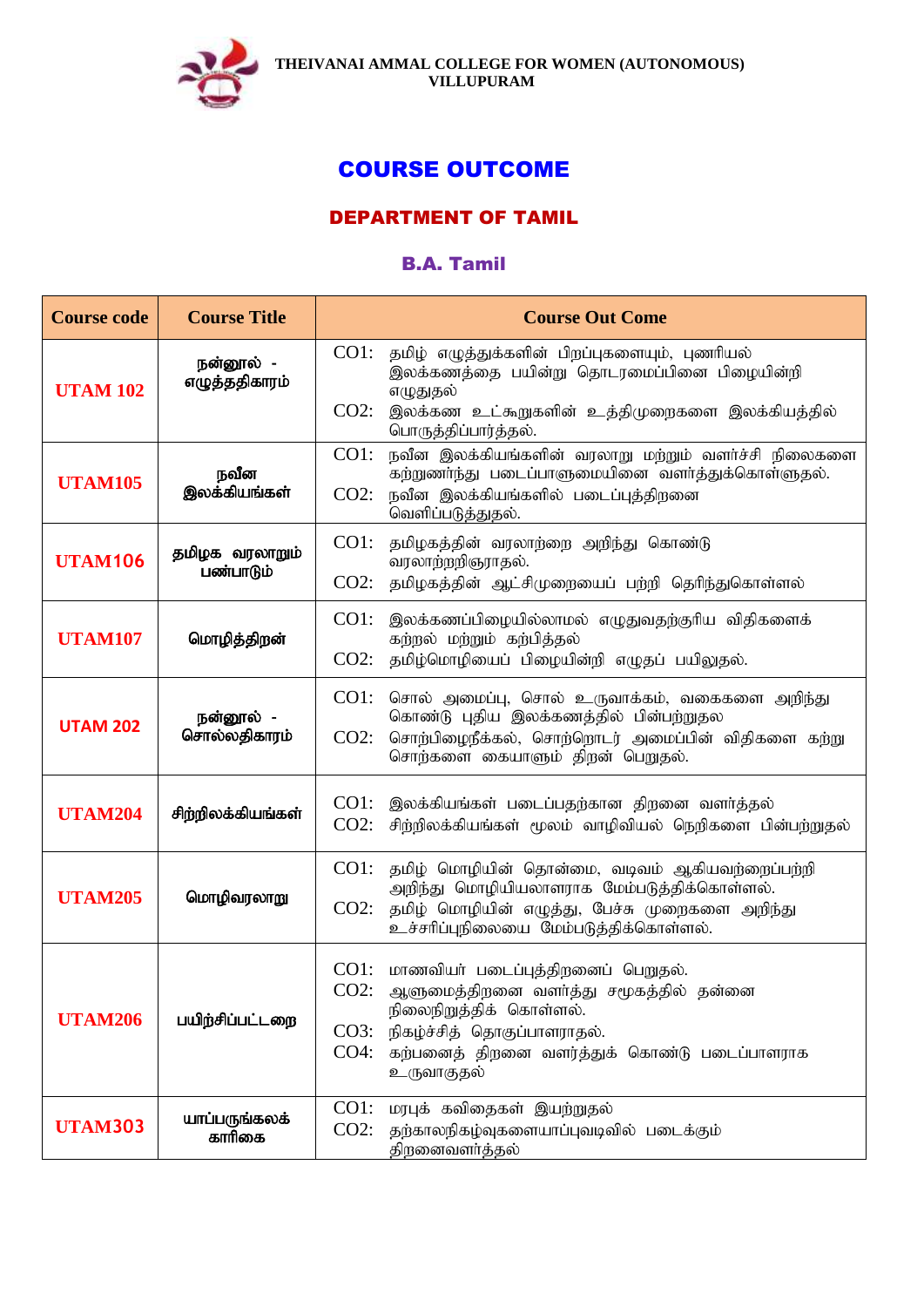

| <b>UTAM 304</b> | காப்பியங்கள்              | CO1:<br>காப்பியங்களின் தொன்மையினையும் சிறப்புக் கூறுகளையும்<br>கண்டறிதல்.<br>$CO2$ :<br>வரலாற்றுநிகழ்வுகளைப் பற்றியபுரிதலைப் பெறுதல்.                                                                                                                     |
|-----------------|---------------------------|-----------------------------------------------------------------------------------------------------------------------------------------------------------------------------------------------------------------------------------------------------------|
| <b>UTAM305</b>  | மொழியியல்                 | CO1:<br>மொழிகளில் உள்ள ஒலிப்புமுறைகளை வேறுபடுத்திக்<br>காணுதல்.<br>$CO2$ :<br>உச்சரிக்கும் மொழித்திறனை வளர்த்துக் கொள்ளுதல்.                                                                                                                              |
| <b>UTAM401</b>  | புறப்பொருள்<br>வெண்பாமாலை | CO1:<br>தமிழ் மறவர்களின் வீரச்சிறப்பினை ஆவணப்படுத்துதல்.<br>$CO2$ :<br>புறத்திணையின் சிறப்புகளையும் அதன் வைப்புமுறைகளையும்<br>திறனாய்வுச் செய்தல்.                                                                                                        |
| <b>UTAM403</b>  | நம்பியகப்பொருள்           | CO1:<br>சங்க இலக்கிய அகநூல்களை அகத்திணை இலக்கணத்தோடு<br>பொருத்திச் பார்க்கச் செய்தல்.<br>தமிழ் மொழியின் தொன்மையான இலக்கியங்களைப் பற்றிய<br>$CO2$ :<br>புரிதலை இலக்கணம் வழி ஏற்படுத்தல்.                                                                   |
| <b>UTAM404</b>  | தமிழ் இலக்கண<br>நூல்கள்   | CO1:<br>காலந்தோறும் மாற்றத்திற்கு உட்பட்ட இலக்கண<br>முறைமைகளைக் கண்டறிதல்.<br>$CO2$ :<br>இலக்கணவேறுபாடு கண்டு புதிய இலக்கணம் உருவாக்க<br>முயலுதல்.                                                                                                        |
| <b>UTAM405</b>  | அற<br>இலக்கியங்கள்        | CO1:<br>சமூகத்தை நல்வழிப்படுத்தும் நீதி நூல்களை உருவாக்குதல்<br>$CO2$ :<br>அறக் கருத்துக்களின் வழி தம்மையும் சமூகத்தையும்<br>செம்மைப்படுத்திக் கொண்டு பணியில் சிறந்த தலைமையாளராக<br>விளங்குதல்.                                                           |
| <b>UTAR401</b>  | பயிற்சிபட்டறை             | CO1:<br>செய்தி தயாரிப்பதற்கானஅடிப்படைப் பயிற்சியினைப் பெறுதல்.<br>$CO2$ :<br>செய்தி வாசிப்பாளராதல்<br>CO3:<br>நிருபராகும் திறனை வளர்த்துக்கொள்ளுதல்.<br>$CO4$ :<br>பேட்டியாளராகல்                                                                         |
| <b>UTAM505</b>  | இதழியல்                   | CO1:<br>தழியல் தொடங்குவதற்கான வழிமுறைகளை தெரிந்துகொண்டு<br>இதழ் தொடங்குதல்.<br>CO2:<br>தழ்களுக்குப் படைப்புகளை அனுப்புவதற்கான முறைகளைத்<br>தெரிந்து கொண்டு படைப்பாளராக உருவாகுதல்<br>CO3:<br>இதழாசிரியராக உருவாகுவதற்குரிய திறனை வளர்த்துக்<br>கொள்ளுதல். |
| <b>UTAM506</b>  | சமய இலக்கியம்             | CO1:<br>இறைவழிபாட்டின் வழி மனிதத்தை உணரவைத்தல்.<br>$CO2$ :<br>இசையறிவையும், பாடல் புனையும் ஆற்றலையும் பெறுதல்                                                                                                                                             |
| <b>UTAM508</b>  | பெண்ணியம்                 | CO1:<br>பெண்ணிய படைப்பாளராகுதல்<br>$CO2$ :<br>முற்போக்கு சிந்தனையாராகுதல்                                                                                                                                                                                 |
| <b>UTAA506</b>  | மொழிபெயா்ப்<br>புக்கலை    | CO1:<br>இலக்கியங்களை மொழிபெயர்ப்பு செய்வதற்கான திறனை<br>வளர்த்தல்<br>$CO2$ :<br>மொழிபெயா்ப்புத் துறையில் வேலைவாய்ப்பினைப் பெறுதல்.                                                                                                                        |
| <b>UTAM603</b>  | இலக்கியத்<br>திறனாய்வியல் | CO1:<br>திறனாய்வுக்கோட்பாடுகளைவளர்த்துக்கொள்ளல்.<br>$CO2$ :<br>சிறந்த திறனாய்வாளராக ஆகுதல்                                                                                                                                                                |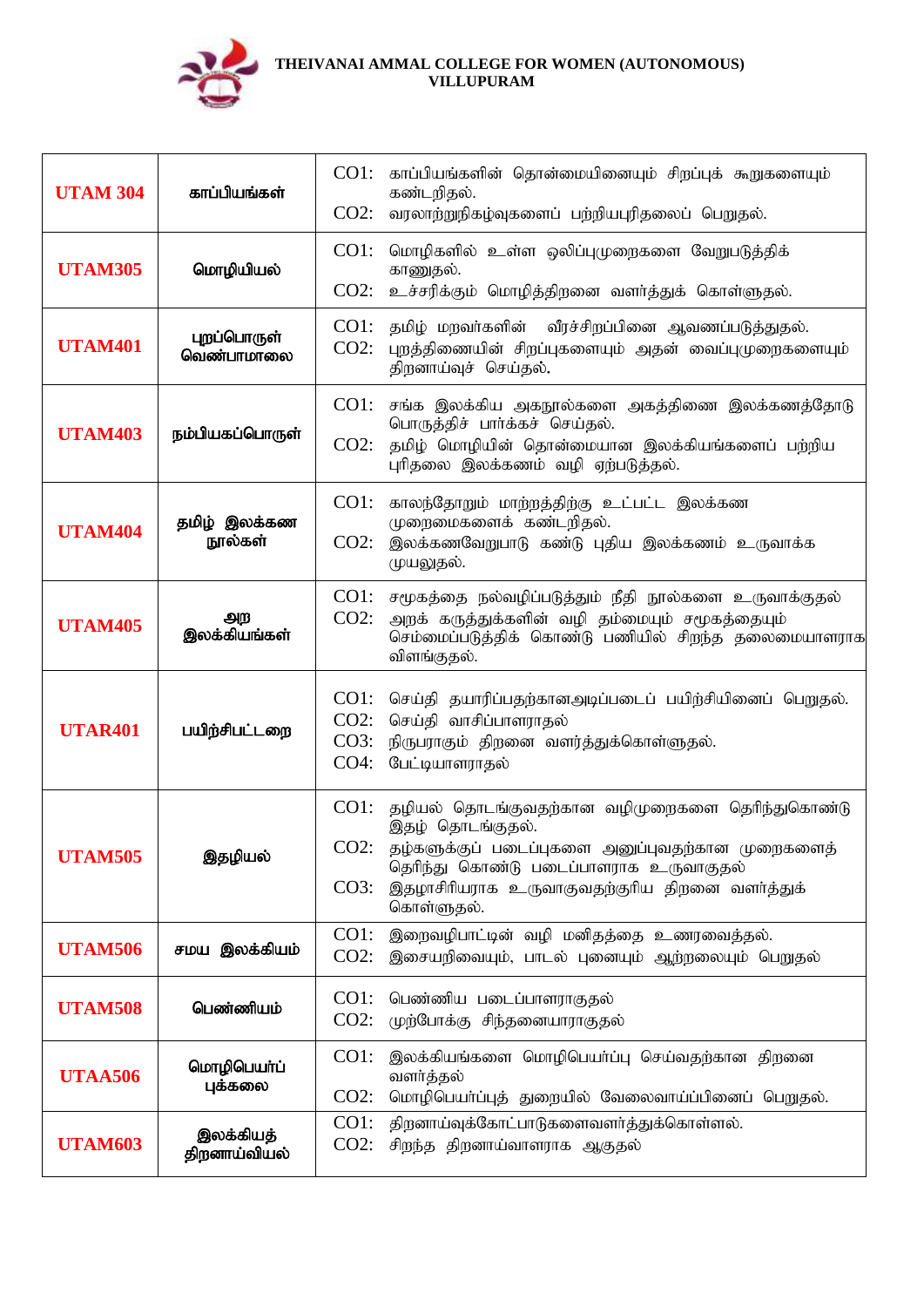

| <b>UTAM604</b> | சொற்பொழிவுக<br>கலை | பேச்சாளராக மாணவர்களைத் தகுதிபெறச் செய்தல்.<br>CO1:<br>தன்னம்பிக்கையுடன் நேர்காணல் எதிர்கொள்வதற்குப் பயிற்சி<br>CO2:<br>அளித்தல்.<br>CO3:<br>பேச்சாளர்க்குரிய தகுதிகளை வளர்த்துக் கொண்டு சிறந்த<br>பேச்சாளர் ஆகுதல். |
|----------------|--------------------|---------------------------------------------------------------------------------------------------------------------------------------------------------------------------------------------------------------------|
| <b>UTAM606</b> | நாட்டுப்புறவியல்   | நாட்டுப்புறப் பாடல்களை தொகுப்பதற்கு பயிற்சி பெற்று<br>CO1:<br>தொகுத்து வெளியிடுதல்.<br>CO2:<br>நாட்டுப்புறத் துறையில் வேலைவாய்ப்புபெறுதல்.                                                                          |
| <b>UTAM607</b> | தண்டியலங்காரம்     | CO1:<br>இலக்கியங்களை இலக்கணப் பார்வையோடுஅடையாளம்<br>காணச் செய்தல்.<br>$CO2$ :<br>அணி இலக்கணங்களை அறிந்துகொண்டு செய்யுள்களில்<br>பொருத்திபார்த்தல்.                                                                  |
| <b>UTAM609</b> | சங்க இலக்கியம்     | CO1:<br>பழந்தமிழ் இலக்கியங்களைத் தெரிந்துகொண்டு இலக்கிய<br>மரபுகளைப் பின்பற்றுதல்.                                                                                                                                  |
| <b>UTAM610</b> | ஊடகத்தமிழ்         | CO1: ஊடகங்களின் வாயிலாக பயிற்சி பெறுதல்.<br>CO2:<br>ஊடகங்களில் வேலைவாய்ப்பினைப் பெறுதல்.                                                                                                                            |
| <b>UTAR601</b> | பயிற்சிபட்டறை      | CO1: மாணவியர் படைப்புத்திறனைப் பெறுதல்.<br>மேடைபேச்சாளராகதன்னைதயார் செய்துகொள்ளல்<br>$CO2$ :<br>ஆளுமைத்திறனை வளர்த்துக்கொண்டு சமூகத்தில்<br>CO3:<br>தன்னைநிலைநிறுத்திக் கொள்ளல்.                                    |

# **M.A Tamil**

| <b>Course</b><br>code | <b>Course Title</b>              | <b>Course Out Come</b>                                                                                                                                                                                                          |
|-----------------------|----------------------------------|---------------------------------------------------------------------------------------------------------------------------------------------------------------------------------------------------------------------------------|
| <b>PTAM102</b>        | தொல்காப்பியம் -<br>எழுத்ததிகாரம் | $CO1$ :<br>தொல்காப்பியரின் எழுத்திலக்கணத்தை<br>பயின்று<br>தொடரியல் புலமையினை வளர்த்தல்<br>$CO2$ :<br>தமிழ் இலக்கணத்தை பிறமொழி<br>இலக்கணத்தோடு<br>ஒப்பிட்டு ராயும் படிநிலைகளை வளர்த்தல்                                          |
| <b>PTAM104</b>        | தொல்லியல்                        | $CO1$ :<br>தொல் பழங்காலத்தை<br>அறிவதற்கான<br>ஆராய்ச்சியாளர்களாக உருவாகுதல்<br>கல்வெட்டு, செப்பேடு, நாணங்களின்<br>$CO2$ :<br>ஆராய்ச்சியாளராக<br>உருவாகுதல்<br>CO3:<br>புராதான சின்னங்களை ஆவணப்படுத்துதல்                         |
| <b>PTAM106</b>        | சங்க இலக்கியம்                   | CO1:<br>பழந்தமிழ் இலக்கியத்தின் பெட்புகளை இக்கால<br>இலக்கியத்துடன் பொருத்திப்பார்த்தல்.<br>$CO2$ :<br>பழந்தமிழரின் அகம், புறம் பற்றிய போர் முறைகளை<br>தனது படைப்புகளின் வாயிலாக வெளிப்படுதல்.                                   |
| <b>PTAM107</b>        | இலக்கிய<br>ஒப்பாய்வியல்          | CO1:<br>மேலை நாட்டு இலக்கிய உத்திகளை கையாளுதல்<br>$CO2$ :<br>கமிழ்<br>இலக்கியங்களைப் பிறதுறை<br>இலக்கியத்தோடு<br>ஓப்பீட்டுபார்த்தல்.<br>CO3:<br>உலக அளவில் இலக்கிய வகைமைகளையும்,<br>தமிழில்<br>உள்ள இலக்கிய வகைமைகளை இனங்காணல். |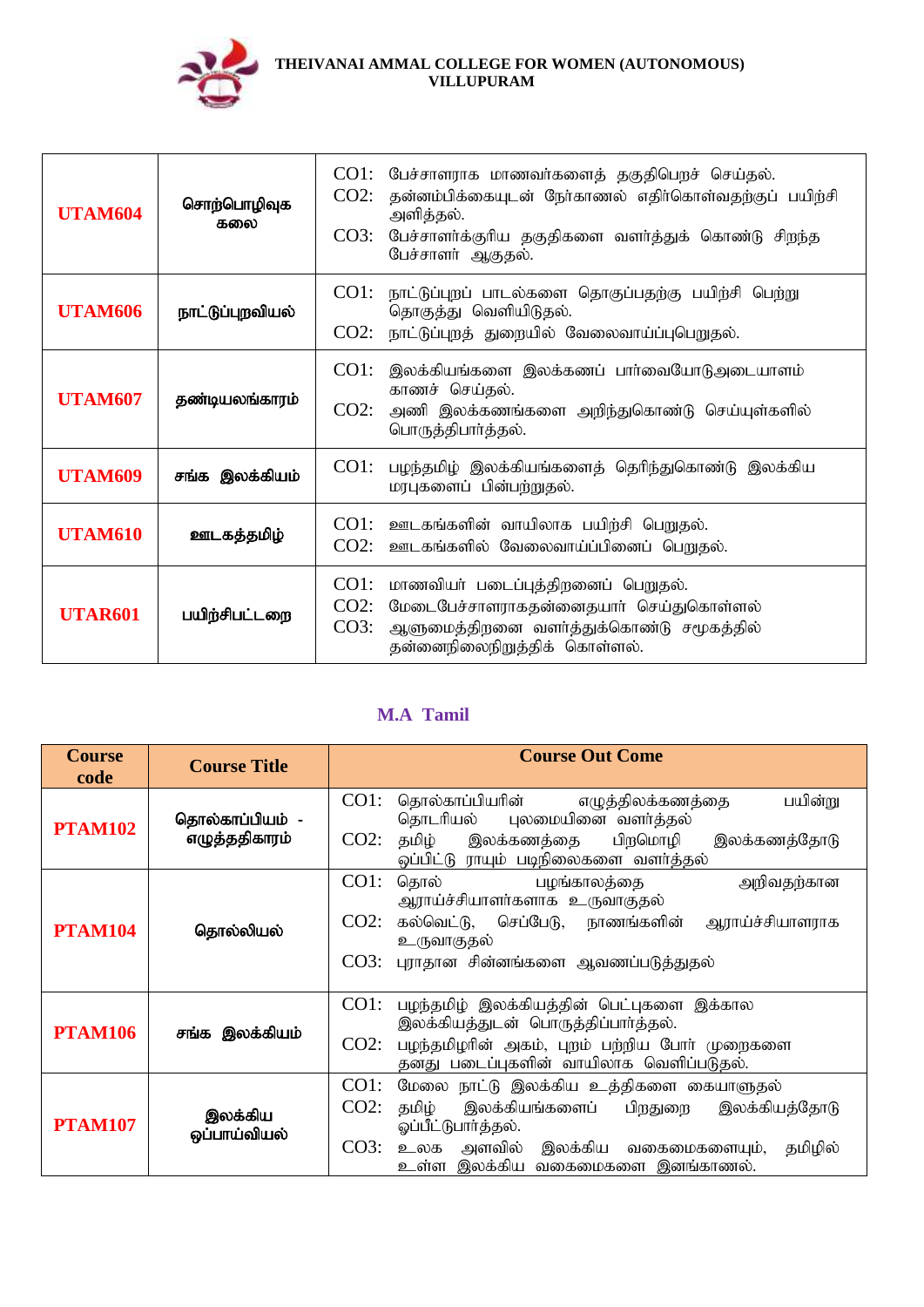

|                |                                       | CO1:    | பெண்படைப்பாளர்களாக உருவாகுதல்                                                     |
|----------------|---------------------------------------|---------|-----------------------------------------------------------------------------------|
| <b>PTAM108</b> | தமிழ்ச்சூழலில்<br>பெண்ணிய             | $CO2$ : | பிற இலக்கியத்தோடு பெண்ணிய இலக்கியங்களை                                            |
|                |                                       |         | பொருத்திப்பார்த்தல்                                                               |
|                | இயக்கங்கள்                            | CO3:    | பெண்களுக்குரிய அடிப்படை சட்டங்களையும், அரசு                                       |
|                |                                       |         | திட்டங்களையும் நடைமுறைப்படுத்துதல்.                                               |
|                |                                       | CO1:    | இலக்கணத்தின் தொடர் அமைப்பு முறையினை ஒப்பிட்டு                                     |
| <b>PTAM203</b> | தொல்காப்பியம் -<br>சொல்லதிகாரம்       |         | ஆராய்தல்                                                                          |
|                |                                       | $CO2$ : | தொல்காப்பிய சொல்லதிகார அமைப்பினை பிறமொழி<br>இலக்கணத்துடன் பொருத்திப்பார்த்தல்     |
|                |                                       |         |                                                                                   |
|                | சுற்றுலாவியல்                         | CO1:    | சுற்றுலாத்துறையில் வேலைவாய்ப்பினை பெறுதல்                                         |
| <b>PTAM208</b> |                                       | $CO2$ : | சுற்றுலாத்தலங்களின் வரலாற்றை அறிந்து கொண்டு                                       |
|                |                                       |         | சுற்றுலா வழிகாட்டியாதல்                                                           |
|                | திறனாய்வுக்                           | CO1:    | உலகளாவியத் திறனாய்வுக் கோட்பாடுகளை<br>வகைப்படுத்துதல்                             |
| <b>PTAM209</b> | கோட்பாடுகள்                           | $CO2$ : | கோட்பாடுகளை இலக்கியத்தோடு ஒப்பீட்டு திறனாய்வுச்                                   |
|                |                                       |         | செய்தல்.                                                                          |
|                |                                       | $CO1$ : | வாழ்வியல் நெறிகளை உணர்ந்து கொள்ளுதல்.                                             |
| <b>PTAM210</b> | இலக்கியங்கள்<br>அற                    | $CO2$ : | வாழ்வியல் நெறிகளை அறிந்து அற இலக்கியங்கள் வழி                                     |
|                |                                       |         | நல்வழிப்படுதல்                                                                    |
|                |                                       | CO1:    | அகராதித்துறையில் வேலைவாய்ப்பினை பெறுதல்                                           |
| <b>PTAM211</b> | அகராதியியல்                           | $CO2$ : | அகராதி உருவாக்க முயற்சிகளில் ஈடுபடல்.                                             |
|                |                                       | $CO1$ : |                                                                                   |
| <b>PTAM301</b> | தொல்காப்பியம்-<br>பொருளதிகாரம்        |         | தமிழ் மக்களின் வாழ்க்கை இலக்கணத்தை தெரிந்து<br>கொண்டு மனித சமுதாயம் மேம்படவைத்தல் |
|                |                                       | $CO2$ : | தொல்காப்பிய இலக்கண கூறுகளை நவீன                                                   |
|                |                                       |         | இலக்கியத்துடன் ஒப்பிட்டு ஆராய்தல்                                                 |
|                | ஆராய்ச்சி                             | CO1:    | தமிழில் ஆராய்ச்சி நெறிமுறைகளைப்பற்றி ஆய்வு                                        |
| <b>PTAM305</b> | நெறிமுறைகள்                           |         | மாணவர்களுக்கு அறிமுகப்படுத்துதல்.                                                 |
|                |                                       |         |                                                                                   |
|                | உரையாசிரியா்கள்                       | $CO2$ : | உரையாசிரியர்களின் உரைகளுக்கிடையிலான<br>வேறுபாட்டினைக் கண்டறிதல்.                  |
| <b>PTAM306</b> |                                       | CO3:    | இலக்கிய இலக்கணத்திற்குப் புதியஉரை எழுதுவதற்கான                                    |
|                |                                       |         | திறன் பெற்று எழுதுதல்.                                                            |
|                |                                       | CO1:    | தமிழ்க் காப்பியங்களின் பொருள் சாா்ந்த கட்டமைப்பினை                                |
|                | காப்பியங்களும்<br>சிற்றிலக்கியங்களும் |         | உணர்ந்து நீதி நெறியுடன் சமுதாயத்தில் விளங்குதல்                                   |
| <b>PTAM308</b> |                                       | $CO2$ : | சிற்றிலக்கியங்களின் பாடுபொருள்களையும்                                             |
|                |                                       |         | உள்ளடக்கத்தையும் கற்றுணர்ந்து இலக்கியம் படைத்தல்                                  |
|                |                                       | CO1:    | தமிழரின் தொன்மைப்பண்பாட்டினை தற்கால                                               |
| <b>PTAM309</b> |                                       |         | வாழ்வியலோடு ஒப்பிட்டு மானுடவியல் சாாந்த<br>ஆய்வாளராக ஆகுதல்                       |
|                | தமிழா் மானுடவியல்                     | $CO2$ : | மானுடவியலின் தொன்மைக் கூறுகளை உணர்ந்து                                            |
|                |                                       |         | அவற்றை சமூகத்தில் கண்டறியும் கள ஆய்வாளராக                                         |
|                |                                       |         | உருவாதல்                                                                          |
|                |                                       | CO1:    | தமிழ் மக்களின் வாழ்க்கை இலக்கணத்தை தெரிந்து<br>கொண்டு மனித சமுதாயம் மேம்படவைத்தல் |
| <b>PTAM401</b> | தொல்காப்பியம்-<br>பொருளதிகாரம்        | $CO2$ : | தொல்காப்பிய இலக்கண கூறுகளை நவீன                                                   |
|                |                                       |         | இலக்கியத்துடன் ஒப்பிட்டு ஆராய்தல்                                                 |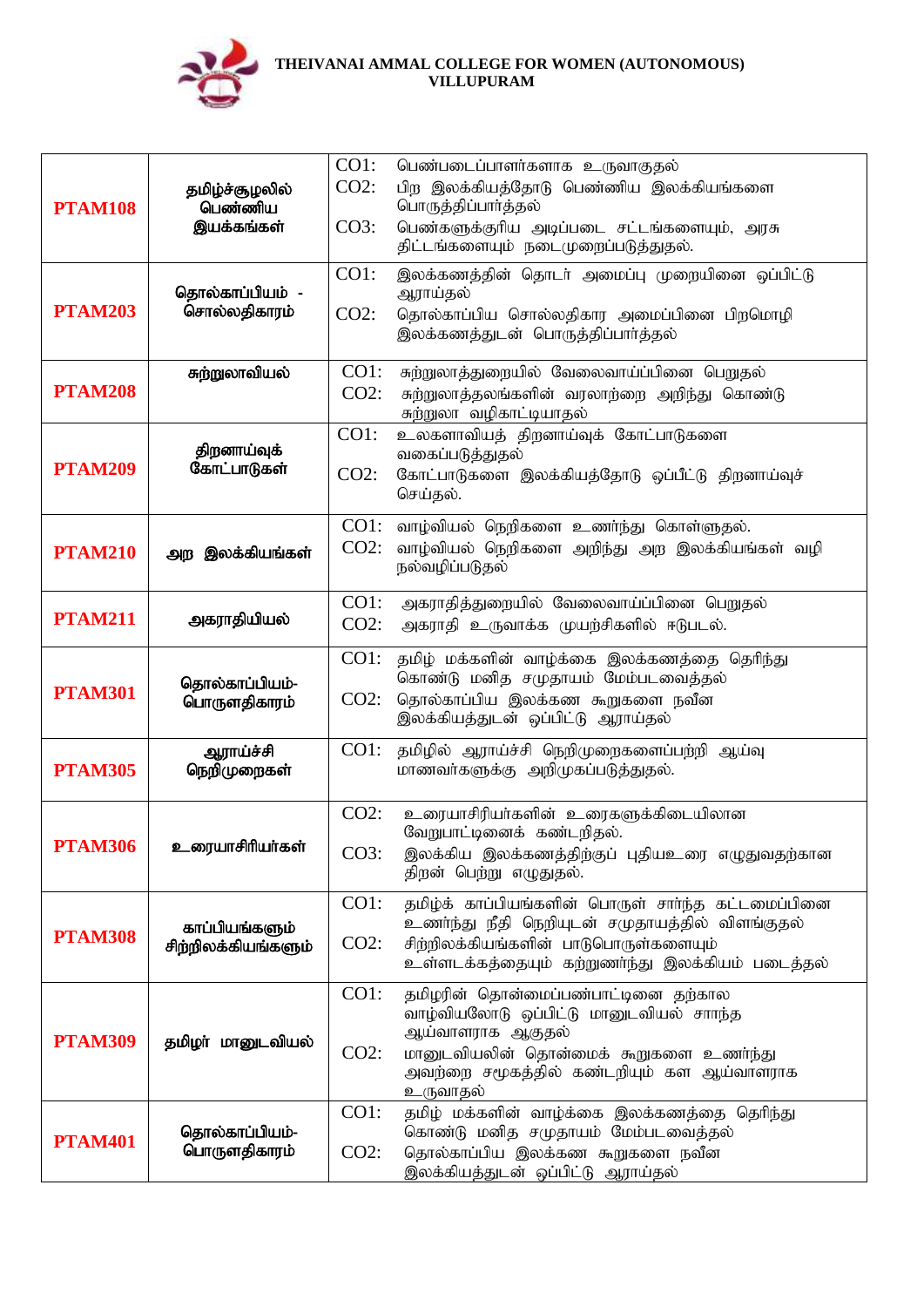

| <b>PTAM 404</b> | ஊடகவியல்       | CO1: ஊடகங்களையும்<br>அவற்றின் செயல்பாடுகளையும்<br>அறிந்துகொள்ளும் திறனைவளர்த்துக் கொள்ளுதல்.<br>CO2: ஊடகத்துறையில் பணிவாய்ப்புகளைஉருவாக்கிக்<br>கொள்ளுதல்.<br>$CO3:$ ஊடகத்தை உருவாக்கும் தனித்திறனைவளர்த்துக்<br>கொள்ளுதல்.                                                                        |
|-----------------|----------------|----------------------------------------------------------------------------------------------------------------------------------------------------------------------------------------------------------------------------------------------------------------------------------------------------|
| <b>PTAM407</b>  | நவீன இலக்கியம் | CO1: நவீன<br>இலக்கியங்களின்<br>வளர்ச்சி<br>மற்றும்<br>வரலாறு<br>இலக்கியவாதிகளாக<br>நிலைகளை கற்றுணர்ந்து<br>நவீன<br>உருவாதல்<br>CO2: நவீன<br>இலக்கியங்களின்<br>அறிந்து<br>வகைமைகளை<br>படைப்பாளுமையினை மேம்படுத்திக்கொள்ளுதல்.<br>இலக்கியங்களில்<br>CO3: நவீன<br>படைப்புத்திறனை<br>வெளிப்படுத்துதல். |

### **M. Phil. Tamil**

| <b>Course</b><br>code | <b>Course Title</b>       | <b>Course Out Come</b>                                                                                                                                                             |
|-----------------------|---------------------------|------------------------------------------------------------------------------------------------------------------------------------------------------------------------------------|
| <b>MTAM101</b>        | ஆராய்ச்சி<br>நெறிமுறைகள்  | CO1: ஆய்வுநெறிமுறைகளை<br>அறிந்துகொண்டு<br>ஆய்வேட்டில்<br>பயன்படுத்தும் முறையை மேற்கொள்ளல்<br>CO2: ஆய்வு நூல்களை வெளியிடுதல்                                                        |
| <b>MTAM103</b>        | தமிழ் ஆராய்ச்சி<br>வரலாறு | $CO1:$ தமிழ்<br>இலக்கியத்தில்<br>அறிந்து<br>வரலாற்றினை<br>ஆராய்ச்சி<br>ஆய்வாளராக உருவாகுதல்.<br>CO2: தமிழ் இலக்கிய கோட்பாடுகளை அணுகித்<br>திறனாய்வாளராக<br>வெளிப்படுத்திக்கொள்ளல். |

# COURSE OUTCOME

## **DEPARTMENT OF ENGLISH**

## **B.A English**

| <b>Course Code</b>  | <b>Course Title</b>             | <b>Course Out Come</b>                                                                                                                                                                |
|---------------------|---------------------------------|---------------------------------------------------------------------------------------------------------------------------------------------------------------------------------------|
| <b>UENL107</b>      | <b>Basic English-I</b>          | CO1: Bolster up their knowledge in Literary Skills.<br>CO2: Advance skills to read and write.<br>CO3: Enhance their grammatical enlightenment in the Language.                        |
| UENL <sub>108</sub> | <b>Advanced</b><br>English $-I$ | CO1: Acquire creative skills through Poetry.<br>CO2: Familiarize with the Rhyme and Rhythm of Poetry.<br>CO3: Recognize the values of poetry through the different kinds of<br>poems. |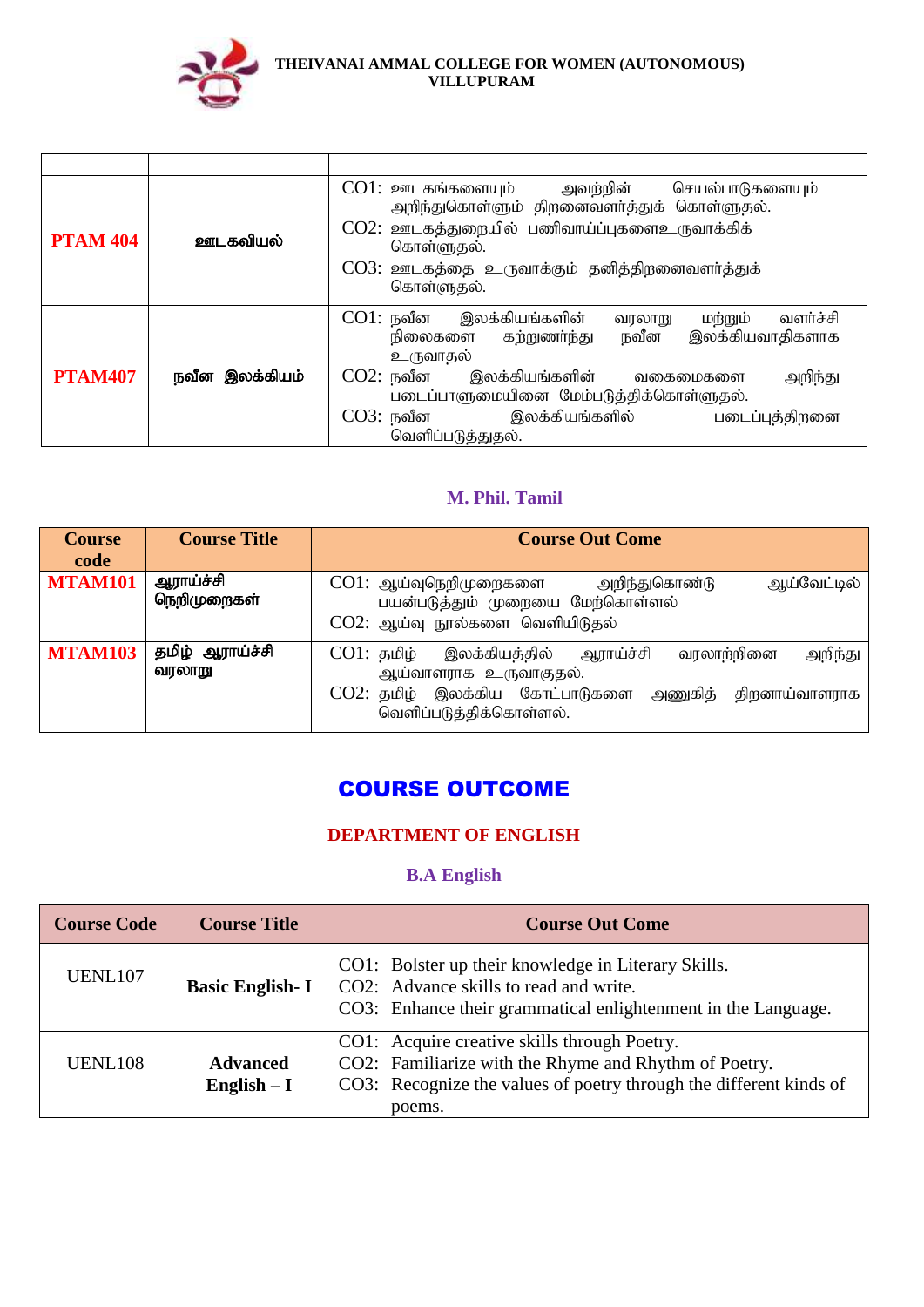

| <b>UENM105</b> | <b>Foundation</b>                          | $CO2$ :<br>CO3:            | CO1: Read and write without errors.<br>Understand and practice the basic knowledge<br>of English<br>Grammar.<br>Conceive the grammatical rudiments of the language.                                                                           |
|----------------|--------------------------------------------|----------------------------|-----------------------------------------------------------------------------------------------------------------------------------------------------------------------------------------------------------------------------------------------|
| <b>UENM106</b> | <b>Poetry</b>                              | CO1:<br>$CO2$ :<br>CO3:    | Understand the forms and Styles of poetry.<br>Explore the verse language and its devices.<br>Recognize the different types of poems.                                                                                                          |
| <b>UENM107</b> | <b>Prose</b>                               | $CO1$ :<br>CO2:<br>CO3:    | Understand the types and characteristic features of Essays.<br>Examine the Narrative Skills of different authors.<br>Analyze the intuitive Prose features of world renowned<br>authors.                                                       |
| <b>UENA103</b> | <b>Literary Terms</b><br>and Forms         | CO1:<br>$CO2$ :<br>CO3:    | Collect and grasp the different Genres of English Literature.<br>Use the genres in their creative writing.<br>Attain the Genre awareness through book learning.                                                                               |
| <b>UENL207</b> | <b>General</b><br>English-II               | CO1:<br>$CO2$ :<br>CO3:    | Refine their understanding of Prose, Poetry and Short Story.<br>Gain ground in the advanced skills of the language.<br>Accomplish the basic elements of English Grammar                                                                       |
| <b>UENL208</b> | English $-$ II                             | $CO1$ :<br>$CO2$ :<br>CO3: | Acquire the art of Prose Writing.<br>Understand the values of life through the prescribed prose.<br>Conceive imaginary skills through different types of essays.                                                                              |
| <b>UENM205</b> | <b>Drama</b>                               | $CO1$ :<br>$CO2$ :<br>CO3: | Understand the Origin, Growth & Development of Drama in<br>various ages.<br>Pursue the Plot, Characterization, Themes & Techniques of<br>Drama.<br>Accomplish the condition of Drama Stages of Various Ages.                                  |
| <b>UENM206</b> | <b>Fiction</b>                             | CO1:<br>CO2:               | Conceive the multifarious nuances of fiction.<br>Familiarize with the social factors of English domestic life.<br>CO3: Recognize the inevitable evolution of the new Genre-Novel.                                                             |
| <b>UENA203</b> | <b>Social History of</b><br><b>England</b> | $CO1$ :<br>$CO2$ :<br>CO3: | Acquire an in-depth knowledge on the social history of<br>England.<br>Recognize English thought, culture and history reflected from<br>their study of literature.<br>Attain enlightenment on the royal and social harmony in<br>English Life. |
| <b>UENL307</b> | <b>General English</b>                     | $CO1$ :<br>$CO2$ :<br>CO3: | Understand the importance of language.<br>Acquire knowledge of different genres.<br>Enhance their grammatical skills in English Language.                                                                                                     |
| <b>UENL408</b> | <b>Advanced</b><br>English -IV             | $CO1$ :<br>$CO2$ :<br>CO3: | Define the manifold shades of fiction.<br>Understand various types of fiction<br>Interpret the inevitable evolution of the Genre – Fiction.                                                                                                   |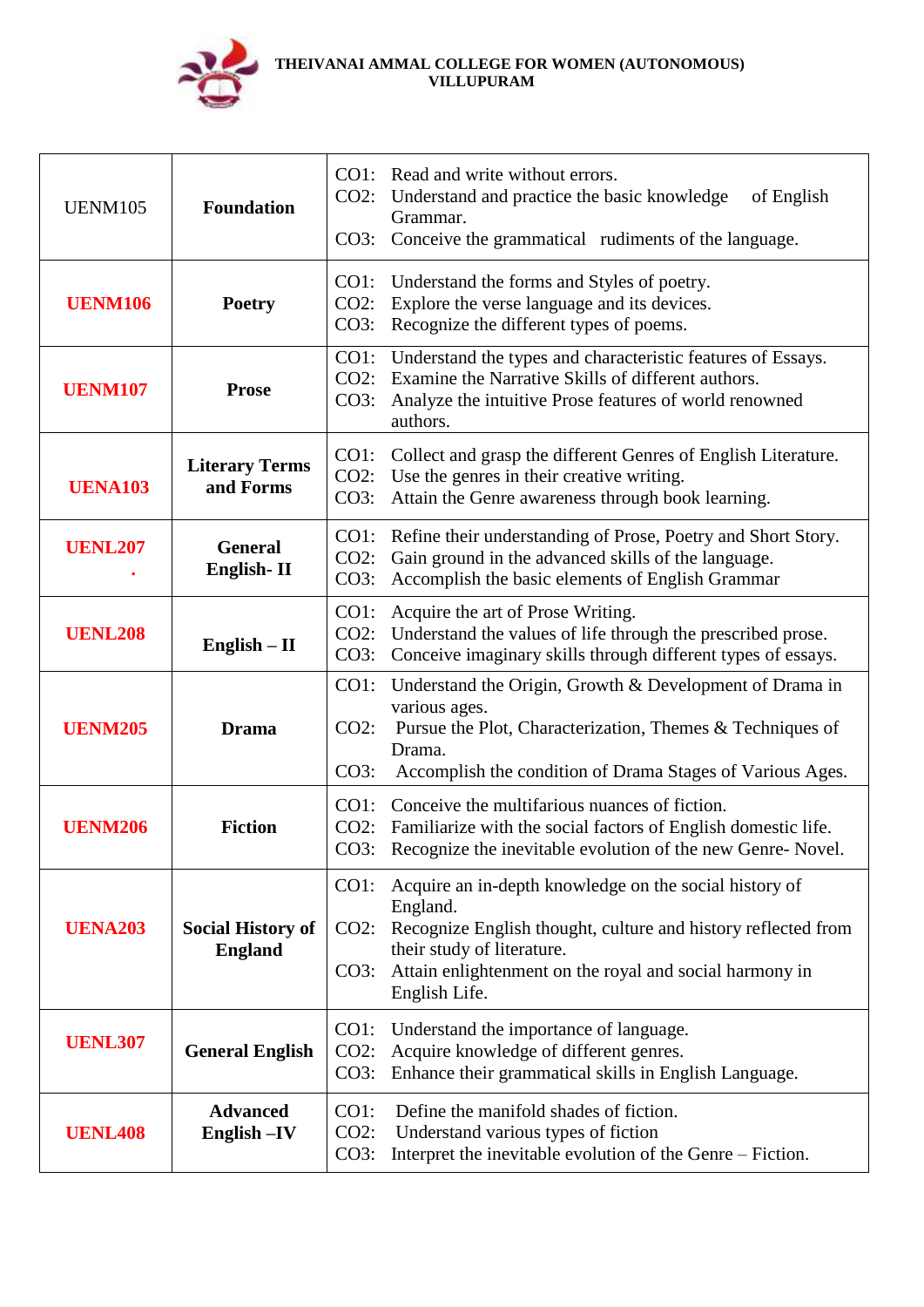

| <b>UENM405</b> | <b>Diasporic</b><br><b>Literature</b>                    | CO2:                    | CO1: Understand Diasporic Literature.<br>Infer the culture across the continents through the study of<br>Diasporic Literature.<br>CO3: Analyze the richness of Diasporic Literature.                                                      |
|----------------|----------------------------------------------------------|-------------------------|-------------------------------------------------------------------------------------------------------------------------------------------------------------------------------------------------------------------------------------------|
| <b>UENM406</b> | Women's<br><b>Writing</b>                                | $CO2$ :<br>CO3:         | CO1: Understand the writings of women and help them to<br>appreciate it.<br>Compare and contrast images of women by women writers<br>with the portrayal of the same by male-writers.<br>Analyze the conflict of women and solution to it. |
| <b>UENM407</b> | Language and<br><b>Linguistics</b>                       | CO1:<br>$CO2$ :<br>CO3: | Understand the various stages in the evolution of English<br>Language and Linguistics.<br>Analyse the variations in English sounds for perfect<br>pronunciation.<br>Write appropriate sentence by the application of Linguistics.         |
| <b>UENA403</b> | <b>History of</b><br><b>English</b><br>Literature $-$ II | $CO2$ :<br>CO3:         | CO1: Understand the perspectives of the history of English<br>Literature.<br>Analyze the aesthetic sense and appreciate literary forms of<br>the period.<br>Create literary works.                                                        |
| <b>UENM509</b> | <b>English</b><br>Language<br><b>Teaching</b>            | $CO2$ :<br>CO3:         | CO1: Understand English language teaching skills.<br>Adapt the new technologies for the teaching and learning<br>process.<br>Appraise the new theories and methods in English language<br>teaching.                                       |
| <b>UENM510</b> | <b>Common Wealth</b><br><b>Literature</b>                | CO2:<br>CO3:            | CO1: Identify the background of Commonwealth literature.<br>Criticize different themes used by the Common Wealth writers<br>Assess the colonial identity in the perspective of<br>commonwealth writers.                                   |
| <b>UENM511</b> | <b>Basics of</b><br><b>Translation</b>                   | $CO1$ :<br>CO3:         | Understand the origin and development of translation.<br>CO2: Acquire knowledge on various theories and techniques of<br>translation.<br>Enhance the conceptual and practical dimensions in<br>Translation.                               |
| <b>UENM512</b> | <b>Literary</b><br>$Criticism - I$                       | CO1:<br>CO2:<br>CO3:    | Understand the features in Literary Criticism.<br>Differentiate the various methods and technique used by the<br>critics<br>Analyze the various literary pieces and evaluate critically.                                                  |
| <b>UENA503</b> | <b>Contemporary</b><br>Literature                        | $CO1$ :<br>$CO2$ :      | Understand the themes in Contemporary Literature.<br>Familiarize the representative writers in the different genres of<br>literature.<br>CO3: Assess the value of life in the contemporary literature.                                    |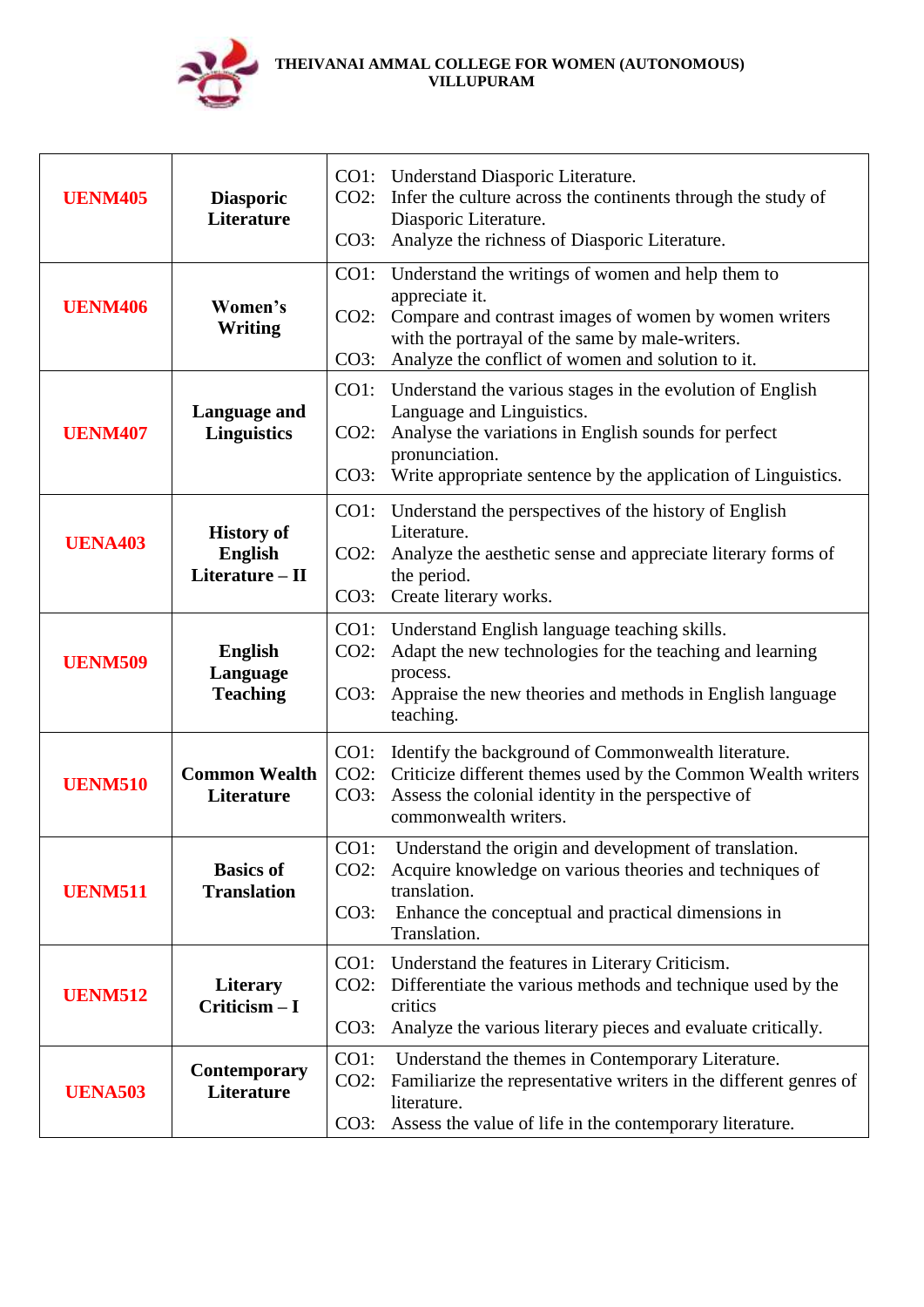

| <b>UENL308</b>                | <b>Advanced</b><br>$English - III$                        | CO1: Identify the trends and movements in drama across times.<br>Compare the socio-cultural aspects of dramatists.<br>CO2:<br>CO3:<br>Assess the plot, characterization, themes and techniques of<br>Drama                                           |
|-------------------------------|-----------------------------------------------------------|------------------------------------------------------------------------------------------------------------------------------------------------------------------------------------------------------------------------------------------------------|
| <b>UENM305</b>                | <b>Indian Writing</b><br>in English                       | CO1: Understand the importance of Indian English literature and its<br>culture.<br>$CO2$ :<br>Illustrate Indian socio-political issues in Indian literature in<br>English.<br>Analyze the different Genres used in Indian writing in English<br>CO3: |
| <b>UENM306</b>                | American<br><b>Literature</b>                             | $CO1$ :<br>Identify the impression of American Literature on society.<br>Analyse various devices used by the American writers.<br>$CO2$ :<br>Criticise the works of great writers and thinkers of America.<br>CO3:                                   |
| <b>UENA303</b>                | <b>History of</b><br><b>English</b><br>Literature $-I$    | CO1:<br>Identify the historical events in The History of English<br>literature.<br>CO2:<br>Understand the impact of different on English literature.<br>Examine the major historical achievements in different ages of<br>CO3:<br>literature.        |
| <b>UENE304</b><br><b>CSO</b>  | <b>Media Studies</b>                                      | CO1: Understand the concept, scope and significance of mass<br>communication.<br>CO2:<br>Develop journalistic skills in mass media.<br>CO3:<br>Write, edit, proof read and publish articles in media                                                 |
| <b>UENE305</b><br><b>NEWS</b> | <b>Reporting:</b><br><b>Theory And</b><br><b>Practice</b> | CO1: Understand the nuances of News Reporting and writing.<br>Develop the report writing skill<br>$CO2$ :                                                                                                                                            |
| <b>UENL407</b>                | <b>General</b><br><b>English-IV</b>                       | $CO1$ :<br>Understand different genres like Prose, Poetry and Short<br>Story.<br>Accomplish the basic elements of English Grammar.<br>CO2:<br>Enhance the grammatical enlightenment in the Language.<br>CO3:                                         |

## **M.A. English**

| <b>Course Code</b> | <b>Course Title</b>                                      | <b>Course Out Come</b>                                                                                                                                                                                            |
|--------------------|----------------------------------------------------------|-------------------------------------------------------------------------------------------------------------------------------------------------------------------------------------------------------------------|
| <b>PENM108</b>     | <b>English Literature</b><br><b>From 1500 To</b><br>1660 | CO1: Comprehend the early trends in Modern English Poetry.<br>CO2 : Analyse and compare the features in later writings.<br>CO3: Attain an insight on the classical writers in comparison with<br>English authors. |
| <b>PENM109</b>     | American<br>Literature                                   | CO1: Identify the diction and phraseology of American Writings.<br>CO2 : Employ those themes and techniques in their projects.<br>CO3: Develop an awareness of the American thirst for Freedom.                   |
| <b>PENM110</b>     | <b>Feminist Writing</b><br>in English                    | CO1: Gather an exclusive understanding in Gender Studies.<br>CO2: Develop an interest in the studied of this new genre.<br>CO3: Analyse and interpret their own thoughts in their writings.                       |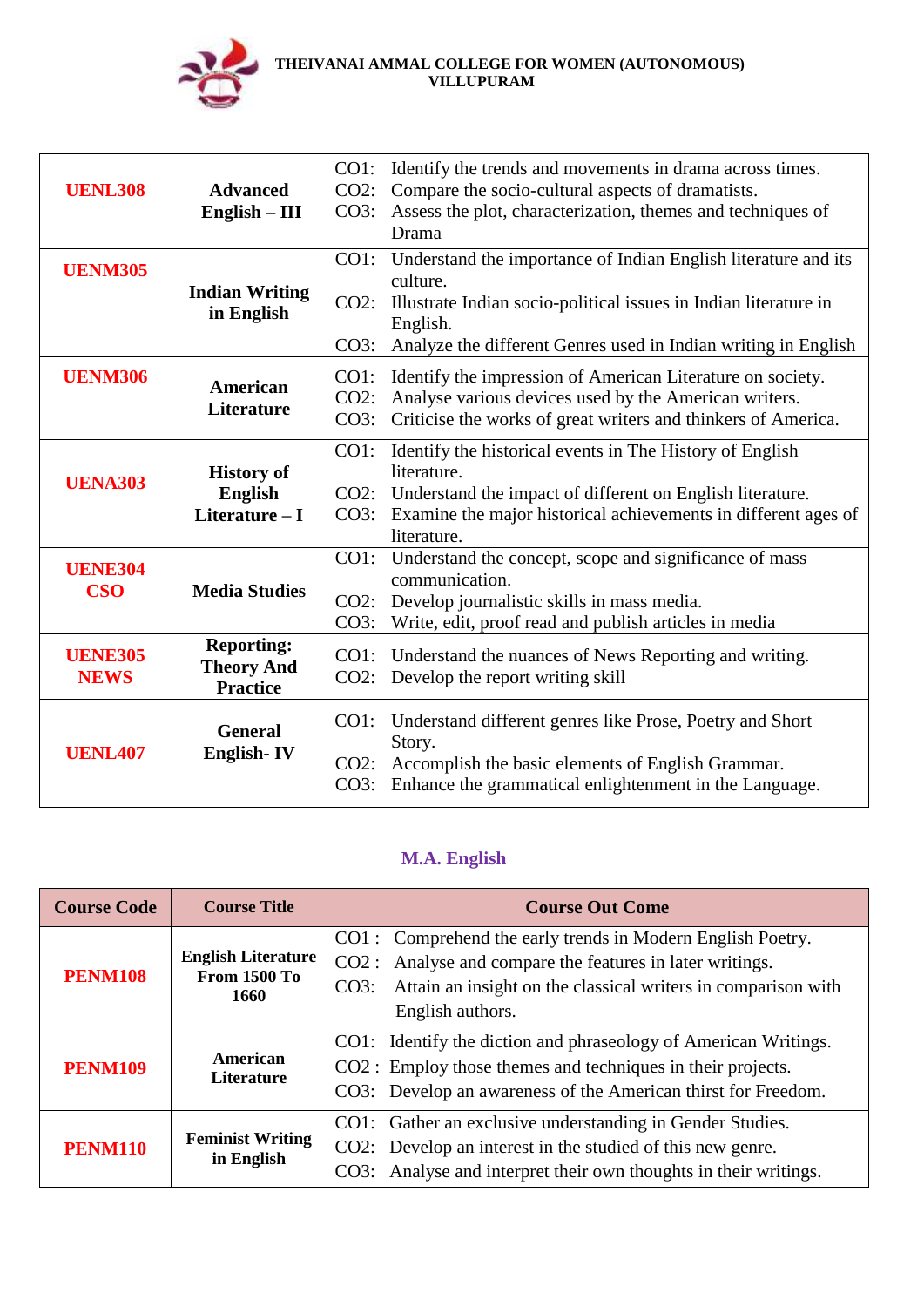

| <b>PENM111</b> |                                            | CO1: Estimate the thirst for freedom in Indian English Writers.          |
|----------------|--------------------------------------------|--------------------------------------------------------------------------|
|                | <b>Indian Writing in</b><br><b>English</b> | CO2: Evaluate the values of life through Indian Writing in English.      |
|                |                                            | CO3: Understand the diverse themes in the Indian Cultural Context.       |
|                |                                            | CO1: Understand the working of the human minds and their                 |
|                |                                            | numerous emotions from a study of Shakespeare's myriad                   |
|                |                                            | characters.                                                              |
| <b>PENM112</b> | <b>Shakespeare</b>                         | CO2: Analyze the greatness of Shakespeare as a master craftsman in       |
|                |                                            | the genre.                                                               |
|                |                                            | CO3: Discuss the traits of Shakespeare that made him the man of the      |
|                |                                            | millennium.                                                              |
|                | <b>Restoration and</b>                     | CO1: Acquaint with styles of the authors of this period.                 |
| <b>PENM209</b> | Eighteenth<br><b>Century English</b>       | CO2: Compare and contrast with the authors of different periods.         |
|                | Literature                                 | CO3: Have a broad study of the Restoration Age.                          |
|                |                                            | Analyze the basic rules and functions, stress and Intonations of<br>CO1: |
|                | <b>English Phonetics:</b>                  | English words and sentences.                                             |
| <b>PENM210</b> | <b>Theory</b> and<br><b>Practice</b>       | CO2: Practice correct pronunciations of English Phonology.               |
|                |                                            | CO3: Get informed on the various speech organs and sounds                |
|                |                                            | produced.                                                                |
|                |                                            | CO1: Learn about language, the acceptable system of sounds and           |
|                |                                            | Pronunciation.                                                           |
|                | Language and                               | CO2: Familiarized with the Evolution of languages and the place of       |
| <b>PENM211</b> | <b>Linguistics</b>                         | English in it.                                                           |
|                |                                            | CO3: Achieve a scientific knowledge of the language through              |
|                |                                            | Linguistics to complement the aesthetic sense from their study           |
|                |                                            | of literature.                                                           |
|                | <b>Principles of</b>                       | CO1: Understand the current trends in Literary Criticism.                |
| <b>PENM212</b> | <b>Literary Criticism</b>                  | CO2: Analyze the various literary pieces and evaluate critically.        |
|                |                                            | CO3: Get a holistic idea of Criticism.                                   |
|                |                                            | CO1: Understand the feelings of immigrants through Literature.           |
| <b>PENM213</b> | <b>Diasporic Studies</b>                   | CO2: Explore the Culture of Immigrant people and apply in their          |
|                |                                            | research.                                                                |
|                |                                            | CO3: Make out the origin and multiple heritage of Diasporic writing.     |
| <b>PENM309</b> | <b>Romantic and</b>                        | CO1: Understand Romantic and Victorian Society and its culture.          |
|                | <b>Victorian Age</b>                       | CO2: Differentiate the political and socio-cultural forces during the    |
|                |                                            | ages.                                                                    |
|                |                                            | CO3: Analyse the cultural and moral values of the period.                |
| <b>PENM310</b> | Canadian                                   | CO1: Understand the tone and expression in Canadian literary genres.     |
|                | Literature                                 | CO2: Examine the socio-political issues in Canadian literature.          |
|                |                                            | CO3: Determine the trends emerging in Canadian literature.               |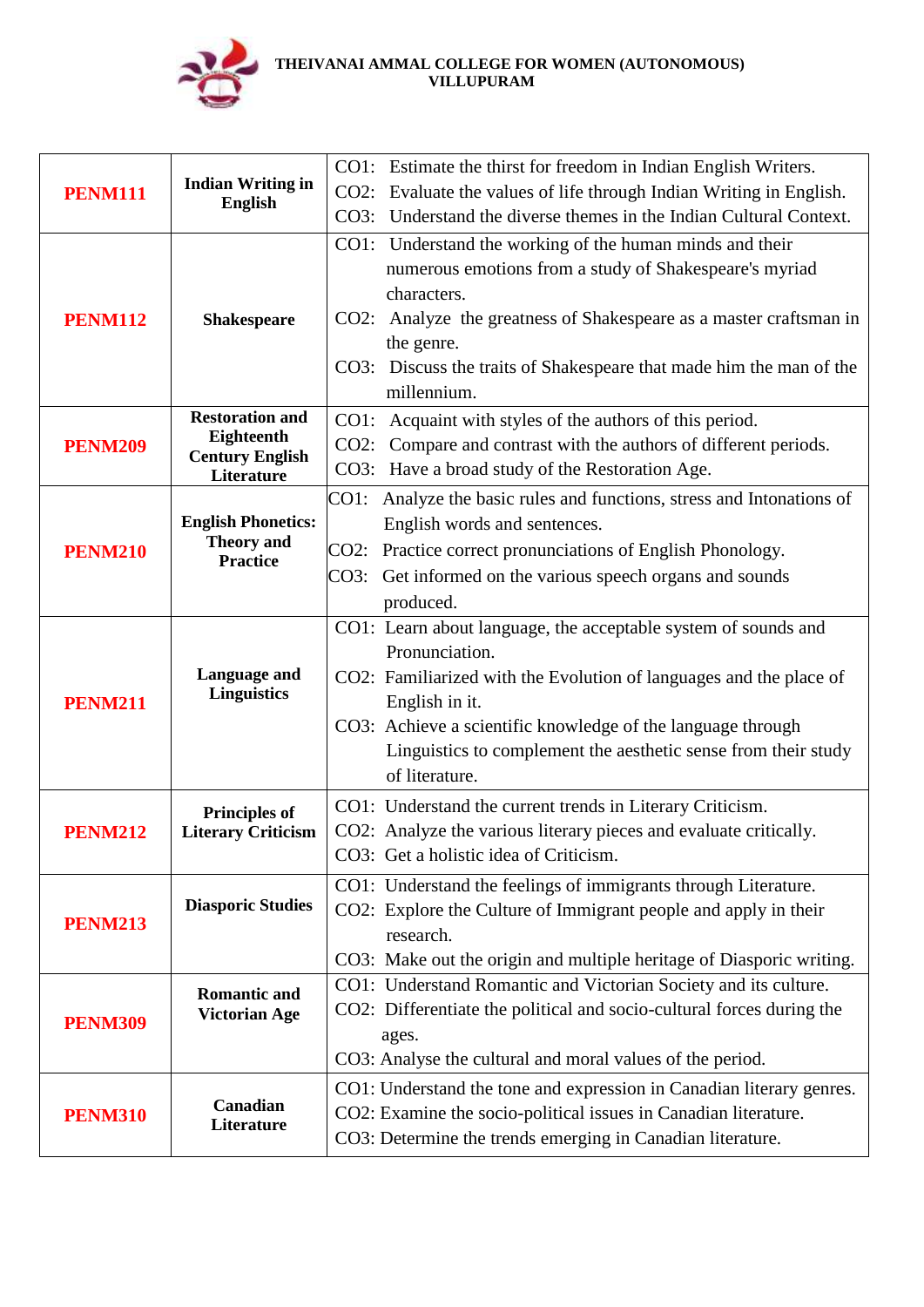

|                |                                              | CO1: Select research problem and prepare research proposal.          |
|----------------|----------------------------------------------|----------------------------------------------------------------------|
| <b>PENM311</b> | <b>Research</b>                              | CO2 : Understand the methods and mechanics of Research Report        |
|                | <b>Methodology</b> in                        | Writing.                                                             |
|                | <b>English</b>                               | CO3: Prepare the academic research report.                           |
|                | <b>Literature</b> in                         | CO1: Understand the richness of other culture.                       |
| <b>PENM312</b> | <b>Translation</b>                           | CO2: Evaluate the reflections of tradition in translated works.      |
|                |                                              | CO1: Understand the sufferings and protests of the African American  |
|                |                                              | writers.                                                             |
| <b>PENM313</b> | <b>African American</b><br><b>Literature</b> | CO2: Differentiate the literary background of the writers.           |
|                |                                              | CO3: Examine the relationship between cultural formation and         |
|                |                                              | literary production                                                  |
|                | <b>Twentieth</b>                             | CO1: Understand the trend in 20 <sup>th</sup> Century Literature.    |
| <b>PENM408</b> | <b>Century</b>                               | CS2: Evaluate the themes of $20th$ Century literary works.           |
|                | <b>Literature</b>                            | CO3: Write the literary antecedents of modernism.                    |
|                | <b>Postcolonial</b><br><b>Literature</b>     | CO1: Understand the aesthetic, moral and cultural values of          |
|                |                                              | postcolonial literature.                                             |
| <b>PENM409</b> |                                              | CO2: Examine the socio-political mood in "third-world" countries.    |
|                |                                              | CO3: Assess the experience of postcolonial sufferings across the     |
|                |                                              | countries.                                                           |
|                | <b>Feminist Literary</b><br><b>Criticism</b> | CO1: Define origin and growth of new theories in Feminism.           |
| <b>PENM410</b> |                                              | CO2 : Analyze the concepts and social patterns of different feminist |
|                |                                              | writers.                                                             |
|                |                                              | CO3: Assess the patriarchal society and to create self-identity.     |
| <b>PENM411</b> |                                              | CO1: Understand the importance of media in day today life.           |
|                | <b>Journalism</b>                            | CO2: Develop the media skills in the field of journalism.            |
|                |                                              | CO3: Write, edit, proof read and publish articles.                   |
|                |                                              |                                                                      |

# **M.Phil. English**

| <b>Course Code</b>                | <b>Course Title</b>                       | <b>Course Out Come</b>                                                                                                                                                                                                                                    |
|-----------------------------------|-------------------------------------------|-----------------------------------------------------------------------------------------------------------------------------------------------------------------------------------------------------------------------------------------------------------|
| <b>MENM103</b>                    | <b>Research</b><br><b>Methodology</b>     | CO1: Acquaint with the mechanics of research.<br>CO2 : Apply the techniques in their research.<br>CO3 : Attain an eminence in the mode of Research Methodology.                                                                                           |
| <b>MENM104</b><br><b>CRITICAL</b> | <b>Approaches to</b><br><b>Literature</b> | CO1: Enable the research scholars get acquainted with the latest trends in<br>Literary Theory and Criticism.<br>CO2: Analyse the early and modern kinds of Critical approaches.<br>CO3: Identify the evolution of entirely innovative modes of criticism. |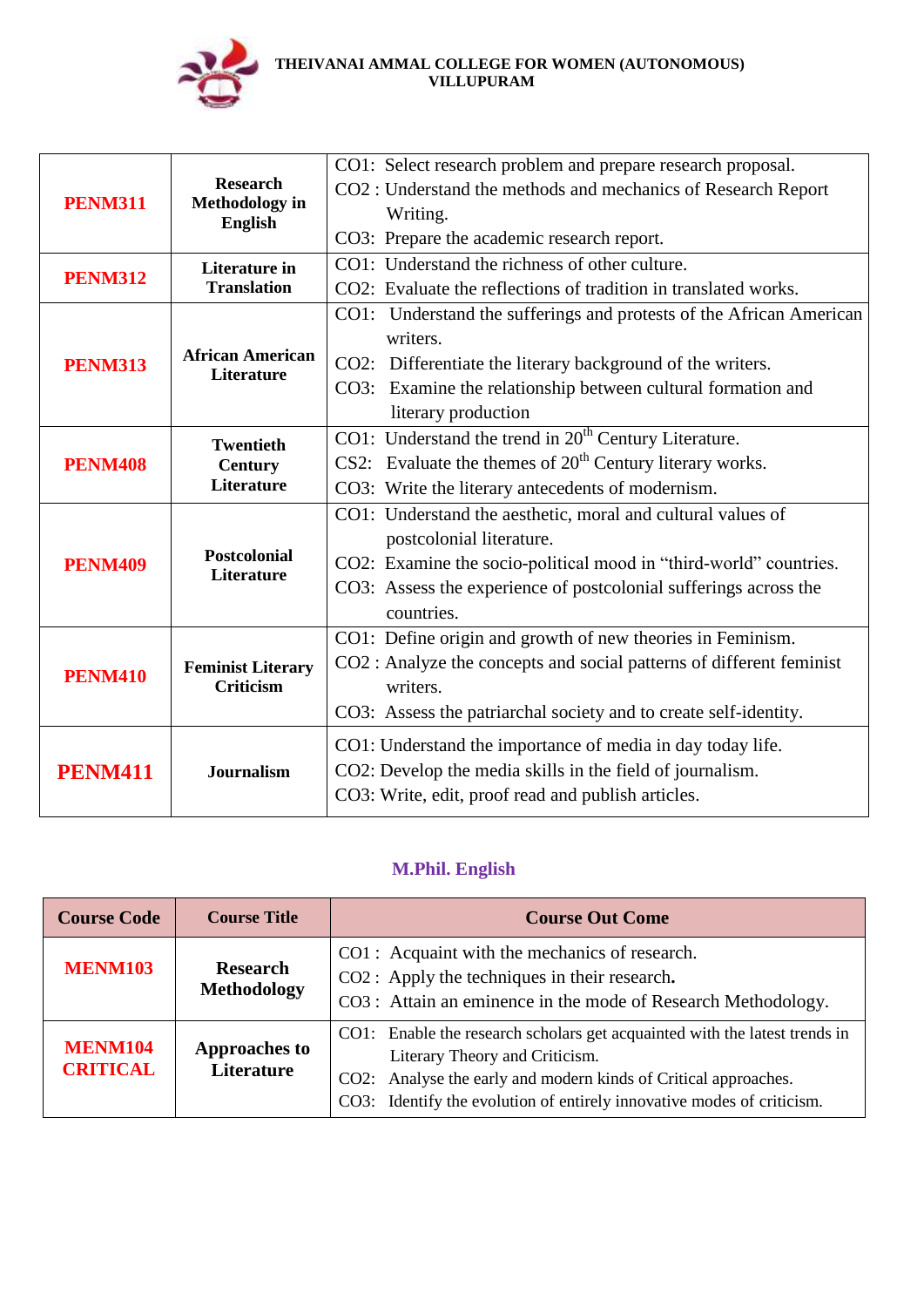

# COURSE OUTCOME

## **DEPARTMENT : COMMERCE**

## **B.Com & B.Com (CA)**

| <b>Course Code</b>                                   | <b>Course Title</b>                       | <b>Course Out Come</b>                                                                                                                                                                                                                           |
|------------------------------------------------------|-------------------------------------------|--------------------------------------------------------------------------------------------------------------------------------------------------------------------------------------------------------------------------------------------------|
| UCOM104/UC<br><b>CM102</b>                           | <b>Financial</b><br><b>Accounting</b>     | $CO1$ :<br>Understand the basic rules of accounting and accounting<br>principles.<br>$CO2$ :<br>single entry system into systematic accounting<br>Maintaining accounting for different types of<br>CO3:<br>organizations, branch and departments |
| <b>UCOM103</b><br>/UCCM103                           | <b>Fundamentals of</b><br><b>Commerce</b> | $CO1$ :<br>Gain knowledge on fundamentals of electronic commerce.<br>Apply the knowledge of e-commerce in the real business<br>$CO2$ :<br>world.                                                                                                 |
| <b>UCOM203/</b><br><b>UCCM202/</b><br><b>UCOA203</b> | <b>Accounting Package</b>                 | CO1:<br>Gain basic knowledge in computerized accounting.<br>$CO2$ :<br>Create company data, vouchers and inventories<br>CO3:<br>Extract financial and business reports                                                                           |
| <b>UCOR204/</b><br><b>UCCR203/</b><br><b>UCOR203</b> | <b>Accounting Package</b><br>- Practical  | $CO1$ :<br>Gain knowledge on application of computers in<br>accounting.<br>$CO2$ :<br>Create vouchers, journals and stock groups.                                                                                                                |
| <b>UCOM204/</b><br><b>UCCM203</b>                    | <b>Business</b><br>Correspondence         | Develop effective communication skills by overcoming<br>$CO1$ :<br>barriers to communication.<br>Prepare different types of business letters, reports and<br>$CO2$ :<br>business correspondence                                                  |
| <b>UCOE202/</b><br><b>UCCE201</b>                    | <b>Modern Accounting</b><br>Package       | CO1:<br>Understand the basic accounting concepts and conventions<br>Prepare trading, profit $&$ loss $a/c$ and balance sheet.<br>$CO2$ :<br>$CO3$ :<br>Work accounting with the help of Tally.                                                   |
| <b>UCCE301</b>                                       | <b>Internet Banking</b>                   | $CO1$ :<br>Understand the various banking functions<br>$CO2$ :<br>Compare the various merits of debit cards and credit cards<br>in modern banking.<br>Evaluate the E-Transactions facilities provided by various<br>CO3:<br>banks                |
| <b>UCOM305/</b><br><b>UCCM305</b>                    | <b>Cost Accounting</b>                    | Gain knowledge in basic concepts of Cost Accounting.<br>CO1:<br>CO2: Acquaint the students with various methods involved in<br>cost ascertaining system.<br>CO3: Gain expert knowledge in cost control methods and their<br>applications.        |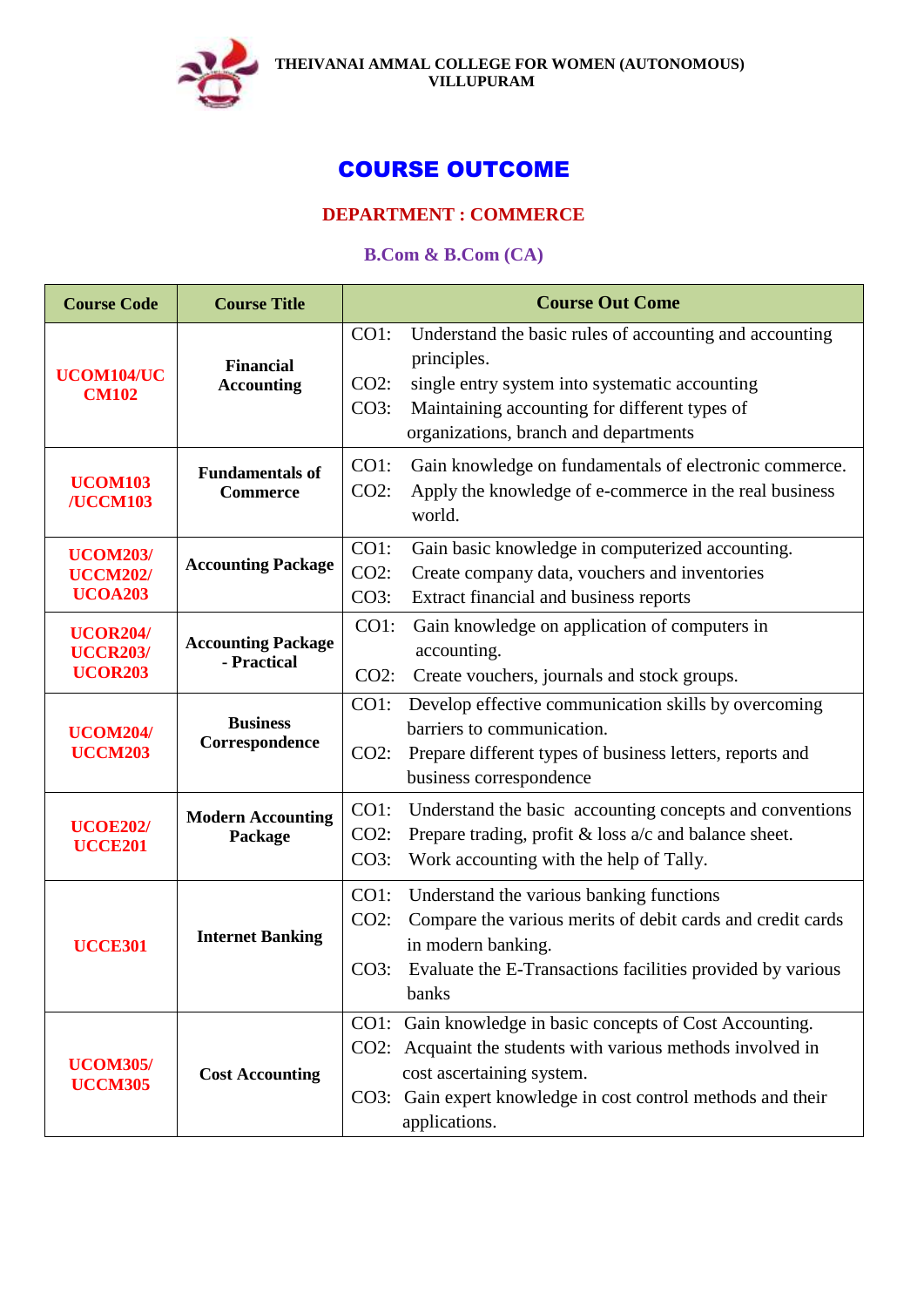

| <b>UCOM306/</b><br><b>UCCM306/</b><br><b>UBAM308 -</b> | <b>Marketing</b><br><b>Management</b>                                                               | CO1: Understand the conceptual framework of Marketing.<br>CO2: Apply the product and pricing policies and sales promotion<br>techniques in the emerging Marketing scenario.<br>CO3: Undertake marketing research and apply the outcome for<br>product development.                                                                                           |
|--------------------------------------------------------|-----------------------------------------------------------------------------------------------------|--------------------------------------------------------------------------------------------------------------------------------------------------------------------------------------------------------------------------------------------------------------------------------------------------------------------------------------------------------------|
| <b>UCOM307/</b><br><b>UBAM309</b>                      | <b>Financial Markets</b><br>& Services                                                              | Understand the Indian Financial System, its constituents,<br>$CO1$ :<br>the principles on which it operates, inter linkages and<br>regulatory concerns.<br>Familiarize with various types of financial services and<br>$CO2$ :<br>their role in social change.<br>Differentiate Innovative financial Services from Traditional<br>CO3:<br>financial services |
| <b>UCOM407</b>                                         | <b>Banking Law And</b><br><b>Practice</b>                                                           | CO1: Develop an understanding of the legal aspects involved in<br>banking business.<br>CO2: Gain knowledge in Banking functions and services.<br>CO3: Understand the Negotiable Instruments.<br>CO4: Have knowledge in recent trends in Banking.                                                                                                             |
| <b>UCCM405</b>                                         | <b>E-BANKING</b>                                                                                    | CO1: Understand the e-banking transactions.<br>CO2: Familiarize with the latest development in the field of<br>Banking and Financial System.<br>CO3: Assess Strengths, Weaknesses, Opportunities and Threats of<br>e-banking.                                                                                                                                |
| <b>UCOM408/</b><br><b>UCCM408</b>                      | Corporate<br><b>Accounting</b>                                                                      | CO1: Gain knowledge on the important aspects of Corporate<br>Accounting.<br>CO2: Gain knowledge in the preparation of Bank Accounts.<br>CO3: Acquire knowledge and skills in accounting for changes in<br>corporate structure.<br>CO4: Develop skills in the preparation of company accounting<br>statements and in their analysis.                          |
| <b>UCOM409/</b><br><b>UCCM409</b>                      | <b>Business Law</b>                                                                                 | CO1: Equip the prospective entrepreneurs (businessmen) with<br>knowledge of fundamentals in Business Law<br>CO2: Gain knowledge of right and obligations arising from<br>different types of contracts.<br>CO3: Acquire knowledge in Laws relating to special Contracts,<br>such as Sale of goods and Negotiable Instruments Act.                             |
| <b>UCOR411/</b><br><b>UCCR410</b>                      | <b>Ucom410 / Uccm410</b><br><b>Security Analysis &amp;</b><br><b>Portfolio</b><br><b>Management</b> | CO1: Understand the characteristics of securities markets and the<br>instruments.<br>CO2: Analyze risk and return of securities.<br>CO3: Manage portfolio of investments.                                                                                                                                                                                    |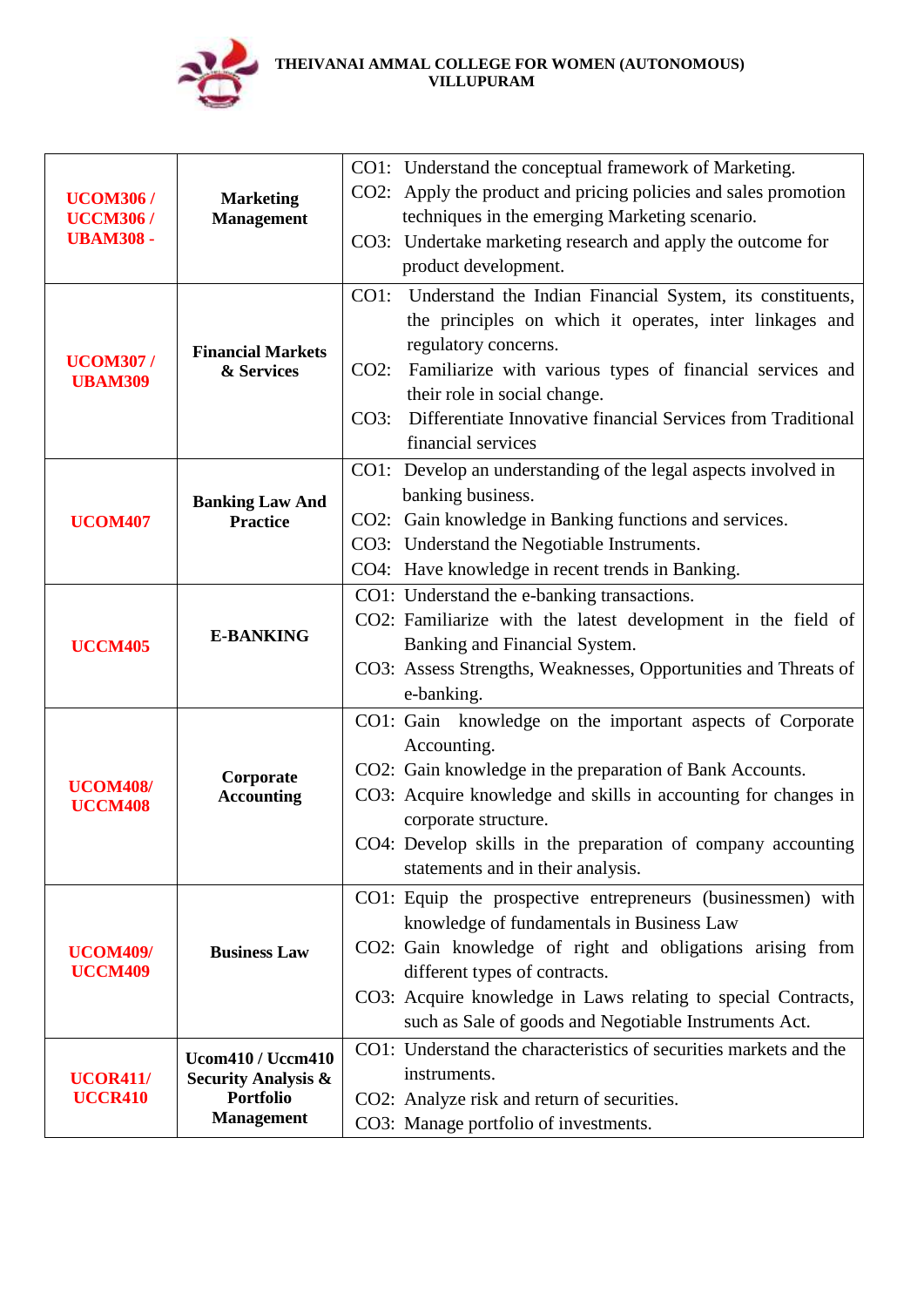

| other business units.<br>Workshop<br><b>UCCR410</b><br>CO2: Acquire knowledge on documentation procedure.<br>CO1: Acquire<br>knowledge<br>about<br>women<br>entrepreneurship<br>Women<br>concepts and development.<br><b>Entrepreneurial</b><br>CO2: Differentiate various incentives, subsidies and taxation<br><b>UCOE302</b><br><b>Development</b><br>benefits given by government for women entrepreneurs.<br>CO3: Motivate the students to earn by self employment.<br>CO1: Understand the basic rules of accounting and accounting<br><b>Financial</b><br>principles.<br><b>UCOA303</b><br><b>Accounting</b><br>CO2: Prepare accounting for different types of organizations.<br>CO3: Analyze and interpret financial statements.<br>CO1: Gain knowledge on application of computers in<br><b>Accounting</b><br>accounting.<br><b>UCOR403</b><br>Package-Practical<br>CO2: Create vouchers, journals and stock groups.<br>CO1: Gain basic knowledge in computerized accounting.<br><b>Accounting Package</b><br>CO2: Create company data, vouchers and inventories.<br><b>UCOA403</b><br>- Theory<br>CO3: Extract financial and business reports.<br><b>Income Tax Law</b><br>CO1: Gain knowledge on Principles and Practice of Income Tax<br>and Practice - I<br>UCOM505/UC<br>Act in India.<br><b>CM505</b><br>CO2: Apply Income Tax provisions for Tax planning<br>CO1: Understand the Provisions of Company law.<br>UCOM506/UC<br><b>Company Law</b><br><b>CM506</b><br>CO2: Form and manage the companies<br>CO1: To Gain knowledge of basic concepts of management<br><b>Management</b><br><b>UCOM507/</b><br>accounting<br><b>UCCM507/</b><br><b>Accounting</b><br>CO2: To Analyze and interpret the financial statements<br><b>UBAM504</b><br>CO3: To Develop skills to take managerial decisions<br>CO1: Have basic knowledge on the principles and practice of<br>Auditing<br><b>UCOM508</b><br><b>Practical Auditing</b><br>CO2: Verify the books of accounts and deduct errors and frauds<br>CO3: Prepare auditing reports<br>CO1: Study the concepts of Indirect Tax<br><b>Indirect Taxation</b><br><b>UCOM609/</b><br>CO2: Determine the Indirect Tax Liability<br><b>UCCM609</b> | <b>UCOR411/</b>                    | <b>Commerce</b> | CO1: Fill-up forms used in Banks, Insurance Companies and       |
|-------------------------------------------------------------------------------------------------------------------------------------------------------------------------------------------------------------------------------------------------------------------------------------------------------------------------------------------------------------------------------------------------------------------------------------------------------------------------------------------------------------------------------------------------------------------------------------------------------------------------------------------------------------------------------------------------------------------------------------------------------------------------------------------------------------------------------------------------------------------------------------------------------------------------------------------------------------------------------------------------------------------------------------------------------------------------------------------------------------------------------------------------------------------------------------------------------------------------------------------------------------------------------------------------------------------------------------------------------------------------------------------------------------------------------------------------------------------------------------------------------------------------------------------------------------------------------------------------------------------------------------------------------------------------------------------------------------------------------------------------------------------------------------------------------------------------------------------------------------------------------------------------------------------------------------------------------------------------------------------------------------------------------------------------------------------------------------------------------------------------------------------------------------------------------------------------------|------------------------------------|-----------------|-----------------------------------------------------------------|
|                                                                                                                                                                                                                                                                                                                                                                                                                                                                                                                                                                                                                                                                                                                                                                                                                                                                                                                                                                                                                                                                                                                                                                                                                                                                                                                                                                                                                                                                                                                                                                                                                                                                                                                                                                                                                                                                                                                                                                                                                                                                                                                                                                                                       |                                    |                 |                                                                 |
|                                                                                                                                                                                                                                                                                                                                                                                                                                                                                                                                                                                                                                                                                                                                                                                                                                                                                                                                                                                                                                                                                                                                                                                                                                                                                                                                                                                                                                                                                                                                                                                                                                                                                                                                                                                                                                                                                                                                                                                                                                                                                                                                                                                                       |                                    |                 |                                                                 |
|                                                                                                                                                                                                                                                                                                                                                                                                                                                                                                                                                                                                                                                                                                                                                                                                                                                                                                                                                                                                                                                                                                                                                                                                                                                                                                                                                                                                                                                                                                                                                                                                                                                                                                                                                                                                                                                                                                                                                                                                                                                                                                                                                                                                       |                                    |                 |                                                                 |
|                                                                                                                                                                                                                                                                                                                                                                                                                                                                                                                                                                                                                                                                                                                                                                                                                                                                                                                                                                                                                                                                                                                                                                                                                                                                                                                                                                                                                                                                                                                                                                                                                                                                                                                                                                                                                                                                                                                                                                                                                                                                                                                                                                                                       |                                    |                 |                                                                 |
|                                                                                                                                                                                                                                                                                                                                                                                                                                                                                                                                                                                                                                                                                                                                                                                                                                                                                                                                                                                                                                                                                                                                                                                                                                                                                                                                                                                                                                                                                                                                                                                                                                                                                                                                                                                                                                                                                                                                                                                                                                                                                                                                                                                                       |                                    |                 |                                                                 |
|                                                                                                                                                                                                                                                                                                                                                                                                                                                                                                                                                                                                                                                                                                                                                                                                                                                                                                                                                                                                                                                                                                                                                                                                                                                                                                                                                                                                                                                                                                                                                                                                                                                                                                                                                                                                                                                                                                                                                                                                                                                                                                                                                                                                       |                                    |                 |                                                                 |
|                                                                                                                                                                                                                                                                                                                                                                                                                                                                                                                                                                                                                                                                                                                                                                                                                                                                                                                                                                                                                                                                                                                                                                                                                                                                                                                                                                                                                                                                                                                                                                                                                                                                                                                                                                                                                                                                                                                                                                                                                                                                                                                                                                                                       |                                    |                 |                                                                 |
|                                                                                                                                                                                                                                                                                                                                                                                                                                                                                                                                                                                                                                                                                                                                                                                                                                                                                                                                                                                                                                                                                                                                                                                                                                                                                                                                                                                                                                                                                                                                                                                                                                                                                                                                                                                                                                                                                                                                                                                                                                                                                                                                                                                                       |                                    |                 |                                                                 |
|                                                                                                                                                                                                                                                                                                                                                                                                                                                                                                                                                                                                                                                                                                                                                                                                                                                                                                                                                                                                                                                                                                                                                                                                                                                                                                                                                                                                                                                                                                                                                                                                                                                                                                                                                                                                                                                                                                                                                                                                                                                                                                                                                                                                       |                                    |                 |                                                                 |
|                                                                                                                                                                                                                                                                                                                                                                                                                                                                                                                                                                                                                                                                                                                                                                                                                                                                                                                                                                                                                                                                                                                                                                                                                                                                                                                                                                                                                                                                                                                                                                                                                                                                                                                                                                                                                                                                                                                                                                                                                                                                                                                                                                                                       |                                    |                 |                                                                 |
|                                                                                                                                                                                                                                                                                                                                                                                                                                                                                                                                                                                                                                                                                                                                                                                                                                                                                                                                                                                                                                                                                                                                                                                                                                                                                                                                                                                                                                                                                                                                                                                                                                                                                                                                                                                                                                                                                                                                                                                                                                                                                                                                                                                                       |                                    |                 |                                                                 |
|                                                                                                                                                                                                                                                                                                                                                                                                                                                                                                                                                                                                                                                                                                                                                                                                                                                                                                                                                                                                                                                                                                                                                                                                                                                                                                                                                                                                                                                                                                                                                                                                                                                                                                                                                                                                                                                                                                                                                                                                                                                                                                                                                                                                       |                                    |                 |                                                                 |
|                                                                                                                                                                                                                                                                                                                                                                                                                                                                                                                                                                                                                                                                                                                                                                                                                                                                                                                                                                                                                                                                                                                                                                                                                                                                                                                                                                                                                                                                                                                                                                                                                                                                                                                                                                                                                                                                                                                                                                                                                                                                                                                                                                                                       |                                    |                 |                                                                 |
|                                                                                                                                                                                                                                                                                                                                                                                                                                                                                                                                                                                                                                                                                                                                                                                                                                                                                                                                                                                                                                                                                                                                                                                                                                                                                                                                                                                                                                                                                                                                                                                                                                                                                                                                                                                                                                                                                                                                                                                                                                                                                                                                                                                                       |                                    |                 |                                                                 |
|                                                                                                                                                                                                                                                                                                                                                                                                                                                                                                                                                                                                                                                                                                                                                                                                                                                                                                                                                                                                                                                                                                                                                                                                                                                                                                                                                                                                                                                                                                                                                                                                                                                                                                                                                                                                                                                                                                                                                                                                                                                                                                                                                                                                       |                                    |                 |                                                                 |
|                                                                                                                                                                                                                                                                                                                                                                                                                                                                                                                                                                                                                                                                                                                                                                                                                                                                                                                                                                                                                                                                                                                                                                                                                                                                                                                                                                                                                                                                                                                                                                                                                                                                                                                                                                                                                                                                                                                                                                                                                                                                                                                                                                                                       |                                    |                 |                                                                 |
|                                                                                                                                                                                                                                                                                                                                                                                                                                                                                                                                                                                                                                                                                                                                                                                                                                                                                                                                                                                                                                                                                                                                                                                                                                                                                                                                                                                                                                                                                                                                                                                                                                                                                                                                                                                                                                                                                                                                                                                                                                                                                                                                                                                                       |                                    |                 |                                                                 |
|                                                                                                                                                                                                                                                                                                                                                                                                                                                                                                                                                                                                                                                                                                                                                                                                                                                                                                                                                                                                                                                                                                                                                                                                                                                                                                                                                                                                                                                                                                                                                                                                                                                                                                                                                                                                                                                                                                                                                                                                                                                                                                                                                                                                       |                                    |                 |                                                                 |
|                                                                                                                                                                                                                                                                                                                                                                                                                                                                                                                                                                                                                                                                                                                                                                                                                                                                                                                                                                                                                                                                                                                                                                                                                                                                                                                                                                                                                                                                                                                                                                                                                                                                                                                                                                                                                                                                                                                                                                                                                                                                                                                                                                                                       |                                    |                 |                                                                 |
|                                                                                                                                                                                                                                                                                                                                                                                                                                                                                                                                                                                                                                                                                                                                                                                                                                                                                                                                                                                                                                                                                                                                                                                                                                                                                                                                                                                                                                                                                                                                                                                                                                                                                                                                                                                                                                                                                                                                                                                                                                                                                                                                                                                                       |                                    |                 |                                                                 |
|                                                                                                                                                                                                                                                                                                                                                                                                                                                                                                                                                                                                                                                                                                                                                                                                                                                                                                                                                                                                                                                                                                                                                                                                                                                                                                                                                                                                                                                                                                                                                                                                                                                                                                                                                                                                                                                                                                                                                                                                                                                                                                                                                                                                       |                                    |                 |                                                                 |
|                                                                                                                                                                                                                                                                                                                                                                                                                                                                                                                                                                                                                                                                                                                                                                                                                                                                                                                                                                                                                                                                                                                                                                                                                                                                                                                                                                                                                                                                                                                                                                                                                                                                                                                                                                                                                                                                                                                                                                                                                                                                                                                                                                                                       |                                    |                 |                                                                 |
|                                                                                                                                                                                                                                                                                                                                                                                                                                                                                                                                                                                                                                                                                                                                                                                                                                                                                                                                                                                                                                                                                                                                                                                                                                                                                                                                                                                                                                                                                                                                                                                                                                                                                                                                                                                                                                                                                                                                                                                                                                                                                                                                                                                                       |                                    |                 |                                                                 |
|                                                                                                                                                                                                                                                                                                                                                                                                                                                                                                                                                                                                                                                                                                                                                                                                                                                                                                                                                                                                                                                                                                                                                                                                                                                                                                                                                                                                                                                                                                                                                                                                                                                                                                                                                                                                                                                                                                                                                                                                                                                                                                                                                                                                       |                                    |                 |                                                                 |
|                                                                                                                                                                                                                                                                                                                                                                                                                                                                                                                                                                                                                                                                                                                                                                                                                                                                                                                                                                                                                                                                                                                                                                                                                                                                                                                                                                                                                                                                                                                                                                                                                                                                                                                                                                                                                                                                                                                                                                                                                                                                                                                                                                                                       |                                    |                 |                                                                 |
|                                                                                                                                                                                                                                                                                                                                                                                                                                                                                                                                                                                                                                                                                                                                                                                                                                                                                                                                                                                                                                                                                                                                                                                                                                                                                                                                                                                                                                                                                                                                                                                                                                                                                                                                                                                                                                                                                                                                                                                                                                                                                                                                                                                                       |                                    |                 |                                                                 |
|                                                                                                                                                                                                                                                                                                                                                                                                                                                                                                                                                                                                                                                                                                                                                                                                                                                                                                                                                                                                                                                                                                                                                                                                                                                                                                                                                                                                                                                                                                                                                                                                                                                                                                                                                                                                                                                                                                                                                                                                                                                                                                                                                                                                       |                                    |                 |                                                                 |
|                                                                                                                                                                                                                                                                                                                                                                                                                                                                                                                                                                                                                                                                                                                                                                                                                                                                                                                                                                                                                                                                                                                                                                                                                                                                                                                                                                                                                                                                                                                                                                                                                                                                                                                                                                                                                                                                                                                                                                                                                                                                                                                                                                                                       |                                    |                 |                                                                 |
|                                                                                                                                                                                                                                                                                                                                                                                                                                                                                                                                                                                                                                                                                                                                                                                                                                                                                                                                                                                                                                                                                                                                                                                                                                                                                                                                                                                                                                                                                                                                                                                                                                                                                                                                                                                                                                                                                                                                                                                                                                                                                                                                                                                                       |                                    |                 |                                                                 |
|                                                                                                                                                                                                                                                                                                                                                                                                                                                                                                                                                                                                                                                                                                                                                                                                                                                                                                                                                                                                                                                                                                                                                                                                                                                                                                                                                                                                                                                                                                                                                                                                                                                                                                                                                                                                                                                                                                                                                                                                                                                                                                                                                                                                       |                                    |                 |                                                                 |
|                                                                                                                                                                                                                                                                                                                                                                                                                                                                                                                                                                                                                                                                                                                                                                                                                                                                                                                                                                                                                                                                                                                                                                                                                                                                                                                                                                                                                                                                                                                                                                                                                                                                                                                                                                                                                                                                                                                                                                                                                                                                                                                                                                                                       |                                    |                 |                                                                 |
|                                                                                                                                                                                                                                                                                                                                                                                                                                                                                                                                                                                                                                                                                                                                                                                                                                                                                                                                                                                                                                                                                                                                                                                                                                                                                                                                                                                                                                                                                                                                                                                                                                                                                                                                                                                                                                                                                                                                                                                                                                                                                                                                                                                                       |                                    |                 |                                                                 |
|                                                                                                                                                                                                                                                                                                                                                                                                                                                                                                                                                                                                                                                                                                                                                                                                                                                                                                                                                                                                                                                                                                                                                                                                                                                                                                                                                                                                                                                                                                                                                                                                                                                                                                                                                                                                                                                                                                                                                                                                                                                                                                                                                                                                       |                                    |                 | CO3: Apply the provisions of Indirect Tax Laws for tax planning |
| CO1: Understand the concept of women entrepreneurship                                                                                                                                                                                                                                                                                                                                                                                                                                                                                                                                                                                                                                                                                                                                                                                                                                                                                                                                                                                                                                                                                                                                                                                                                                                                                                                                                                                                                                                                                                                                                                                                                                                                                                                                                                                                                                                                                                                                                                                                                                                                                                                                                 |                                    |                 |                                                                 |
| Women<br>CO2: Identify the various schemes under various financial                                                                                                                                                                                                                                                                                                                                                                                                                                                                                                                                                                                                                                                                                                                                                                                                                                                                                                                                                                                                                                                                                                                                                                                                                                                                                                                                                                                                                                                                                                                                                                                                                                                                                                                                                                                                                                                                                                                                                                                                                                                                                                                                    | <b>UCOM612</b><br>/ <b>UBAM609</b> |                 |                                                                 |
| Entrepreneurship<br>institutions                                                                                                                                                                                                                                                                                                                                                                                                                                                                                                                                                                                                                                                                                                                                                                                                                                                                                                                                                                                                                                                                                                                                                                                                                                                                                                                                                                                                                                                                                                                                                                                                                                                                                                                                                                                                                                                                                                                                                                                                                                                                                                                                                                      |                                    |                 |                                                                 |
| CO3: Prepare business ideas to establish small scale business                                                                                                                                                                                                                                                                                                                                                                                                                                                                                                                                                                                                                                                                                                                                                                                                                                                                                                                                                                                                                                                                                                                                                                                                                                                                                                                                                                                                                                                                                                                                                                                                                                                                                                                                                                                                                                                                                                                                                                                                                                                                                                                                         |                                    |                 |                                                                 |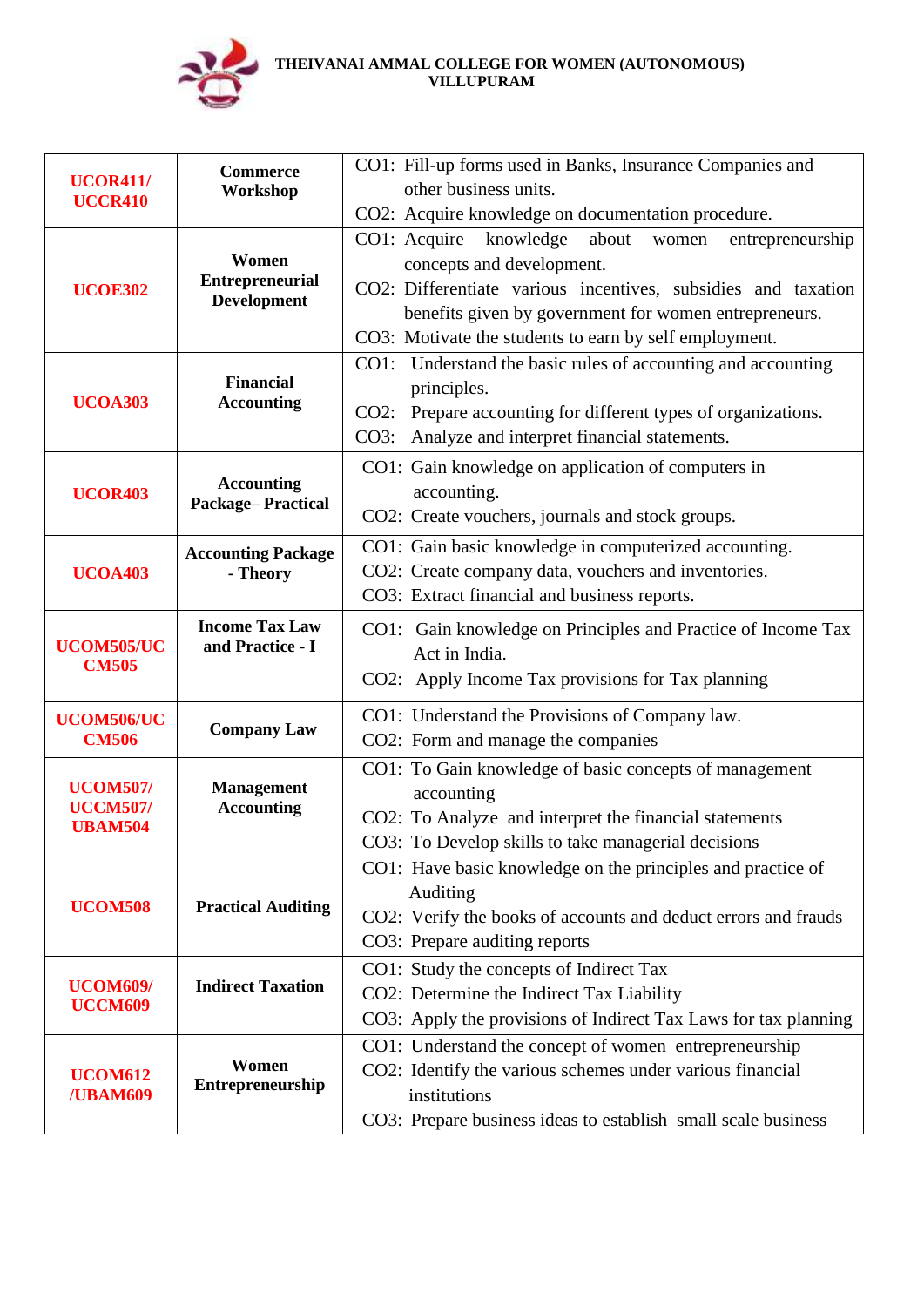

| <b>UCOM613/</b><br><b>UCCM613</b> | <b>Financial</b><br><b>Management</b>             | CO1: Understand the nature and scope of Financial<br>Management.<br>CO2: Prepare budgets and take dividend policy<br>CO3: Develop the necessary skills and techniques to take<br>decisions and corporate sector |
|-----------------------------------|---------------------------------------------------|-----------------------------------------------------------------------------------------------------------------------------------------------------------------------------------------------------------------|
| <b>UCOM614/</b><br><b>UCCM614</b> | <b>Enterprise</b><br><b>Resource Planning</b>     | CO1: Understand the conceptual model of ERP<br>CO2: Integrate the benefits of ERP                                                                                                                               |
| <b>UCOR615/</b><br><b>UCCR615</b> | <b>Commerce</b><br>Workshop                       | CO1: Acquire knowledge on documentation procedure with<br>regard to bank, insurance & Companies EXIM<br>CO2: Manage the Bank filing procedures in banks & insurance<br>Companies.                               |
| <b>UCCO605/</b><br><b>UCO0605</b> | <b>E-Marketing</b>                                | CO1: Understand the importance of online marketing and its<br>impact on traditional marketing<br>CO2: Analyze and design a competitive e-CRM<br>CO3: Develop strategies and innovation in online marketing      |
| <b>UCCO606/</b><br><b>UCOO606</b> | <b>Income Tax Law &amp;</b><br><b>Practice II</b> | CO1: Identify the assessment procedures.<br>CO2: Apply set off and carry forward provisions.<br>CO3: Assess income tax liability                                                                                |
| <b>UCCM615</b>                    | $\mathbf{F}$ .<br>Entrepreneurship                | CO1: Understand the concept of e-entrepreneurship<br>CO2: Identify the various e-business sites and its features<br>CO3: Establish e- business site.                                                            |

# **M.Com**

| <b>Course Code</b> | <b>Course Title</b>                                               | <b>Course Out Come</b>                                                                                                                                                                                                                                                                                                                                                                  |
|--------------------|-------------------------------------------------------------------|-----------------------------------------------------------------------------------------------------------------------------------------------------------------------------------------------------------------------------------------------------------------------------------------------------------------------------------------------------------------------------------------|
| <b>PCOM104</b>     | <b>Financial Policies</b><br><b>And Decision</b><br><b>Making</b> | CO1: Know the Financial Functions in Business Organization<br>CO2: Familiarize the recent Global Trends in Finance<br>CO3: Take Financial Decision using Various Techniques                                                                                                                                                                                                             |
| <b>PCOM102</b>     | <b>Business</b><br>Environment &<br><b>Policies</b>               | CO1: Understand various factors influencing business<br>environment.<br>CO2: Realize the importance of micro and macro environment<br>of business<br>CO3: Analyse the role of socio-cultural and global factors on<br>the development of economy and business.<br>CO4: Assess the implications of industrial, technological,<br>political and legal factors on the conduct of business. |
| <b>PCOM105</b>     | <b>Strategic</b><br><b>Management</b>                             | CO1: Understand the analysis, formulation, Implementation<br>and evaluation of management strategies<br>CO2: Formulate strategies for international business                                                                                                                                                                                                                            |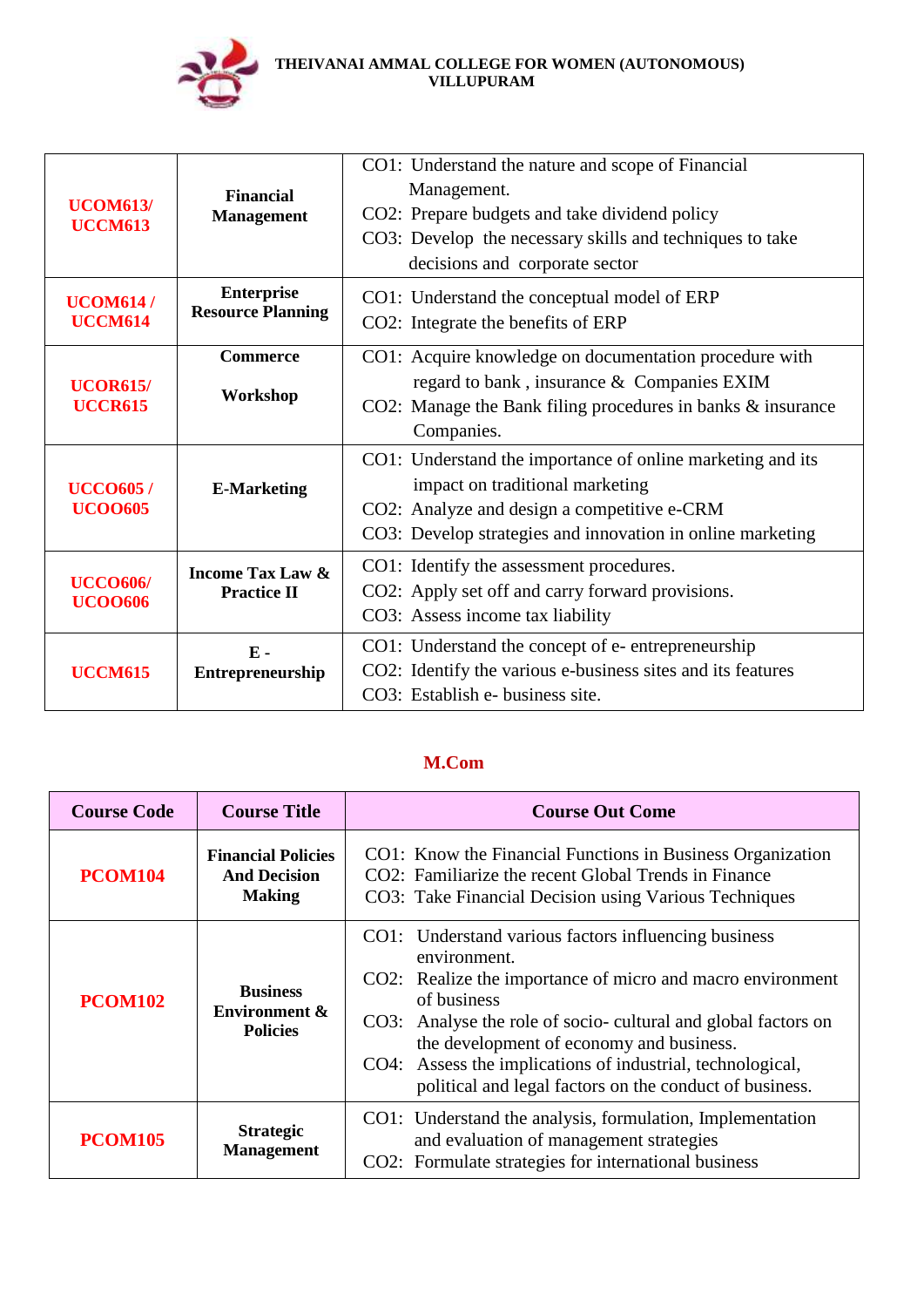

| <b>PCOO104</b> | Corporate<br>Governance &<br><b>Business Ethics</b>         | CO1: Understand the concept of corporate governance and its<br>various principles<br>CO2: Appraise the duties and powers of board of directors<br>CO3: Standardize business ethics in various areas of corporate<br>sectors            |
|----------------|-------------------------------------------------------------|----------------------------------------------------------------------------------------------------------------------------------------------------------------------------------------------------------------------------------------|
| <b>PCOO105</b> | Organizational<br><b>Behaviour</b>                          | CO1: Understand the basics of individual behavior and group<br>behavior of people at work<br>CO2: Manage for the overall development of the organization.                                                                              |
| <b>PCOO106</b> | <b>Banking Career</b><br><b>Skills</b>                      | CO1: Acquire the Bank Exam Skills<br>CO2: Prepare for Bank exams and enhance their skills to tackle<br>competitive exams for recruitment in banks.                                                                                     |
| <b>PCOM206</b> | <b>Advanced</b><br><b>Accounting</b>                        | CO1: Gain knowledge in Corporate Accounting.<br>CO2: Create awareness with regard to Merger and Acquisition.<br>CO3: Enhance the students knowledge with regard to Banking $\&$<br>Insurance business.                                 |
| <b>PCOM202</b> | <b>Global Marketing</b>                                     | CO1: Gain awareness on International Marketing and Domestic<br>Marketing.<br>CO2: Extend knowledge on International Marketing Strategies<br>and Operations.<br>CO3: Enhance knowledge with regard to International Trade<br>Promotion. |
| <b>PCOE101</b> | <b>Preparatory</b><br><b>Course For Bank</b><br><b>Exam</b> | CO1: Enable the students to acquire the Bank Exam Skills<br>CO2: Enhance their practical application skills                                                                                                                            |
| <b>PCOE102</b> | <b>Business Letters</b>                                     | CO1: Gain the knowledge of banking correspondence<br>CO2: Develop effective communication skills by overcoming<br>barriers to communication                                                                                            |
| <b>PCOE202</b> | <b>Export And</b><br>Import<br><b>Procedures</b>            | CO1: Gain knowledge with the procedures of export and import<br>transactions<br>CO2: Apply the documentation formalities related to export and<br>import transactions.                                                                 |
| <b>PCOE203</b> | <b>Accounting</b><br>Package                                | CO1: Gain knowledge in financial accounting<br>CO2: Use of computers in the area of financial accounting.<br>CO3: Become competent in the employment arena                                                                             |
| <b>PCOM303</b> | <b>Research</b><br><b>Methodology</b>                       | CO1: Enable the students to understand the basic concepts of<br>research<br>CO2: Expose the students to have a thorough knowledge on<br>research<br>Enable the students to apply statistical tools in research<br>CO3:                 |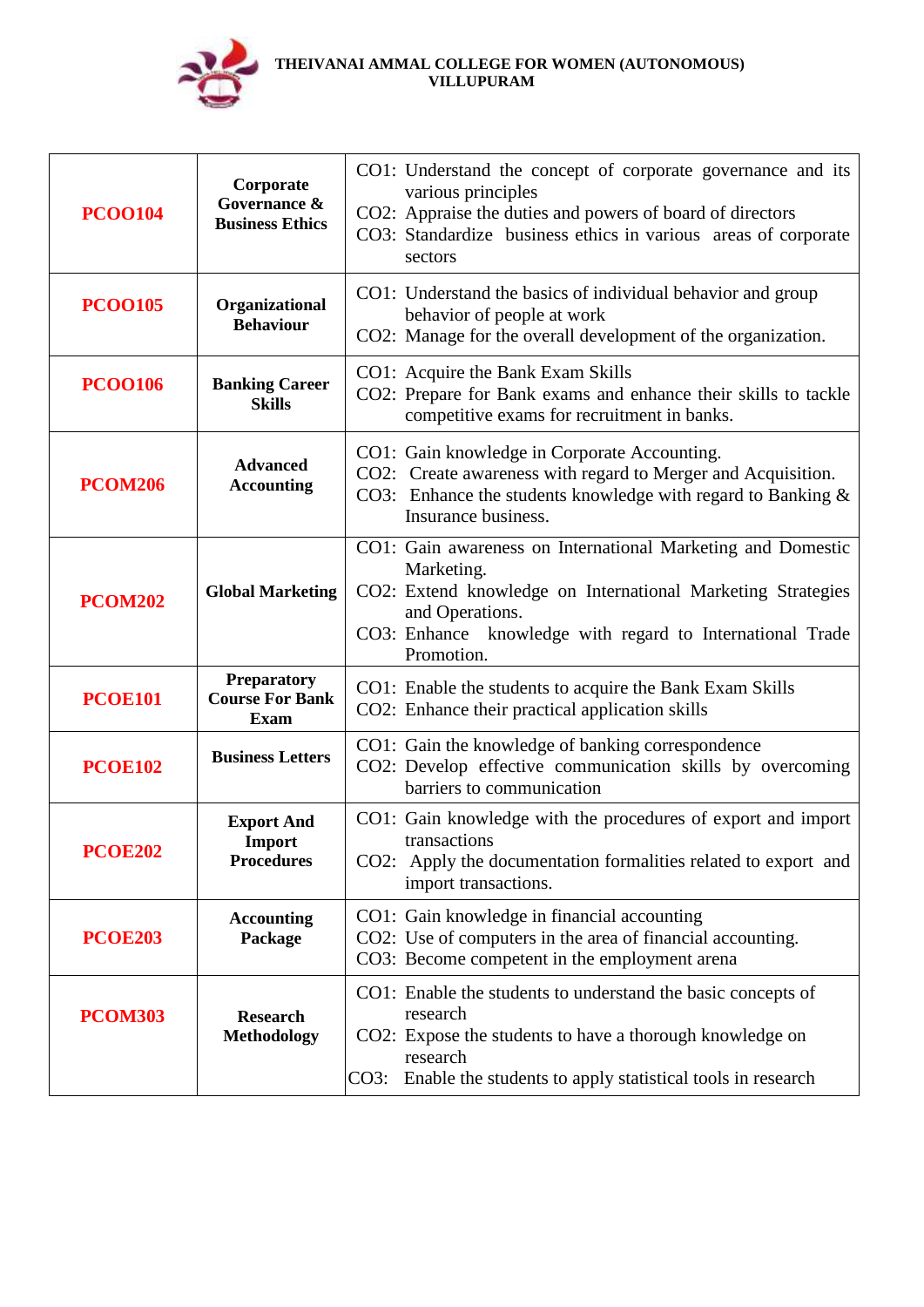

| <b>PCOM304</b>                    | <b>Service</b><br><b>Marketing</b>                                   | CO1: Create awareness about Management of Financial<br>Services.<br>CO2: Enable the students have an insight into Marketing of<br>Services.<br>CO3: Provide a comprehensive overview of the new<br>developments in Service Marketing.<br>CO4: Enhance the students knowledge with regard to CRM                                                                   |
|-----------------------------------|----------------------------------------------------------------------|-------------------------------------------------------------------------------------------------------------------------------------------------------------------------------------------------------------------------------------------------------------------------------------------------------------------------------------------------------------------|
| <b>PCOM305</b>                    | <b>Income Tax &amp;</b><br><b>International</b><br><b>Taxation</b>   | CO1: Understand the basic principles of the Income Tax Act<br>CO2: Compute the taxable income of an Assessee<br>CO3: Apply income tax provisions for tax planning<br>CO4: Determine arm's length price for domestic and<br>international transactions                                                                                                             |
| <b>PCOM306</b>                    | Contemporary<br><b>Business</b><br>Legislations                      | CO1: Acquire knowledge and understanding of major<br>commercial and economic laws.<br>CO2: Sensitize the importance of Intellectual property rights in<br>the global economy.                                                                                                                                                                                     |
| <b>PCOM307/</b><br><b>PCAM311</b> | Computerized<br><b>Accounting -</b><br><b>Theory</b>                 | CO1: Understand the accounting concepts and conventions<br>CO2: Prepare financial statements and reports using accounting<br>software.                                                                                                                                                                                                                            |
| <b>PCOR308/</b><br><b>PCAR312</b> | Computerized<br>$Accounting -$<br><b>Practical</b>                   | CO1: Understand the use and application of computers in<br>accounting.<br>CO2: Prepare financial statements and reports using accounting<br>software                                                                                                                                                                                                              |
| <b>PCOM404</b>                    | <b>Indirect Taxes</b>                                                | CO1: Knowledge on Indian fiscal system.<br>CO2: Create awareness on central excise and custom duties<br>CO3: Gain expert knowledge on different provisions of central<br>sales tax<br>CO4: Enhance students knowledge on VAT and its significance                                                                                                                 |
| <b>PCOM405</b>                    | <b>Export Import</b><br><b>Financing</b>                             | CO1: Knowledge of documentation formalities related to export -<br>import.<br>CO2: Applying the procedures of export – import transaction<br>CO3: To enable students acquire knowledge in international trade<br>and its practice in our country<br>CO4: To enable the students to learn the significance of foreign<br>exchange and computation of exchange rate |
| <b>PCOM406</b>                    | <b>Advanced Cost &amp;</b><br><b>Management</b><br><b>Accounting</b> | CO1: Understand the cost accounting techniques for evaluation,<br>analysis and application in managerial decision making.<br>CO2: Compare and contrast marginal costing in respect of profit<br>reporting.<br>CO3: Prepare and interpret budgets, standard costs and variance<br>statements.                                                                      |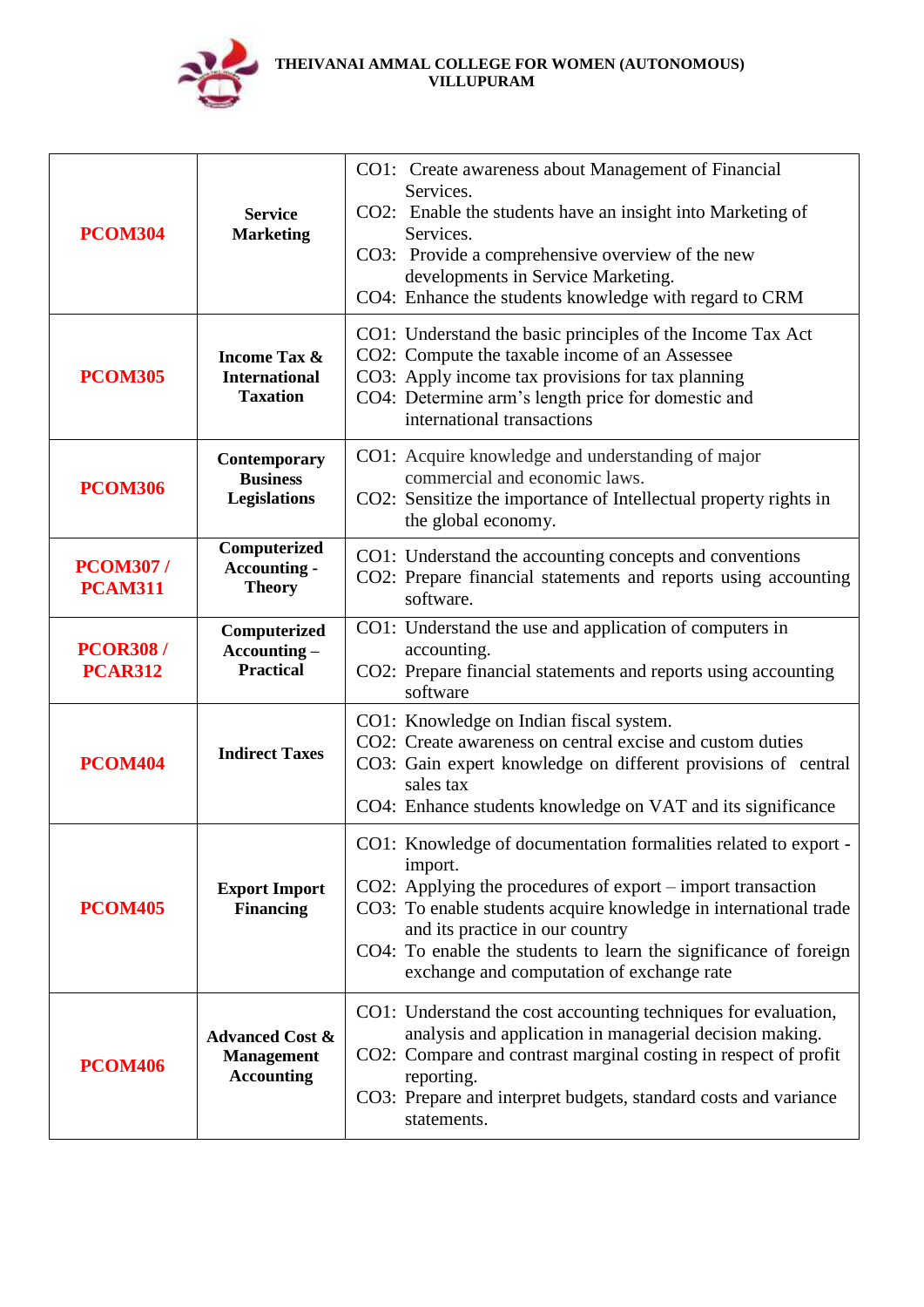

| <b>Logistics</b><br><b>Management</b><br><b>PCOM407</b> | CO1: Create Knowledge of Logistics & Supply Chain<br>Management.<br>CO2: Understand the comprehensive nature of logistics<br>management.<br>CO3: Knowledge of the legal provision related Motor Vehicle<br>Act. |
|---------------------------------------------------------|-----------------------------------------------------------------------------------------------------------------------------------------------------------------------------------------------------------------|
|---------------------------------------------------------|-----------------------------------------------------------------------------------------------------------------------------------------------------------------------------------------------------------------|

### **M.Phil Commerce**

| <b>Course Code</b> | <b>Course Title</b>                            | <b>Course Out Come</b>                                                                                                                                                                                                                                                             |
|--------------------|------------------------------------------------|------------------------------------------------------------------------------------------------------------------------------------------------------------------------------------------------------------------------------------------------------------------------------------|
| <b>MCOM102</b>     | <b>Research</b><br><b>Methodology</b>          | CO1: Enhance knowledge on concepts of Research Methods.<br>CO2: Develop Research Skills<br>CO3: Contribute for Theory Building                                                                                                                                                     |
| <b>MCOM104</b>     | <b>Advanced Financial</b><br><b>Management</b> | CO4: Enhance knowledge on the corporate finance function<br>in business.<br>CO5: Develop skills in financial analysis and decision<br>making.<br>CO6: Analyses financial performance of companies with<br>Advanced Financial Management Techniques to<br>become Financial Analyst. |

# COURSE OUTCOME

## DEPARTMENT : BUSINESS ADMINISTRATION

## **BBA**

| <b>Course Code</b> | <b>Course Title</b>                                         | <b>Course Out Come</b>                                                                                                                                                                                                                              |
|--------------------|-------------------------------------------------------------|-----------------------------------------------------------------------------------------------------------------------------------------------------------------------------------------------------------------------------------------------------|
| <b>UBAM105</b>     | <b>Management</b><br><b>Thoughts and</b><br><b>Thinkers</b> | CO1: Understand the different schools of management<br>thoughts and management contributors.<br>CO2: Identify the contributions of various management<br>disciplines.<br>CO3: Analyze the impact of contributions in present<br>management scenario |
| <b>UBAM106</b>     | <b>Business</b><br><b>Organization</b>                      | CO1: Understand the concepts of business and business<br>organization.<br>CO2: Differentiate various types of business organizations<br>Assess the impact of recent business organizations in<br>CO3:<br>India.                                     |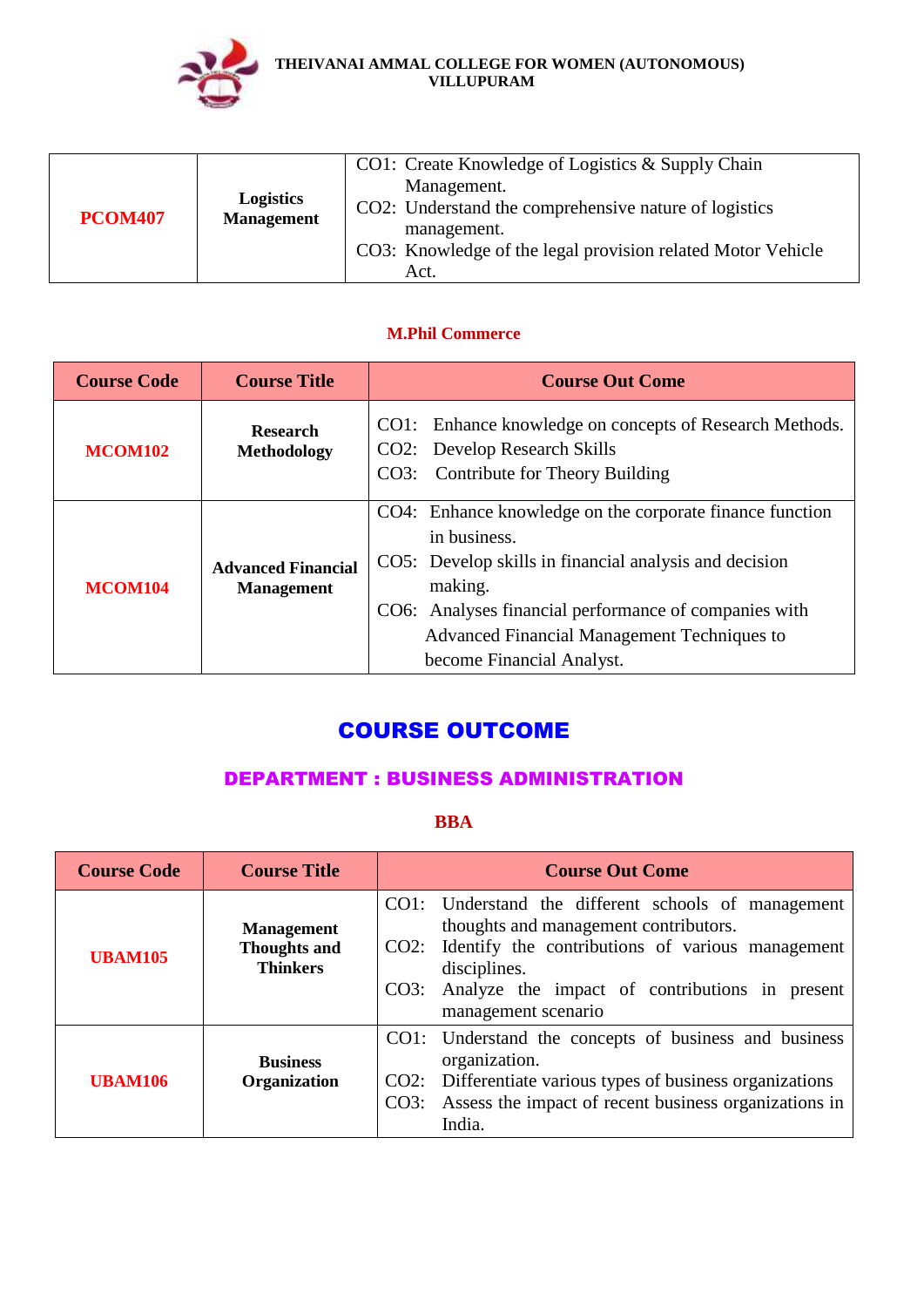

| <b>UBAM107</b> | <b>Principles of</b><br><b>Management</b>             | $CO2$ :<br>CO3:            | CO1: Identify the management concepts.<br><b>Recall the Management Principles</b><br>Apply the management principles in Business                                                                                                                                                                                                                      |
|----------------|-------------------------------------------------------|----------------------------|-------------------------------------------------------------------------------------------------------------------------------------------------------------------------------------------------------------------------------------------------------------------------------------------------------------------------------------------------------|
| <b>UBAM204</b> | <b>Business</b><br>Communication                      | CO1:<br>$CO2$ :<br>CO3:    | Identify the need for communication in business.<br>Practice various business letters.<br>Analyses the various occasions in business that<br>require different Reports                                                                                                                                                                                |
| <b>UBAM206</b> | <b>Business</b><br><b>Environment</b>                 | $CO1$ :<br>$CO2$ :<br>CO3: | Identify the components of Business Environment.<br>the importance of a<br>Compare<br>variety<br>of<br>environmental variables.<br>Assess the impact of environmental variables on<br>business.                                                                                                                                                       |
| <b>UBAM308</b> | <b>Marketing</b><br><b>Management</b>                 | $CO2$ :<br>CO3:            | CO1: Understand different concept in marketing.<br>Realize the significance of marketing mix decisions<br>in capturing market share.<br>Analyze the marketing strategies of companies for<br>market segmentation $\&$ positioning.                                                                                                                    |
| <b>UBAM309</b> | <b>Financial Markets</b><br>and Services              | $CO1$ :<br>$CO2$ :<br>CO3: | Financial<br>Indian<br>Understand<br>the<br>System,<br>its<br>constituents, the principles on which it operates, inter<br>linkages and regulatory concerns.<br>Familiarize with various types of financial services<br>and their role in economic development.<br>Differentiate Innovative financial Services from<br>Traditional financial services. |
| <b>UBAM406</b> | Organizational<br><b>Behaviour</b>                    | CO1:<br>$CO2$ :<br>CO3:    | Acquire knowledge of theories of Organization,<br>individual and group behavior.<br>Understand<br>the<br>motivation<br>techniques,<br>group<br>dynamics $\&$ work environment in organizations.<br>Function effectively in teams.                                                                                                                     |
| <b>UBAM407</b> | <b>Human Resource</b><br><b>Management</b>            | CO1:<br>$CO2$ :<br>CO3:    | Identify the significance of Human Resources<br>Understand the concepts in Human Resource<br>Management.<br>Gain awareness on contemporary HR practices in<br>Industry                                                                                                                                                                                |
| <b>UBAM405</b> | Production &<br><b>Materials</b><br><b>Management</b> | $CO1$ :<br>$CO2$ :<br>CO3: | Understand the basic concepts of production.<br>Analyze the various methods of production planning<br>and control techniques.<br>Apply the production process using store keeping $\&$<br>material handling procedures                                                                                                                                |
| <b>UBAM507</b> | <b>Research Methods in</b><br><b>Business</b>         | CO1:<br>$CO2$ :<br>CO3:    | Understand the role of research in business.<br>Formulate research problem and use<br>different<br>methods of sampling and tools<br>Write research report.                                                                                                                                                                                            |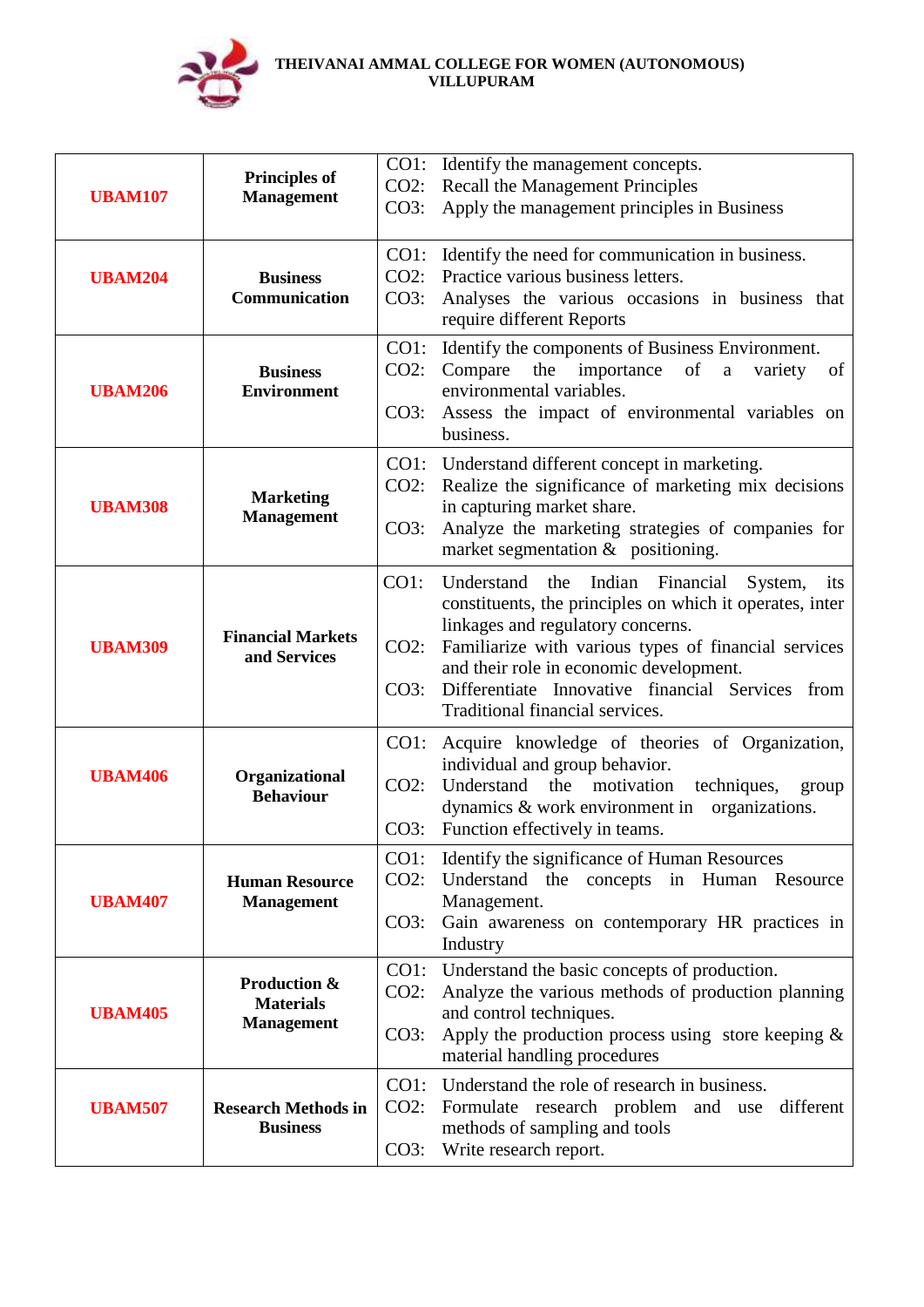

|                |                                        |                 | CO1: Understand the various concepts of<br>services<br>marketing.                                            |
|----------------|----------------------------------------|-----------------|--------------------------------------------------------------------------------------------------------------|
| <b>UBAM508</b> | <b>Services Marketing</b>              | $CO2$ :         | Use elements of marketing mix in<br>services<br>marketing.                                                   |
|                |                                        | CO3:            | Implement the strategies for better services.                                                                |
|                |                                        |                 | CO1: Understand the basic concepts of Indian Contract                                                        |
|                | <b>Mercantile Law</b>                  | $CO2$ :         | Act, 1872.<br>Analyze the various methods of discharge of contract                                           |
| <b>UBAM509</b> |                                        |                 | and their remedies                                                                                           |
|                |                                        | CO3:            | Appraise the recent amendments in laws related to<br>business.                                               |
|                |                                        | CO1:            | Gain knowledge of basic concepts of management                                                               |
| <b>UBAM504</b> | <b>Management</b>                      | $CO2$ :         | accounting<br>Analyze and interpret the financial statements                                                 |
|                | <b>Accounting</b>                      | CO3:            | Develop skills to take managerial decisions based on                                                         |
|                |                                        |                 | accounting information                                                                                       |
|                | <b>Management</b><br><b>Accounting</b> | CO1:            | Gain knowledge of basic concepts of management<br>accounting                                                 |
| <b>UBAM504</b> |                                        | $CO2$ :         | Analyze and interpret the financial statements                                                               |
|                |                                        | CO3:            | Develop skills to take managerial decisions based on<br>accounting information                               |
| <b>UBAM608</b> | <b>Strategic</b>                       | CO1:            | Understand the concept of corporate strategy                                                                 |
|                | <b>Management</b>                      | $CO2$ :<br>CO3: | Study various business models<br>Analyze the practical corporate strategies                                  |
|                |                                        |                 |                                                                                                              |
|                | Women<br><b>Entrepreneurship</b>       | $CO2$ :         | CO1: Understand the concept of women entrepreneurship.<br>Identify assistance schemes from various financial |
| <b>UBAM609</b> |                                        |                 | institutions.                                                                                                |
|                |                                        | CO3:            | Prepare business ideas to establish small scale<br>business                                                  |
|                |                                        | $CO1$ :         | Understand the nature and scope of Financial                                                                 |
| <b>UBAM610</b> | <b>Financial</b><br><b>Management</b>  | $CO2$ :         | Management.<br>Develop the necessary skills and techniques to take                                           |
|                |                                        |                 | decisions in corporate sectors.                                                                              |
|                |                                        | CO3:            | Prepare budgets and make policies.                                                                           |
|                | <b>Industrial Relations</b>            | CO1:<br>$CO2$ : | Understand the basic concepts of Industrial relations.<br>Interpret the growth of trade unions and examine   |
| <b>UBA0607</b> |                                        |                 | workers participation in management.                                                                         |
|                |                                        | CO3:            | Assess the practical industrial relations scenario.                                                          |
| <b>UBA0603</b> | <b>Event Management</b>                | CO1:            | Understand the concepts in event management                                                                  |
|                |                                        | $CO2$ :<br>CO3: | Learn the managerial aspects of event management<br>Ensure Event safety and security.                        |
|                |                                        |                 |                                                                                                              |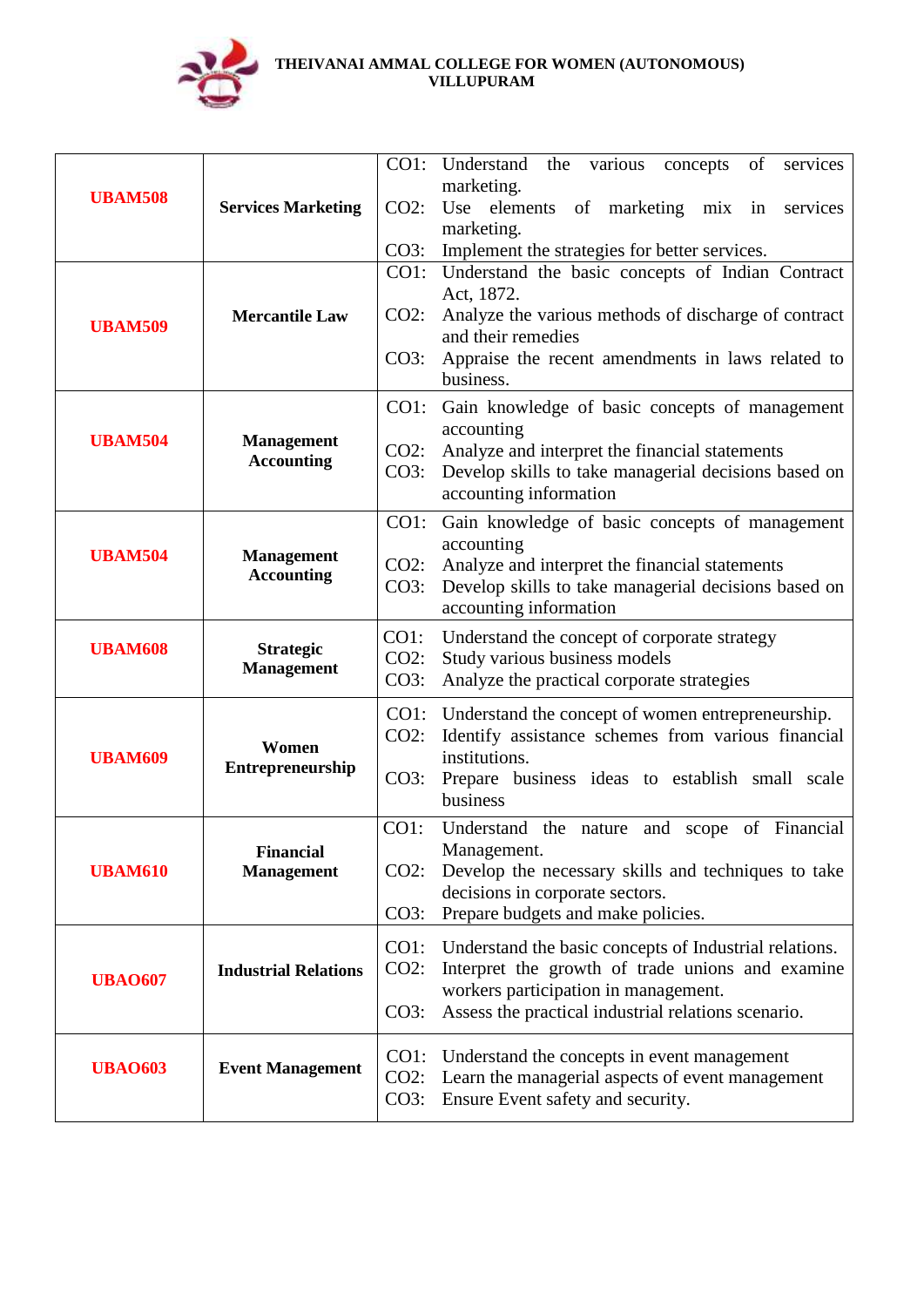

| <b>UBAO604</b> | <b>Customer</b><br>Relationship<br><b>Management</b>  | $CO2$ :                    | CO1: Understand the importance of customer satisfaction<br>in today's' competitive world.<br>Identify CRM process and apply framework for<br>successful CRM.                                                            |
|----------------|-------------------------------------------------------|----------------------------|-------------------------------------------------------------------------------------------------------------------------------------------------------------------------------------------------------------------------|
|                |                                                       | CO3:                       | Use the modern technologies to build customer<br>relationship.                                                                                                                                                          |
| <b>UBAO605</b> | <b>Retail Management</b>                              | CO1:<br>$CO2$ :            | Acquaint with different types of retail outlets.<br>Understand Customer Management and Show Room<br>Management.                                                                                                         |
|                |                                                       | CO3:                       | Evaluate different retailing methods for different<br>kinds of products.                                                                                                                                                |
| <b>UBAO606</b> | <b>Emerging Business</b><br><b>Practices in India</b> | CO1:<br>$CO2$ :<br>CO3:    | Understand the emerging business practices in India<br>Realism the significance of IT enabled services<br>Apply the above in organizational context                                                                     |
| <b>UBAO608</b> | <b>Rural Marketing</b>                                | CO1:<br>$CO2$ :<br>CO3:    | Understand rural marketing scenario in India.<br>Examine the consumer behavior in rural market.<br>Analyze the impact of government schemes in rural<br>development.                                                    |
| <b>UBAE202</b> | <b>Leadership Skills</b>                              | $CO1$ :<br>$CO2$ :<br>CO3: | Understand the importance & effects of leadership.<br>Make use of the leadership skills in student's life.<br>Inspire them to become a leader.                                                                          |
| <b>UBAA504</b> | <b>Travel Management</b>                              | CO1:<br>$CO2$ :<br>CO3:    | Gain knowledge about itinerary planning and tour<br>package<br>Identify various trade associations.<br>Analyze various HRD issues and problems in travel<br>industry                                                    |
| <b>UBAA505</b> | <b>Green Management</b>                               | CO1:<br>$CO2$ :<br>CO3:    | Understand the basic concept of green management.<br>Develop green economy.<br>Analyze green competencies in marketing.                                                                                                 |
| <b>UBAA506</b> | <b>Marketing</b><br>Communication                     | CO1:<br>$CO2$ :<br>CO3:    | Understand the<br>basic<br>of<br>concepts<br>marketing<br>communication<br>Identify Internet marketing and to develop online<br>Promotion strategies.<br>Analyze various perceptions of customer in Indian<br>Scenario. |
| <b>UBAA507</b> | <b>Women In</b><br><b>Management</b>                  | CO1:<br>$CO2$ :<br>CO3:    | Understand the nature of management<br>Carryout the functions of management<br>Get sensitized to the challenges faced by the women<br>at work.                                                                          |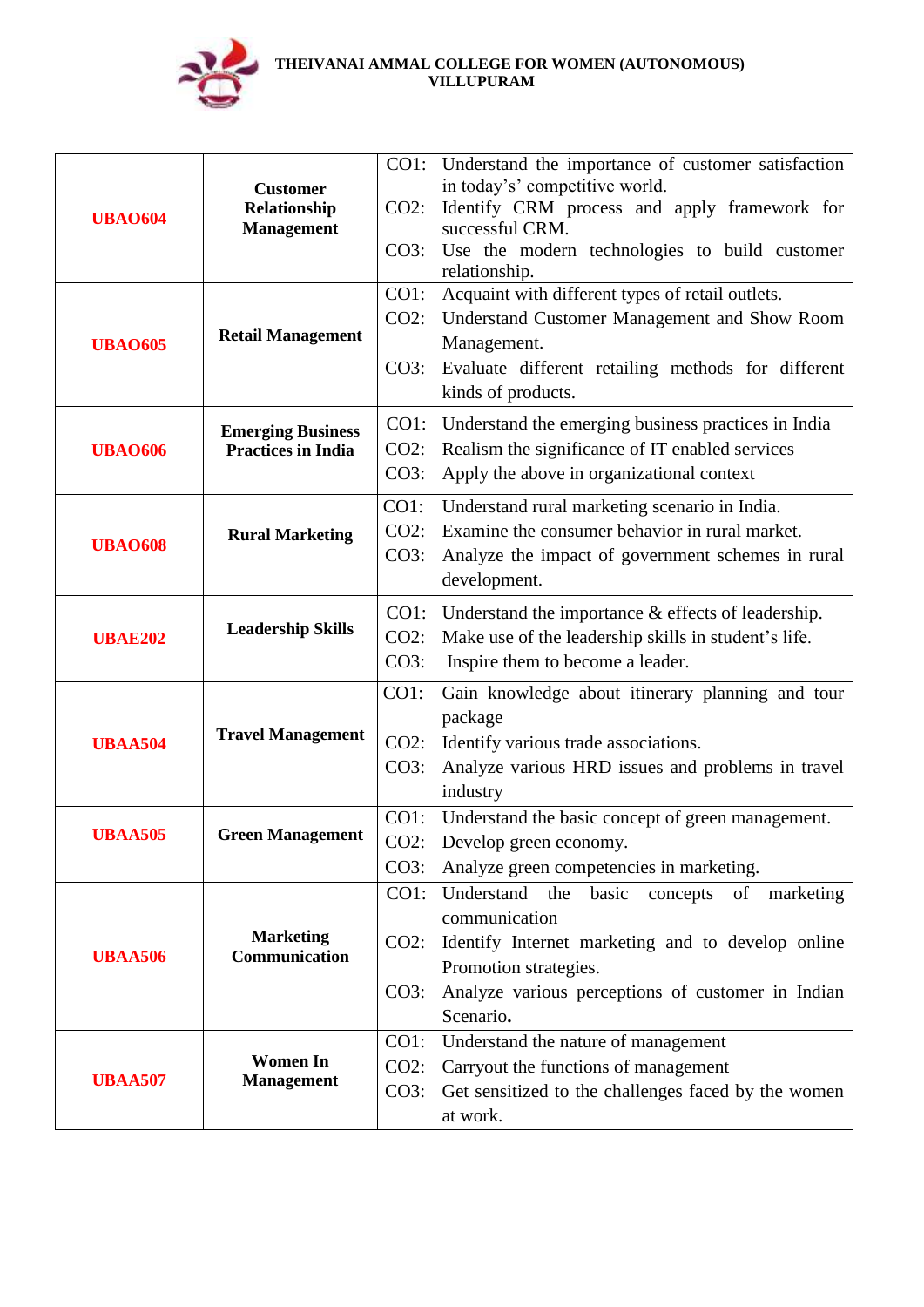

| <b>Front Office</b><br><b>UBAA509</b><br><b>Management</b> |                                                      |            |  |  | CO1: Understand the essential qualities of front office |
|------------------------------------------------------------|------------------------------------------------------|------------|--|--|---------------------------------------------------------|
|                                                            |                                                      | manager.   |  |  |                                                         |
|                                                            | CO2: Develop the knowledge of managing front office. |            |  |  |                                                         |
|                                                            |                                                      |            |  |  | CO3: Prepare front office documents for effective       |
|                                                            |                                                      | management |  |  |                                                         |

# COURSE OUTCOME

# DEPARTMENT : PHYSICS

**B.Sc. Physics**

| <b>Course</b>   | <b>Course Title</b>                              | <b>Course Out Comes</b>                                         |
|-----------------|--------------------------------------------------|-----------------------------------------------------------------|
| Code            |                                                  |                                                                 |
|                 |                                                  | Apply the basic knowledge of Mechanics, Optics,<br>CO1:         |
|                 |                                                  | Thermal physics and Electronics to explain the natural          |
|                 | <b>Fundamental of</b>                            | physical processes and related technological advances.          |
| <b>UPHM 101</b> | <b>Physics</b>                                   | Establish the elementary mathematics to solve physical<br>CO2:  |
|                 |                                                  | problems encountered in everyday life.                          |
|                 |                                                  | Design the experiments and assess the contributions of<br>CO3:  |
|                 |                                                  | physics concepts for everyday life.                             |
|                 |                                                  | CO1:<br>Provide an elementary understanding on static and       |
|                 |                                                  | dynamics of objects.                                            |
|                 |                                                  | Realize the relation between linear and angular motions<br>CO2: |
| <b>UPHM 103</b> | <b>Mechanics</b>                                 | of objects.                                                     |
|                 |                                                  | Demonstrate different applications of Newton's laws of<br>CO3:  |
|                 |                                                  | motion in physical systems and applications of concepts         |
|                 |                                                  | such as centripetal, centrifugal and moment of inertia          |
|                 |                                                  | CO1: Understand the basic principles of heat, measurement       |
|                 | <b>Thermal and</b><br><b>Statistical Physics</b> | and laws of thermodynamics.                                     |
|                 |                                                  | CO2: Acquire knowledge of Maxwell's thermodynamic               |
| <b>UPHM104</b>  |                                                  | relations and low temperature application.                      |
|                 |                                                  | CO3: Understand the concepts of statistical physics and its     |
|                 |                                                  | applications.                                                   |
|                 |                                                  | Provide elementary ideas of an electrochemical cell<br>CO1:     |
| <b>UIDM 201</b> |                                                  | based on electrolytes to design batteries.                      |
|                 |                                                  | Demonstrate the application of modern engineering<br>$CO2$ :    |
|                 | <b>Materials Science</b>                         | materials.                                                      |
|                 |                                                  |                                                                 |
|                 |                                                  | Provide ability to synthesize nanophase materials such<br>CO3:  |
|                 |                                                  | as fullerenes, scaffolds, nanodendrimers etc for various        |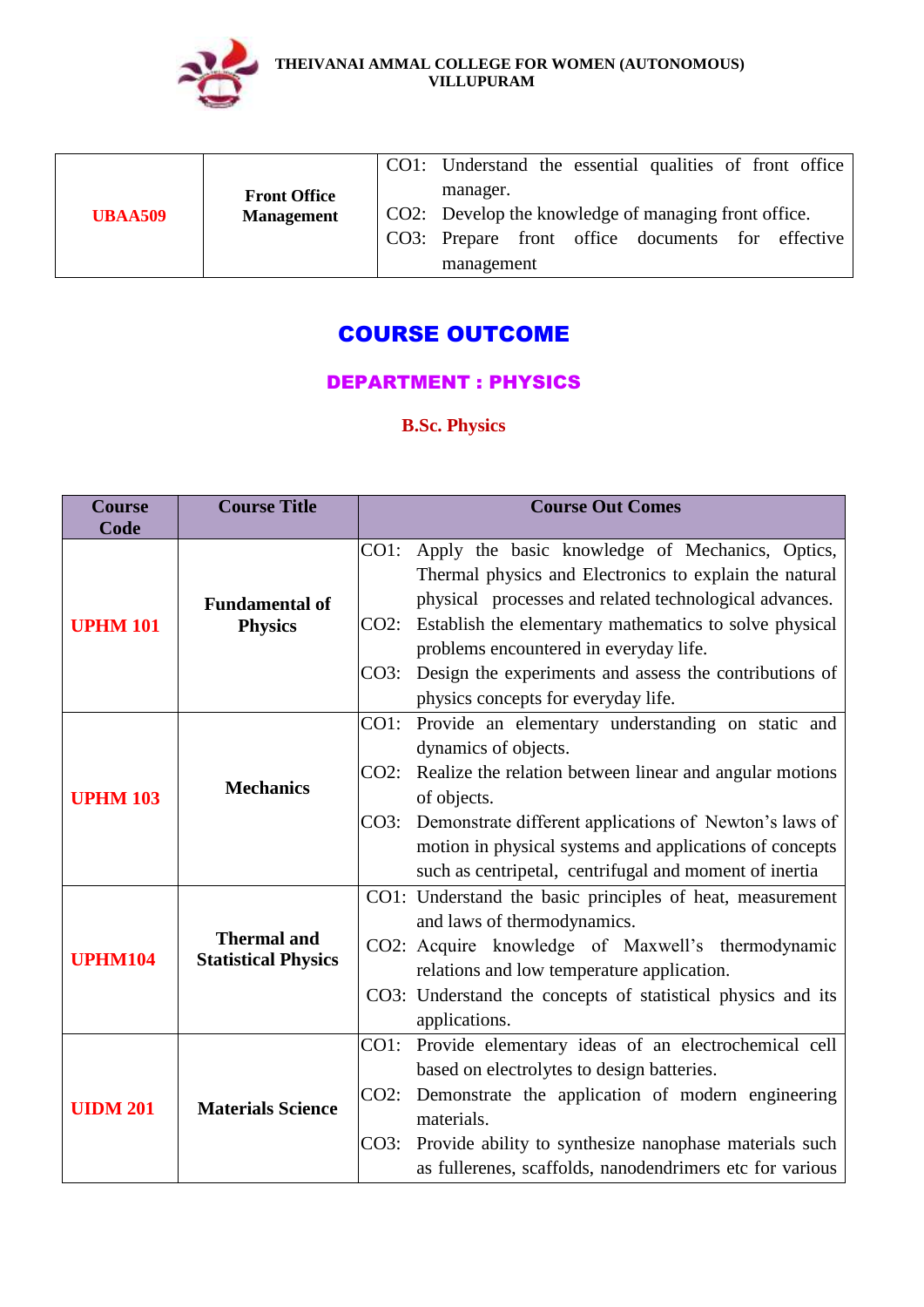

|                 |                                                      |                                 | medical and technological applications.                                                                                                                                                                                                                                                                                                                                                                                                                                                           |
|-----------------|------------------------------------------------------|---------------------------------|---------------------------------------------------------------------------------------------------------------------------------------------------------------------------------------------------------------------------------------------------------------------------------------------------------------------------------------------------------------------------------------------------------------------------------------------------------------------------------------------------|
|                 |                                                      |                                 |                                                                                                                                                                                                                                                                                                                                                                                                                                                                                                   |
| <b>UPHM 202</b> | <b>Properties of Matter</b><br>and Acoustics         | CO1:<br>$CO2$ :<br>CO3:         | Provide extensive knowledge on elastic properties of<br>materials to attain good mechanical properties in<br>materials in everyday life.<br>Demonstrate the principle and applications of liquid<br>properties such as surface tension, viscosity for<br>different application in fluid dynamics.<br>Apply the principles of acoustics to achieve good<br>architecture.                                                                                                                           |
| <b>UPHM402</b>  | <b>Electricity</b> and<br><b>Magnetism</b>           |                                 | CO1: Understand the concept of electric field, potential,<br>magnetic field and electromagnetic induction.<br>CO2: Analyze physical situations involving static electric<br>charge, alternating current circuits, magnetic field<br>associated with bar magnet and magnetic dipole.<br>CO3: Apply the fundamental laws of electricity<br>and<br>magnetism in electric motor, computer disk drives, tape<br>recorder, televisions, radios, microwave ovens,<br>telephone systems, and computers.   |
| <b>UPHM 405</b> | <b>Atomic and</b><br><b>Molecular Physics</b>        | $CO1$ :<br>CO2:<br>CO3:<br>CO4: | Develop<br>the<br>conceptual<br>and<br>mathematical<br>understanding of the Atomic and Molecular Physics<br>principles.<br>Analyse the fundamental principles governing the<br>structure of the both atom and molecules and their<br>interaction with electric and magnetic field.<br>Characterize the materials (crystals and nanomaterials)<br>by the molecular spectroscopic tools.<br>Apply the Photo Electric principle to fabricate photo<br>electric cells.                                |
| <b>UPHM501</b>  | Quantum<br><b>Mechanics and</b><br><b>Relativity</b> | CO1:<br>CO2:                    | Apply the principles of quantum mechanics to predict<br>the results of measurements in simple systems such as a<br>free particle, simple potential wells, and central<br>potentials.<br>Solve problems and answer conceptual questions<br>applying the principles of quantum mechanics and<br>special relativity to topics in modern physics such as<br>atomic physics, molecular physics, the physics of<br>solids, statistical physics, nuclear physics, radioactivity,<br>and particle physics |
| <b>UPHM505</b>  | <b>Basic Electronics</b>                             | CO1:                            | Provide better understanding on the principle of basic<br>electronics.<br>CO2: Develop the skills to design basic electronic devices                                                                                                                                                                                                                                                                                                                                                              |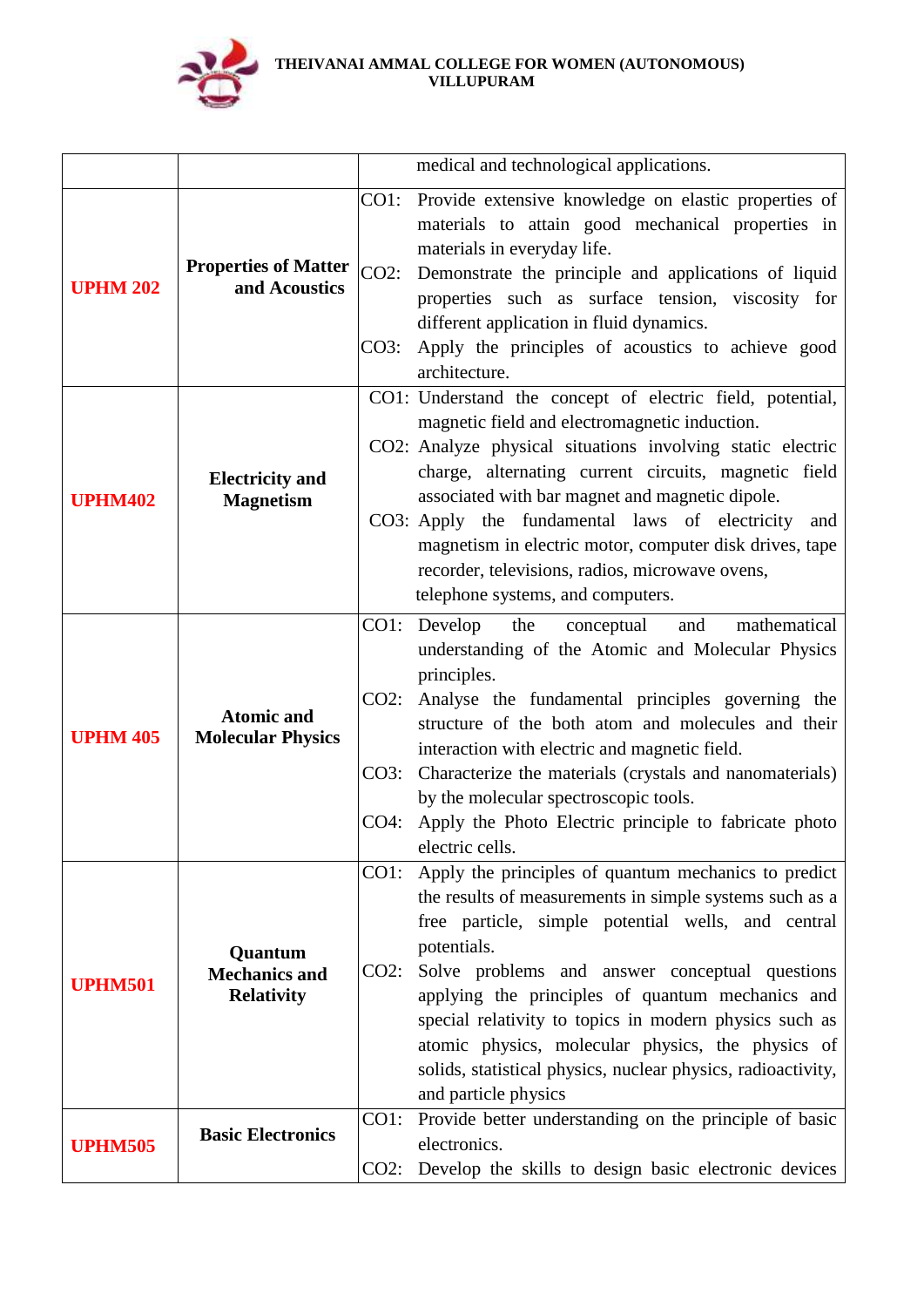

|                 |                          |      | such as diodes, rectifiers etc for various applications.     |
|-----------------|--------------------------|------|--------------------------------------------------------------|
|                 |                          | CO3: | Demonstrate the principle and operation of oscillators       |
|                 |                          |      | and amplifiers for technical applications                    |
|                 |                          |      |                                                              |
|                 |                          |      | CO1: Good knowledge of the basic elements and important      |
|                 |                          |      | theorems of vector, complex                                  |
|                 |                          | CO2: | and statistical analysis.                                    |
|                 |                          |      | CO3: Demonstrate the utility and limitations of a variety of |
|                 | <b>Mathematical</b>      |      | calculational concept ssuch as vectors, complex              |
| <b>UPHM 509</b> | <b>Physics</b>           |      | numbers, fourier series and statistics to provide a          |
|                 |                          |      | deeper understanding of Theoretical Physics.                 |
|                 |                          | CO4: | Apply efficient use of specific mathematical physics         |
|                 |                          |      | techniques to the Faraday law, Electrostatics,               |
|                 |                          |      | Electronics, Newton law of cooling and Radioactive           |
|                 |                          |      | Decay                                                        |
|                 |                          |      | CO1: Providegood understanding in ionizing and non $-$       |
| <b>UPHM 510</b> | <b>Radiation Physics</b> |      | ionizing radiations. CO2 : Perform the synthesis of          |
|                 |                          |      | radioactive isotopes based on cyclotron and nuclear          |
|                 |                          |      | reactor.                                                     |
|                 |                          |      | CO2: Demonstrate the non-ionizing radiations applications    |
|                 |                          |      | in medical diagnosis and radiation therapy.                  |
|                 |                          |      | CO1: Provide an excellent introductory to nanoscience and    |
|                 |                          |      | nanotechnology.                                              |
|                 |                          |      | CO2: Provide knowledge on various methods to synthesize      |
|                 |                          |      | nanomaterials.                                               |
| <b>UPHO601</b>  | <b>Nanophysics</b>       |      | CO3: Demonstrate the principle and operation various         |
|                 |                          |      | scientific<br>instruments<br>Characterize<br>to<br>the       |
|                 |                          |      | nanomaterials                                                |
|                 |                          |      | CO4: Develop the skills to synthesize the nanomaterials for  |
|                 |                          |      | various technological applications                           |
|                 |                          | CO1: | Provide basic understanding on nucleus and different         |
|                 |                          |      | nuclear models.                                              |
|                 |                          | CO2: | Provide necessary understanding on various radiation         |
| <b>UPHM 603</b> | <b>Nuclear Physics</b>   |      | detectors for detection of radiations.                       |
|                 |                          | CO3: | Realize the mechanism of different nuclear reactions         |
|                 |                          |      | involved in nuclear reactor and cosmos.                      |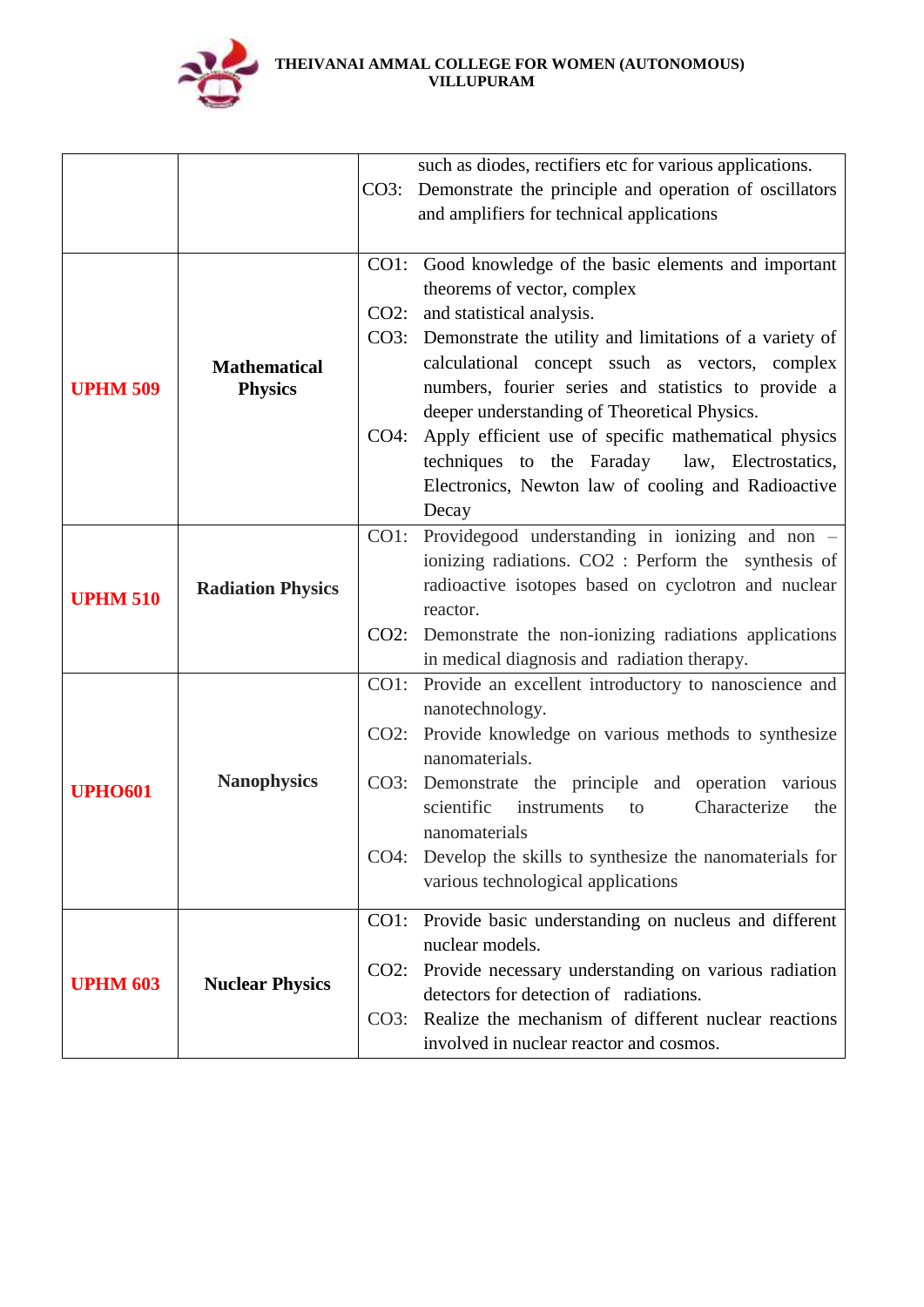

| <b>UPHM 607</b> | <b>Digital Electronics</b><br>and Microprocessor                         | CO2:<br>CO3:            | CO1: Provide the understanding on the fundamental<br>concepts and techniques involved in digital electronics.<br>Develop the skills to design data processing circuits,<br>counters and registers for the application digital<br>systems.<br>Demonstrate the operation of microprocessor to<br>perform various mathematical operations.                                                                     |
|-----------------|--------------------------------------------------------------------------|-------------------------|-------------------------------------------------------------------------------------------------------------------------------------------------------------------------------------------------------------------------------------------------------------------------------------------------------------------------------------------------------------------------------------------------------------|
| <b>UPHM 608</b> | <b>Solid State Physics</b>                                               | CO3:                    | CO1: Provide basic concepts of crystalline materials.<br>CO2: Demonstrate the application of X-ray diffraction to<br>study crystal structures.<br>Apply magnetic and dielectric materials in various<br>applications.                                                                                                                                                                                       |
| <b>UPHM609</b>  | <b>Numerical Methods</b><br>and Basic<br>Computational<br><b>Physics</b> | CO1:<br>$CO2$ :<br>CO3: | Provide the consequences of finite precision and the<br>inherent limits of the numerical methods for solving<br>various physical problems.<br>Demonstrate good understanding and implementation<br>of numerical solution algorithms applied to the<br>algebraic equations, Curve fitting and Interpolation.<br>Develop the mathematical and computer programming<br>skills for different physical problems. |

# **M.Sc. Physics**

| <b>Course Code</b> | <b>Course Title</b>                  | <b>Course Out Comes</b>                                                                                                                                                                                                                                                                                                                                                                                                                                                                                                                                    |
|--------------------|--------------------------------------|------------------------------------------------------------------------------------------------------------------------------------------------------------------------------------------------------------------------------------------------------------------------------------------------------------------------------------------------------------------------------------------------------------------------------------------------------------------------------------------------------------------------------------------------------------|
| <b>PPHM 101</b>    | <b>Mathematical</b><br>Physics $-I$  | CO1: Good familiarity of the basic elements and important<br>theorems of vector, complex and special functions.<br>CO2: Demonstrate the utility and limitations of a variety of<br>calculational concepts such as vectors, complex<br>numbers, fourier series, differential equation and<br>special functions provide a deeper understanding of<br>Theoretical Physics.<br>CO3: Apply the Fourier series, special functions and<br>differential equations to periodic functions in Physics<br>especially in Electronics, Mechanics and Thermal<br>Physics. |
| <b>PPHM102</b>     | <b>Classical</b><br><b>Mechanics</b> | CO1: Apply the mechanics to analysis the total energy of<br>the dynamical system<br>Analyze and solve the theoretical concept of<br>CO2:<br>dynamics by using Lagrangian, Newtonian and                                                                                                                                                                                                                                                                                                                                                                    |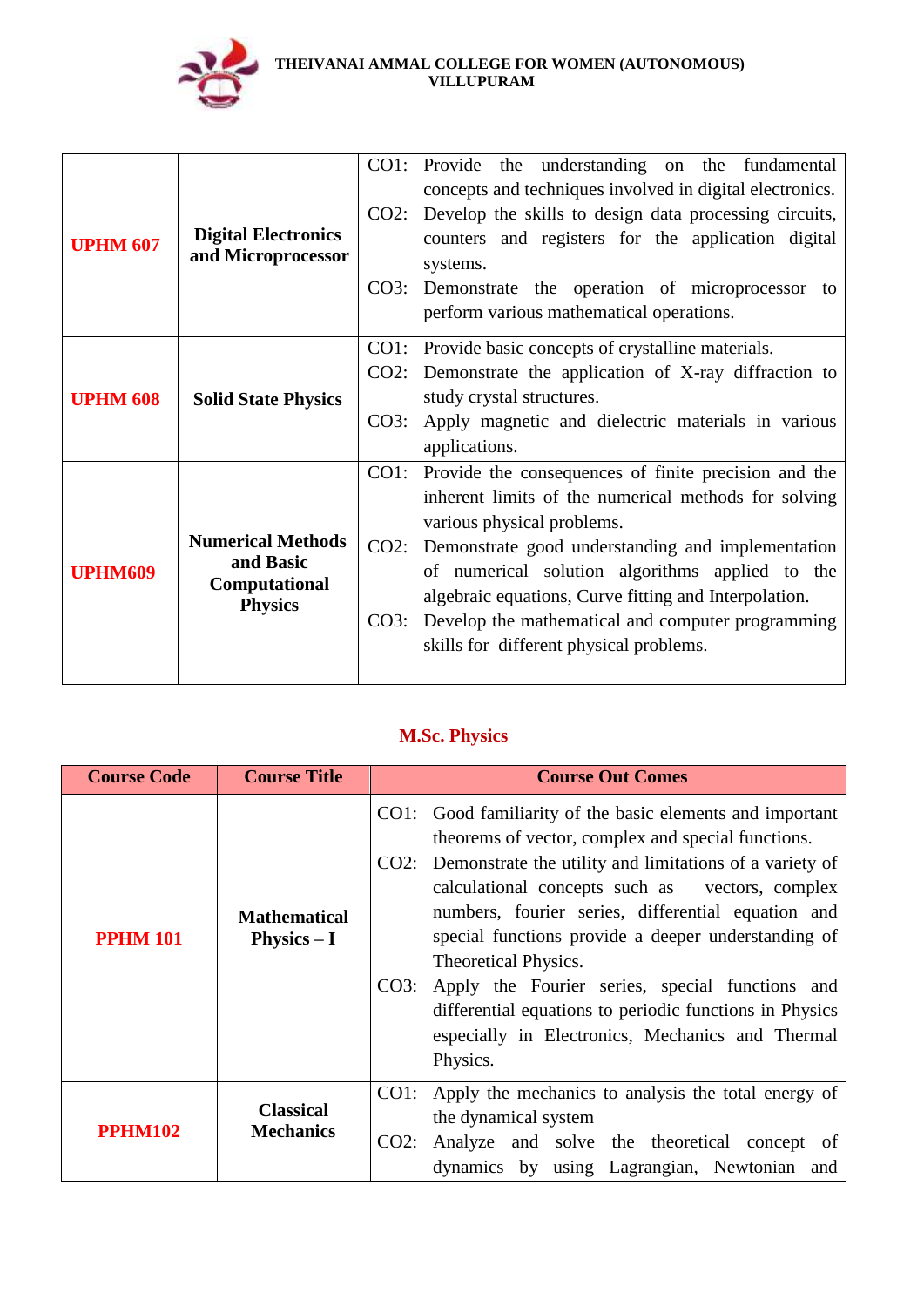

|                 |                                         |                      | Hamiltonian mechanics.                                                                                                                                                                                                                                                                                                                                                                                                                                                                                                                                                                                                                                                                                                                                           |
|-----------------|-----------------------------------------|----------------------|------------------------------------------------------------------------------------------------------------------------------------------------------------------------------------------------------------------------------------------------------------------------------------------------------------------------------------------------------------------------------------------------------------------------------------------------------------------------------------------------------------------------------------------------------------------------------------------------------------------------------------------------------------------------------------------------------------------------------------------------------------------|
|                 |                                         | CO1:                 | Create electronic systems, from 'building block' to                                                                                                                                                                                                                                                                                                                                                                                                                                                                                                                                                                                                                                                                                                              |
| <b>PPHM103</b>  | <b>Advanced</b><br><b>Electronics</b>   | CO2:<br>CO3:<br>CO4: | timing in circuits, interfacing in mixed- signal<br>electronic systems, power, and filters.<br>Analyze the simple circuits containing<br>active<br>elements such as bipolar and MOS transistors, and<br>Op-amps<br>Appreciate the practical limitations of such devices<br>Apply links between mathematical concepts to a<br>range of electrical problems                                                                                                                                                                                                                                                                                                                                                                                                        |
| <b>PPHM104</b>  | Electromagnetic<br><b>Theory</b>        | $CO2$ :              | CO1: Application of vector algebra to simplify the physical<br>relations of electric and magnetic parameters<br>Analysis of electromagnetic behavior of the system in<br>static and dynamic way.                                                                                                                                                                                                                                                                                                                                                                                                                                                                                                                                                                 |
| <b>PPHM201</b>  | Quantum<br><b>Mechanics-I</b>           | CO2:<br>CO3:<br>CO4: | CO1: Apply the principles of quantum mechanics to predict<br>the results of measurements in simple systems such as<br>a free particle, simple potential wells, and central<br>potentials.<br>Analysis and predict the properties of system through<br>matter wave by using Schrödinger equation of wave<br>function in time<br>dependent and independent<br>problems<br>Apply the commutation algebra to solve the quantum<br>problems<br>Solve problems and answer conceptual questions<br>applying the principles of quantum mechanics and<br>special relativity to topics in modern physics such as<br>atomic physics, molecular physics, the physics of<br>solids,<br>statistical<br>physics,<br>nuclear<br>physics,<br>radioactivity, and particle physics. |
| <b>PPHM 202</b> | <b>Statistical</b><br><b>Mechanics</b>  | $CO2$ :<br>CO3:      | CO1: Provide thermodynamic (low temperature) behaviour<br>of small and large scale systems.<br>Develop the statistical ideas for Bose-Einstein, Fermi-<br>Dirac and photon gases.<br>Provide a bridge between micro and microstates of<br>physical systems.                                                                                                                                                                                                                                                                                                                                                                                                                                                                                                      |
| <b>PPHM203</b>  | <b>Molecular</b><br><b>Spectroscopy</b> | CO1:<br>CO2:         | Acquire the knowledge of electromagnetic radiation<br>with atoms and molecules and study the different<br>types of spectra.<br>Apply these techniques in finding the molecular                                                                                                                                                                                                                                                                                                                                                                                                                                                                                                                                                                                   |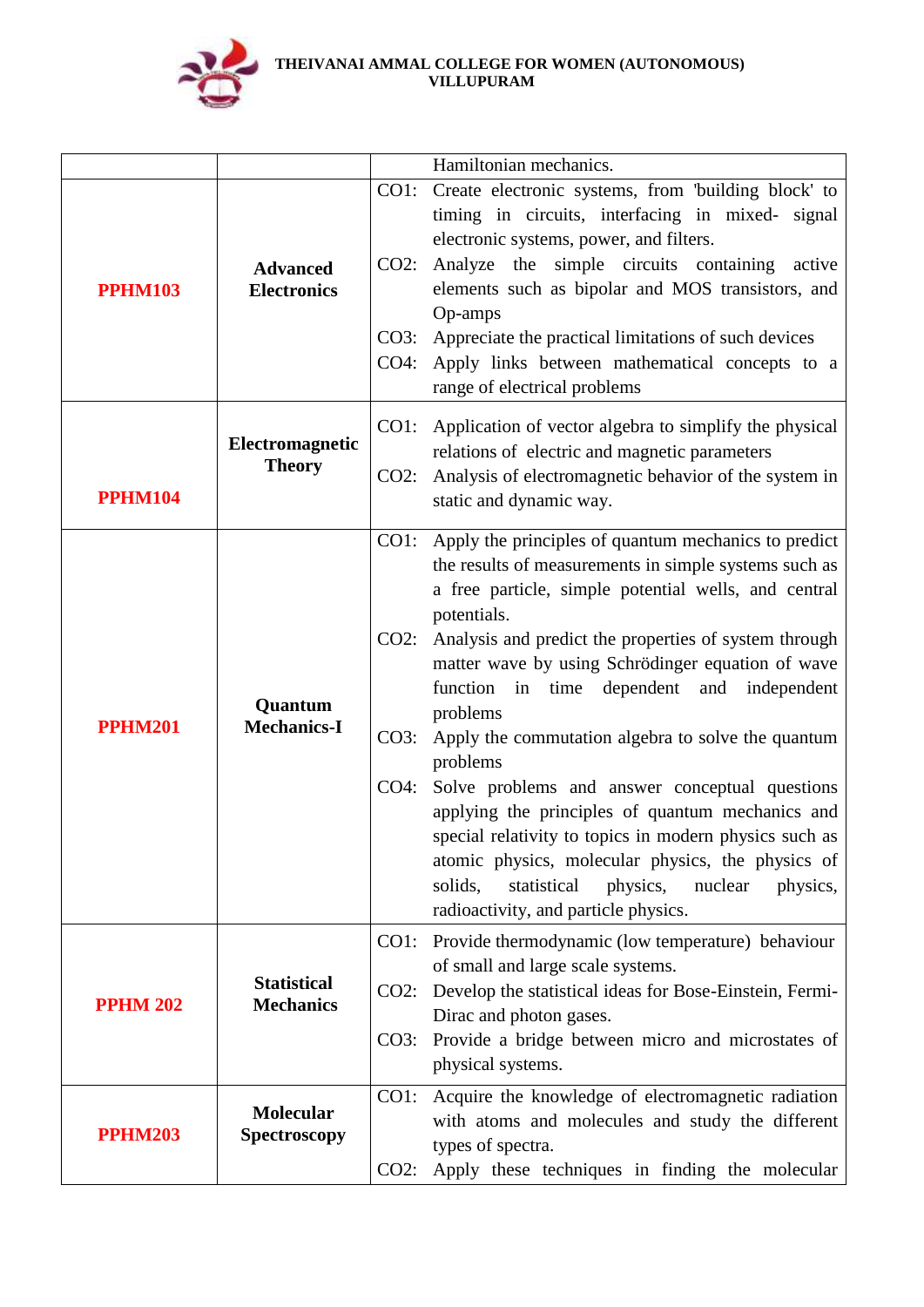

|                 |                                            |         | structure, bond angles, bond length etc.                                           |
|-----------------|--------------------------------------------|---------|------------------------------------------------------------------------------------|
|                 |                                            | CO1:    | Demonstrate the different types of engineering                                     |
|                 |                                            |         | materials and its different levels of structures.                                  |
|                 | <b>Advances in</b>                         | CO2:    | Provide the good understanding of chemical bonds in                                |
| <b>PPHM204</b>  | <b>Material</b>                            |         | knowledge on the<br>materials<br>and<br>mechanical                                 |
|                 | <b>Sciences</b>                            |         | behaviour and magnetic properties of materials.                                    |
|                 |                                            | CO3:    | Apply the concepts of nucleation of crystals to grow                               |
|                 |                                            |         | crystals for various                                                               |
|                 | Quantum                                    | $CO1$ : | Apply the principles of quantum scattering theory,                                 |
| <b>PPHM301</b>  | <b>Mechanics-II</b>                        |         | radiation theory in research based problems.                                       |
|                 |                                            | $CO2$ : | Solve the problems in quantum world at relativity                                  |
|                 |                                            |         | speed of the particle.                                                             |
|                 |                                            |         | CO1: Offer extensive ideas in arrangement of atoms in                              |
|                 |                                            |         | solids and dynamics of atoms.                                                      |
|                 | <b>Solid State</b>                         | CO2:    | Provide instrumental skills to study the structure of                              |
| <b>PPHM302</b>  | <b>Physics I</b>                           |         | crystalline materials.<br>CO3: Demonstrate the background theoretical concepts for |
|                 |                                            |         | the evolution of electrical, electronics, magnetic,                                |
|                 |                                            |         | thermal and mechanical properties of solid state                                   |
|                 |                                            |         | materials.                                                                         |
|                 |                                            | CO1:    | Plan the internal organization of microprocessor<br>and                            |
|                 | <b>Microprocessor</b>                      |         | microcontroller.                                                                   |
| <b>PPHM303</b>  | and<br>Microcontroller                     | $CO2$ : | Design the microprocessor and microcontroller based                                |
|                 |                                            |         | systems.                                                                           |
|                 |                                            |         | CO3: Apply the interfacing system in applications.                                 |
|                 |                                            | CO1:    | Apply the theoretical concepts in crystal, thin film,                              |
|                 | <b>Laser</b> and                           |         | nano-materials to<br>study of NLO properties in                                    |
|                 | <b>Nonlinear Optics</b>                    |         | research studies                                                                   |
| <b>PPHM304</b>  |                                            |         | CO2: Understand and distinguish the linear and nonlinear                           |
|                 |                                            |         | behavior of materials.                                                             |
|                 |                                            | CO1:    | Establish the capacity for mathematical reasoning                                  |
|                 |                                            |         | through analyzing, proving and explaining concepts<br>from mathematical physics.   |
|                 |                                            | CO2:    | Demonstrate the utility and limitations of a variety of                            |
|                 |                                            |         | calculation concepts such as Probability, Matrix,                                  |
| <b>PPHM 401</b> | <b>Mathematical</b><br><b>Physics – II</b> |         | Tensor, Group theory and Green functions to provide                                |
|                 |                                            |         | a deeper understanding of Theoretical Physics.                                     |
|                 |                                            | CO3:    | Apply matrices and special functions to solve                                      |
|                 |                                            |         | simultaneous linear equations arising from physical                                |
|                 |                                            |         | problems.                                                                          |
|                 |                                            | CO4:    | Apply Tensor and Group theory to solve the                                         |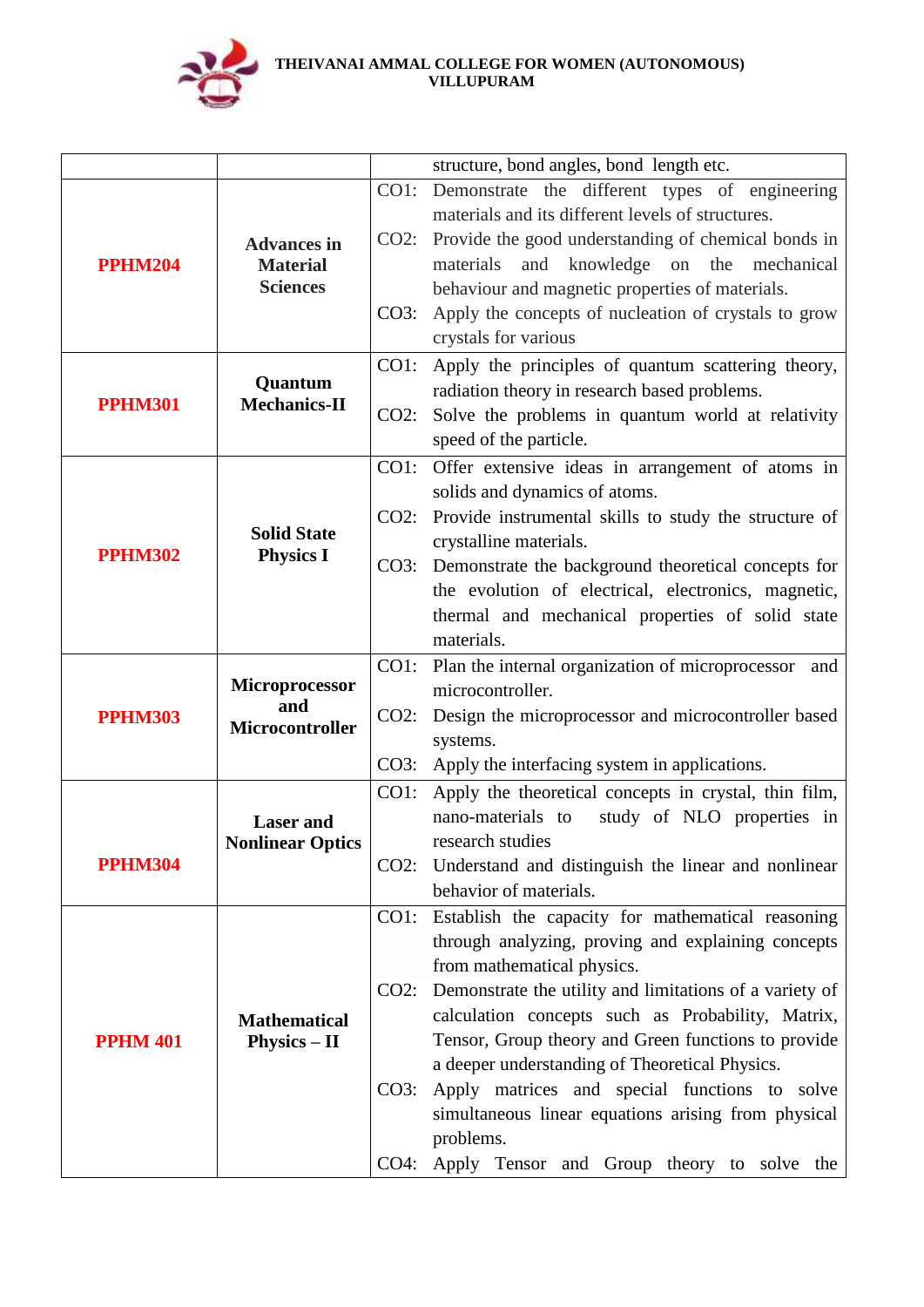

|                |                         |      | molecular structure                                                                        |
|----------------|-------------------------|------|--------------------------------------------------------------------------------------------|
|                |                         |      | CO1: Understand the atomic nuclei and their constituents                                   |
|                | <b>Nuclear and</b>      |      | and interactions also the nature of the particles that<br>constitute matter and radiation. |
| <b>PPHM402</b> | <b>Particle Physics</b> | CO2: | Acquire the working process of nuclear reactor and                                         |
|                |                         |      | detectors.                                                                                 |
|                |                         |      | CO3: Compare the different elementary particles.                                           |
|                |                         |      | CO1: Proficiency in excellent understanding in the principle                               |
|                | <b>Solid State</b>      |      | and operation of Semiconductor Materials.                                                  |
| <b>PPHM403</b> | <b>Physics II</b>       |      | CO2: Provide ideas on generation of dielectric and optical                                 |
|                |                         |      | properties in solids extensively.                                                          |
|                |                         | CO3: | Explore the applications of superconducting materials                                      |
| <b>PPHM404</b> | <b>Crystal Growth</b>   | CO1: | Interpret various techniques of crystal growth.                                            |
|                | and                     |      | CO2: Analyze the crystal growth techniques.                                                |
|                | <b>Characterization</b> | CO3: | Standardize the crystalline and its characterization.                                      |

# COURSE OUTCOME

## **DEPARTMENT : CHEMISTRY**

# **B.Sc. Chemistry**

| <b>Course Code</b> | <b>Course Title</b>       |         | <b>Course Out Come</b>                             |
|--------------------|---------------------------|---------|----------------------------------------------------|
|                    |                           | CO1:    | Acquire knowledge and calculate the equivalent     |
| <b>UCHM104</b>     | <b>Fundamentals of</b>    |         | weight of the molecules                            |
|                    | <b>Chemistry</b>          | $CO2$ : | Classify acid, base and chemical bonding           |
|                    |                           | CO3:    | Formulate the organic reactions and solutions      |
|                    |                           | CO1:    | Recognize the modern periodic classification of    |
| <b>UCHM105</b>     | <b>General</b>            |         | element & states of matter                         |
|                    | <b>Chemistry-I</b>        | $CO2$ : | Predict the Nomenclature of the organic compounds  |
|                    |                           | CO3:    | Evaluate the gaseous and thermo chemical equations |
|                    |                           | $CO1$ : | Understand the manipulating skills in handling     |
|                    |                           |         | apparatus & instruments                            |
|                    | <b>Analytical</b>         | $CO2$ : | Employ the first aid techniques in laboratory      |
| <b>UCHM106</b>     | <b>Chemistry</b>          | CO3:    | Formulate the theoretical aspects of qualitative,  |
|                    |                           |         | volumetric analysis & analytical techniques in     |
|                    |                           |         | chemistry                                          |
|                    | <b>Semimicro</b>          | CO1:    | Identify the basic and acid radicals               |
| <b>UCHR204</b>     | <b>Qualitative</b>        | $CO2$ : | Develop analytical skills in qualitative inorganic |
|                    | <b>Inorganic Analysis</b> |         | analysis                                           |
| <b>UCHM202</b>     |                           | CO1:    | Acquire the basics in acids & bases, solid state,  |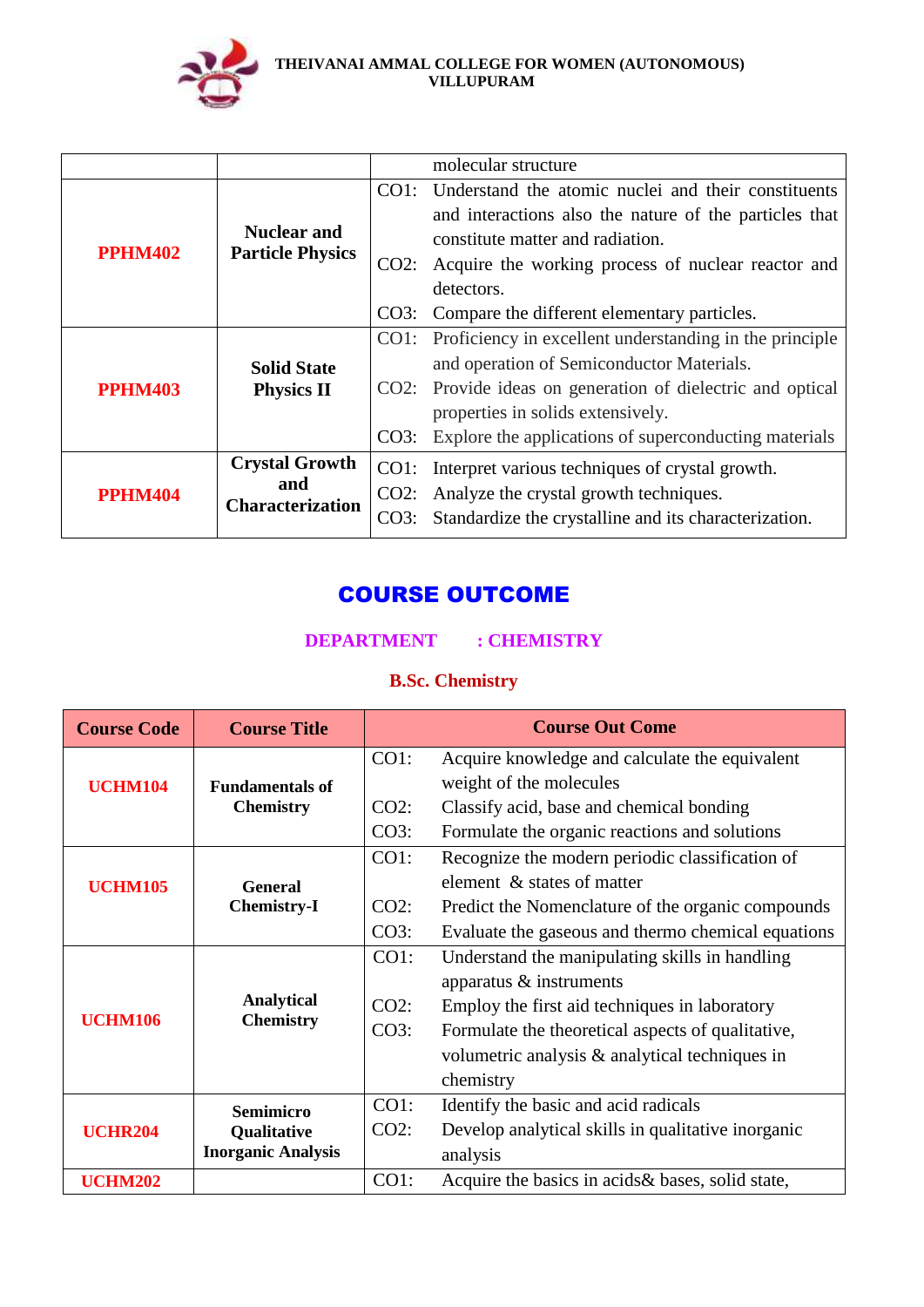

|                | <b>General</b>                             |         | s-block element and metallurgy.                                         |
|----------------|--------------------------------------------|---------|-------------------------------------------------------------------------|
|                | <b>Chemistry-II</b>                        | $CO2$ : | Developing the structure determination skills in                        |
|                |                                            |         | conformational analysis                                                 |
|                |                                            | CO3:    | Validate the properties of acids & bases, solid state,                  |
|                |                                            |         | s-block element and metallurgy                                          |
|                |                                            | CO1:    | Understand the characteristics of Boron and carbon                      |
|                |                                            |         | family.                                                                 |
|                | <b>General</b>                             | $CO2$ : | Write the mechanism of dienes and aromatic                              |
| <b>UCHM303</b> | <b>Chemistry - III</b>                     |         | compounds.                                                              |
|                |                                            | CO3:    | Apply the principles of thermodynamics in chemical                      |
|                |                                            |         | reactions.                                                              |
| <b>UCHR404</b> | <b>Volumetric</b>                          | CO1:    | Estimate the presence of chemical substances using                      |
|                | <b>Analysis</b>                            |         | Volumetric analysis.                                                    |
|                | <b>Separation and</b>                      | CO1:    | Understand principles of Separation and                                 |
| <b>UCHM304</b> | <b>Purification</b>                        |         | Purification techniques.                                                |
|                | <b>Techniques</b>                          | $CO2$ : | Use the Separation and Purification techniques                          |
|                |                                            |         | through lab demonstration.                                              |
|                |                                            | CO1:    | Understand the properties of Nitrogen, Oxygen,                          |
|                |                                            |         | Halogen & Noble gas family.                                             |
| <b>UCHM403</b> | <b>General Chemistry-</b><br>IV            | $CO2$ : | Apply the concepts of Second and Third Law of                           |
|                |                                            |         | Thermodynamics.                                                         |
|                |                                            | CO3:    | Find the mechanism of various organic chemical                          |
|                |                                            |         | reactions.                                                              |
|                |                                            | CO1:    | Acquire the fundamentals and principles of                              |
| <b>UCHM404</b> | <b>Instrumental</b>                        |         | spectroscopic techniques.                                               |
|                | <b>Methods of Analysis</b>                 | $CO2$ : | Enhance the knowledge in thermo and electro                             |
|                |                                            |         | analytical methods.                                                     |
|                |                                            | CO1:    | Impart the knowledge of the synthetic applications                      |
|                | <b>Organic Chemistry -</b>                 |         | of organic compounds.                                                   |
|                | 1                                          | $CO2$ : | Enable the students to be more inquisitive in                           |
| <b>UCHM505</b> |                                            |         | learning the mechanistic details in organic chemistry                   |
|                |                                            |         | through the teaching of the named reactions.                            |
|                |                                            | CO3:    | Structural elucidation of organic compounds by                          |
|                |                                            | $CO1$ : | spectral methods.<br>Impart the knowledge about carbohydrate chemistry, |
|                |                                            |         | and lipids.                                                             |
|                |                                            | $CO2$ : | Develop the student's interest in learning bio-                         |
| <b>UCHM608</b> | <b>Organic Chemistry -</b><br>$\mathbf{I}$ |         | organic chemistry through the introduction of topics                    |
|                |                                            |         | such as proteins, and Nucleic acids                                     |
|                |                                            | CO3:    | Generate keen interest and thinking in understanding                    |
|                |                                            |         | the mechanisms of Molecular Rearrangements.                             |
|                |                                            |         |                                                                         |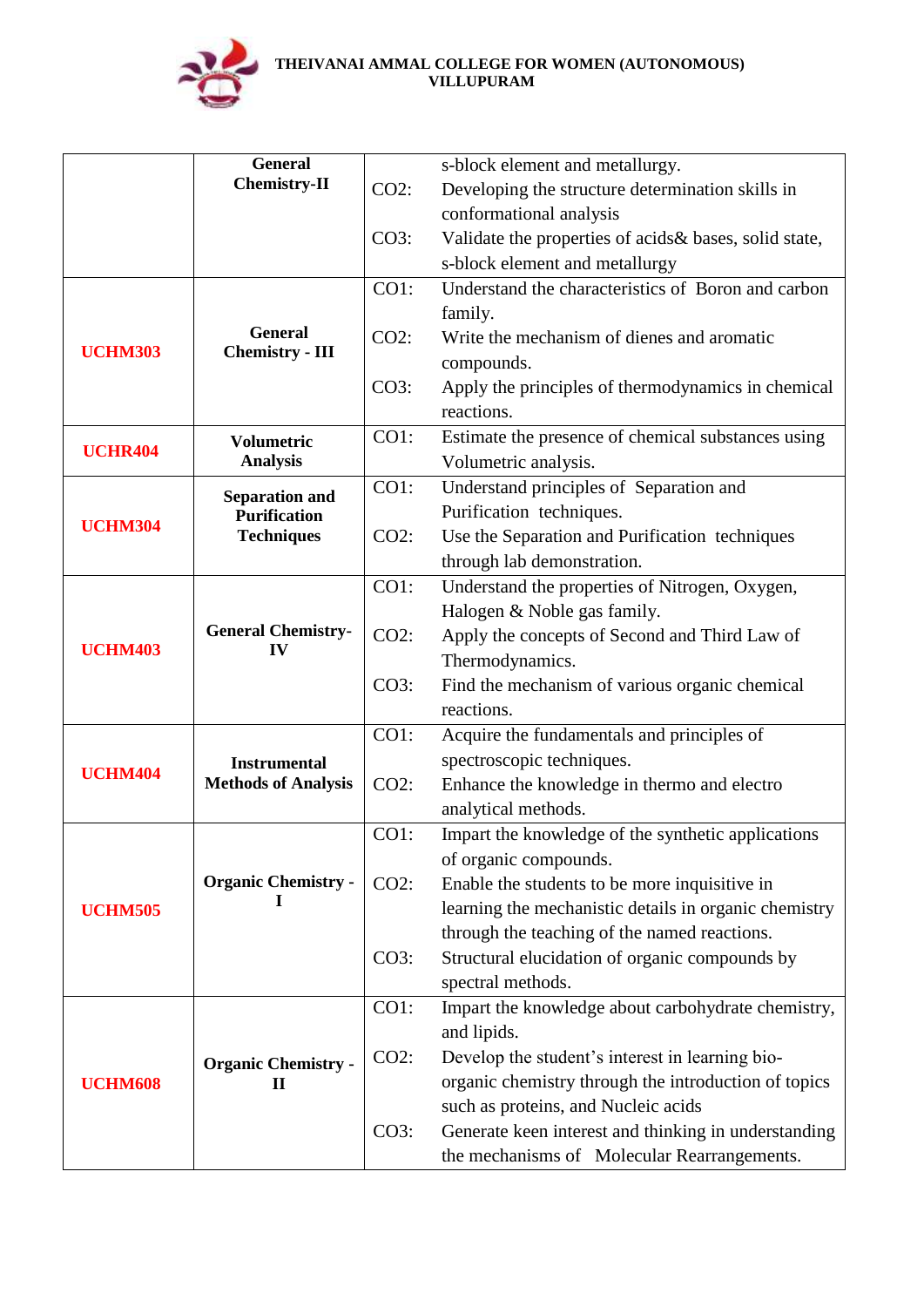

|                     |                                    | $CO1$ : | Facilitate the students have the knowledge of group                   |
|---------------------|------------------------------------|---------|-----------------------------------------------------------------------|
|                     | <b>Physical Chemistry-</b>         |         | theory and photochemistry.                                            |
| <b>UCHM609</b>      |                                    | $CO2$ : | Understand the inter conversion of chemical and                       |
|                     | П                                  |         | electrical energy                                                     |
|                     |                                    | CO3:    | Comprehend the salient features of photochemical                      |
|                     |                                    |         | reactions                                                             |
|                     |                                    | CO1:    | Introduce and give an insight into the fascinating                    |
|                     | <b>Physical Chemistry</b>          |         | area of solid state chemistry                                         |
| <b>UCHM610</b><br>Ш |                                    | $CO2$ : | Classify the different types of crystal structure and                 |
|                     |                                    |         | their properties.                                                     |
|                     |                                    | $CO1$ : | To focus on the principles of green chemistry                         |
|                     |                                    | $CO2$ : | To make the students aware of green chemistry by                      |
| <b>UCHM507</b>      | <b>Green Chemistry</b>             |         | evaluating with examples.                                             |
|                     |                                    | CO3:    | To enlighten the students about the future trends in                  |
|                     |                                    |         | green chemistry.                                                      |
|                     |                                    | $CO1$ : | To create awareness about the basic principles                        |
|                     |                                    |         | involved in Nuclear chemistry.                                        |
|                     |                                    | $CO2$ : | To take the students to an advanced level of nuclear                  |
| <b>UCHM601</b>      | <b>Inorganic Chemistry</b><br>– 11 |         | chemistry.                                                            |
|                     |                                    | CO3:    | To comprehend the nature of metals of f block                         |
|                     |                                    |         | elements                                                              |
|                     |                                    | $CO4$ : | To enhance the students to know about applications                    |
|                     |                                    |         | of nuclear energy                                                     |
|                     |                                    | $CO1$ : | To improve the ability of mathematical calculations                   |
|                     |                                    |         | involved in Physical Chemistry.                                       |
|                     |                                    | $CO2$ : | To enable the students to understand the concepts of                  |
| <b>UCHM503</b>      | <b>Physical Chemistry-I</b>        |         | thermodynamics and apply it to<br>more space                          |
|                     |                                    |         | physical and chemical system.                                         |
|                     |                                    | CO3:    | To make the students know the concepts of                             |
|                     |                                    |         | Chemical Kinetics and to apply the concepts                           |
|                     |                                    |         | of Kinetics to different processes.                                   |
|                     |                                    | $CO1$ : | To comprehend the nature of metals of d block<br>elements             |
|                     | <b>Inorganic Chemistry</b>         | $CO2$ : |                                                                       |
| <b>UCHM501</b>      | – I                                |         | To learn the basic concept and theory in Co-<br>ordination chemistry. |
|                     |                                    | CO3:    | To create an awareness of the biological aspects of                   |
|                     |                                    |         | metal.                                                                |
|                     |                                    |         |                                                                       |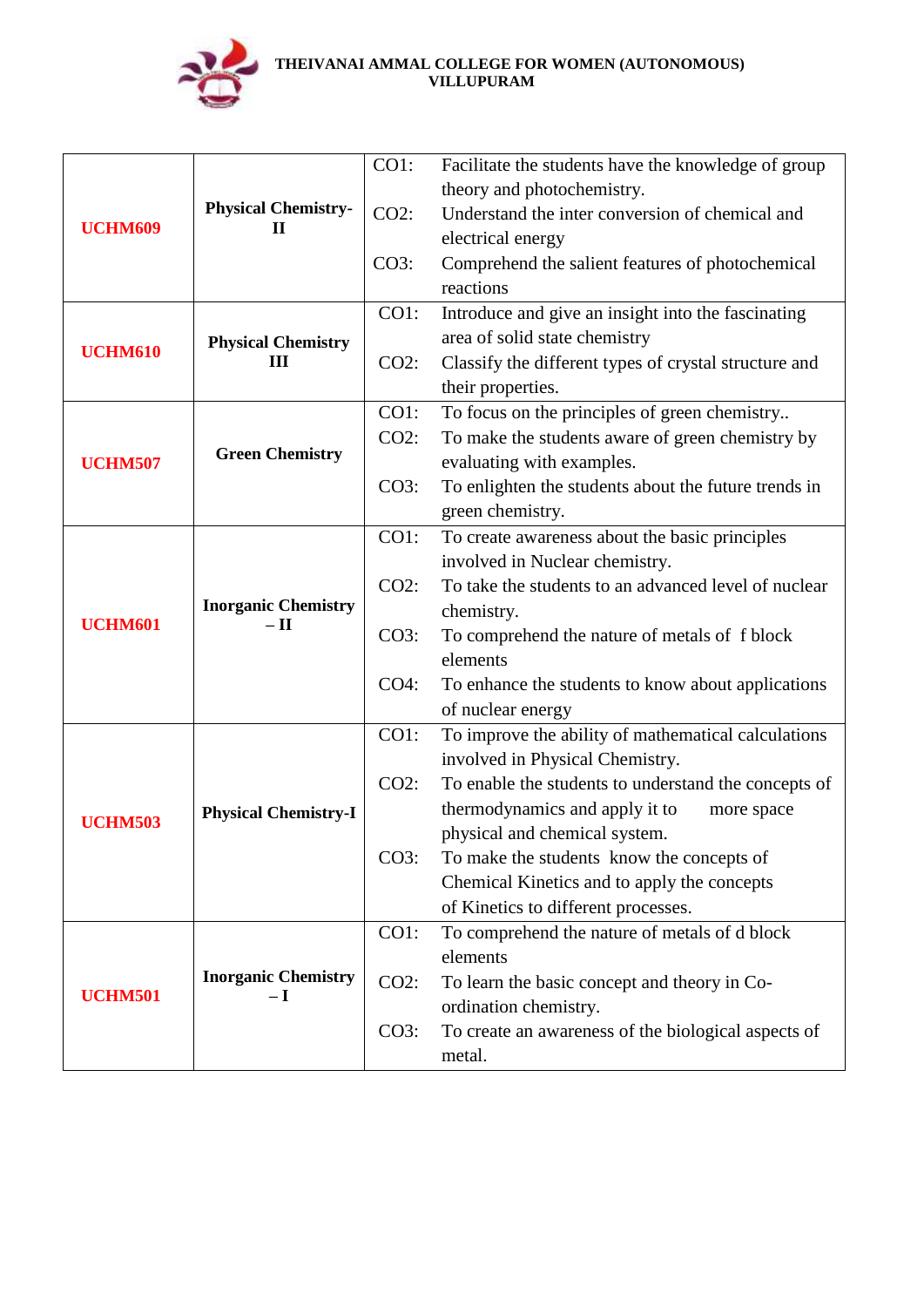

# **M.Sc. Chemistry**

| <b>Course Code</b> | <b>Course Title</b>               | <b>Course Out Come</b>                                                                                                                                                                                                                                                                    |
|--------------------|-----------------------------------|-------------------------------------------------------------------------------------------------------------------------------------------------------------------------------------------------------------------------------------------------------------------------------------------|
| <b>PCHM107</b>     | Organic<br><b>Chemistry-I</b>     | CO1: Recall the structure $&$ reactivity in organic<br>molecules.<br>Develop the advanced reaction mechanism in<br>$CO2$ :<br>aliphatic compounds.<br>Deduce the structures of organic compounds in<br>CO3:<br>Stereo chemical aspects                                                    |
| <b>PCHM108</b>     | Inorganic<br>Chemistry-I          | CO1: Recognize the properties of Periodicity.<br>$CO2$ :<br>Interpolate the properties in bonding nature of<br>the compounds.<br>Assess the various types of coordination<br>CO3:<br>compounds using p- block element                                                                     |
| <b>PCHM109</b>     | <b>Physical</b><br>Chemistry $-I$ | Acquire the knowledge of thermodynamics,<br>$CO1$ :<br>quantum and photochemical reactions.<br>Deduce the Quantum mechanics & photo<br>CO2:<br>chemical reactions.<br>Assess the properties of kinetic and<br>CO3:<br>photochemical reactions                                             |
| <b>PCHR203</b>     | <b>Organic Practical</b>          | $CO1$ :<br>Acquire the skills in the Estimation $\&$<br>Preparation of organic compounds.<br>Analyze the various isolation techniques<br>$CO2$ :                                                                                                                                          |
| <b>PCHR204</b>     | <b>Inorganic Practical</b>        | Formulate the preparation of inorganic<br>$CO1$ :<br>complexes.<br>$CO2$ :<br>Develop the skills to separate and analyze the<br>inorganic compounds.<br>Analyze the metal or ions present in the<br>CO3:<br>compound or substance by volumetrically or<br>gravimetrically.                |
| <b>PCHM204</b>     | Organic<br><b>Chemistry-II</b>    | CO1:<br>Analyze the advanced reaction mechanism in<br>aromatic compounds.<br>Predict the chemistry of Hormones.<br>CO2:<br>Synthesize to extract terpenoids from natural<br>CO3:<br>products.                                                                                             |
| <b>PCHM205</b>     | Inorganic<br>$Chemistry - II$     | Recognize the bonding of inorganic & organo-<br>CO1:<br>metallic compounds.<br>Interpret the arrangements of ions in the<br>$CO2$ :<br>structure from various solid substances.<br>Deduce the photochemistry of inorganic<br>CO3:<br>compound and function of bio-inorganic<br>compounds. |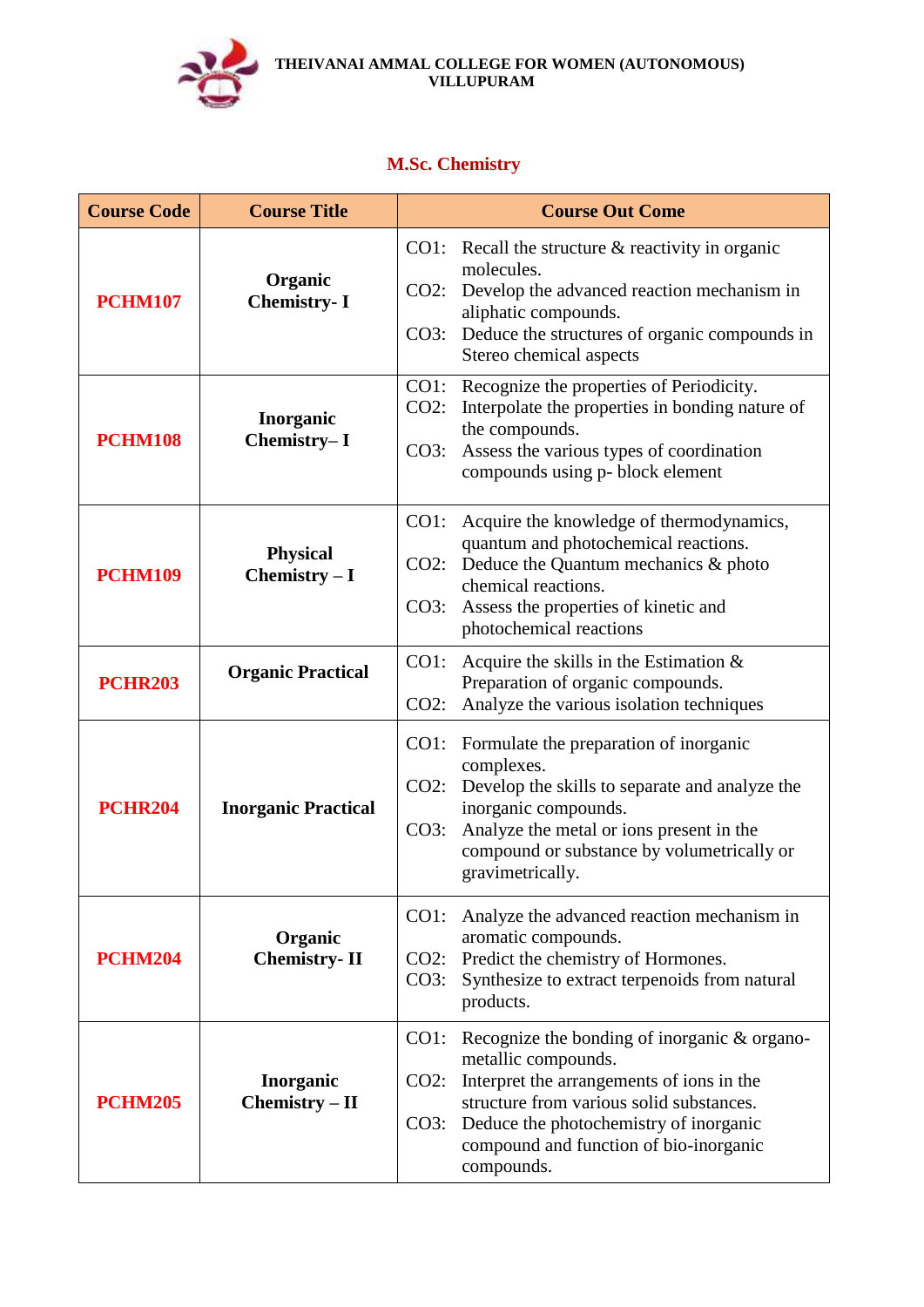

| <b>PCHM206</b> | <b>Physical</b><br><b>Chemistry - II</b>        | $CO2$ :         | CO1: Understand the fundamentals of group theory<br>and identify the point group in the molecules.<br>Analyze different chemical reaction occurring |
|----------------|-------------------------------------------------|-----------------|-----------------------------------------------------------------------------------------------------------------------------------------------------|
|                |                                                 | CO3:            | in electrode and electrochemistry.<br>Apply the wave mechanics to simple system.                                                                    |
|                | Organic                                         | $CO1$ :         | Understand the various spectroscopic methods<br>to interpret the structure of the compounds                                                         |
| <b>PCHM301</b> | <b>Chemistry-III</b>                            | $CO2$ :         | Apply the gained knowledge from Alkaloids to<br>extract it from natural products.                                                                   |
|                |                                                 | CO1:            | Know about the application of Nuclear<br>Chemistry in various fields                                                                                |
| <b>PCHM302</b> | Inorganic<br><b>Chemistry-III</b>               | $CO2$ :         | Understand the properties $&$ applications of f-<br>block elements.                                                                                 |
|                |                                                 | CO3:            | Interpret the spectra for Inorganic compounds.                                                                                                      |
|                | <b>Physical</b>                                 | CO1:            | Acquire the fundamental knowledge in the<br>spectroscopy                                                                                            |
| <b>PCHM303</b> | <b>Chemistry-III</b>                            | $CO2$ :         | Know about the function of the catalysts and its<br>surface action and apply it for research work.                                                  |
| <b>PCHM305</b> | <b>Research</b><br><b>Methodology</b>           | CO1:<br>$CO2$ : | Identify the research problems<br>Analysis of data using Chem softwares.                                                                            |
|                |                                                 | CO3:            | Drafting of research reports efficiently                                                                                                            |
| <b>PCHR401</b> | <b>Physical</b><br><b>Chemistry Practical-I</b> | CO1:            | Understand some theoretical concepts by<br>experimental methods                                                                                     |
|                |                                                 | $CO2$ :         | Interpret the results in accurate manner                                                                                                            |
|                |                                                 | CO1:            | Understand the principles to differentiate the<br>Photochemical and Pericyclic reactions.                                                           |
| <b>PCHM404</b> | Organic<br><b>Chemistry-IV</b>                  | $CO2$ :         | Apply the chemistry concepts to categorize the<br>different reagents and rearrangements in                                                          |
|                |                                                 | CO3:            | organic synthesis.<br>Expose the mechanism of writing skill in Retro                                                                                |
|                |                                                 |                 | synthesis reactions.                                                                                                                                |
|                | Inorganic                                       | CO1:            | Understand the basic concept of supramolecular<br>and green chemistry                                                                               |
| <b>PCHM402</b> | $Chemistry - IV$                                | $CO2$ :         | Acquire skill to interpret the spectra of<br>NMR, EPR and NQR for inorganic compounds.                                                              |
|                |                                                 | CO1:            | Understand the principles of Magnetic,<br>Quadruple and Electron resonance                                                                          |
|                | <b>Physical</b>                                 | $CO2$ :         | spectroscopy.<br>Analyse the samples using different analytical                                                                                     |
| <b>PCHM405</b> | <b>Chemistry-IV</b>                             |                 | techniques like SEM, TEM, AFM, STM,                                                                                                                 |
|                |                                                 |                 | Polarography and cyclic voltammetry.<br>CO3: Differentiate cells by using photo analytical                                                          |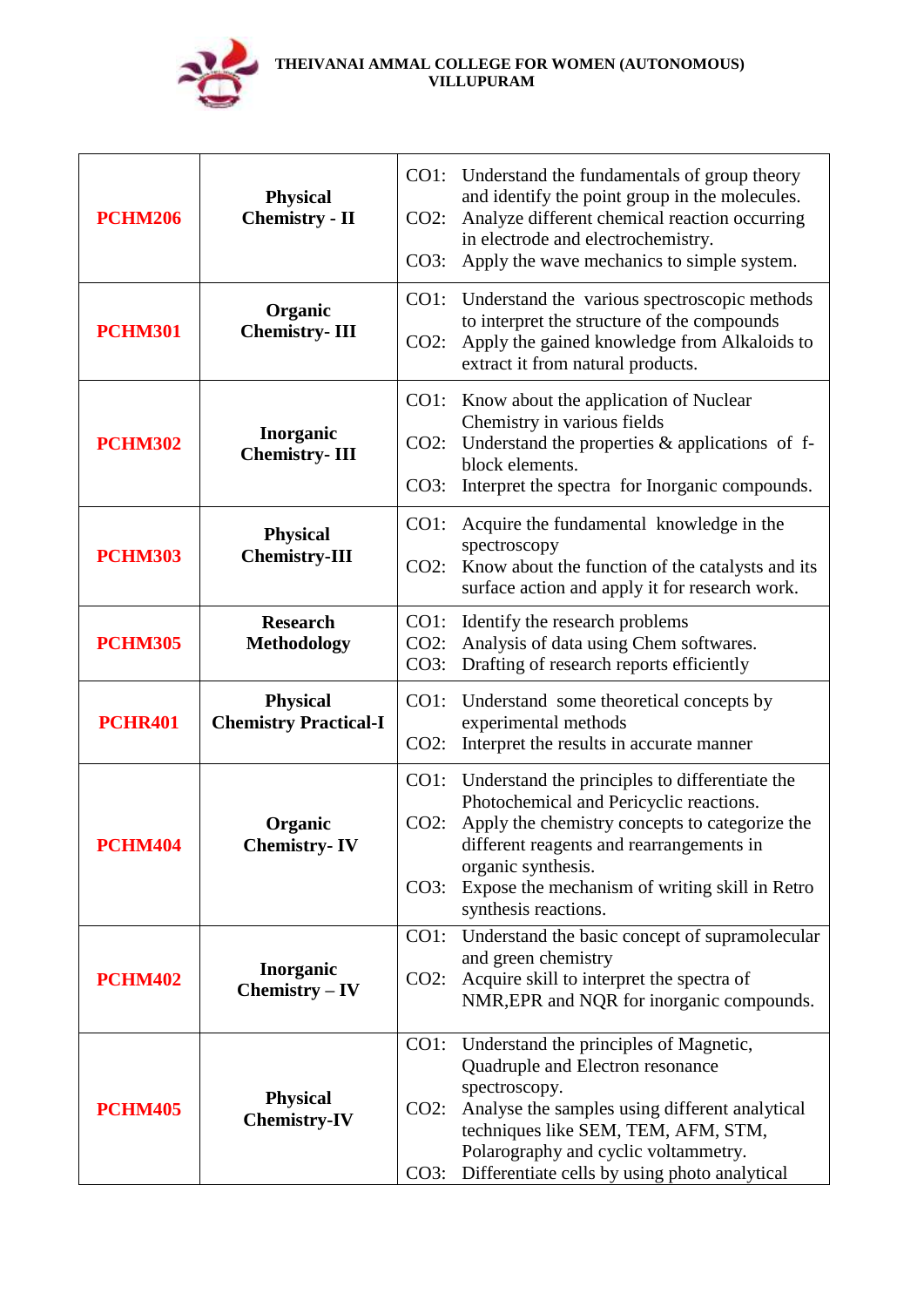

|                |                                             | techniques.                                       |
|----------------|---------------------------------------------|---------------------------------------------------|
|                | Nanotechnology and<br><b>Nano Materials</b> | CO1: Understand the concepts of nanomaterials and |
|                |                                             | their Properties.                                 |
| <b>PCHM406</b> |                                             | CO2: Enhance the concepts using synthesis of      |
|                |                                             | nanomaterials.                                    |
|                |                                             | CO3: Implement the applications of nanodevices.   |

# COURSE OUTCOME

# DEPARTMENT : BIO-CHEMISTRY

### **B.Sc. Bio-Chemistry**

| <b>Course</b><br>Code             | <b>Course Title</b>                                           | <b>Course Out Come</b>                                                                                                                                                                                                                                                                                                                                                                                                                               |
|-----------------------------------|---------------------------------------------------------------|------------------------------------------------------------------------------------------------------------------------------------------------------------------------------------------------------------------------------------------------------------------------------------------------------------------------------------------------------------------------------------------------------------------------------------------------------|
| <b>UBCM105/</b><br><b>UBCM201</b> | <b>Cell Biology</b>                                           | CO1:<br>Understand<br>the<br>structures and purposes of<br>basic<br>components of prokaryotic<br>and eukaryotic<br>cells,<br>especially macromolecules, membranes, and organelles<br>Acquire the knowledge about how these cellular<br>$CO2$ :<br>components are used to generate and utilize energy in<br>cells.                                                                                                                                    |
| <b>UMBA201</b>                    | <b>Microbiology</b>                                           | $CO1$ :<br>Provides an introduction to the structure, function and<br>taxonomy of the microbial world including bacteria,<br>fungi, protozoa and viruses.<br>Identify ways microorganisms play an integral role in<br>$CO2$ :<br>microbial<br>and<br>and<br>immunological<br>disease,<br>methodologies are used in disease<br>treatment and<br>prevention.<br>CO3:<br>Demonstrate knowledge of the interaction between<br>humans and microorganisms. |
| <b>UBCE203</b>                    | <b>Nutrition and</b><br><b>Health</b>                         | Evaluate food quality based on food labelling, nutrition<br>CO1:<br>labeling, and food safety practices.<br>$CO2$ :<br>Identify the nutrients needed to maintain health and<br>body.                                                                                                                                                                                                                                                                 |
| <b>UBCM304</b>                    | <b>Biochemical</b><br><b>Techniques</b>                       | CO1:<br>Identify the types of electrophoretic techniques used in<br>bio molecule separation.<br>$CO2$ :<br>Apply an understanding of basic principles to the<br>operation of biochemical instrumentation techniques<br>including Chromatographic techniques.                                                                                                                                                                                         |
| <b>UBCR301</b>                    | <b>Biochemical</b><br><b>Techniques</b><br><b>Practical I</b> | CO1:<br>Prepare chemical solution and reagents to the precision<br>appropriate to the task<br>$CO2$ :<br>Demonstrate knowledge of the current state of research<br>in particular areas of the biomolecular sciences.<br>CO3:<br>Attain technical competence in the specific discipline of<br>Biochemistry like Chromatography techniques                                                                                                             |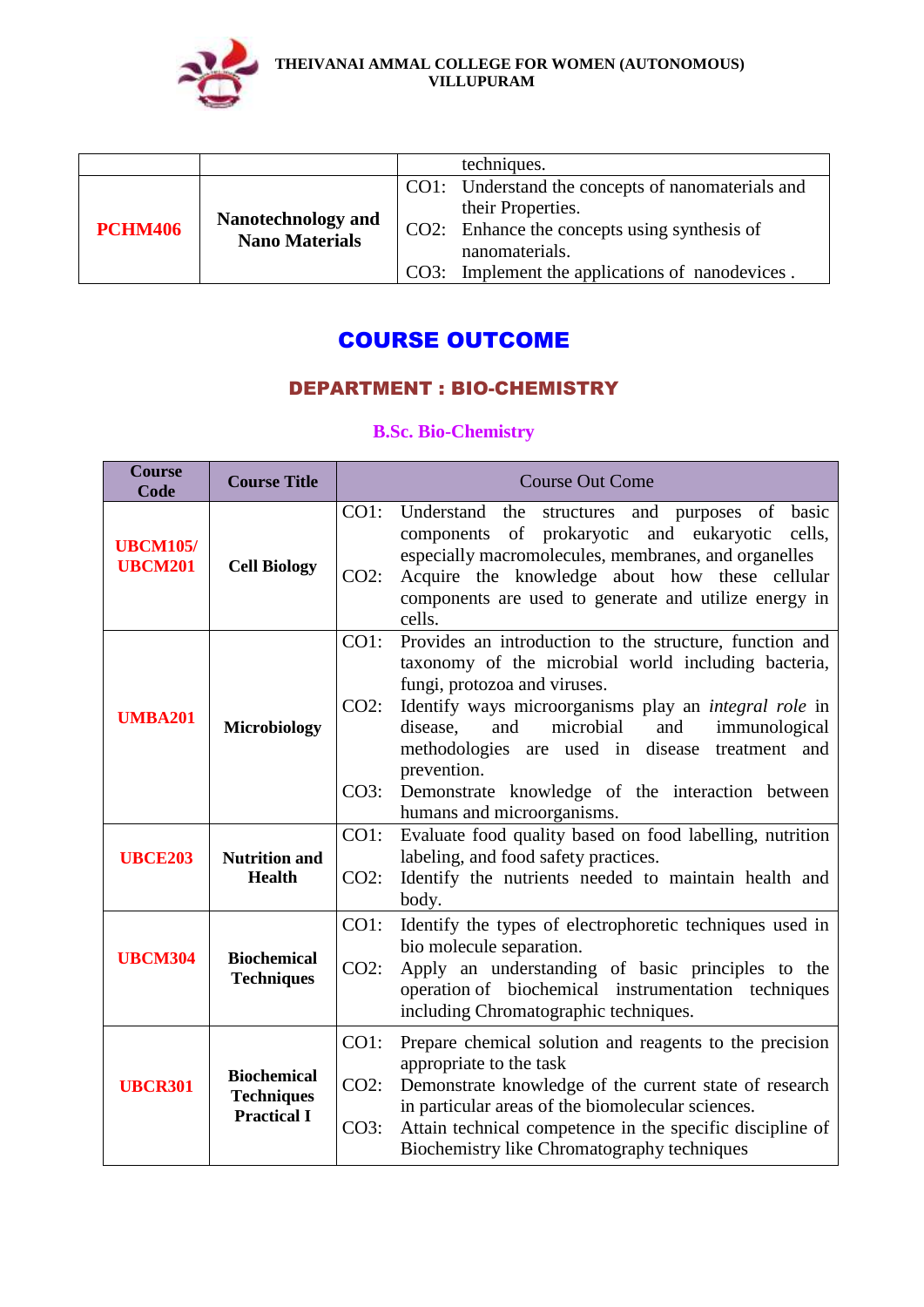

| <b>UBCE303</b> | <b>Clinical</b><br><b>Nutrition</b>                            | CO1:<br>$CO2$ :      | Acquire knowledge of nutrition principles and their<br>application to disease prevention and treatment in adults.<br>Evaluate the normal and therapeutic nutrition needs of<br>adults and children and design appropriate dietary plans<br>based on individual and group needs.                                                                  |
|----------------|----------------------------------------------------------------|----------------------|--------------------------------------------------------------------------------------------------------------------------------------------------------------------------------------------------------------------------------------------------------------------------------------------------------------------------------------------------|
| <b>UBCM403</b> | <b>Immunology</b>                                              | CO3:<br>$CO4$ :      | Understand the immunological basis of immune response<br>and demonstrate key concepts in microbiology and<br>immunology.<br>Identify the role of antigen presenting cells,<br>lymphocytes, and phagocytic cells in immune responses.                                                                                                             |
| <b>UBCM404</b> | <b>Nutrition &amp;</b><br>Women's<br><b>Health</b>             | $CO1$ :<br>$CO2$ :   | Identify strategies for food access,<br>procurement,<br>preparation, and safety for individuals, families, and<br>communities.<br>Provide nutrition education to individuals, groups, and<br>communities throughout the lifespan using a variety of<br>communication strategies.                                                                 |
| <b>UIDM401</b> | <b>Pharmaceutic</b><br>al Chemistry                            | $CO1$ :<br>$CO2$ :   | Knowledge on crude drug adulteration and its evaluation<br>Understand current drugs were developed and new<br>scientific techniques will provide future drugs.                                                                                                                                                                                   |
| <b>UBCR401</b> | <b>Biochemical</b><br><b>Techniques</b><br><b>Practical II</b> | $CO1$ :<br>$CO2$ :   | Understand principles of calibration of, fundamental<br>laboratory apparatus determine concentrations of<br>biological molecules<br>Provides thorough training and hands-on experience in<br>fundamental practical skills required for employment as<br>a biochemical scientist                                                                  |
| <b>UBCM501</b> | <b>Enzyme</b> and<br><b>Intermediary</b><br><b>Metabolism</b>  | CO1:<br>CO2:<br>CO3: | Provide a mechanistic overview of enzyme activity and<br>regulation in cells<br>Understand the metabolic pathways, the energy yielding<br>$&$ energy requiring reactions in life.<br>Understand the chemical relationship between the<br>glucose molecules used by cells as fuel and the carbon<br>dioxide generated by the same cells as waste. |
| <b>UBCM502</b> | Human<br><b>Physiology</b>                                     | $CO1$ :<br>$CO2$ :   | Analyze and describe the structures and functions of<br>human anatomy and physiology.<br>Identify some of the early discoveries that lead to our<br>current understanding of the human body.                                                                                                                                                     |
| <b>UBCM503</b> | <b>Basics of</b><br><b>Bioinformatics</b>                      | $CO1$ :<br>$CO2$ :   | Understand the concepts of biology in computer science<br>and mathematics using software to extract<br>information<br>from large data base.<br>Assess the interface<br>computational<br>between<br>and<br>Biological Science.                                                                                                                    |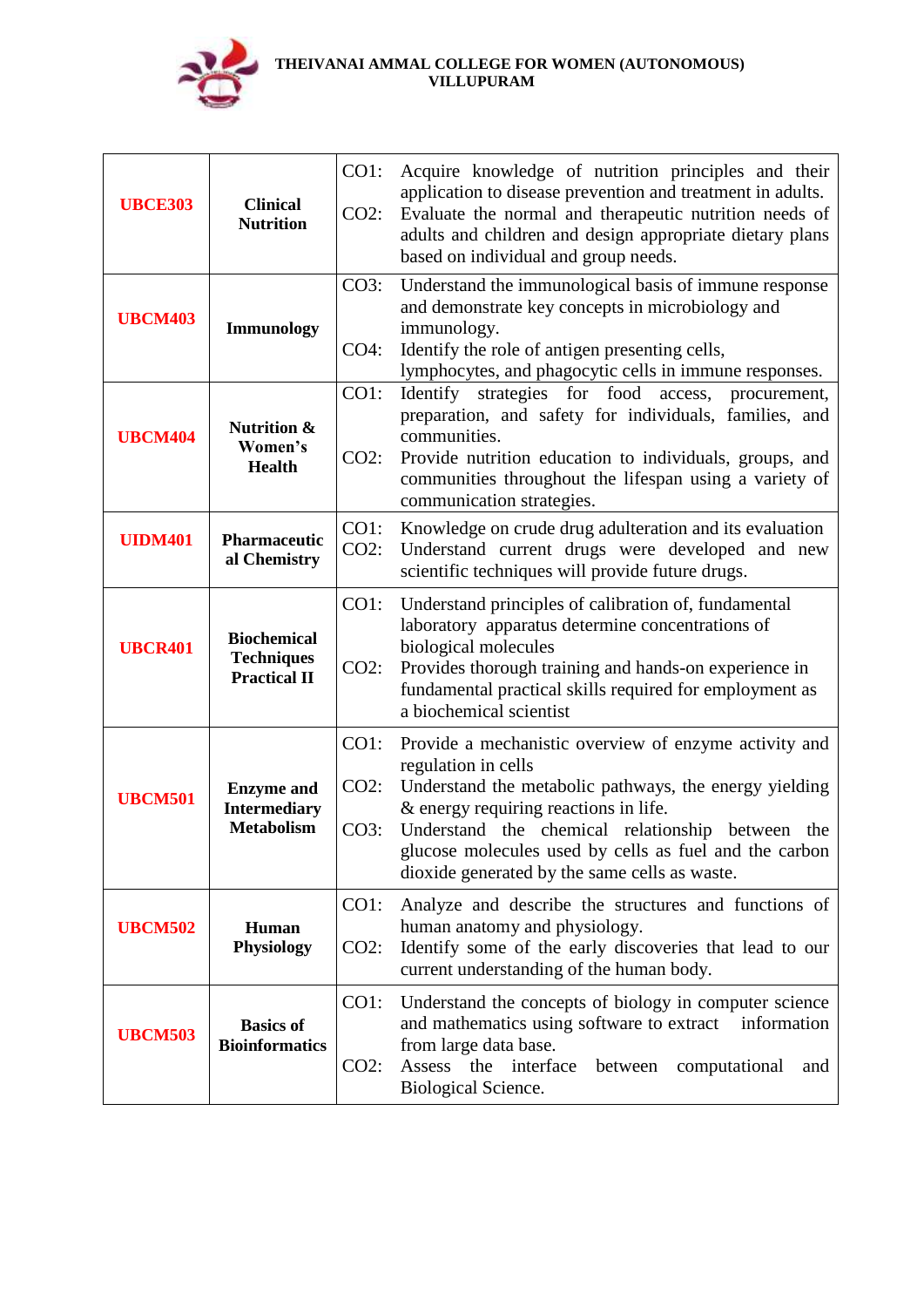

| <b>UBCR501</b> | <b>Enzymology</b><br>practical                      | CO1:<br>CO2:<br>CO3:    | Aware of the influence of enzyme structure on catalytic<br>properties<br>Perform fixed time and kinetic enzyme assays that<br>investigate factors which influence reaction rates, and<br>demonstrate industrial applications of enzymes.<br>Knowledge on and insight into the chemical principles of<br>enzyme catalysis, including cofactor chemistry.                                         |
|----------------|-----------------------------------------------------|-------------------------|-------------------------------------------------------------------------------------------------------------------------------------------------------------------------------------------------------------------------------------------------------------------------------------------------------------------------------------------------------------------------------------------------|
| <b>UBCA502</b> | <b>Clinical</b><br><b>Diagnostics</b>               | CO4:<br>CO5:            | Analyze etiologies, risk factors, underlying pathologic<br>process, and epidemiology for disease conditions.<br>Provide competent health care to patients with acute &<br>chronic diseases.                                                                                                                                                                                                     |
| <b>UBCM601</b> | <b>Introduction</b><br>to<br><b>Biotechnology</b>   | CO1:<br>$CO2$ :         | Demonstrate cognitive skills in mastery of advanced<br>theoretical knowledge in biotechnology and apply this<br>knowledge to solve complex problems in existing and<br>new areas.<br>Produce responsible biotechnologists that can work<br>within the interdisciplinary framework of biotechnology<br>and related fields.                                                                       |
| <b>UBCM602</b> | <b>Clinical</b><br><b>Biochemistry</b>              | CO1:<br>$CO2$ :         | Able to clinically assess the laboratory indicators of<br>physiologic conditions and diseases<br>Acquire in-depth knowledge on diseases and disorders in<br>human life.                                                                                                                                                                                                                         |
| <b>UBCM603</b> | <b>Molecular</b><br><b>Biology</b>                  | CO1:<br>CO2:            | Acquire knowledge of molecular mechanisms by which<br>DNA controls development, growth or morphological<br>characteristics of organisms.<br>Apply the concepts of population and quantitative<br>genetics in relevant branches of life sciences.                                                                                                                                                |
| <b>UBCO605</b> | <b>Molecular</b><br>Endocrinology                   | CO1:<br>$CO2$ :         | Identify the integration of the endocrine system in<br>general with focus on specific interactions<br>Apply endocrinological principles to determine the<br>pathophysiological basis and consequences of specific<br>endocrine disorders.                                                                                                                                                       |
| <b>UBCR601</b> | <b>Clinical</b><br>biochemistry<br><b>Practical</b> | CO1:<br>$CO2$ :<br>CO3: | Analyze the appropriate specimen collection procedures,<br>staining methods, and Biochemical techniques use in the<br>laboratory.<br>Perform<br>body fluid<br>and<br>interpret<br>tests,<br>detect<br>abnormalities, assign a diagnosis and prescribe follow-up<br>testing.<br>Prepare graduates for a career in clinical biochemistry or<br>to pursue postgraduate research in the discipline. |
| <b>UBCR602</b> | <b>Hematology</b><br>and urine<br>analysis          | CO1:<br>$CO2$ :         | Demonstrate the theoretical knowledge and technical<br>skills in the performance of routine clinical laboratory<br>testing<br>Distinguish<br>and<br>abnormal<br>microscopic<br>normal<br>characteristics of blood cells through performance of a                                                                                                                                                |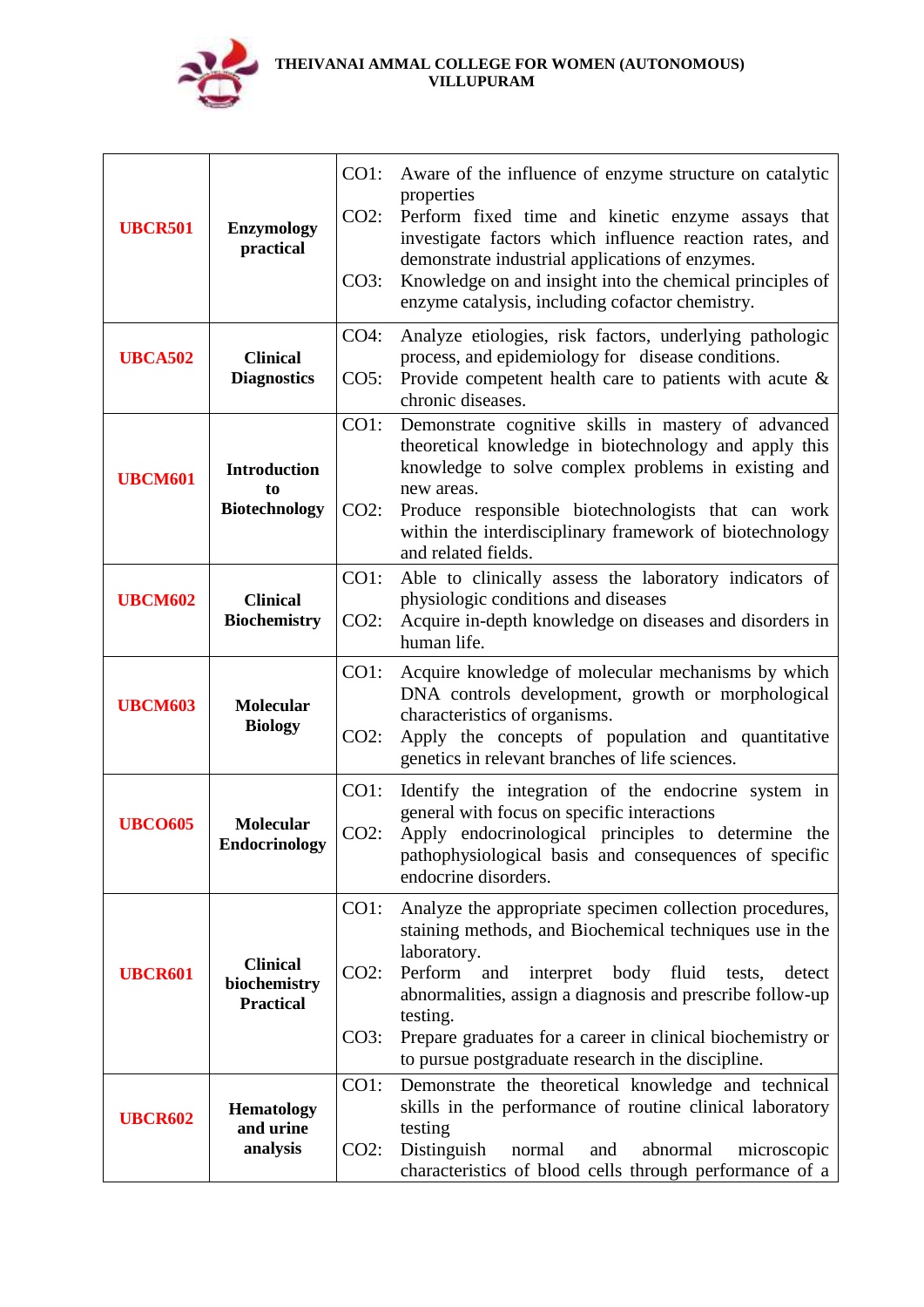

|                |                     | complete blood count.                                                                                                                                                                                                                                                                                                                  |
|----------------|---------------------|----------------------------------------------------------------------------------------------------------------------------------------------------------------------------------------------------------------------------------------------------------------------------------------------------------------------------------------|
| <b>UBCP601</b> | <b>Mini Project</b> | CO3: Identify practical problem that had to be solved using the<br>laboratory techniques and biochemistry underpinning the<br>set experiment.<br>CO4: Provide hands-on experience of designing, performing,<br>analyzing results<br>molecular<br>from<br>and<br>a<br>biology/biochemical mini-project.<br>CO5: Practice & Theory Budge |

# **M.Sc. Bio-Chemistry**

| <b>Course</b><br>code | <b>Course Title</b>                                          | <b>Course Out Come</b>                                                                                                                                                                                                                                                                                                                                                                  |
|-----------------------|--------------------------------------------------------------|-----------------------------------------------------------------------------------------------------------------------------------------------------------------------------------------------------------------------------------------------------------------------------------------------------------------------------------------------------------------------------------------|
| <b>PBCM101</b>        | <b>Biomolecular</b><br><b>Chemistry</b>                      | $CO1$ :<br>Understand the relationship between the properties of<br>macromolecules and cellular activities.<br>$CO2$ :<br>Able to assess the significance of fundamental chemical<br>properties on biomolecular structure<br>Able to evaluate, summarize and critique papers from<br>CO3:<br>the scientific literature.                                                                 |
| <b>PBCM102</b>        | <b>Cell Biology</b>                                          | CO1:<br>Understand the structure and functions of prokaryotic,<br>eukaryotic cells and their metabolic process.<br>Apply the biochemical techniques for identification of<br>$CO2$ :<br>morphological and functional changes in cell related<br>to pathology.                                                                                                                           |
| <b>PBCM103</b>        | <b>Analytical</b><br><b>Biochemistry</b>                     | CO1:<br>Creates awareness about the instruments used in<br>biological research.<br>Apply and analyze the biochemical samples using of<br>$CO2$ :<br>various instruments in biological research.                                                                                                                                                                                         |
| <b>PBCR101</b>        | <b>Analytical</b><br><b>Biochemistry</b><br><b>Practical</b> | CO1:<br>Recognize analytical techniques that are commonly<br>used in research and clinical laboratories<br>$CO2$ :<br>Demonstrate practical skills and interpret experimental<br>results within the context of taught material.<br>Provides thorough training and hands-on experience in<br>CO3:<br>fundamental practical skills required for employment as<br>a biochemical scientist. |
| <b>PBCM104</b>        | <b>Endocrinology</b>                                         | CO1:<br>Peruse the regulation of metabolic functions of human<br>body by the endocrine system through various signaling<br>pathways.<br>$CO2$ :<br>Acquire in-depth knowledge about types, classification,<br>biosynthesis, interaction, function and regulation of<br>hormones.                                                                                                        |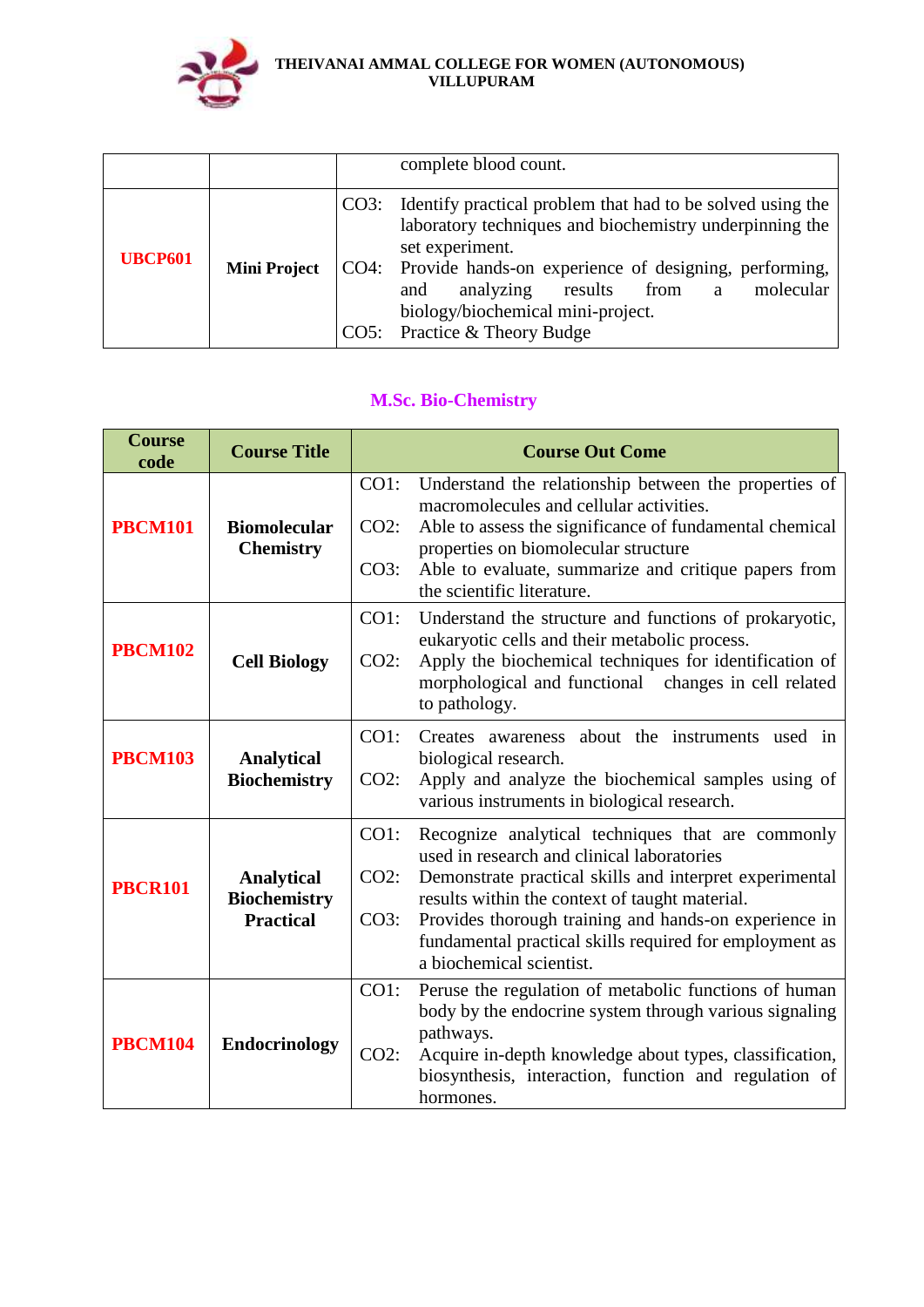

| <b>PBCM104</b> | <b>Endocrinology</b><br><b>Modern</b>                                      | CO1:<br>$CO2$ :<br>$CO1$ : | Peruse the regulation of metabolic functions of human<br>body by the endocrine system through various signaling<br>pathways.<br>Acquire in-depth knowledge about types, classification,<br>biosynthesis, interaction, function and regulation of<br>hormones.<br>Obtain knowledge and understanding of health,                                                      |
|----------------|----------------------------------------------------------------------------|----------------------------|---------------------------------------------------------------------------------------------------------------------------------------------------------------------------------------------------------------------------------------------------------------------------------------------------------------------------------------------------------------------|
| <b>PBCE103</b> | Lifestyle<br><b>Associated</b><br><b>Diseases</b>                          | $CO2$ :                    | nutrition and other lifestyle and associated diseases.<br>Develop own thinking, opinions and attitudes to global<br>health issues.                                                                                                                                                                                                                                  |
| <b>PBCM201</b> | <b>Metabolism</b><br>and Regulation                                        | $CO1$ :<br>$CO2$ :         | Demonstrate an understanding of the diversity of<br>metabolic regulation, and how this is specifically<br>achieved in different cells.<br>Provides the knowledge of the basic metabolic<br>pathways, inborn errors of metabolism and the control<br>and integration of metabolism.                                                                                  |
| <b>PBCM202</b> | Human<br><b>Physiology</b>                                                 | $CO1$ :<br>$CO2$ :         | Understand the physiology of human body and to study<br>the way the body functions.<br>and draw inferences from experimental<br>Interpret<br>measures of physiological functions of organs.                                                                                                                                                                         |
| <b>PBCM203</b> | <b>Microbiology</b>                                                        | CO1:<br>$CO2$ :            | Demonstrate practical skills in the use of tools,<br>technologies and methods common to microbiology.<br>Acquire and demonstrate competency in laboratory<br>safety and in routine and specialized microbiological<br>laboratory skills applicable to microbiological research<br>or clinical methods, including accurately reporting<br>observations and analysis. |
| <b>PBCM204</b> | <b>Molecular</b><br><b>Biology</b>                                         | $CO1$ :<br>$CO2$ :         | Demonstrate knowledge of how biochemistry, genetics<br>and molecular biology are used to elucidate both the<br>function of cells and their organization into tissues.<br>Acquire and in-depth knowledge of biological and/or<br>medicinal processes through the investigation of the<br>underlying molecular mechanisms.                                            |
| <b>PBCM204</b> | <b>Microbiology</b><br>and Molecular<br><b>Biology</b><br><b>Practical</b> | CO1:<br>$CO2$ :<br>CO3:    | Understand safe laboratory practices and perform basic<br>molecular biology techniques<br>Provide training in the practical skills necessary for<br>microbiology in academic research or in the workplace<br>Analyse and report on complex research questions, and<br>solve problems, plan a work program or diagnostic<br>strategy and learn independently.        |
| <b>PBCX201</b> | <b>Mushroom</b><br><b>Cultivation</b>                                      | $CO1$ :<br>$CO2$ :         | Apply laboratory techniques to the capture, culture, and<br>fruiting of many types of mushrooms in the home<br>kitchen lab.<br>Identify self employment business opportunities in<br>chosen sector / sub-sector and plan and market and sell<br>products / services.                                                                                                |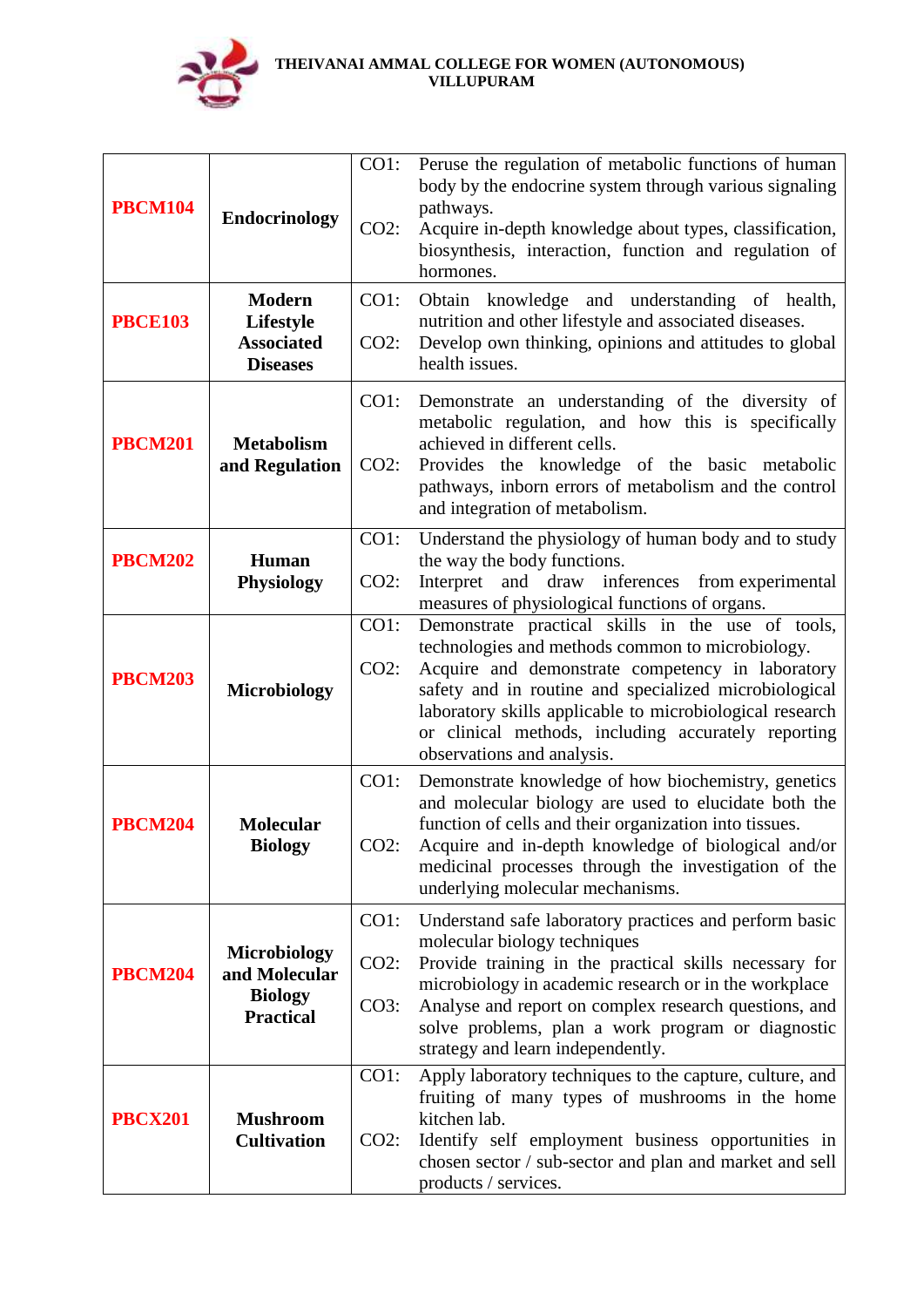

| <b>PBCM301</b><br><b>PBCM302</b> | <b>Enzymology</b><br>and Enzyme<br><b>Technology</b><br><b>Clinical</b>     | CO1:<br>$CO2$ :<br>CO1: | Provides theoretical knowledge on functioning of<br>enzyme based on the metabolic signaling of the human<br>body.<br>Interpret the role of enzymes in disease diagnosis and<br>therapeutic measures.<br>Apply the processes of scientific research to use in<br>emergency services in clinical biochemistry. |
|----------------------------------|-----------------------------------------------------------------------------|-------------------------|--------------------------------------------------------------------------------------------------------------------------------------------------------------------------------------------------------------------------------------------------------------------------------------------------------------|
|                                  | <b>Biochemistry</b>                                                         | $CO2$ :                 | Interpret the causes to identify the diseases at early<br>stage.                                                                                                                                                                                                                                             |
| <b>PBCM303</b>                   | Immunology                                                                  | CO3:<br>$CO4$ :         | Demonstrate literature review skills in undertaking a<br>large survey of a complex field within immunology.<br>Articulate and adhere to safe working practice in a<br>mixed microbiology/immunology laboratory.                                                                                              |
| <b>PBCM304</b>                   | <b>Research</b><br><b>Methodology</b>                                       | CO1:<br>$CO2$ :         | Understand the link between quantitative research<br>questions and data collection and how research<br>questions are operationalized in educational practice.<br>assess research methods pertinent to<br>Critically<br>technology innovation research in life science.                                       |
| <b>PBCR301</b>                   | <b>Enzymology</b><br>and Clinical<br><b>Diagnostics</b><br><b>Practical</b> | $CO1$ :<br>$CO2$ :      | Acquire knowledge on various biochemical tests<br>involved in clinical diagnosis.<br>Examine<br>during<br>marker<br>pathological<br>enzymes<br>conditions.                                                                                                                                                   |
| <b>PBCM401</b>                   | <b>Genetics and</b><br><b>Genetic</b><br><b>Engineering</b>                 | CO1:<br>$CO2$ :         | Understands the need to inform the public about the<br>new achievements of genetics and genetic engineering.<br>Analyzes the flow of genetic information in the living<br>organisms.                                                                                                                         |
| <b>PIDM401</b>                   | <b>Plant</b><br>biochemistry<br>and<br><b>Pharmaceutical</b>                | CO1:<br>$CO2$ :         | Understand the significance of Pharmaceutical Analysis<br>in the profession.<br>Impart basic knowledge in the area of pharmaceutics,<br>various dosage forms and unit operations involved in                                                                                                                 |
|                                  | chemistry                                                                   |                         | pharmaceutical industries.                                                                                                                                                                                                                                                                                   |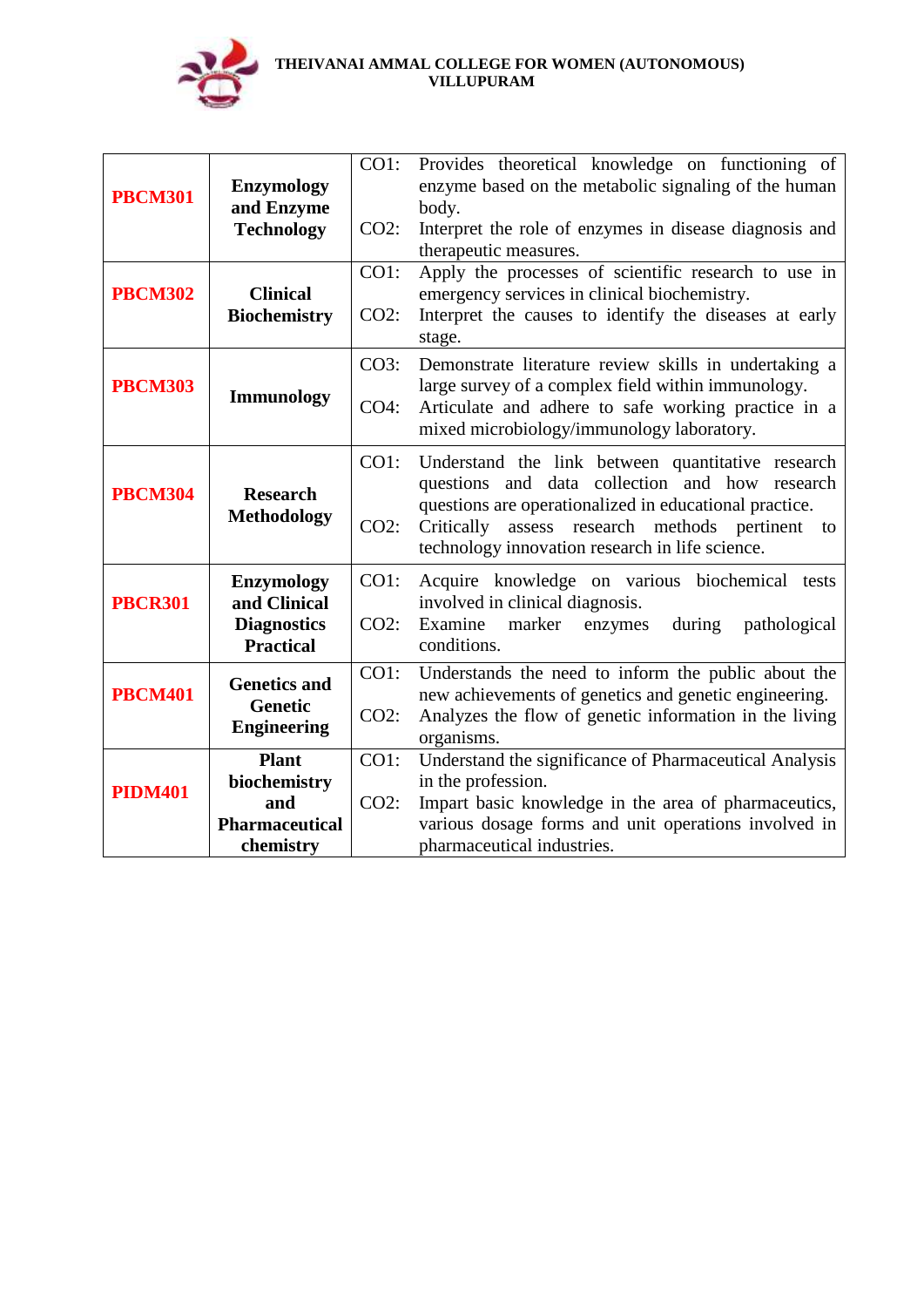

# COURSE OUTCOME

# **DEPARTMENT : MATHEMATICS**

## **B.Sc. Mathematics**

| <b>Course Code</b>                | <b>Course Title</b>                          |                         | <b>Course Out Come</b>                                                                                                                                                                                                                                                               |
|-----------------------------------|----------------------------------------------|-------------------------|--------------------------------------------------------------------------------------------------------------------------------------------------------------------------------------------------------------------------------------------------------------------------------------|
| <b>UMAM103</b>                    | <b>Fundamentals of</b><br><b>Mathematics</b> | CO1:<br>$CO2$ :         | Acquire in depth knowledge in theory of<br>equation, Algebra and Discrete Mathematics.<br>Solve the Problems of theory of equation,<br>Algebra and Discrete Mathematics.<br>CO3: Use the Mathematical Method of Induction,<br>contradiction, implication for proving the<br>theorems |
| <b>UMAM104</b>                    | <b>Differential Calculus</b>                 | CO1:<br>$CO2$ :<br>CO3: | Understand functions, limits, derivative,<br>continuous and inverse trigonometrically<br>functions.<br>Solve problems that deal with continuous change<br>in quantities.<br>Determine the limit existing, continuous,<br>differentiable functions                                    |
| <b>UMAM105</b>                    | <b>Analytical Geometry</b>                   | CO2:                    | CO1: Understand the fundamentals aspects of conics,<br>Straight lines, Sphere and cone.<br>Solve the geometrical problems of curves,<br>straight lines, cone and sphere                                                                                                              |
| <b>UMAA111</b>                    | <b>Mathematical</b><br><b>Statistics</b>     | $CO2$ :                 | CO1: Study some Statistical Characteristics, Discrete<br><b>Distributions</b><br>and<br>Continuous<br>their<br>and<br>properties.<br>Introduce sampling theory significance tests<br>and testing of hypothesis.<br>CO3: Study Correlation and Regression.                            |
| <b>UMAM204</b>                    | <b>Integral Calculus</b>                     |                         | CO1: Acquire knowledge of Integration, techniques of<br>Integration, Multiple and line integrals.<br>CO2: Determine the Area, volume, length of a curve.                                                                                                                             |
| <b>UMAM402/U</b><br><b>MAM205</b> | <b>Graph Theory</b>                          |                         | CO1: Understand the fundamentals of graph theory<br>CO2: Relate the basic concepts of graph theory with the<br>real life problems.<br>CO3: Apply the concepts of colorings, matching in real<br>life challenges like scheduling, map colouring<br>etc.                               |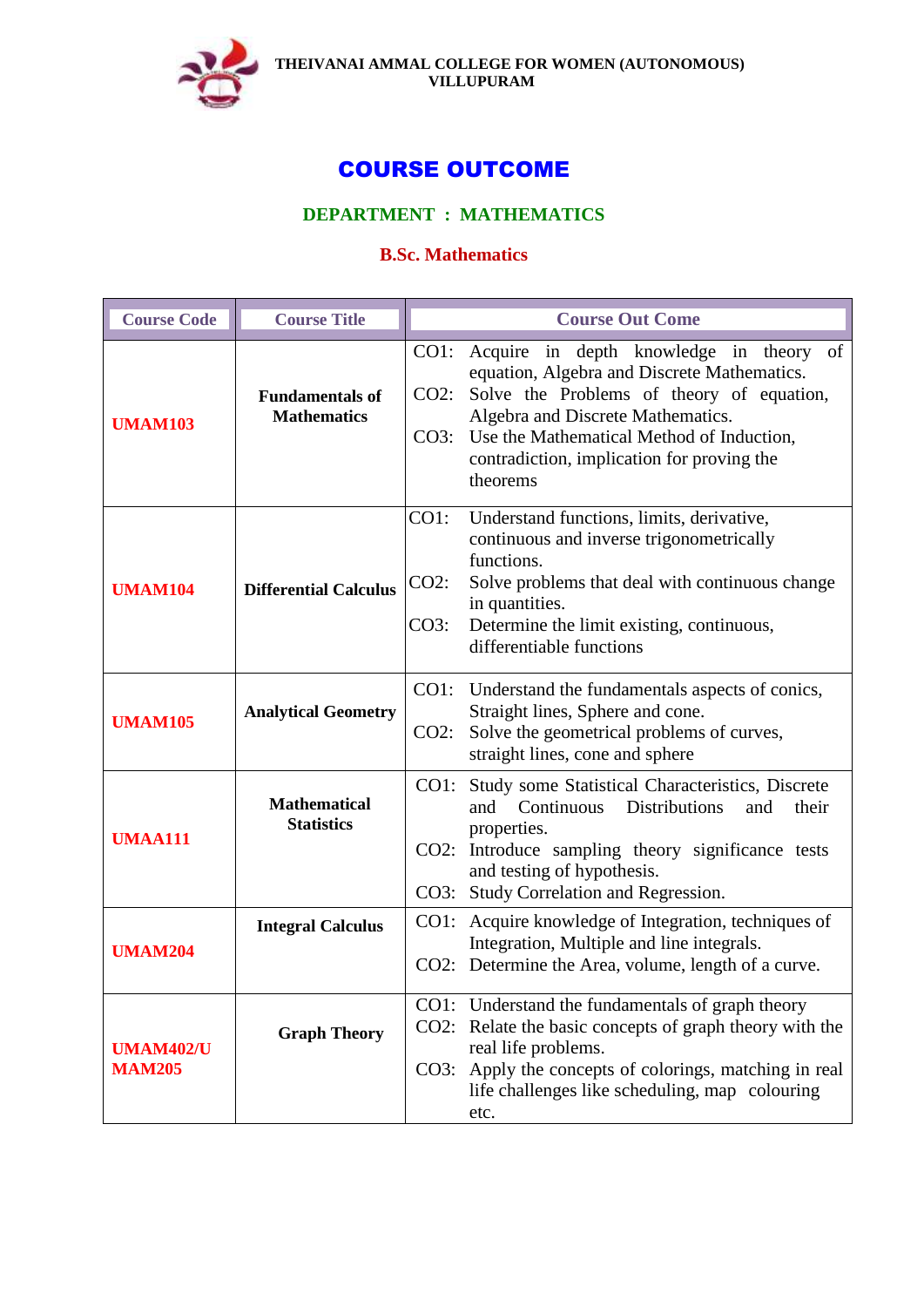

| <b>UMAM606/U</b><br><b>MAM206</b> | <b>Discrete</b><br><b>Mathematics</b>               |         | CO1: Know the concept of automation and Boolean<br>algebra.                                                          |
|-----------------------------------|-----------------------------------------------------|---------|----------------------------------------------------------------------------------------------------------------------|
|                                   |                                                     | $CO2$ : | Apply Automata formal Languages in compiling<br>and complexity theory.                                               |
|                                   |                                                     |         | CO3: Apply Boolean algebra in Logic circuits                                                                         |
|                                   | <b>Differential</b>                                 |         | CO1: Understand linear, non-linear ordinary and                                                                      |
| <b>UMAM306</b>                    | <b>Equations</b>                                    |         | partial differential equations.<br>CO2: Classify the Differential Equations.                                         |
|                                   |                                                     |         | CO3: Formulate differential equations in geometrical<br>and physical problems.                                       |
|                                   |                                                     |         | CO1: Understand basic<br>ideas<br>of<br>and<br>concepts                                                              |
| <b>UMAM307</b>                    | <b>Introduction to</b><br><b>Probability Theory</b> |         | probability theory.<br>CO2: Compute conditional probability and conditional                                          |
|                                   |                                                     |         | expectations.<br>CO3: Apply Markov chain for solving real life<br>problems                                           |
|                                   |                                                     |         | CO1: Acquire knowledge<br>of<br>Transformation                                                                       |
| <b>UMAM405</b>                    | <b>Applications of</b>                              |         | techniques.<br>CO2: Analyse various Transformations.                                                                 |
|                                   | <b>Transforms</b>                                   |         | CO3: Solve difference equations and differential<br>equations using transforms.                                      |
|                                   |                                                     |         | CO1: Understand forces acting on a particle.<br>CO2: Examine a mechanical system.                                    |
| <b>UMAM406</b>                    | <b>Mechanics</b>                                    |         | CO3: Evaluate the trajectory of a projectile, Circular                                                               |
|                                   |                                                     |         | Motion.                                                                                                              |
|                                   | <b>Mathematical</b><br><b>Modeling</b>              |         | mathematical models<br>involving<br>CO1: Classify<br>differential<br>equations,<br>difference<br>equation,           |
| <b>UMAM404</b>                    |                                                     | $CO2$ : | dynamics and graph theory.<br>Analyze Mathematical Models for real life                                              |
|                                   |                                                     |         | problems.                                                                                                            |
|                                   |                                                     |         | CO1: Understand the Algebraic structures<br>such as<br>Groups, Rings and Ideals                                      |
| <b>UMAM507</b>                    | <b>Modern Algebra</b>                               |         | CO2: Compare the operations of Group structures with                                                                 |
|                                   |                                                     |         | Rings and Ideals.<br>CO3: Solve the problems based on the basic algebraic                                            |
|                                   |                                                     |         | structures.                                                                                                          |
|                                   |                                                     |         | CO1: Gain the Knowledge of Sequences and Series of<br>real numbers.                                                  |
| <b>UMAM508</b>                    | <b>Sequences and</b><br><b>Series</b>               |         | CO2: Understand the concept of Metric Spaces and,                                                                    |
|                                   |                                                     |         | differentiate the sets and functions defined on it<br>CO3: Illustrate the Sequences and Series, and analyze<br>them. |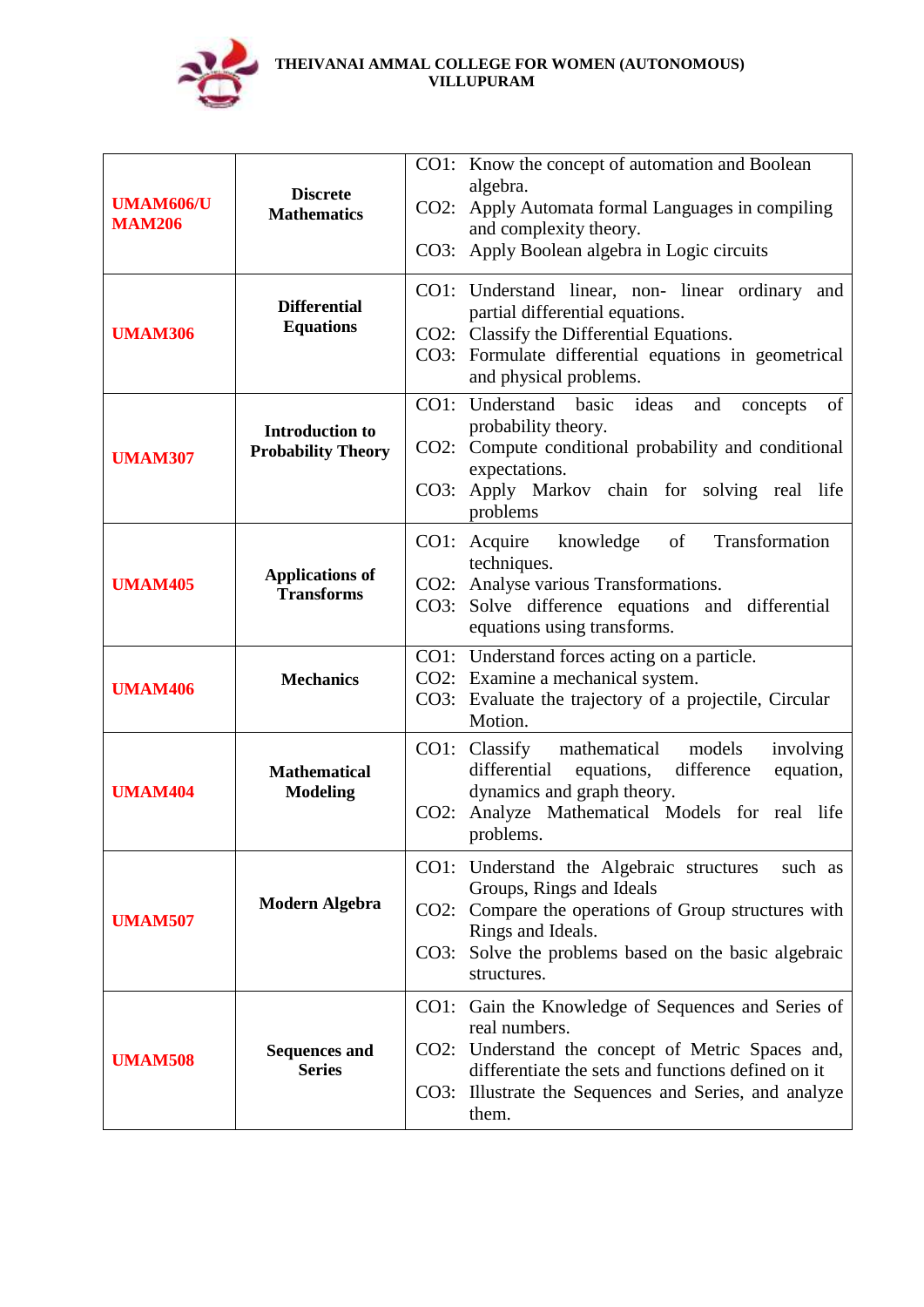

| <b>UMAM602/509</b> | <b>Complex Analysis</b>              |      | CO1: Understand imaginary value and concept winding<br>around imaginary numbers.<br>CO2: Apply the methods to solve problems in pure as<br>well as in applied mathematics.                                                                                                                                                         |
|--------------------|--------------------------------------|------|------------------------------------------------------------------------------------------------------------------------------------------------------------------------------------------------------------------------------------------------------------------------------------------------------------------------------------|
| <b>UMAM610</b>     | <b>Linear Algebra</b>                | CO4: | CO3: Understand the concepts of Vector spaces, linear<br>transformations and Matrix Algebra.<br>Solve system of linear equations and assess the<br>nature of solutions.<br>CO5: Compute determinants and canonical forms of a<br>matrix.                                                                                           |
| <b>UMAM611</b>     | <b>Real Analysis</b>                 |      | CO1: Understand the sequence and series of functions,<br>and fundamental properties of real numbers.<br>CO2: Construct rigorous mathematical proofs of basic<br>results in real analysis.<br>CO3: Apply principles of real analysis to perform<br>Riemann integration.                                                             |
| <b>UMAM612</b>     | <b>Astronomy</b>                     |      | CO1: Gain the knowledge of spherical trignometers,<br>time scale in the universe, phases of moon and<br>zones of earths.<br>CO2: Apply the Kepler's laws to study the planetary<br>motion.                                                                                                                                         |
| <b>UMAM613</b>     | <b>Operations</b><br><b>Research</b> | CO3: | CO1: Gain the knowledge of optimization techniques<br>CO2: Analyze the systems of queuing and networking<br>Solve real life problems in Business<br>and<br>Management.                                                                                                                                                             |
| <b>PMAM101</b>     | <b>Modern Algebra</b>                |      | CO1: Introduce the concepts and to develop working<br>knowledge on class equation, solvability of<br>finite<br>abelian<br>linear<br>groups,<br>groups,<br>transformations, real quadratic forms.<br>CO2: Understand the concept of algebra in detail.<br>CO3: Apply real time problems.                                            |
| <b>PMAM102</b>     | <b>Real Analysis</b>                 |      | CO1: Introduce functions of bounded variation,<br>Riemann- Stieltjes Integration, Convergence<br>and its interplay between various limiting<br>operations.<br>$CO2:$ Apply<br>functions<br>of<br>bounded<br>variation,<br>Riemann- Stieltjes Integration, Convergence<br>and its interplay between various limiting<br>operations. |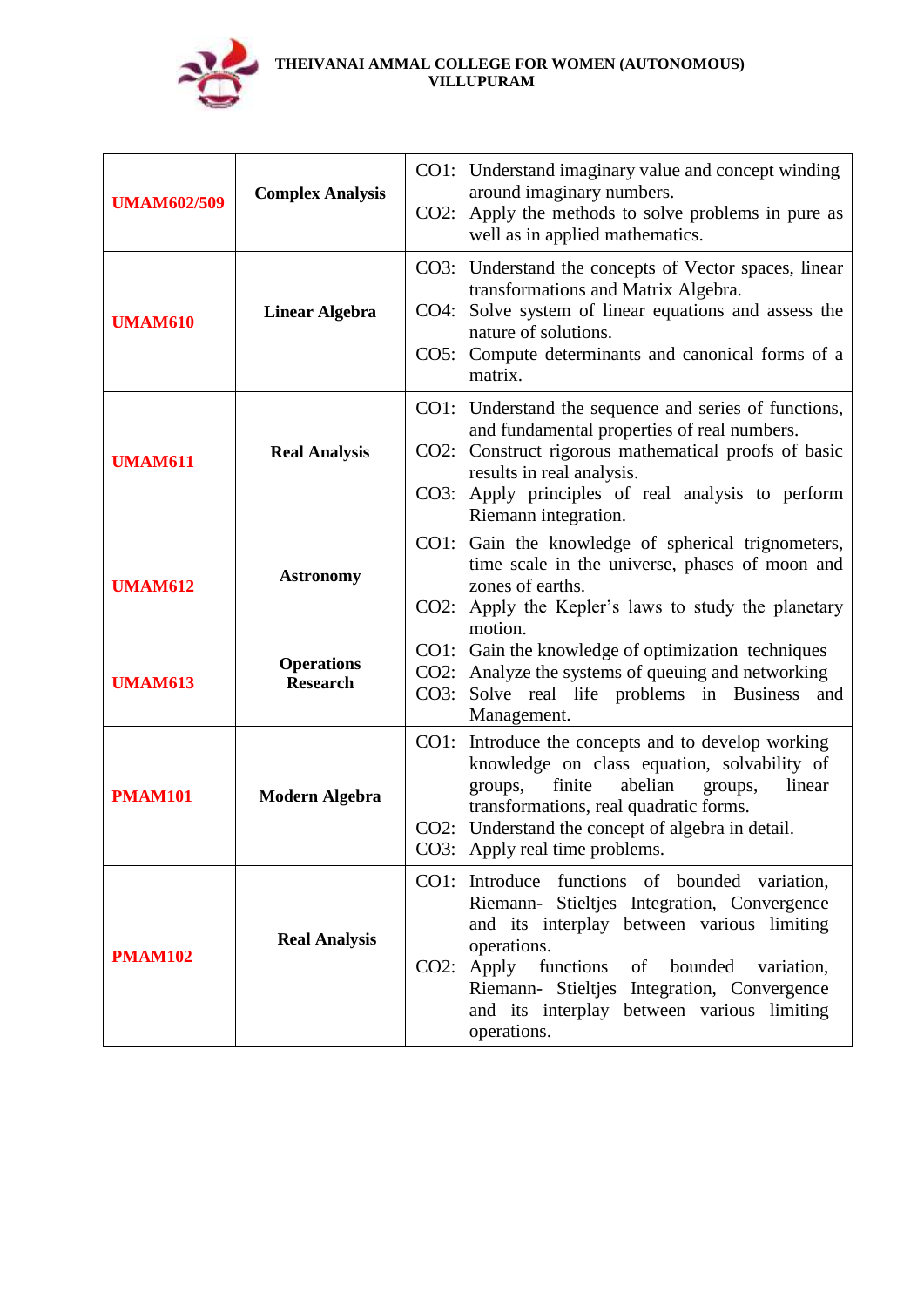

| <b>PMAM103</b> | Ordinary<br><b>Differential</b><br><b>Equations</b> |                         | CO1: Develop a strong background on finding<br>solutions to liner differential equations with<br>constant and variable coefficients and also with<br>singular points.<br>CO2: Apply the existence and uniqueness of the<br>solutions of first order differential equations.<br>CO3: Understand and develop analytical skills. |
|----------------|-----------------------------------------------------|-------------------------|-------------------------------------------------------------------------------------------------------------------------------------------------------------------------------------------------------------------------------------------------------------------------------------------------------------------------------|
| <b>PMAM104</b> | <b>Graph Theory</b>                                 |                         | CO1: Develop the concepts of graphs, subgraphs,<br>trees, connectivity, Euler tours, Hamilton<br>matching, coloring of<br>cycles,<br>graphs,<br>independent sets, cliques, vertex coloring, and<br>planar graphs.                                                                                                             |
| <b>PMAM201</b> | <b>Field Theory</b>                                 |                         | CO1: Understand foundation in various algebraic<br>structures.<br>CO2: Develop the computational skill in abstract<br>algebra.<br>CO3: Introduce the general concepts in Abstract<br>Algebra                                                                                                                                  |
| <b>PMAM202</b> | <b>Measure and</b><br><b>Integration</b>            |                         | CO1: Understand basics of knowledge in Lebesgue<br>Measure.<br>CO2: Acquire indepth knowledge in Multivariable<br>differential calculus.                                                                                                                                                                                      |
| <b>PMAM206</b> | <b>Partial Differential</b><br><b>Equations</b>     |                         | CO1: Understand the physical behavior<br>of<br>the<br>mathematical model.<br>CO2: Find the solution of higher order partial<br>differential equations                                                                                                                                                                         |
| <b>PMAM207</b> | <b>Classical Mechanics</b>                          | CO2:                    | CO1: Develop the structure of classical mechanics and<br>to outline some of its applications in physics.<br>Acquire<br>Knowledeg<br>of<br>Lagrange's<br>and<br>Hamilton's Principle.                                                                                                                                          |
| <b>PMAM208</b> | <b>Operations</b><br><b>Research</b>                |                         | Knowledge<br>CO1: Acquire<br>queuing<br>on<br>systems,<br>Network Schedule, Sensitivity and Decision<br>Analysis.<br>CO2: Use algorithms for solving problems.                                                                                                                                                                |
| <b>PMAM305</b> | <b>Complex</b><br><b>Analysis</b>                   | $CO2$ :<br>CO3:<br>CO4: | CO1: Lay the foundation for topics in Advanced<br>Complex Analysis.<br>Develop clear thinking and analyzing capacity<br>for research.<br>Introduce the fascinating world of complex<br>variable theory which is markedly different<br>from analyzing of real variable.                                                        |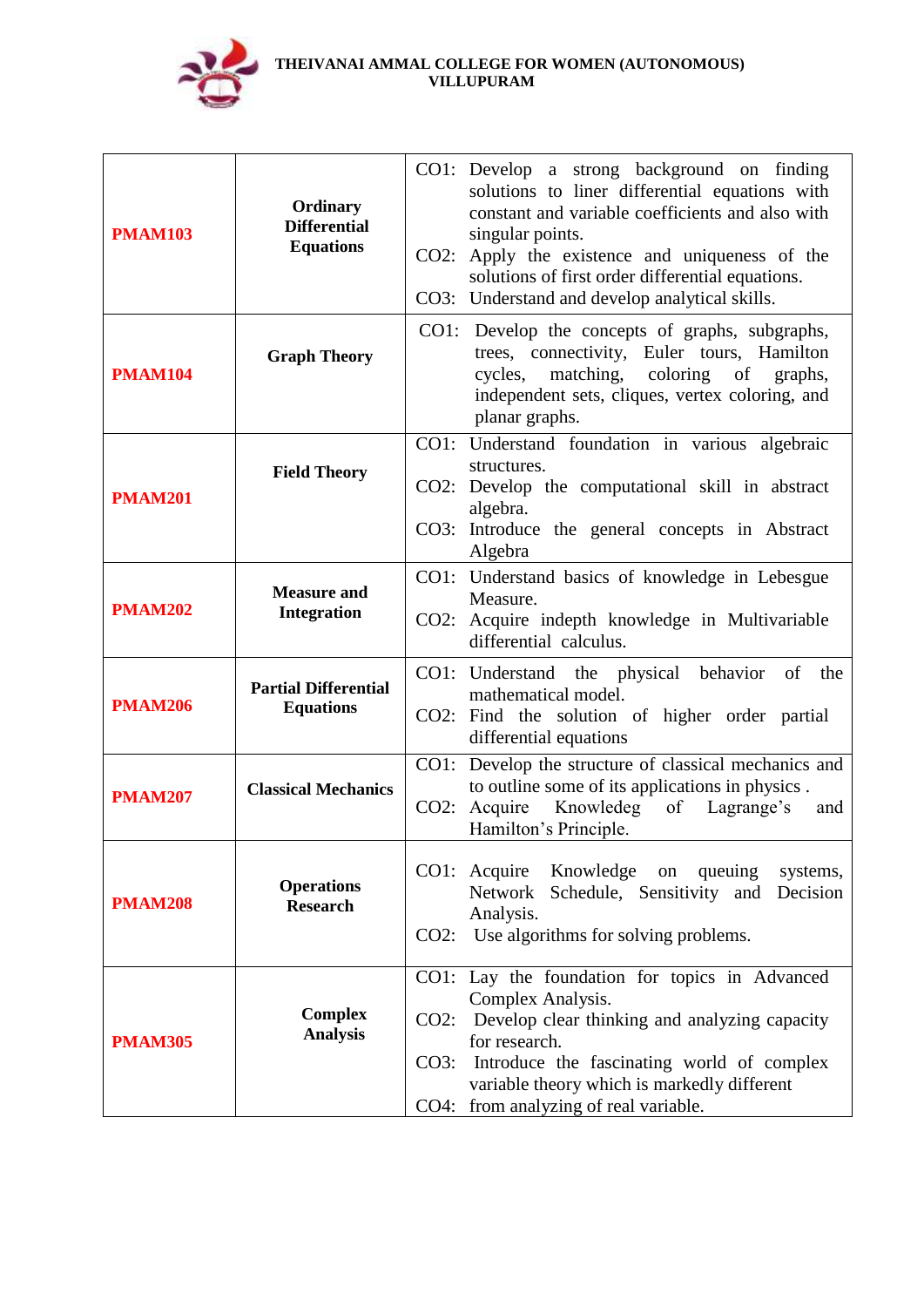

| <b>PMAM310</b> | Fluid<br><b>Dynamics</b>                                      |      | CO1: Understand incompressible and compressible<br>fluid flows.                                                                                                                                                                                                                      |
|----------------|---------------------------------------------------------------|------|--------------------------------------------------------------------------------------------------------------------------------------------------------------------------------------------------------------------------------------------------------------------------------------|
|                |                                                               |      | CO2: Analyse fluid motion.                                                                                                                                                                                                                                                           |
| <b>PMAM311</b> | <b>Topology</b>                                               | CO2: | CO1: Understand topological<br>spaces, continuous<br>function, connectedness,<br>countability<br>and<br>separation axioms.<br>Distinguish Topological Spaces.<br>CO3: Develop analytical thinking.                                                                                   |
| <b>PMAM308</b> | <b>Number Theory</b><br><b>And Cryptography</b>               |      | CO1: Understand the concepts of Number Theory and<br>cryptography<br>CO2: Apply the concepts of number theory in<br>cryptography.                                                                                                                                                    |
| <b>PMAM309</b> | <b>Stochastic Process</b>                                     |      | CO1: Understand the concepts of Stochastic process.<br>CO2: Analyse and apply the stochastic models for<br>real life probabilistic situations                                                                                                                                        |
| <b>PMAM405</b> | <b>Functional Analysis</b>                                    |      | CO1: Understand Banach and Hilbert Spaces.<br>CO2: Understand Operator theory leading to the<br>spectral theory of Operators on a Hilbert space.                                                                                                                                     |
| <b>PMAM406</b> | <b>Mathematical</b><br><b>Statistics</b>                      |      | CO1: Understand axiomatic approach to probability<br>theory to study some statistical characteristics,<br>discrete and continuous functions and their<br>properties.<br>CO2: Understand sampling theory significance tests,<br>estimation and testing of hypothesis.                 |
| <b>PMAM403</b> | <b>Differential</b><br><b>Geometry</b>                        | CO2: | CO1: Understand space curves and their intrinsic<br>properties of a surface and geodesics further the<br>non-intrinsic properties of surface and the<br>differential geometry of surfaces are explored.<br>Apply abstract algebra and analysis to<br>geometrical problems and facts. |
| <b>PMAM407</b> | <b>Fuzzy Analysis</b>                                         | CO1: | Gain knowledge of fuzzy set, fuzzy subset and<br>fuzzy logic.<br>CO2: Distinguish fuzzy logic from classical logic.<br>CO3: Apply fuzzy logic whenever uncertainty arises                                                                                                            |
| <b>MMA103</b>  | Algebra and<br><b>Analysis</b>                                |      | CO1: Gain Knowledge in Foundations of Algebra and<br>Analysis for further developments in Research.<br>CO2: Develop analyzing skill.                                                                                                                                                 |
| <b>MMA102</b>  | <b>Topology and</b><br><b>Differential</b><br><b>Geometry</b> | CO1: | Explore the concept of Topology<br>through<br>Manifold Differential geometry etc.<br>CO2: Develop analyzing skill.                                                                                                                                                                   |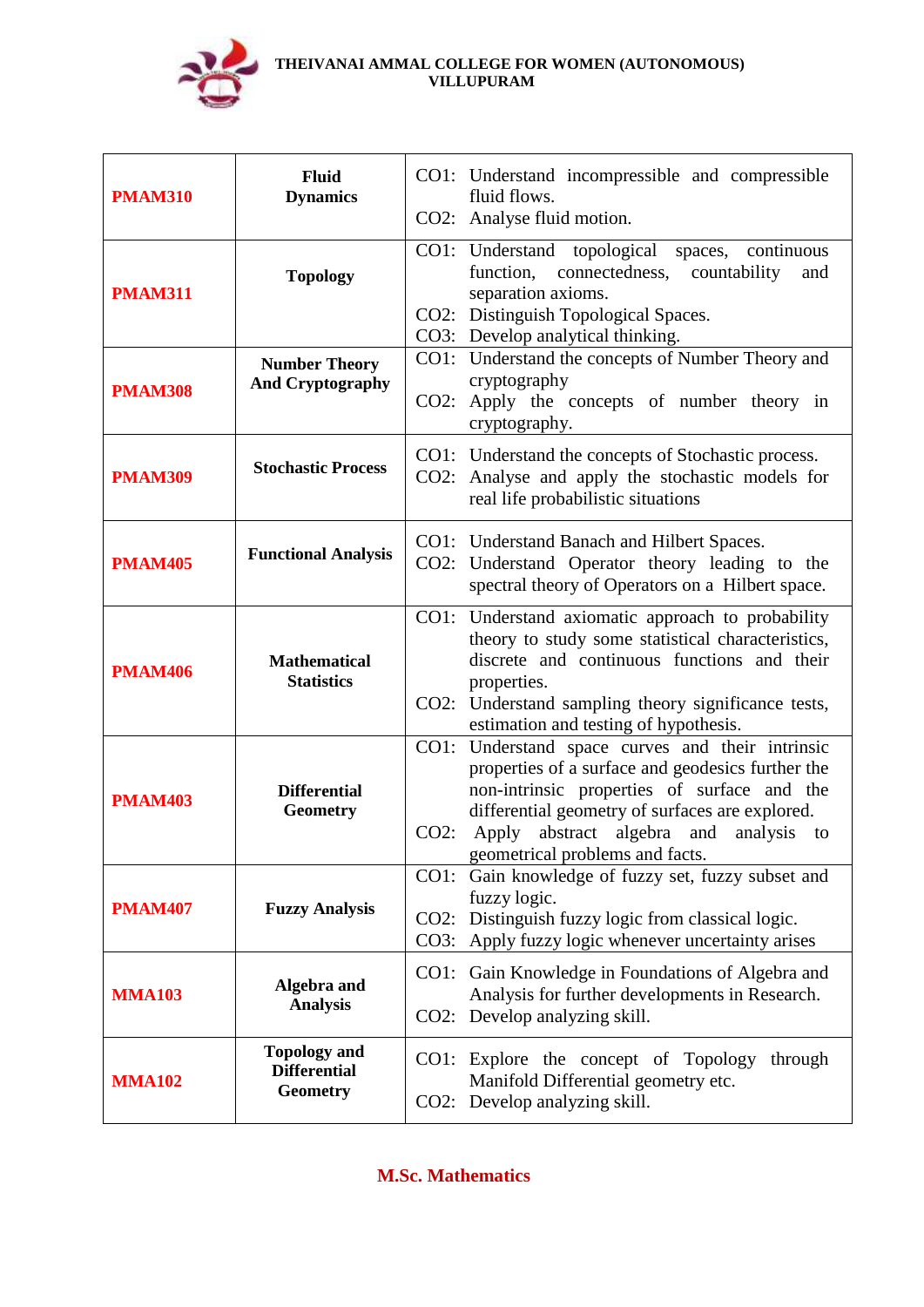

| <b>Course Code</b> | <b>Course Title</b>                                 | <b>Course Out Come</b>                                                                                                                                                                                                                                                                                                     |
|--------------------|-----------------------------------------------------|----------------------------------------------------------------------------------------------------------------------------------------------------------------------------------------------------------------------------------------------------------------------------------------------------------------------------|
| <b>PMAM101</b>     | <b>Modern</b><br><b>Algebra</b>                     | CO1:<br>Introduce the concepts and to develop working<br>knowledge on class equation, solvability of groups,<br>finite abelian groups, linear transformations, real<br>quadratic forms.<br>CO2: Understand the concept of algebra in detail.<br>CO3:<br>Apply real time problems.                                          |
| <b>PMAM102</b>     | <b>Real Analysis</b>                                | CO1: Introduce functions of bounded variation, Riemann-<br>Stieltjes Integration, Convergence and its interplay<br>between various limiting operations.<br>CO1: Apply functions of bounded variation, Riemann-<br>Stieltjes Integration, Convergence and its interplay<br>between various limiting operations.             |
| <b>PMAM103</b>     | Ordinary<br><b>Differential</b><br><b>Equations</b> | CO1: Develop a strong background on finding solutions to<br>liner differential equations with constant and variable<br>coefficients and also with singular points.<br>CO2: Apply the existence and uniqueness of the solutions<br>of first order differential equations.<br>CO3: Understand and develop analytical skills. |
| <b>PMAM201</b>     | <b>Field Theory</b>                                 | foundation<br>CO1: Understand<br>in<br>algebraic<br>various<br>structures.<br>CO2: Develop the computational skill in abstract algebra.<br>CO3: Introduce the general concepts in Abstract Algebra                                                                                                                         |
| <b>PMAM202</b>     | <b>Measure and</b><br><b>Integration</b>            | CO1: Understand basics of knowledge in Lebesgue<br>Measure.<br>indepth<br>knowledge in<br>Multivarible<br>CO2: Acquire<br>differential calculus.                                                                                                                                                                           |
| <b>PMAM206</b>     |                                                     | CO1: Understand the physical behavior of the mathematical<br>model.<br>CO2: Find the solution of higher order partial differential<br>equations                                                                                                                                                                            |
| <b>PMAM207</b>     | <b>Classical</b><br><b>Mechanics</b>                | Develop the structure of classical mechanics and to<br>$CO1$ :<br>outline some of its applications in physics.<br>Acquire Knowledge of Lagrange's and Hamilton's<br><b>CO1:</b><br>Principle.                                                                                                                              |
| <b>PMAM208</b>     | <b>Operations</b><br><b>Research</b>                | Acquire Knowledge on queuing systems, Network<br>CO1:<br>Schedule, Sensitivity and Decision Analysis.<br>Use algorithms for solving problems.<br>$CO2$ :                                                                                                                                                                   |
| <b>PMAM208</b>     | <b>Operations</b><br><b>Research</b>                | <b>CO1:</b><br>Acquire Knowledge on queuing systems, Network<br>Schedule, Sensitivity and Decision Analysis.<br>Use algorithms for solving problems.<br>CO2:                                                                                                                                                               |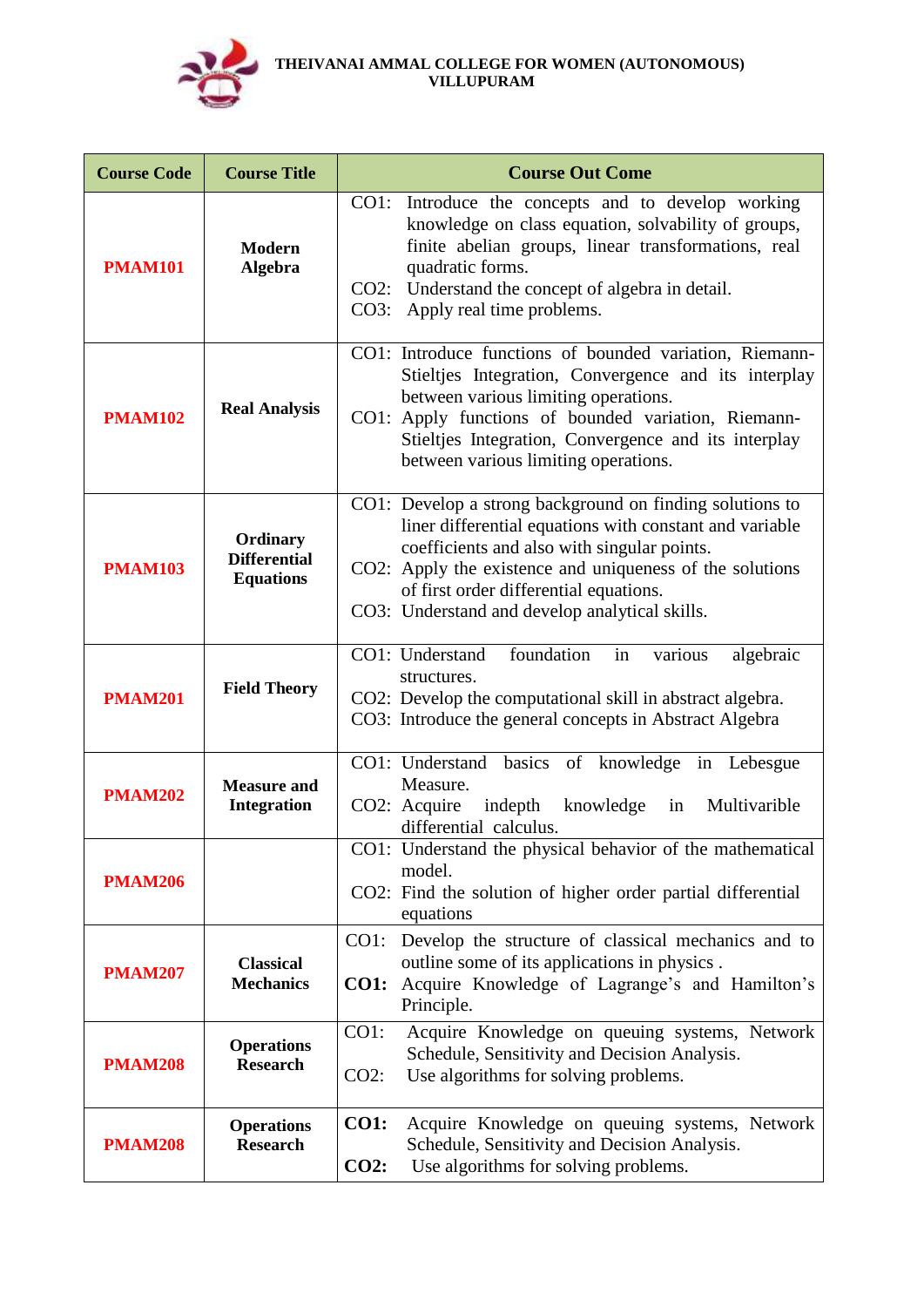

| <b>PMAM310</b> | <b>Fluid Dynamics</b>                              | CO1:<br>CO2:                   | Understand incompressible and compressible fluid<br>flows.<br>Analyse fluid motion.                                                                                                                                                                                                            |
|----------------|----------------------------------------------------|--------------------------------|------------------------------------------------------------------------------------------------------------------------------------------------------------------------------------------------------------------------------------------------------------------------------------------------|
| <b>PMAM311</b> | <b>Topology</b>                                    | CO1:<br>CO3:<br><b>CO4:</b>    | Understand topological spaces, continuous function,<br>connectedness, countability and separation axioms.<br>Distinguish Topological Spaces.<br>Develop analytical thinking.                                                                                                                   |
| <b>PMAM308</b> | <b>Number</b><br><b>Theory And</b><br>Cryptography | CO1:<br>CO5:                   | Understand the concepts of Number Theory and<br>cryptography<br>Apply the<br>concepts<br>of<br>number<br>theory<br>in<br>cryptography.                                                                                                                                                         |
| <b>PMAM309</b> | <b>Stochastic</b><br><b>Process</b>                | CO1:<br><b>CO2:</b>            | Understand the concepts of Stochastic process.<br>Analyse and apply the stochastic models for real life<br>probabilistic situations                                                                                                                                                            |
| <b>PMAM405</b> | <b>Functional</b><br><b>Analysis</b>               | $CO1$ :<br><b>CO2:</b>         | Understand Banach and Hilbert Spaces.<br>Understand Operator theory leading to the spectral<br>theory of Operators on a Hilbert space.                                                                                                                                                         |
| <b>PMAM406</b> | <b>Mathematical</b><br><b>Statistics</b>           | CO1:<br>$CO2$ :                | Understand axiomatic<br>approach to probability<br>theory to study some statistical characteristics,<br>discrete<br>and continuous<br>functions<br>and<br>their<br>properties.<br>Understand<br>sampling theory significance<br>tests,<br>estimation and testing of hypothesis.                |
| <b>PMAM403</b> | <b>Differential</b><br><b>Geometry</b>             | $CO1$ :<br>$CO2$ :             | Understand<br>space curves<br>and their<br>intrinsic<br>properties of a surface and geodesics further the<br>non-intrinsic properties of surface<br>and<br>the<br>differential geometry of surfaces are explored.<br>Apply abstract algebra and analysis to geometrical<br>problems and facts. |
| <b>PMAM407</b> | <b>Fuzzy</b><br><b>Analysis</b>                    | CO1:<br>$CO2$ :<br><b>CO3:</b> | Gain knowledge of fuzzy set, fuzzy subset and<br>fuzzy logic.<br>Distinguish fuzzy logic from classical logic.<br>Apply fuzzy logic whenever uncertainty arises<br><b>AFM 11</b>                                                                                                               |

**M.Phil Mathematics**

| Course<br>Code | <b>Course Title</b>                                    | <b>Course Out Come</b>                                                                                                               |  |  |
|----------------|--------------------------------------------------------|--------------------------------------------------------------------------------------------------------------------------------------|--|--|
| <b>MMA103</b>  | Algebra and<br><b>Analysis</b>                         | CO1: Gain Knowledge in Foundations of Algebra and<br>Analysis for further developments in Research.<br>CO2: Develop analyzing skill. |  |  |
| <b>MMA102</b>  | <b>Topology and</b><br><b>Differential</b><br>Geometry | CO1: Explore the concept of Topology through Manifold<br>Differential geometry etc.<br>CO2: Develop analyzing skill.                 |  |  |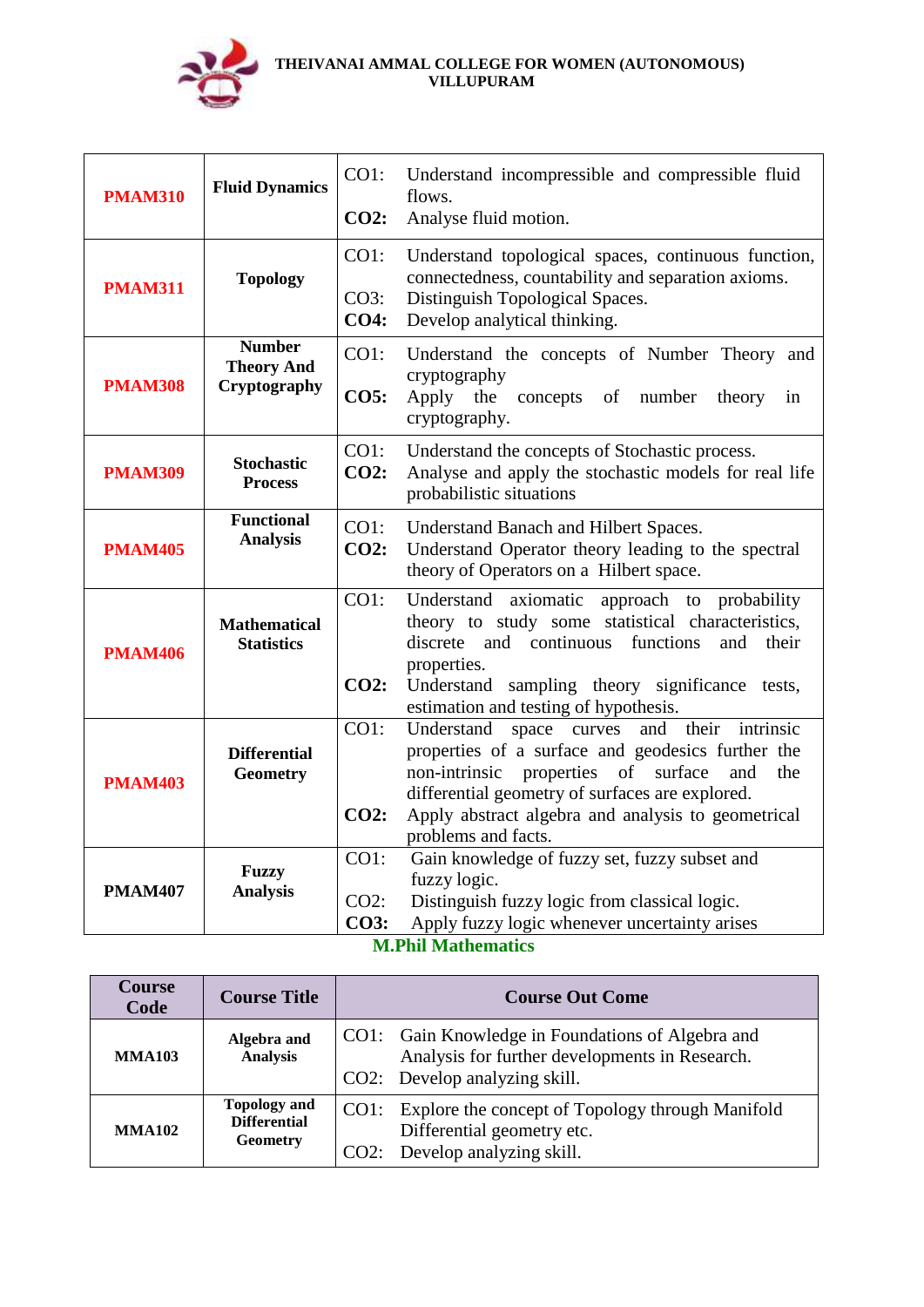

# COURSE OUTCOME

# DEPARTMENT : COMPUTER SCIENCE

## **B.Sc. Computer Science**

| <b>Course</b><br><b>Code</b>                           | <b>Course Title</b>                                                                      |                         | <b>Outcomes</b>                                            |
|--------------------------------------------------------|------------------------------------------------------------------------------------------|-------------------------|------------------------------------------------------------|
|                                                        |                                                                                          | CO1:                    | Obtain knowledge in basics of Hardware                     |
|                                                        |                                                                                          |                         | Management.                                                |
| <b>UCSR106</b>                                         | <b>Computer Operations</b>                                                               | $CO2$ :                 | Document preparation and worksheet handling.               |
|                                                        |                                                                                          | CO3:                    | Develop presentation skill in PowerPoint                   |
|                                                        |                                                                                          |                         | presentation.                                              |
|                                                        |                                                                                          | CO1:                    | Understand the concepts of structured                      |
| <b>UCSM104</b>                                         | Programming in C                                                                         | $CO2$ :                 | Programming.<br>Acquire Knowledge on control structures,   |
| <b>UCAM105</b>                                         |                                                                                          |                         | arrays, Functions, pointers                                |
|                                                        |                                                                                          | CO3:                    | Solve Logical problems using C language.                   |
|                                                        |                                                                                          | CO1:                    | Obtain basic knowledge about computer                      |
|                                                        |                                                                                          |                         | classification & anatomy.                                  |
| <b>UCSM105</b>                                         | <b>Information Technology</b>                                                            | $CO2$ :                 | Understand the concepts of Input, Output, CPU              |
|                                                        |                                                                                          | CO3:                    | and Memory.<br>Acquire knowledge about Hardware, Software  |
|                                                        |                                                                                          |                         | and Networks.                                              |
|                                                        |                                                                                          | CO1:                    | Design, build, execute and debug C programs.               |
| <b>UCSR107 /</b><br><b>UCAR103</b>                     | Programming in C-Lab                                                                     | $CO2$ :                 | Develop programs by using control structures,              |
|                                                        |                                                                                          |                         | arrays, functions.                                         |
|                                                        |                                                                                          | CO1:                    | Acquire the knowledge about Data Structures                |
| <b>UCSM205/</b><br><b>Data Structures and</b>          |                                                                                          | and Algorithms concepts |                                                            |
| <b>UCAM204</b>                                         | <b>Algorithms</b>                                                                        | $CO2$ :                 | Understand and Implement the different Data<br>Structures. |
|                                                        |                                                                                          | CO3:                    | Analyze the Time and Space Complexity.                     |
|                                                        |                                                                                          |                         |                                                            |
|                                                        |                                                                                          | CO1:                    | Understand the concepts of object oriented<br>programming  |
| <b>UCSM204/</b>                                        | <b>Object Oriented</b>                                                                   | $CO2$ :                 | Acquire knowledge on Exception handling and                |
| <b>UCAM203</b>                                         | Programming using $C++$                                                                  |                         | file system                                                |
|                                                        |                                                                                          | CO3:                    | Develop programming skills on OOPs concept                 |
|                                                        |                                                                                          | CO1:                    | Understand and implement OOPS concepts                     |
| <b>UCSR204/</b><br><b>UCAR203</b><br>using $C++$ - Lab | <b>Object Oriented</b><br><b>Programming and Data</b><br><b>Structures and algorithm</b> | $CO2$ :                 | Develop, compile and run simple to moderately              |
|                                                        |                                                                                          |                         | complex C++ programs and Data Structures                   |
|                                                        |                                                                                          |                         | concepts.                                                  |
|                                                        |                                                                                          | CO3:                    | Implement data structures concepts using C++               |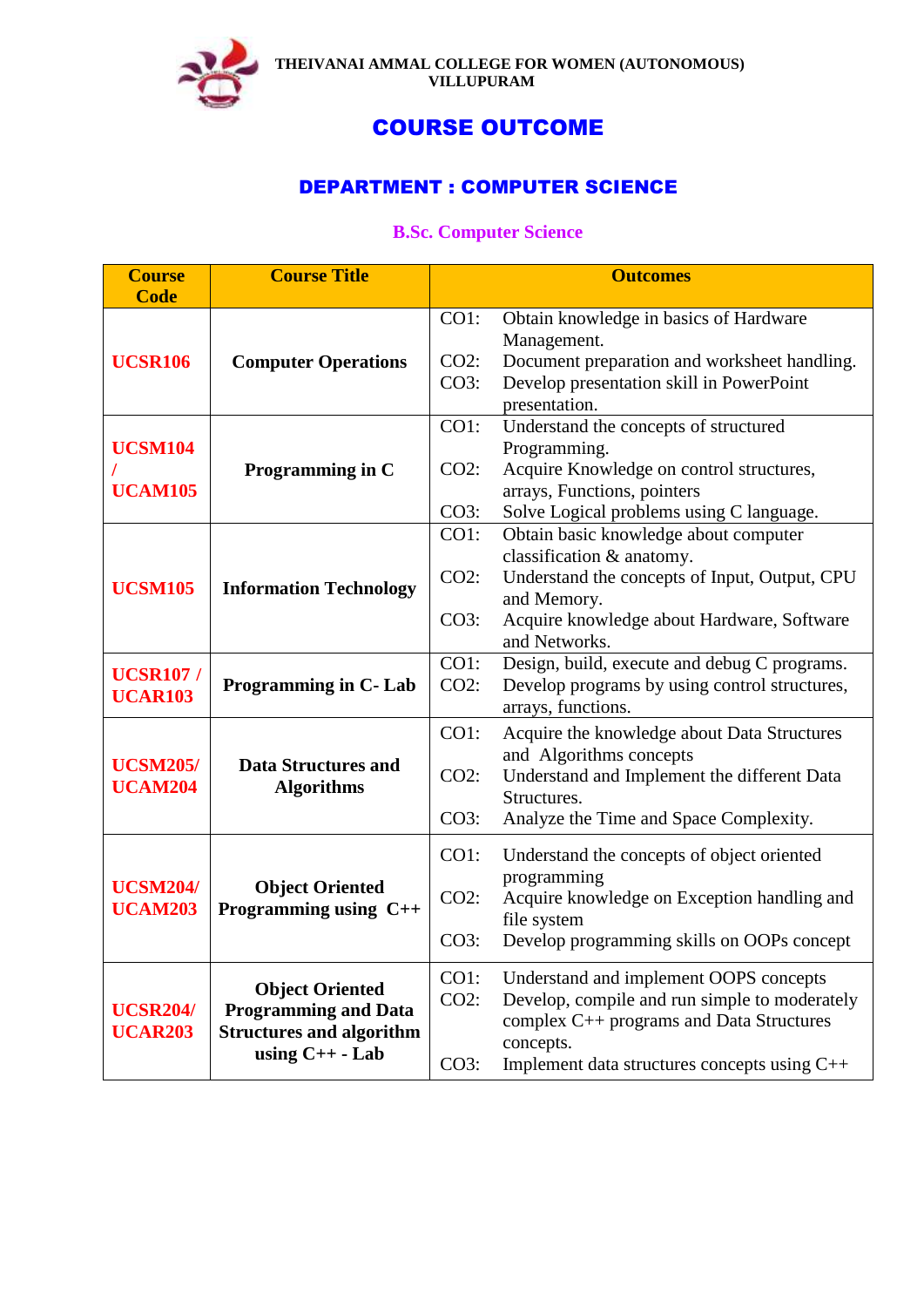

| <b>UCSA103</b>                   | <b>PC Software</b>                          | CO1:<br>$CO2$ :<br>CO3:    | Understand the basics of Computer<br>Acquire knowledge on MS Office application<br>software<br>Develop own applications using MS Office                                      |
|----------------------------------|---------------------------------------------|----------------------------|------------------------------------------------------------------------------------------------------------------------------------------------------------------------------|
| <b>UCSR108</b>                   | <b>PC Software – Lab</b>                    | CO1:<br>$CO2$ :<br>CO3:    | Impart knowledge in document preparation.<br>Create tables in MS Excel and data base in MS<br>Access<br>Design presentations with animation effects                          |
| <b>UCSA203</b>                   | Programming in C                            | CO1:<br>$CO2$ :<br>CO3:    | Understand the concepts of structured<br>Programming.<br>Acquire Knowledge on control structures,<br>arrays, Functions, pointers<br>Solve Logical problems using C language. |
| <b>UCSR205</b>                   | Programming in C - Lab                      | CO1:<br>$CO2$ :            | Implement basic concepts of the C<br>programming language.<br>Design, build, execute and debug C<br>applications.                                                            |
| <b>UCSM304</b>                   | <b>Java Programming</b>                     | CO1:<br>$CO2$ :<br>CO3:    | Understand the Concepts in Object Oriented<br>Programming.<br>Practice the Java Controls.<br>Design and Build Java Application                                               |
| <b>UCSR305</b>                   | <b>Java Programming-Lab</b>                 | CO1:<br>$CO2$ :<br>CO3:    | Write Java code in the form of both applications<br>and applets.<br>Implement Exception, threads and AWT<br>controls.<br>Creating files using I/O Packages                   |
| <b>UCSM405</b><br><b>UCAM405</b> | <b>Data Communication</b><br><b>Network</b> | CO1:<br>$CO2$ :            | Identify the different types of network<br>model. Apply Multiplexing techniques in the<br>Telecommunication.<br>Select appropriate routing algorithm.                        |
| <b>UCSM406</b>                   | <b>Web Programming</b>                      | CO1:<br>$CO2$ :<br>CO3:    | Understand the Concepts of Tags & Scripts.<br>Apply scripts in both Client and Server side.<br>Apply the Client and Server Side Scripting.                                   |
| <b>UCSM407</b>                   | Data Base Management<br><b>System</b>       | CO1:<br>$CO2$ :<br>CO3:    | Acquire knowledge on Structure Query<br>Language.<br>Analyse the database using the Normal Forms.<br>Design a database using SQL Commands.                                   |
| <b>UCSR409</b>                   | <b>Web Programming -</b><br>Lab             | $CO1$ :<br>$CO2$ :<br>CO3: | Acquire knowledge about Scripting.<br>Apply conditional and looping statements in<br>PHP.<br>Develop web page using PHP and MySQL.                                           |
| <b>UCSR404</b>                   | Data Base Management<br>System - Lab        | CO1:<br>$CO2$ :            | Develop practical skills on DBMS.<br>Design the database using Oracle                                                                                                        |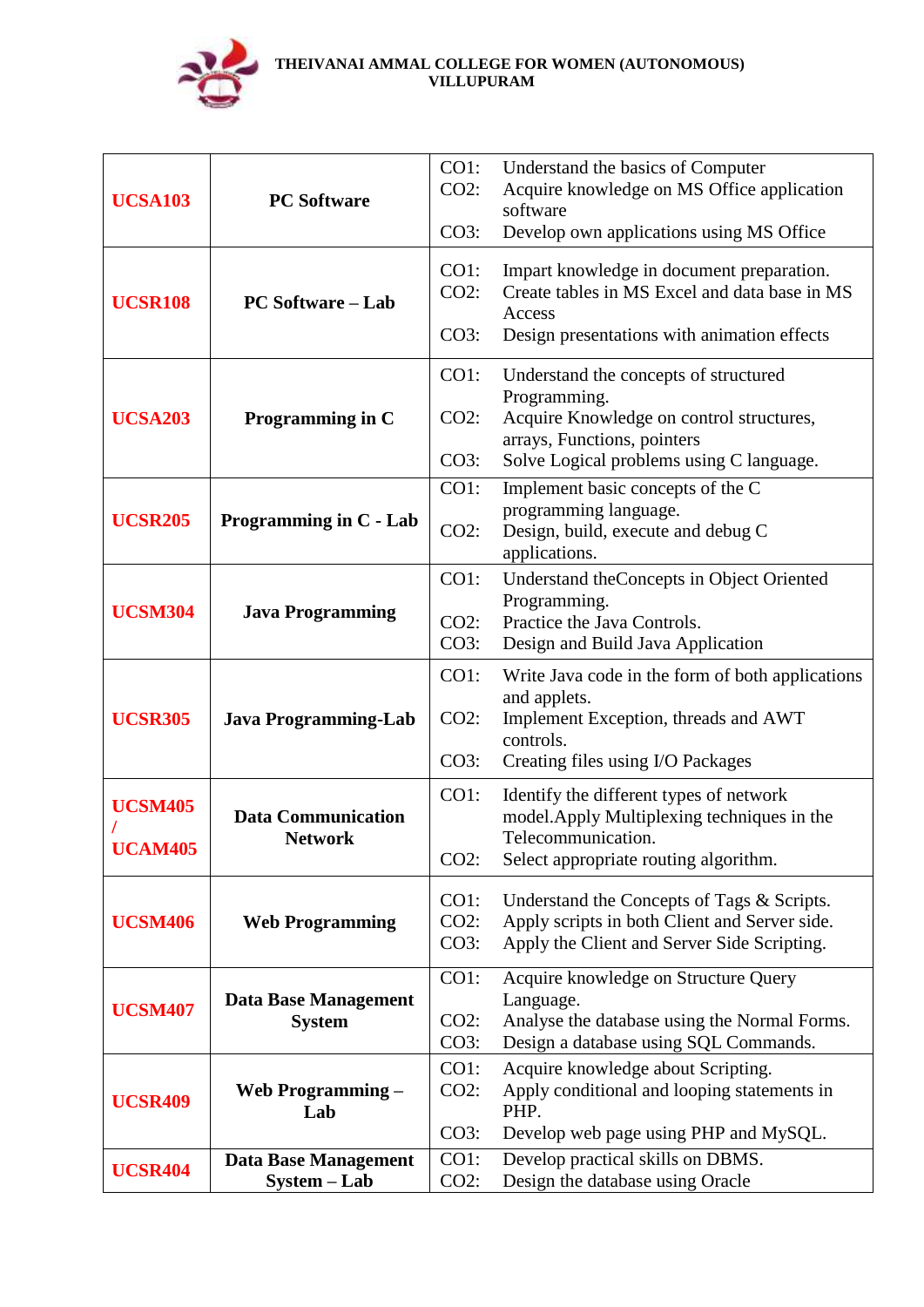

|                |                                                            | CO3:                       | Select the techniques to access the database.                                                                                                                                                                                   |
|----------------|------------------------------------------------------------|----------------------------|---------------------------------------------------------------------------------------------------------------------------------------------------------------------------------------------------------------------------------|
| <b>UCSA303</b> | <b>Multimedia</b>                                          | $CO1$ :<br>$CO2$ :<br>CO3: | Grasp the concepts in Multimedia<br>Apply Multimedia concepts in Photoshop and<br>Flash<br>Develop multimedia applications with their<br>creative ideas.                                                                        |
| <b>UCSR306</b> | Multimedia - lab                                           | CO1:<br>$CO2$ :<br>CO3:    | Understand the basic concepts in Multimedia.<br>Design Multimedia projects in Photoshop and<br>Flash.<br>Develop multimedia in real time applications                                                                           |
| <b>UCSA403</b> | <b>Database Management</b><br><b>System</b>                | CO1:<br>$CO2$ :<br>CO3:    | Understand the concepts of DBMS.<br>Design the ER diagram for database.<br>Create database using SQL queries and normal<br>forms.                                                                                               |
| <b>UCSR405</b> | <b>Database Management</b><br><b>System - Lab</b>          | CO1:<br>$CO2$ :<br>CO3:    | Develop practical skills on DBMS.<br>Design the database using Oracle.<br>Select the techniques to access the database.                                                                                                         |
| <b>UCSA405</b> | <b>Computer Applications</b><br>in Business                | CO1:<br>$CO2$ :<br>CO3:    | Understand the concepts of computer<br>application.<br>Apply the application concepts in real time.<br>Create web page with their own ideas using<br>application.                                                               |
| <b>UCSR410</b> | <b>Computer Applications</b><br>in Business – Lab          | CO1:<br>$CO2$ :<br>CO3:    | Develop skill in document preparation.<br>Create the power point presentation in business<br>manner.<br>Prepare database for the given data in business<br>application.                                                         |
| <b>UCSA304</b> | <b>Mathematical</b><br>Programming using C                 | CO1:<br>$CO2$ :<br>CO3:    | Understand the concept of Structured<br>Programming Language.<br>Apply Control Statements in the C Program.<br>Write C Programs using functions, pointers,<br>structure and union for the real time problem.                    |
| <b>UCSR307</b> | <b>Mathematical</b><br><b>Programming using</b><br>$C-Lab$ | $CO1$ :<br>$CO2$ :<br>CO3: | Acquire knowledge on Structured Programming<br>Language.<br>Choose appropriate programming techniques to<br>develop a program.<br>Solve the real time problems using c<br>programming.                                          |
| <b>UCSE302</b> | Programming in C                                           | CO1:<br>$CO2$ :<br>CO3:    | Understand the concepts of the C programming<br>language.<br>Design, build, execute and debug C<br>applications.<br>Apply variables, arrays, strings, and flow<br>control statement, point and disk files in C<br>applications. |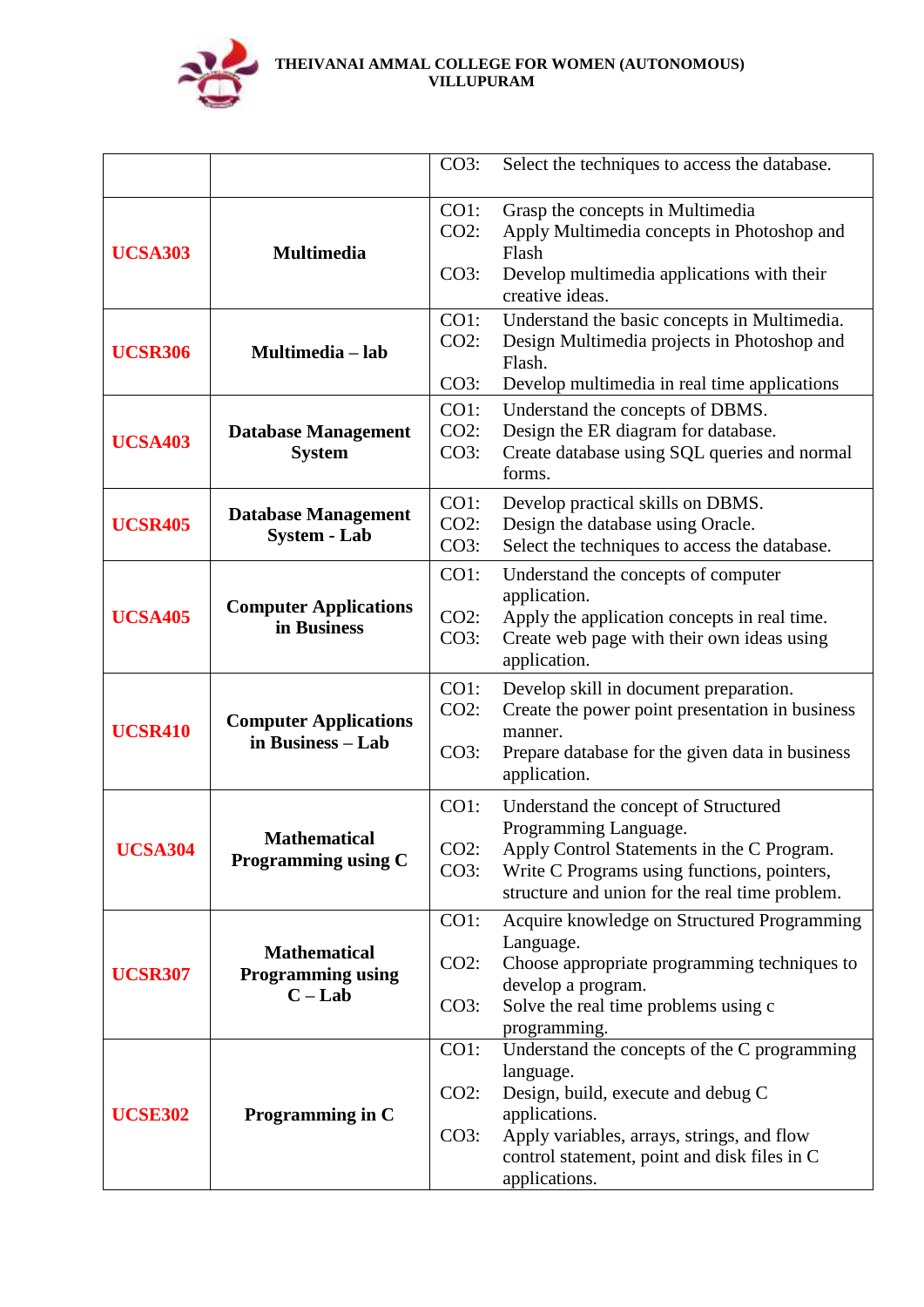

| <b>UCSE304</b>                    | <b>HTML Programming</b>                             | CO1:                    | Implement basic concepts of the HTML<br>language.                                                                                                              |
|-----------------------------------|-----------------------------------------------------|-------------------------|----------------------------------------------------------------------------------------------------------------------------------------------------------------|
|                                   |                                                     | $CO2$ :                 | Design a website using HTML.                                                                                                                                   |
| <b>UCSE402</b>                    | Programming in $C++$                                | CO1:<br>$CO2$ :<br>CO3: | Analyse the concept of object oriented<br>programming.<br>Write simple applications using $C_{++}$ .<br>Understand all file operations.                        |
| <b>UCSE403</b>                    | <b>Multimedia and its</b>                           | CO1:                    | Gain knowledge in Multimedia concepts.                                                                                                                         |
|                                   |                                                     | $CO2$ :                 | Develop multimedia applications.                                                                                                                               |
|                                   | <b>Applications</b>                                 |                         |                                                                                                                                                                |
|                                   |                                                     | CO3:                    | Introduce Photoshop.                                                                                                                                           |
| <b>UCSE404/</b><br><b>UCSE502</b> | <b>Visual Programming</b>                           | CO1:<br>$CO2$ :<br>CO3: | Apply the concepts of windows programming.<br>Understand GUI programming using Microsoft<br><b>Foundation Classes.</b><br>Design simple programming project.   |
| <b>UCSE405/</b><br><b>UCSE503</b> | <b>Web Designing</b>                                | CO1:<br>$CO2$ :         | Gain the knowledge of scripting language.<br>Make use of the basic concepts of the HTML to<br>create Web Page.                                                 |
|                                   |                                                     | CO3:                    | Usage of tags, tables, frames, forms, CSS to<br>design Web page                                                                                                |
|                                   |                                                     | CO1:                    | Understand Principles of programming using a<br>.NET Framework.                                                                                                |
|                                   | <b>Middleware</b>                                   | $CO2$ :                 | Analyze the importance of server side                                                                                                                          |
|                                   | <b>UCSM506</b><br><b>Technologies</b>               |                         | programming and web development.                                                                                                                               |
|                                   |                                                     | CO3:                    | Develop applications for distributed<br>environments                                                                                                           |
|                                   |                                                     | $CO1$ :                 | Understand the principles of System Analysis<br>and Design and the "professional and ethical"<br>responsibilities of practicing the computer<br>professionals. |
| <b>UCSM507</b>                    | <b>System Analysis and</b><br><b>Design</b>         | $CO2$ :                 | Analysis and Design of system of small sizes<br>and specify the importance of linking the<br>information systems to business needs.                            |
|                                   |                                                     | CO3:                    | Plan and undertake an individual project and<br>deliver coherent, structured verbal and written<br>technical reports.                                          |
|                                   |                                                     | CO1:                    | Understand the Architecture and Instruction set.                                                                                                               |
|                                   |                                                     | $CO2$ :                 | Develop simple programming Skills                                                                                                                              |
| <b>UCSM508</b>                    | <b>Microprocessor and its</b><br><b>Application</b> | CO3:                    | Gain hands-on experience in Interfacing<br>Peripherals.                                                                                                        |
|                                   |                                                     |                         |                                                                                                                                                                |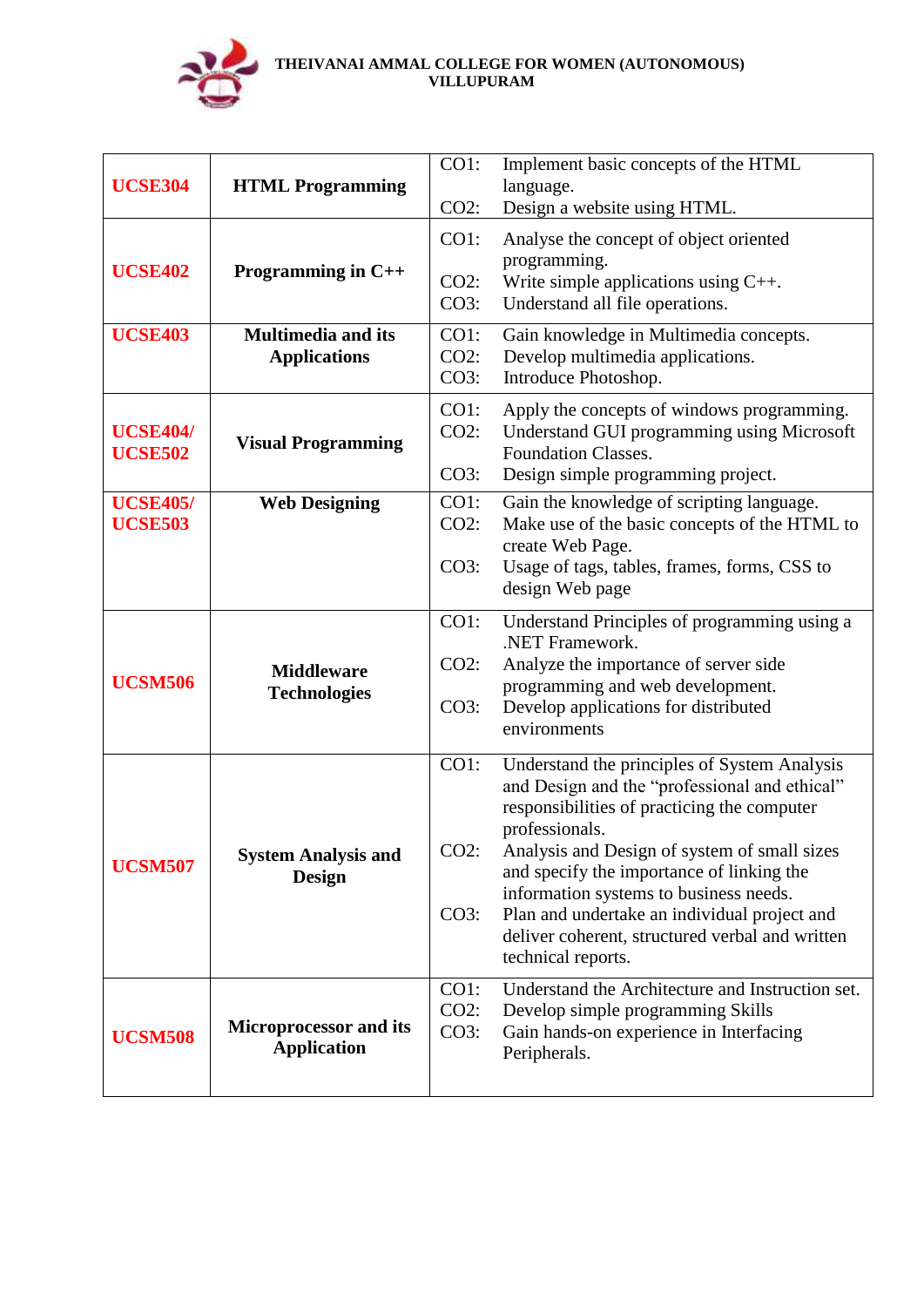

|                                                                 |                                                      | CO1:                                          | Improve the programming skills in .NET.                                           |
|-----------------------------------------------------------------|------------------------------------------------------|-----------------------------------------------|-----------------------------------------------------------------------------------|
|                                                                 | <b>Middleware</b><br><b>Technologies - Practical</b> | $CO2$ :                                       | Design a database with enhanced models and                                        |
| <b>UCSR509</b>                                                  |                                                      |                                               | techniques.                                                                       |
|                                                                 |                                                      | CO3:                                          | Create web based applications for distributed                                     |
|                                                                 |                                                      |                                               | environments                                                                      |
|                                                                 |                                                      | CO1:                                          | Explore markup language features and create                                       |
|                                                                 | Web Application $-$                                  |                                               | interface web pages for real time.                                                |
| <b>UCSR510</b>                                                  | <b>Practical</b>                                     | $CO2$ :                                       | Acquire knowledge about open source                                               |
|                                                                 |                                                      | CO3:                                          | JavaScript libraries.<br>Design and implement Dynamic Websites.                   |
|                                                                 |                                                      | CO1:                                          | Understand the Multimedia Design and Image                                        |
|                                                                 |                                                      |                                               | Security techniques                                                               |
|                                                                 | <b>Multimedia System</b>                             | $CO2$ :                                       | Analyze and Compare various Compression,                                          |
| <b>UCSM608</b>                                                  | <b>Design</b>                                        |                                               | Multimedia file formats and Storage media.                                        |
|                                                                 |                                                      | CO3:                                          | Develop integrated and collaborative                                              |
|                                                                 |                                                      |                                               | multimedia systems.                                                               |
|                                                                 |                                                      | CO1:                                          | Acquire knowledge on basics of operating                                          |
| <b>UCSM609/</b>                                                 |                                                      | $CO2$ :                                       | systems.                                                                          |
| <b>UCAM606</b>                                                  | <b>Operating System</b>                              |                                               | Analyze the various scheduling algorithms in<br>process and memory management.    |
|                                                                 |                                                      | CO3:                                          | Exposure to LINUX Operating System.                                               |
|                                                                 |                                                      | CO1:                                          | Understand the basics concepts of Big data use                                    |
|                                                                 | <b>Big Data Tools</b>                                |                                               | cases and solutions.                                                              |
|                                                                 |                                                      | $CO2$ :                                       | Build and maintain reliable, scalable, distributed                                |
| <b>UCSM610</b>                                                  |                                                      |                                               | systems with Apache Hadoop and also write                                         |
|                                                                 |                                                      |                                               | Map-Reduce based Applications.                                                    |
|                                                                 |                                                      | CO3:                                          | Learn difference between conventional SQL                                         |
|                                                                 |                                                      | CO4:                                          | and NoSQL(MongoDB) query language.<br>Design MongoDB based Big data Applications. |
|                                                                 |                                                      | CO1:                                          | Understand the design aspects of Operating                                        |
|                                                                 |                                                      |                                               | system.                                                                           |
|                                                                 |                                                      | $CO2$ :                                       | Implement CPU scheduling algorithm and                                            |
| <b>Operating System –</b><br><b>UCSR606</b><br><b>Practical</b> |                                                      | Banker algorithm used for Deadlock avoidance. |                                                                                   |
|                                                                 |                                                      | CO3:                                          | <b>Implement Memory Management and Page</b>                                       |
|                                                                 |                                                      |                                               | Replacement Algorithm.CO4: Stimulate various                                      |
|                                                                 |                                                      | CO1:                                          | algorithms using C Program.<br>Understand the Cryptography and Network            |
|                                                                 |                                                      |                                               | Security concepts and application.                                                |
|                                                                 |                                                      | $CO2$ :                                       | Acquire knowledge in various types of                                             |
|                                                                 |                                                      |                                               | Encryption and Decryption mechanism.                                              |
| <b>UCSO606/</b>                                                 |                                                      | CO3:                                          | Classify and evaluate computer and security                                       |
|                                                                 | <b>Network Security /</b>                            |                                               | threats and models.                                                               |
| <b>UCSO607</b>                                                  | <b>Mobile Technologies</b>                           | $CO4$ :                                       | Understand the Wireless communication and its                                     |
|                                                                 |                                                      |                                               | devices.                                                                          |
|                                                                 |                                                      | CO5:                                          | Examine Wireless Communication Protocols,                                         |
|                                                                 |                                                      | CO6:                                          | and Principles.<br>Determine the network infrastructure                           |
|                                                                 |                                                      |                                               | requirements to support mobile devices.                                           |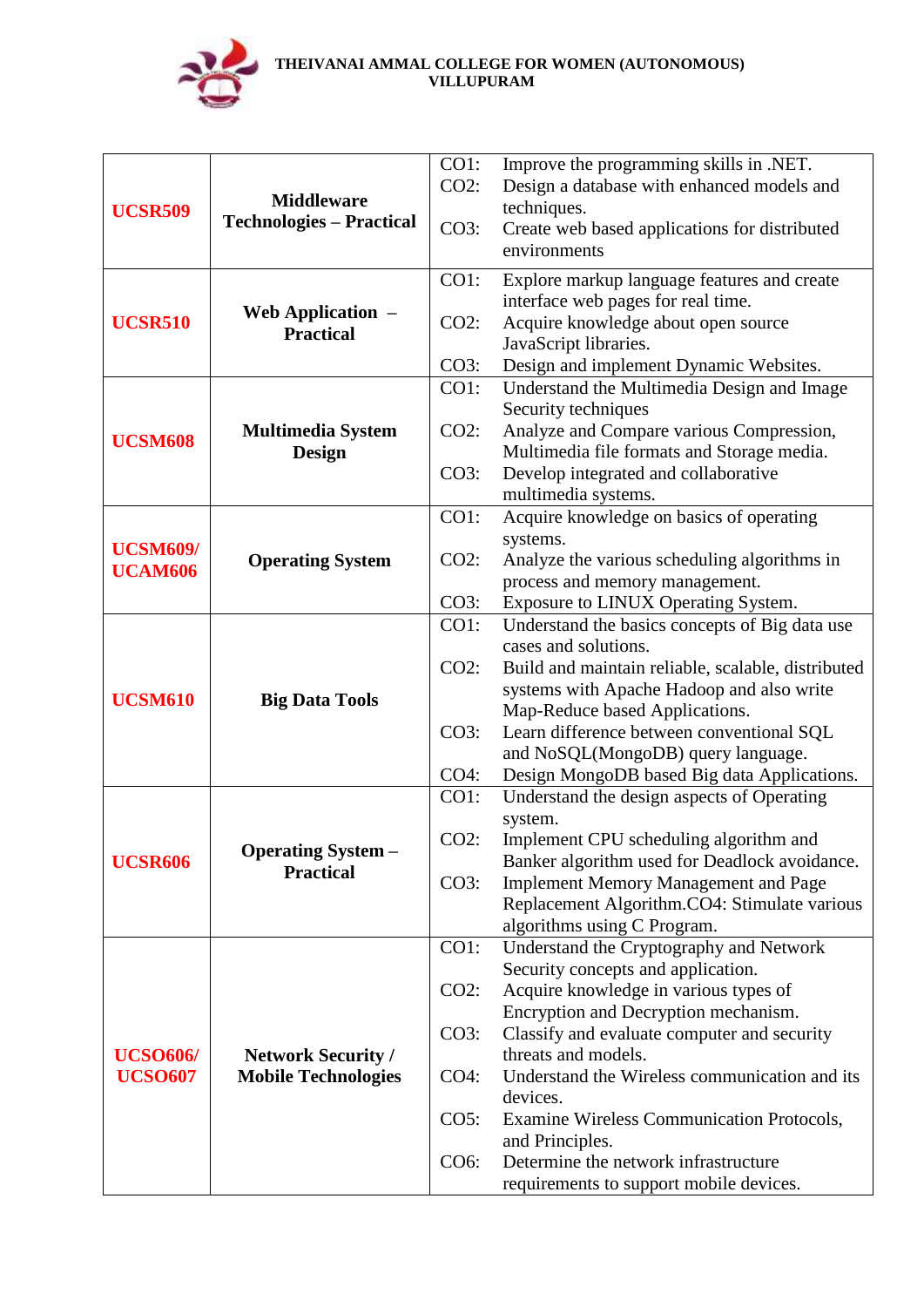

# **M.Sc. Computer Science**

| <b>Course</b><br><b>Code</b> | <b>Course Title</b>                                   | <b>Outcomes</b>                                                                                                                                                                                                                              |
|------------------------------|-------------------------------------------------------|----------------------------------------------------------------------------------------------------------------------------------------------------------------------------------------------------------------------------------------------|
| <b>PCSM109</b>               | <b>Open source</b><br><b>Technologies</b>             | CO1:<br>Gain knowledge about Open Source Technologies.<br>$CO2$ :<br>Develop programming skills on Linux system, Apache.<br>CO3:<br>Design web page using MySql and PHP.                                                                     |
| <b>PCSM110</b>               | <b>Advanced Java</b><br>Programming                   | CO1:<br>Understand the concepts of Java<br>$CO2$ :<br>Develop programs using JDBC<br>CO3:<br>Design own Webpage.                                                                                                                             |
| <b>PCSR104</b>               | <b>Advanced Java</b><br><b>Programming -</b><br>Lab   | Acquire knowledge on web oriented programming.<br>CO1:<br>$CO2$ :<br>Develop Java Application program and<br>Applet<br>program.<br>CO3:<br>Design own Webpage.                                                                               |
| <b>PCSR105</b>               | <b>Open source</b><br><b>Technologies -</b><br>Lab    | CO1:<br>Gain knowledge about Open Source Technologies.<br>$CO2$ :<br>Develop programming skills onLinux system, Apache.<br>CO3:<br>Design web page using MySql and PHP.                                                                      |
| <b>PCSM206</b>               | <b>Compiler Design</b>                                | $CO1$ :<br>Learn the basic functions of compiler design.<br>$CO2$ :<br>Study the principles and concepts of Analysis and type<br>checking<br>CO3:<br>Understood<br>analysis<br>the<br>syntax<br>and<br>time<br>run<br>environments contents. |
| <b>PCSM209</b>               | <b>Web</b><br><b>Programming</b>                      | CO1:<br>Gain knowledge about .Net frame work<br>$CO2$ :<br>Apply concepts on Server Side Scripting.<br>CO3:<br>Develop Web Applications.                                                                                                     |
| <b>PCSM210</b>               | Design and<br><b>Analysis of</b><br><b>Algorithms</b> | CO1:<br>Understand the concept of Algorithm.<br>$CO2$ :<br>Solve problems on Greedy and backtracking<br>CO3:<br>Analysis the algorithm.                                                                                                      |
| <b>PCSM208</b>               | <b>Research</b><br><b>Methodology</b>                 | CO1:<br>Understand the concepts of Research Methodology.<br>$CO2$ :<br>Acquired knowledge on use-case models, object<br>analysis, testing and quality assurance.<br>CO3:<br>Gain Practical Knowledge in MATLAB.                              |
| <b>PCSM211</b>               | <b>Software Testing</b>                               | CO1:<br>Acquire the knowledge in software Testing.<br>$CO2$ :<br>Gain knowledge in Quality assurance & Control.<br>CO3:<br>Analyze the quality of the project                                                                                |
| <b>PCSR205</b>               | Web<br><b>Programming -</b><br>Lab                    | CO1:<br>Acquire practical skills in C# programming and<br>designing simple web application.<br>$CO2$ :<br>Gain knowledge about Server Side Scripting.<br>Develop Web Applications using ADO.NET<br>CO3:                                      |
| <b>PCSM309</b>               | TCP/IP<br><b>Networks</b>                             | $CO4$ :<br>Understand the concepts of TCP/IP.<br>CO5:<br>Examine the process of TCP/IP.<br>Implement TCP/IP concepts in network.<br>CO6:                                                                                                     |
| <b>PCSM310</b>               | <b>Service Oriented</b><br>Architecture               | CO1:<br>Oriented<br>Understand<br>Service<br>the<br>of<br>concepts<br>Architecture.                                                                                                                                                          |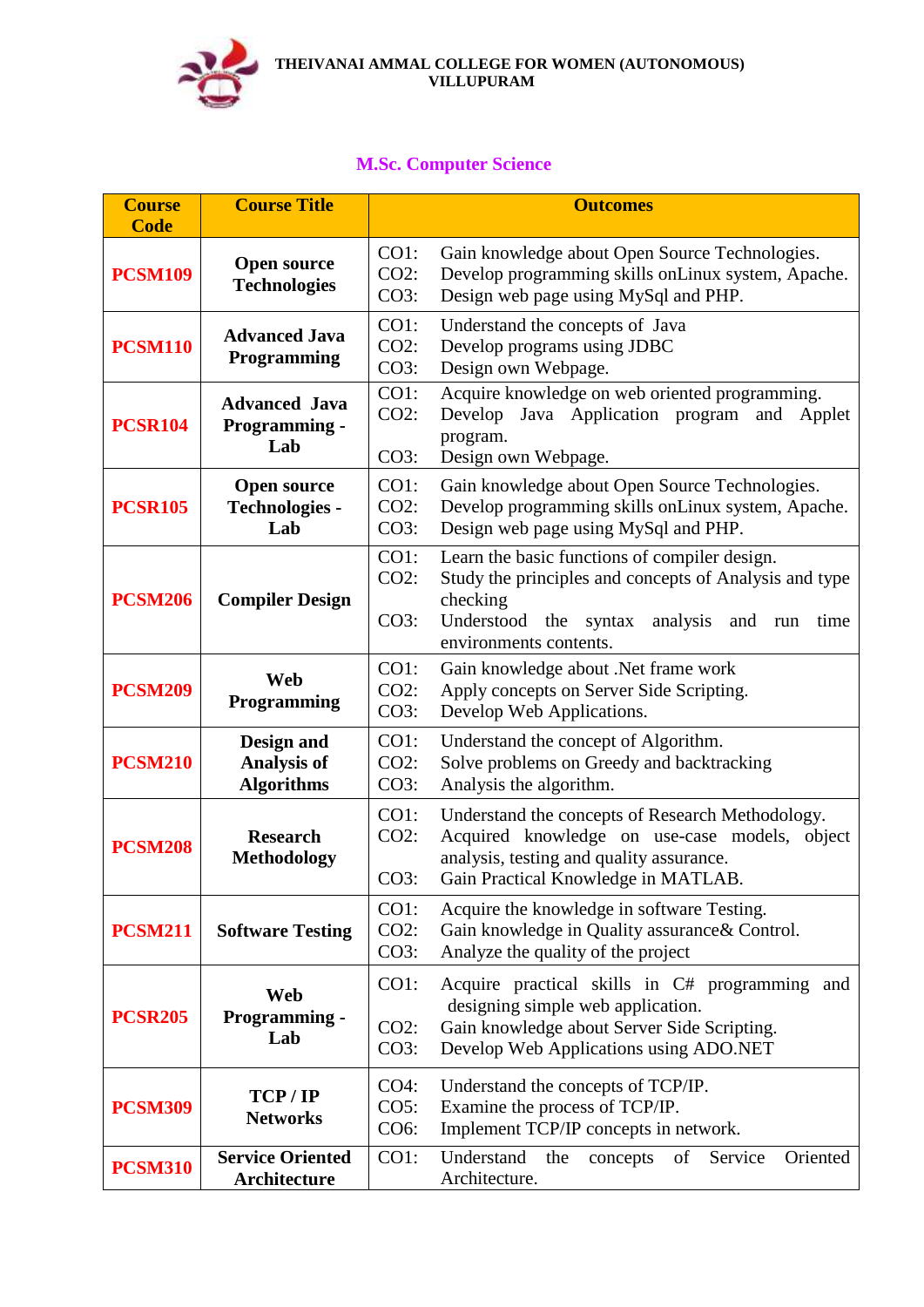

|                |                                    | $CO2$ : | techniques<br>Oriented<br>of<br>Service<br>Analyse<br>the |  |  |  |  |  |  |  |
|----------------|------------------------------------|---------|-----------------------------------------------------------|--|--|--|--|--|--|--|
|                |                                    |         | Architecture.                                             |  |  |  |  |  |  |  |
|                |                                    | CO3:    | Implement Service Oriented Architecture in Java.          |  |  |  |  |  |  |  |
|                |                                    | CO1:    | Understand the Cloud computing concepts.                  |  |  |  |  |  |  |  |
| <b>PCSM311</b> | <b>Cloud Computing</b>             | $CO2$ : | Gain substantial knowledge in application of cloud        |  |  |  |  |  |  |  |
|                |                                    |         | computing                                                 |  |  |  |  |  |  |  |
|                |                                    | CO3:    | Identify the cloud services.                              |  |  |  |  |  |  |  |
|                |                                    | CO1:    | Understand the concepts in Database.                      |  |  |  |  |  |  |  |
| <b>PCSM312</b> | <b>Big Data Analytics</b>          | $CO2$ : | Analyse the data using Regression and Bayesian            |  |  |  |  |  |  |  |
|                |                                    |         | Modeling.                                                 |  |  |  |  |  |  |  |
|                |                                    | CO3:    | Choose appropriate algorithm to perform Data mining.      |  |  |  |  |  |  |  |
|                |                                    | CO1:    | Understand concepts in Network.                           |  |  |  |  |  |  |  |
| <b>PCSR304</b> | Networking - Lab                   | $CO2$ : | Apply programming skills in network.                      |  |  |  |  |  |  |  |
|                |                                    | CO3:    | Develop application in network.                           |  |  |  |  |  |  |  |
|                |                                    | CO1:    | <b>Understand Analytical concepts using PIG</b>           |  |  |  |  |  |  |  |
| <b>PCSR305</b> | <b>Big Data Analytics</b><br>- Lab | $CO2$ : | Gain knowledge on higher level of abstraction             |  |  |  |  |  |  |  |
|                |                                    | CO3:    | Develop programming skills in PIG.                        |  |  |  |  |  |  |  |
|                |                                    | CO1:    | Understand the basic issues, policy and challenges in     |  |  |  |  |  |  |  |
|                |                                    |         | the Internet.                                             |  |  |  |  |  |  |  |
| <b>PCSM403</b> | <b>Internet of Things</b>          | $CO2$ : | Examine the components and the protocols in Internet.     |  |  |  |  |  |  |  |
|                |                                    | CO3:    | Build a small low cost embedded system with the           |  |  |  |  |  |  |  |
|                |                                    |         | Internet                                                  |  |  |  |  |  |  |  |
|                |                                    | CO1:    | To study the image enhancement techniques                 |  |  |  |  |  |  |  |
|                |                                    | $CO2$ : | To study image restoration procedures.                    |  |  |  |  |  |  |  |
| <b>PCSM404</b> | <b>Digital Image</b>               | CO3:    | To study the image compression procedures.                |  |  |  |  |  |  |  |
|                | <b>Processing</b>                  | $CO4$ : | To study the image segmentation and                       |  |  |  |  |  |  |  |
|                |                                    |         | representation techniques.                                |  |  |  |  |  |  |  |

# **M.Phil. Computer Science**

| <b>Course</b><br>Code | <b>Course Title</b>                                  | <b>Course Out Come</b>                                                                                                                                                                                                            |
|-----------------------|------------------------------------------------------|-----------------------------------------------------------------------------------------------------------------------------------------------------------------------------------------------------------------------------------|
| <b>MCSM105</b>        | <b>Research</b><br><b>Methodology</b>                | CO1: Understand the basic knowledge and concepts<br>required for research and thesis writing.<br>CO2: Gain knowledge on Operation research.<br>CO3: Analyse topics in Computer Science such as logics,<br>relation and functions. |
| <b>MCSM106</b>        | <b>Advanced Topics in</b><br><b>Computer Science</b> | CO1: Understand the concepts of knowledge engineering<br>in Cloud Computing.<br>CO2: Implement the Data mining and Image processing.<br>CO3: Gain deep knowledge on advance topics in<br>Computer Science.                        |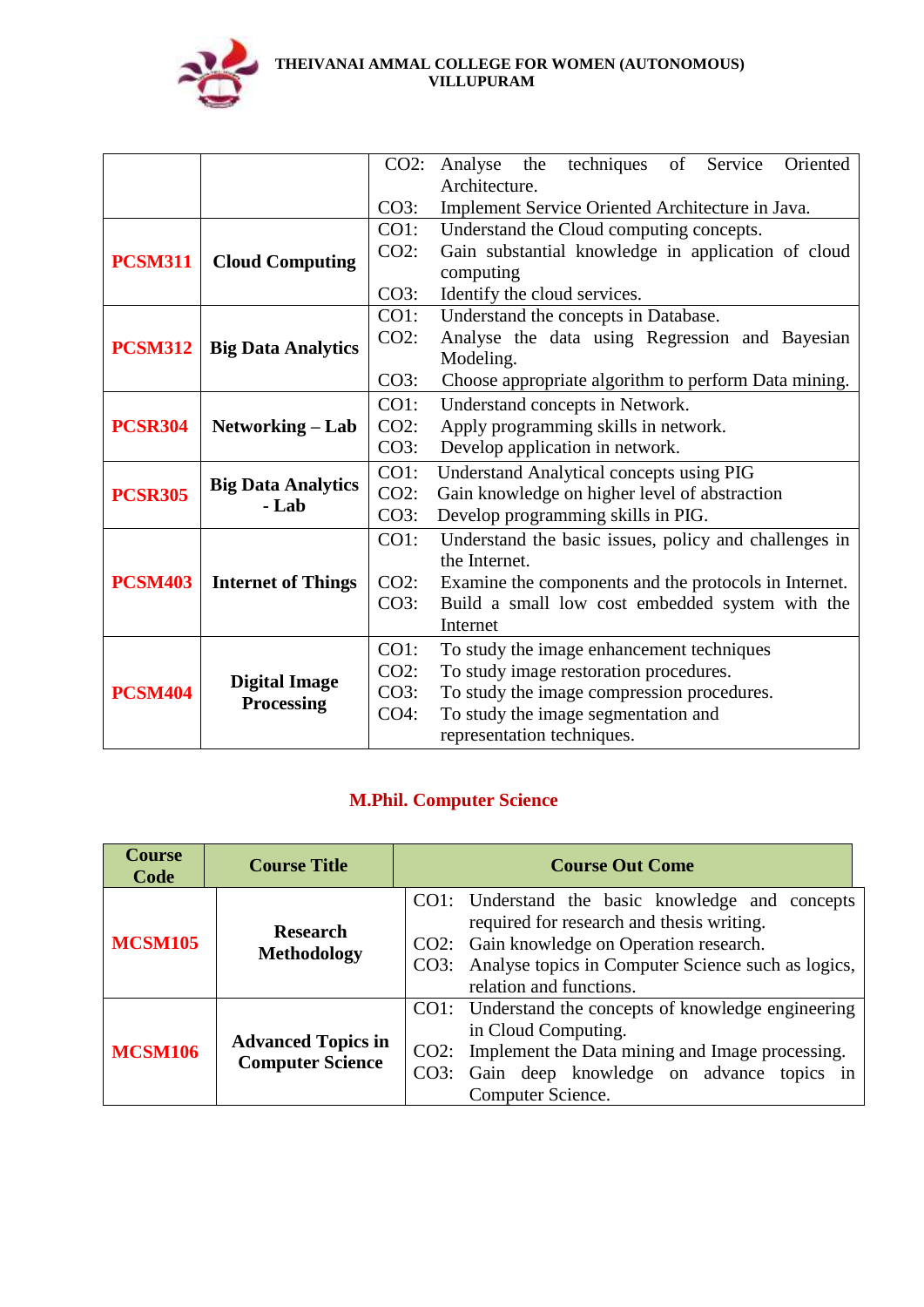

# **BCA**

| <b>Course</b><br>Code             | <b>Course Title</b>                                    |                                                      | <b>Outcomes</b>                                                                                                      |
|-----------------------------------|--------------------------------------------------------|------------------------------------------------------|----------------------------------------------------------------------------------------------------------------------|
|                                   |                                                        | CO1:                                                 | logic<br>Understand<br>the<br>of<br>concepts                                                                         |
| <b>UCAM106</b>                    | Digital logic computer<br>design                       | $CO2$ :                                              | fundamentals.<br>Learn the systematic way of processors.                                                             |
|                                   |                                                        | CO3:                                                 | Inculcate Knowledge on digital concepts.                                                                             |
| <b>UCAM105</b>                    |                                                        | CO1:                                                 | Understand<br>the<br>concepts<br>of<br>structured<br>Programming.                                                    |
| /UCSM104                          | Programming in C                                       | $CO2$ :                                              | Acquire Knowledge on control<br>structures<br>arrays, Functions, pointers.                                           |
|                                   |                                                        | CO3:                                                 | Solve Logical problems using C language and<br>develop software.                                                     |
| <b>UCAR103/</b><br><b>UISR103</b> | <b>Introduction to</b><br><b>Computer Applications</b> | CO1:                                                 | knowledge<br>Develop<br>the<br>of<br>document<br>preparation, excel calculation and PowerPoint<br>presentation.      |
| <b>UCAR103/</b><br><b>UCSR105</b> | Programming in C-<br><b>Practical</b>                  | CO1:<br>$CO2$ :                                      | Design, build, execute and debug C programs.<br>Develop programs by using control structures<br>arrays, functions.   |
|                                   |                                                        | CO1:                                                 | Understand the concepts of object oriented                                                                           |
| <b>UCAM203</b><br>/UCSM204        | <b>Object oriented</b><br>Programming using C++        | $CO2$ :                                              | programming.<br>Acquire knowledge on Exception handling<br>and file system.                                          |
|                                   |                                                        | CO3:                                                 | Develop programming skills on OOPs concept                                                                           |
| <b>UCAM204</b><br>/UCSM205        | <b>Data Structure and</b><br><b>Algorithms</b>         | CO1:<br>$CO2$ :                                      | Acquire the knowledge about Data Structures<br>and Algorithms concepts<br>Create a Data Structure using Array, Stack |
|                                   | CO3:                                                   | and Queues.<br>Analyze the Time and Space Complexity |                                                                                                                      |
|                                   |                                                        | CO1:                                                 | Understand and implement OOPS concepts                                                                               |
|                                   | <b>Object oriented</b>                                 | $CO2$ :                                              | Develop, compile and run simple to                                                                                   |
| <b>UCAR203/</b>                   | <b>Programming and data</b>                            |                                                      | moderately complex $C_{++}$ programs and Data                                                                        |
| <b>UCSR204</b>                    | structures using C++                                   |                                                      | Structures concepts.                                                                                                 |
|                                   | <b>Practical</b>                                       | CO3:                                                 | Implement data structures concepts using<br>$C_{++}.$                                                                |
|                                   |                                                        | CO1:                                                 | Understand the OOP Concepts, Exception and                                                                           |
|                                   |                                                        |                                                      | String Handling in Java.                                                                                             |
| <b>UCAM307</b><br>/UCSM302        | <b>Java Programming</b>                                | $CO2$ :                                              | Construct programs using Applets and JDBC<br>concepts.                                                               |
|                                   |                                                        | CO3:                                                 | Execute Java and Applet Programs in various<br>applications                                                          |
|                                   |                                                        | $CO1$ :                                              | Define transaction and decision making                                                                               |
|                                   |                                                        |                                                      | process.                                                                                                             |
| <b>UCAM308</b>                    | <b>MIS and ERP</b>                                     | $CO2$ :                                              | Analyse the risks and benefits of MIS and<br>ERP in enterprises.                                                     |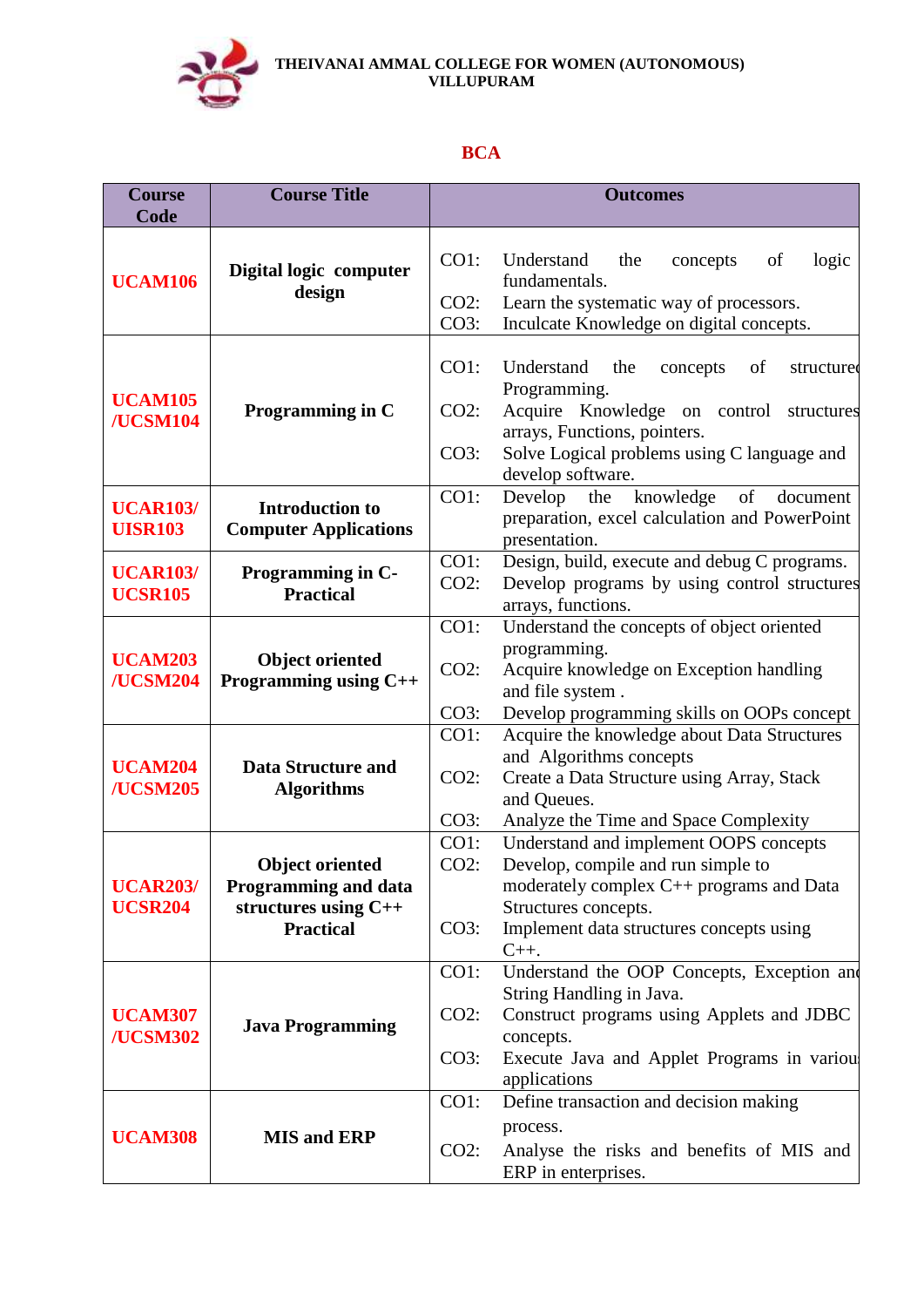

|                 |                                 | CO3:    | Evaluate the production, marketing<br>and                                    |
|-----------------|---------------------------------|---------|------------------------------------------------------------------------------|
|                 |                                 |         | accounting information in ERP.                                               |
|                 |                                 | CO1:    | Learn the characteristics and components used                                |
|                 |                                 |         | in GUI.                                                                      |
| <b>UCAM309</b>  | <b>Web User Interface</b>       | $CO2$ : | Analyse the requirements for designing.                                      |
|                 | <b>Design</b>                   | CO3:    | Design the web page using various tools and                                  |
|                 |                                 |         | controls.                                                                    |
|                 |                                 | CO1:    | Create programs using Inheritance, Exception                                 |
|                 |                                 |         | and String Handling.                                                         |
| <b>UCAR303/</b> | <b>Java Programming</b>         | $CO2$ : | Build programs using Threads, Packages and                                   |
| <b>UCSR303</b>  | <b>Practical</b>                |         | Interfaces.                                                                  |
|                 |                                 | CO3:    | Design simple applet programs using Swing and<br>JDBC.                       |
|                 |                                 | CO1:    | Understand the data models and represent the                                 |
|                 |                                 |         | database system using ER diagram.                                            |
| <b>UCAM404</b>  | <b>Database Management</b>      | $CO2$ : | Create a database using SQL queries and                                      |
|                 | <b>System</b>                   |         | access database using normal forms.                                          |
|                 |                                 | CO3:    | Query the database using PL/SQL commands.                                    |
|                 |                                 | $CO1$ : | Understand the concepts of object oriented                                   |
|                 |                                 |         | and designing process.                                                       |
|                 | <b>Object Oriented Analysis</b> | $CO2$ : | Analyze and compare various designing                                        |
| <b>UCAM403</b>  | and Design                      |         | patterns.                                                                    |
|                 |                                 | CO3:    | Choose appropriate testing strategies and                                    |
|                 |                                 |         | debugging principles.                                                        |
| <b>UCAM405</b>  |                                 | CO1:    | Identify the different types of network model.                               |
|                 | <b>Data Communication</b>       | $CO2$ : | Apply Multiplexing techniques in the                                         |
| <b>UCSM405</b>  | <b>Networks</b>                 |         | Telecommunication.                                                           |
|                 |                                 | CO3:    | Select appropriate routing algorithm.                                        |
|                 |                                 | CO1:    | Understand<br>Preprocessing<br>the<br>Data                                   |
|                 |                                 | $CO2$ : | Techniques.                                                                  |
| <b>UCAM406</b>  | Data Mining and<br>Warehousing  |         | Analyse the various algorithms in Data<br>Mining.                            |
|                 |                                 | CO3:    | Extract the data using classification and                                    |
|                 |                                 |         | cluster algorithms in the research field.                                    |
|                 |                                 | CO1:    | Develop practical skills on various queries,                                 |
|                 |                                 |         | views, indexes, triggers in SQL.                                             |
| <b>UCAR402</b>  | <b>Database Management</b>      | $CO2$ : | Design the database for different applications                               |
|                 | <b>System Practical</b>         |         | using Oracle.                                                                |
|                 |                                 | CO3:    | Implement the Procedures and functions in                                    |
|                 |                                 |         | PL/SQL to access the database.                                               |
|                 |                                 | CO1:    | Gain practical skills on UML techniques.                                     |
| <b>UCAR403</b>  | <b>Case Tools Lab</b>           | $CO2$ : | Develop their creativity in designing the                                    |
|                 |                                 |         | projects, to analyse the problem and to                                      |
|                 |                                 |         | provide solution to the problem.                                             |
|                 |                                 | CO1:    | Understand the standard and custom controls<br>in Visual Studio Environment. |
| <b>UCAM501</b>  | <b>Visual Programming</b>       | $CO2$ : | Implement application design specifications                                  |
|                 |                                 |         | with a visual object-oriented.                                               |
|                 |                                 |         |                                                                              |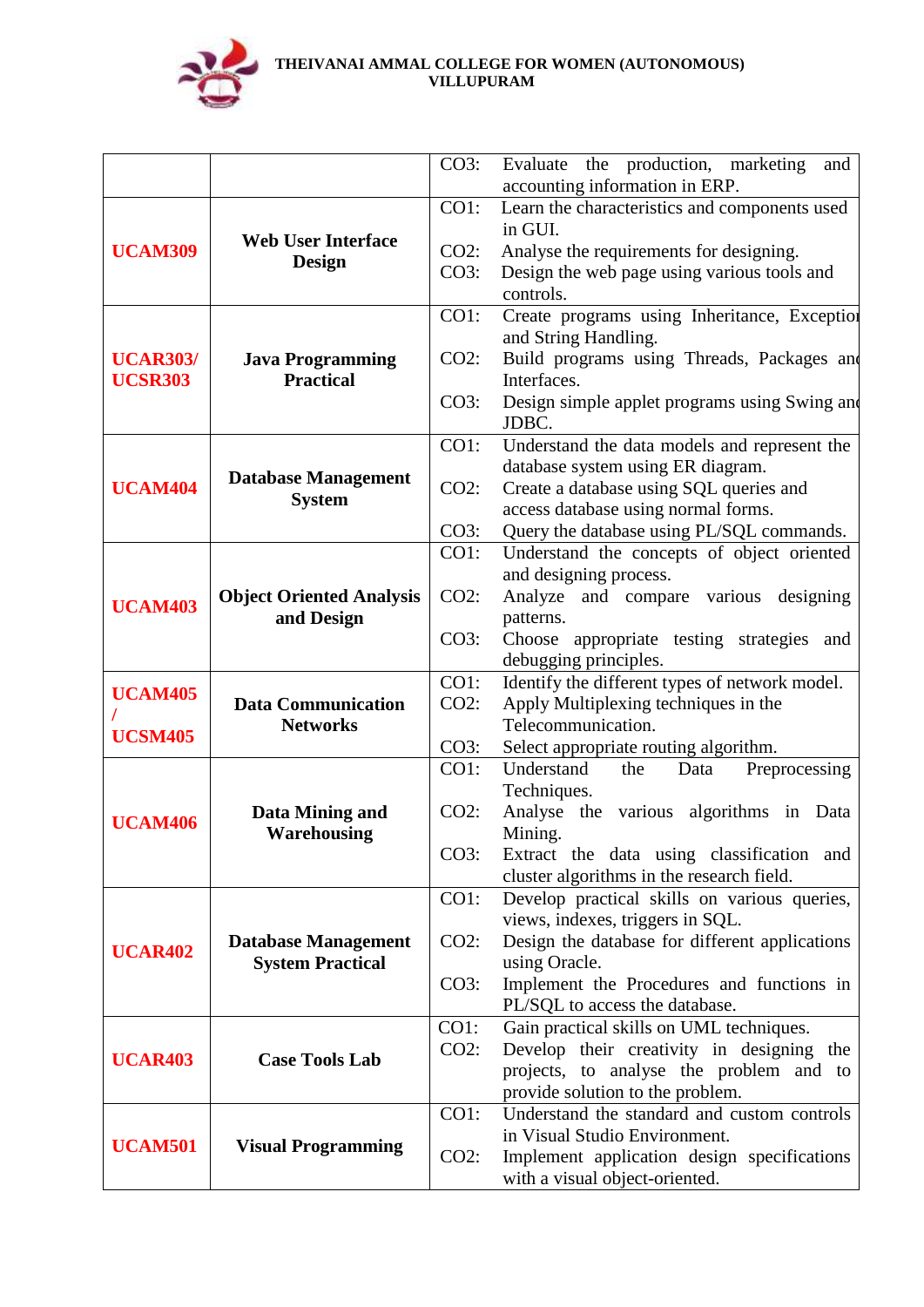

|                             | CO3:                                                                                                                                                                                                                         | event-driven<br>Inculcate<br>knowledge<br><sub>on</sub>                                                       |
|-----------------------------|------------------------------------------------------------------------------------------------------------------------------------------------------------------------------------------------------------------------------|---------------------------------------------------------------------------------------------------------------|
|                             |                                                                                                                                                                                                                              | programming language.                                                                                         |
|                             | CO1:                                                                                                                                                                                                                         | Introduce the basic concepts of Software                                                                      |
|                             |                                                                                                                                                                                                                              | Engineering and the various phases<br>in                                                                      |
|                             |                                                                                                                                                                                                                              | Software development.                                                                                         |
| <b>Software Engineering</b> | $CO2$ :                                                                                                                                                                                                                      | Understand User Conceptual Models and                                                                         |
|                             |                                                                                                                                                                                                                              | Interface Design.                                                                                             |
|                             | CO3:                                                                                                                                                                                                                         | Specification of participatory<br>design<br>$\&$                                                              |
|                             |                                                                                                                                                                                                                              | interactive debugging.                                                                                        |
|                             | CO1:                                                                                                                                                                                                                         | Understand the concepts of web programming                                                                    |
|                             |                                                                                                                                                                                                                              | languages.                                                                                                    |
|                             | $CO2$ :                                                                                                                                                                                                                      | Analyze the various controls for designing                                                                    |
|                             |                                                                                                                                                                                                                              | web applications.                                                                                             |
|                             | CO3:                                                                                                                                                                                                                         | Develop the web applications using .Net                                                                       |
|                             |                                                                                                                                                                                                                              | Technologies.                                                                                                 |
|                             | CO1:                                                                                                                                                                                                                         | Learn about multimedia and their                                                                              |
|                             |                                                                                                                                                                                                                              | technologies.                                                                                                 |
| <b>Multimedia and its</b>   | $CO2$ :                                                                                                                                                                                                                      | Inculcate knowledge on Media, Text, Image,                                                                    |
|                             |                                                                                                                                                                                                                              | Audio, Video, Animation etc.                                                                                  |
|                             | CO3:                                                                                                                                                                                                                         | Analyze the future planning strategies in                                                                     |
|                             |                                                                                                                                                                                                                              | multimedia projects.                                                                                          |
|                             | CO1:                                                                                                                                                                                                                         | Acquire practical knowledge and develop                                                                       |
|                             |                                                                                                                                                                                                                              | skills on visual programming.                                                                                 |
| <b>Visual Programming</b>   | $CO2$ :                                                                                                                                                                                                                      | Design a Database with enhanced models and                                                                    |
|                             |                                                                                                                                                                                                                              | Techniques.                                                                                                   |
|                             |                                                                                                                                                                                                                              | Develop real time applications.                                                                               |
|                             |                                                                                                                                                                                                                              |                                                                                                               |
|                             |                                                                                                                                                                                                                              | CO1: Understand the real time requirements of web                                                             |
|                             |                                                                                                                                                                                                                              | based programs.                                                                                               |
|                             |                                                                                                                                                                                                                              | CO2: Explore the functionalities of web tools.                                                                |
|                             |                                                                                                                                                                                                                              | Develop the client-server architecture.                                                                       |
|                             |                                                                                                                                                                                                                              | Acquire knowledge on basics of operating                                                                      |
|                             |                                                                                                                                                                                                                              | system.                                                                                                       |
|                             |                                                                                                                                                                                                                              | Analyze the various scheduling algorithms in<br>process and memory management.                                |
|                             |                                                                                                                                                                                                                              | Exposure to Linux Operating System.                                                                           |
|                             |                                                                                                                                                                                                                              | Acquire the knowledge of Software Testing.                                                                    |
|                             |                                                                                                                                                                                                                              | Apply the different levels of Testing to debug                                                                |
|                             |                                                                                                                                                                                                                              | the errors.                                                                                                   |
|                             |                                                                                                                                                                                                                              | Evaluating the Software quality to review the                                                                 |
|                             |                                                                                                                                                                                                                              | result report.                                                                                                |
|                             |                                                                                                                                                                                                                              | Acquire Knowledge<br>and<br>three<br>on<br>two                                                                |
|                             |                                                                                                                                                                                                                              | dimensional graphical structures.                                                                             |
|                             |                                                                                                                                                                                                                              | Analyze the Multimedia compression and                                                                        |
|                             |                                                                                                                                                                                                                              | animations.                                                                                                   |
|                             |                                                                                                                                                                                                                              | Design 2D and 3D objects for animation.                                                                       |
|                             |                                                                                                                                                                                                                              | Understand the different types of processes.                                                                  |
| <b>Practical</b>            |                                                                                                                                                                                                                              | Implement<br>various<br>scheduling<br>process                                                                 |
|                             | <b>Web Programming</b><br><b>Applications</b><br><b>Practical</b><br><b>Web Programming</b><br><b>Practical</b><br><b>Operating System</b><br><b>Software Testing</b><br><b>Computer Graphics</b><br><b>Operating System</b> | CO3:<br>CO3:<br>CO1:<br>$CO2$ :<br>CO3:<br>CO1:<br>$CO2$ :<br>CO3:<br>CO4:<br>CO5:<br>CO6:<br>CO1:<br>$CO2$ : |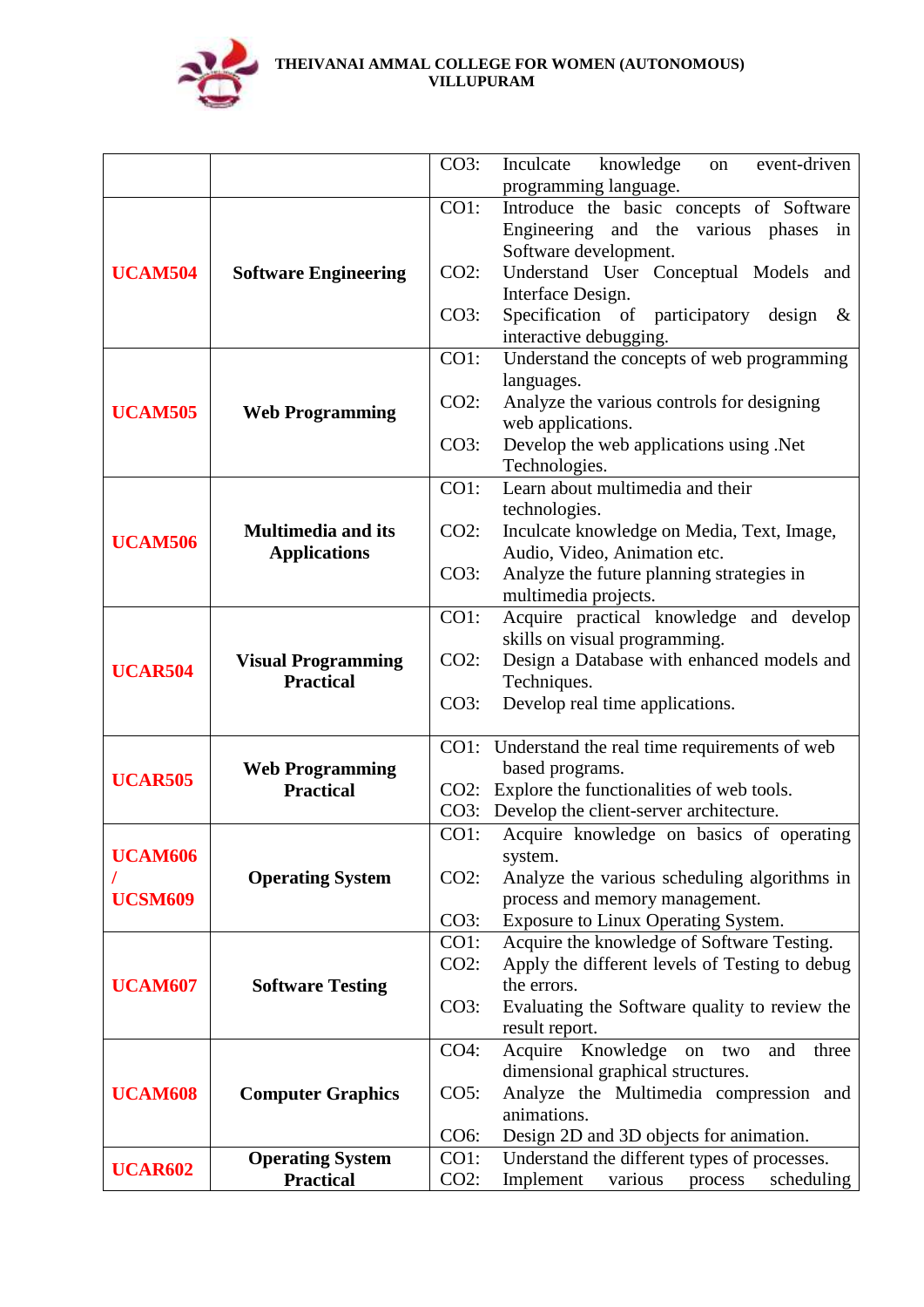

|                 |                                              |                   | algorithms.                                   |
|-----------------|----------------------------------------------|-------------------|-----------------------------------------------|
|                 |                                              | CO3:              | Develop the shell script for file operations. |
|                 |                                              | $CO4$ :           | Understand the importance of Big Data.        |
| <b>UCA0605/</b> | <b>Big Data Analytics/</b>                   | CO5:              | Analyse the modern data analytical tools.     |
| <b>UCA0604</b>  | <b>Cloud Computing</b>                       | CO <sub>6</sub> : | algorithm in various<br>real-time<br>Apply    |
|                 |                                              |                   | applications.                                 |
| <b>UCAE205</b>  |                                              | $CO1$ :           | Develop the knowledge about the concepts of   |
|                 | <b>Desktop Publishing</b>                    |                   | Photoshop, Corel Draw and Page Maker.         |
| <b>UCAE206</b>  | <b>PC Hardware</b><br><b>Troubleshooting</b> | $CO1$ :           | Develop the knowledge about the PC hardward   |
|                 |                                              |                   | and Troubleshooting.                          |
|                 |                                              | $CO2$ :           | Understand the various HTML tags.             |
| <b>UCAE305</b>  | <b>Internet Applications</b>                 | CO3:              | Design web pages using CSS and Multimedia.    |
|                 |                                              | CO1:              | Learn the tags of HTML and Scripting          |
| <b>UCAE306</b>  | <b>Web Tools</b>                             |                   | Language.                                     |
|                 |                                              | $CO2$ :           | Apply the SCRIPT element and CSS for          |
|                 |                                              |                   | creating dynamic web pages.                   |
|                 |                                              | <b>RAO A</b>      |                                               |

**MCA**

| <b>Course</b><br>Code | <b>Course Title</b> |         | <b>Outcomes</b>                                                                      |
|-----------------------|---------------------|---------|--------------------------------------------------------------------------------------|
|                       | Java                | CO1:    | Develop the students to write programs in Java<br>Application and Applets.           |
| <b>PCAM308</b>        | Programming         | $CO2$ : | Understand the web oriented programming using servlet,<br><b>JSP</b> and Java Beans  |
|                       | <b>Visual</b>       | CO1:    | The students will be able to design the visual basic<br>project.                     |
| <b>PCAM309</b>        | Programming         | $CO2$ : | Develop creativity in designing the project.                                         |
|                       | and Web             | CO3:    | Make the students to analyze the problem.                                            |
|                       | <b>Hosting</b>      | $CO4$ : | Developing the students to design the model of the<br>project.                       |
|                       |                     | CO1:    | Define the process and memory management in OS.                                      |
| <b>PCAM311</b>        | <b>Operating</b>    | $CO2$ : | Analyse the various algorithms in CPU Scheduling.                                    |
|                       | <b>System</b>       | CO3:    | Apply the scheduling algorithms to avoid deadlock in<br>LINUX OS.                    |
|                       |                     | CO1:    | It helps the student to acquire knowledge practical skills<br>on visual programming. |
|                       | <b>Visual</b>       | $CO2$ : | Enable students to design and code visual programs.                                  |
| <b>PCAR304</b>        | programming-        | CO3:    | Develop their creativity in designing the project and to                             |
|                       | <b>Practical</b>    |         | analyze the problem and to provide solution to the                                   |
|                       |                     |         | problem                                                                              |
|                       |                     | CO1:    | Enable the students to develop Java Application program                              |
|                       | Java                |         | and Applet program.                                                                  |
| <b>PCAR305</b>        | Programming-        | $CO2$ : | Help the student to acquire practical knowledge on                                   |
|                       | <b>Practical</b>    |         | Advanced Java programming.                                                           |
|                       |                     | CO3:    | Enable the students to have deep knowledge in the                                    |
|                       |                     |         | network programming on Java Bean, Servlets.                                          |
| <b>PCAM407</b>        | <b>Cloud</b>        | CO1:    | To inculcate the knowledge of cloud computing                                        |